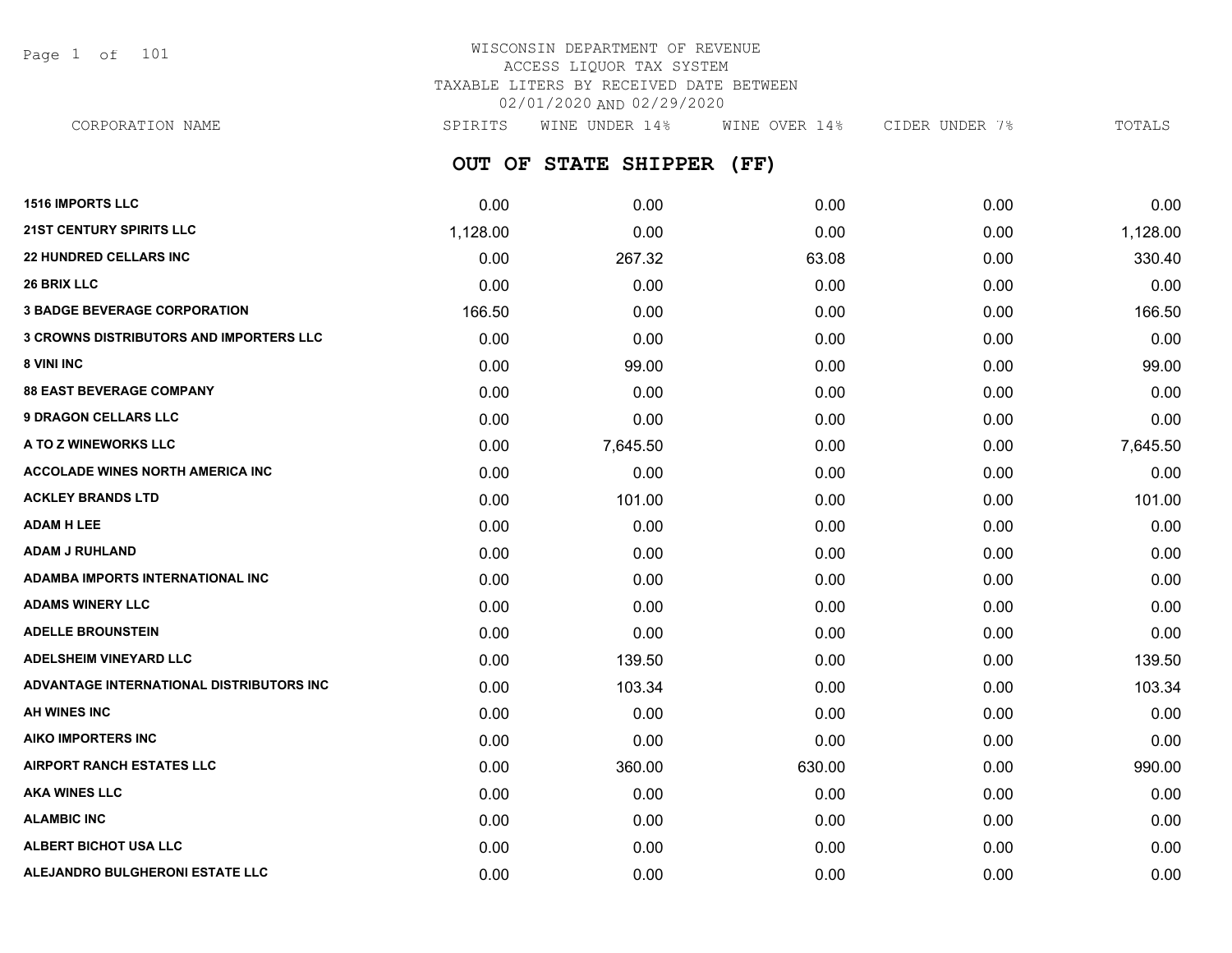| SPIRITS | WINE UNDER 14% | WINE OVER 14% | CIDER UNDER 7% | TOTALS   |
|---------|----------------|---------------|----------------|----------|
| 0.00    | 0.00           | 0.00          | 0.00           | 0.00     |
| 0.00    | 0.00           | 0.00          | 0.00           | 0.00     |
| 0.00    | 0.00           | 0.00          | 0.00           | 0.00     |
| 0.00    | 0.00           | 0.00          | 0.00           | 0.00     |
| 364.50  | 0.00           | 0.00          | 0.00           | 364.50   |
| 0.00    | 0.00           | 0.00          | 0.00           | 0.00     |
| 0.00    | 0.00           | 0.00          | 0.00           | 0.00     |
| 0.00    | 0.00           | 0.00          | 0.00           | 0.00     |
| 0.00    | 0.00           | 0.00          | 0.00           | 0.00     |
| 0.00    | 0.00           | 63.00         | 0.00           | 63.00    |
| 0.00    | 0.00           | 0.00          | 0.00           | 0.00     |
| 0.00    | 0.00           | 0.00          | 0.00           | 0.00     |
| 0.00    | 189.00         | 0.00          | 0.00           | 189.00   |
| 0.00    | 0.00           | 0.00          | 0.00           | 0.00     |
| 945.00  | 0.00           | 0.00          | 0.00           | 945.00   |
| 0.00    | 360.00         | 315.00        | 0.00           | 675.00   |
| 0.00    | 315.00         | 0.00          | 0.00           | 315.00   |
| 0.00    | 0.00           | 0.00          | 0.00           | 0.00     |
| 0.00    | 0.00           | 0.00          | 0.00           | 0.00     |
| 0.00    | 0.00           | 0.00          | 0.00           | 0.00     |
| 0.00    | 0.00           | 0.00          | 0.00           | 0.00     |
| 0.00    | 0.00           | 0.00          | 0.00           | 0.00     |
| 0.00    | 0.00           | 0.00          | 0.00           | 0.00     |
| 0.00    | 0.00           | 0.00          | 0.00           | 0.00     |
| 0.00    | 0.00           | 0.00          | 0.00           | 0.00     |
| 0.00    | 0.00           | 315.00        | 0.00           | 315.00   |
| 0.00    | 0.00           | 0.00          | 0.00           | 0.00     |
| 0.00    | 0.00           | 0.00          | 8,766.11       | 8,766.11 |
|         |                |               |                |          |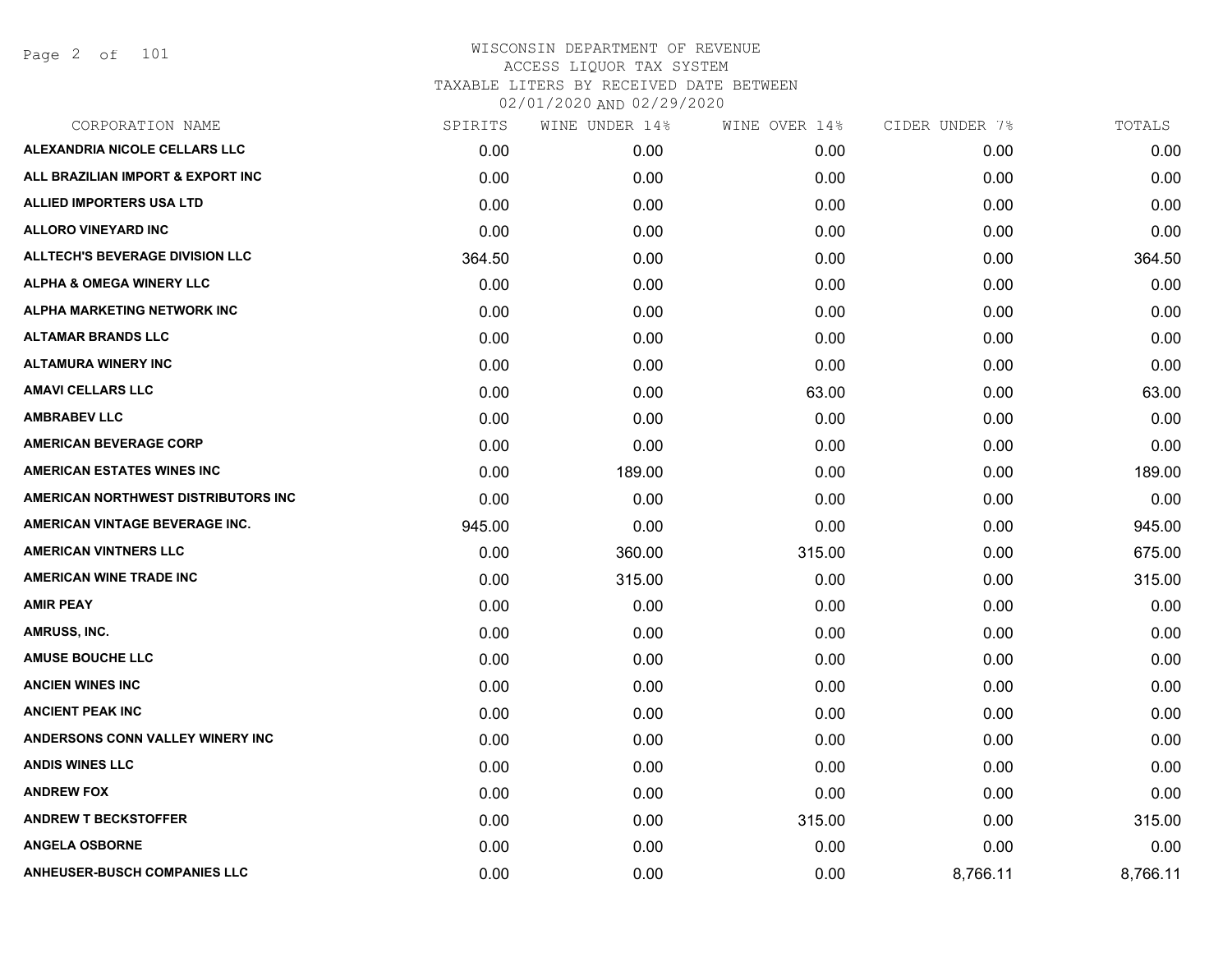Page 3 of 101

| CORPORATION NAME                         | SPIRITS   | WINE UNDER 14% | WINE OVER 14% | CIDER UNDER 7% | TOTALS    |
|------------------------------------------|-----------|----------------|---------------|----------------|-----------|
| <b>ANNE HUBATCH</b>                      | 0.00      | 0.00           | 0.00          | 0.00           | 0.00      |
| <b>ANTHONY BOZZANO</b>                   | 0.00      | 0.00           | 0.00          | 0.00           | 0.00      |
| <b>ANTHONY M TRUCHARD</b>                | 0.00      | 0.00           | 0.00          | 0.00           | 0.00      |
| <b>ANTIPODEAN WINES LLC</b>              | 0.00      | 315.00         | 0.00          | 0.00           | 315.00    |
| <b>APOLOGUE LLC</b>                      | 0.00      | 0.00           | 0.00          | 0.00           | 0.00      |
| <b>APOSTROPHE BRANDS LLC</b>             | 1,008.00  | 0.00           | 0.00          | 0.00           | 1,008.00  |
| <b>APPELLATION TRADING COMPANY LLC</b>   | 0.00      | 0.00           | 0.00          | 0.00           | 0.00      |
| <b>APPELLATIONS LP</b>                   | 0.00      | 0.00           | 0.00          | 0.00           | 0.00      |
| <b>ARANO LLC</b>                         | 0.00      | 0.00           | 522.00        | 0.00           | 522.00    |
| <b>ARCHANA A DAVE</b>                    | 0.00      | 0.00           | 0.00          | 0.00           | 0.00      |
| <b>ARCHER ROOSE INC</b>                  | 0.00      | 400.00         | 0.00          | 0.00           | 400.00    |
| <b>AREL GROUP WINE &amp; SPIRITS INC</b> | 0.00      | 200.00         | 0.00          | 0.00           | 200.00    |
| <b>ARETE WINES LLC</b>                   | 0.00      | 0.00           | 0.00          | 0.00           | 0.00      |
| <b>ARIETTA INC</b>                       | 0.00      | 0.00           | 0.00          | 0.00           | 0.00      |
| <b>ARNOLD ANTON CARLSON</b>              | 0.00      | 2,763.00       | 0.00          | 0.00           | 2,763.00  |
| <b>ARNOT-ROBERTS LLC</b>                 | 0.00      | 0.00           | 0.00          | 0.00           | 0.00      |
| <b>ARPENT LLC</b>                        | 0.00      | 0.00           | 0.00          | 0.00           | 0.00      |
| <b>ARTISANAL DISTILLATES INC.</b>        | 0.00      | 0.00           | 0.00          | 0.00           | 0.00      |
| <b>ARTISANAL IMPORTS INC</b>             | 0.00      | 0.00           | 0.00          | 0.00           | 0.00      |
| <b>ASAP IMPORTS CO.</b>                  | 244.83    | 648.07         | 99.01         | 0.00           | 991.91    |
| <b>ASCENT WINES INC</b>                  | 0.00      | 0.00           | 0.00          | 0.00           | 0.00      |
| <b>ASSOCIATED BREWING COMPANY</b>        | 8,857.86  | 0.00           | 0.00          | 0.00           | 8,857.86  |
| <b>ASV WINES INC</b>                     | 0.00      | 630.00         | 63.00         | 0.00           | 693.00    |
| ATHENEE IMPORTERS & DISTRIBUTORS LTD     | 0.00      | 0.00           | 0.00          | 0.00           | 0.00      |
| <b>ATLAS WINE COMPANY LLC</b>            | 0.00      | 252.00         | 0.00          | 0.00           | 252.00    |
| <b>ATOMIC BRANDS INC</b>                 | 13,286.80 | 0.00           | 0.00          | 0.00           | 13,286.80 |
| <b>AUGUST WINE GROUP LLC</b>             | 0.00      | 126.00         | 0.00          | 0.00           | 126.00    |
| <b>AUSTIN VODKA COMPANY LLC</b>          | 0.00      | 0.00           | 0.00          | 0.00           | 0.00      |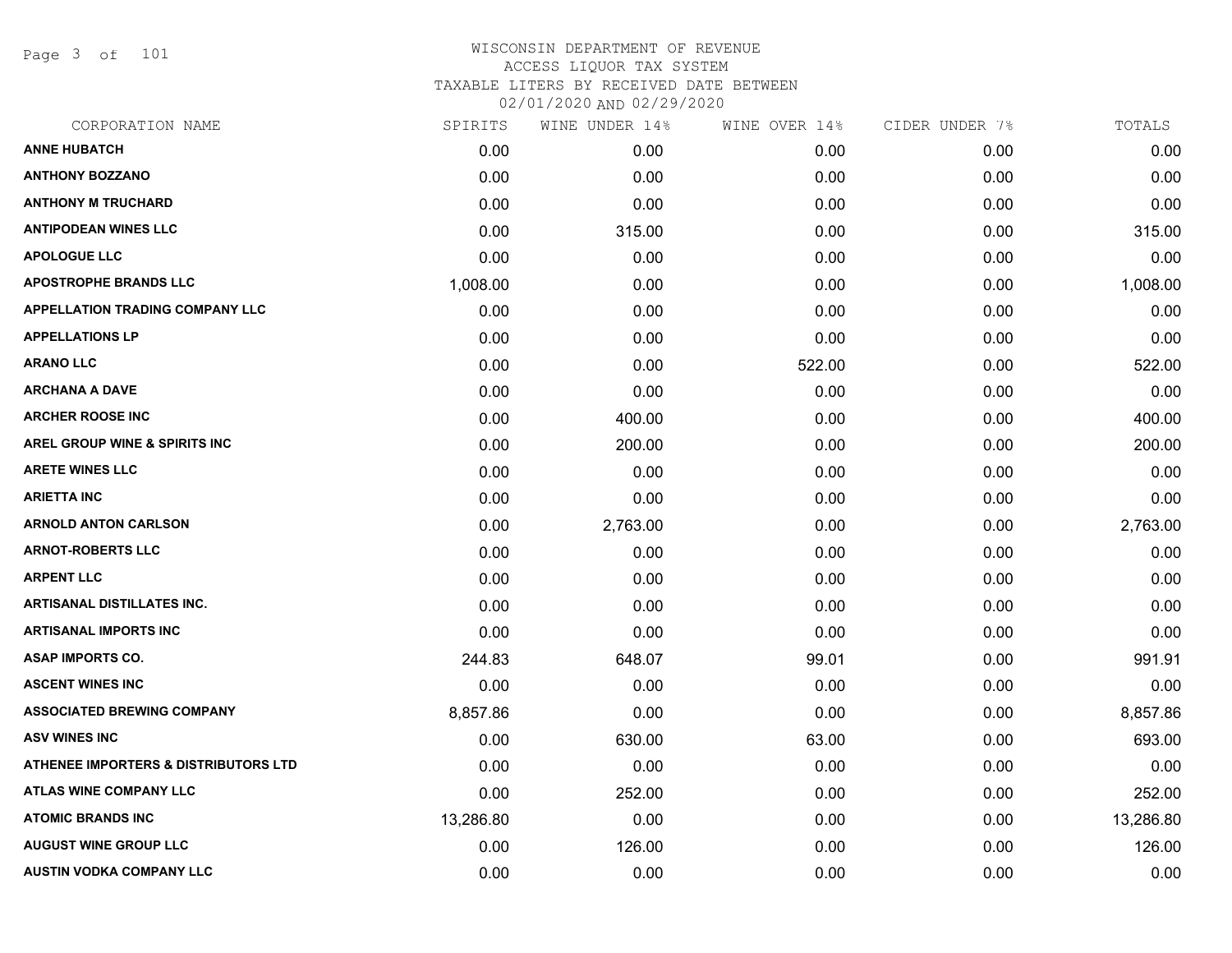Page 4 of 101

| CORPORATION NAME                           | SPIRITS    | WINE UNDER 14% | WINE OVER 14% | CIDER UNDER 7% | TOTALS     |
|--------------------------------------------|------------|----------------|---------------|----------------|------------|
| <b>AUSTIN WHISKEY COMPANY, LLC</b>         | 0.00       | 0.00           | 0.00          | 0.00           | 0.00       |
| <b>AUSTRAL WINES LLC</b>                   | 0.00       | 135.00         | 0.00          | 0.00           | 135.00     |
| AV BRANDS INC                              | 0.00       | 170.98         | 1,638.00      | 0.00           | 1,808.98   |
| <b>AVA FOOD LABS, INC</b>                  | 0.00       | 0.00           | 0.00          | 0.00           | 0.00       |
| AVV WINERY CO LLC                          | 0.00       | 0.00           | 252.00        | 0.00           | 252.00     |
| <b>AXIOS INC</b>                           | 0.00       | 0.00           | 0.00          | 0.00           | 0.00       |
| <b>AZAR DISTILLING LLC</b>                 | 0.00       | 0.00           | 0.00          | 0.00           | 0.00       |
| <b>AZZURRE SPIRITS CORPORATION</b>         | 0.00       | 0.00           | 0.00          | 0.00           | 0.00       |
| <b>B &amp; I OVERSEAS TRADING INC</b>      | 54.00      | 0.00           | 0.00          | 0.00           | 54.00      |
| <b>B UNITED INTERNATIONAL INC</b>          | 0.00       | 0.00           | 387.68        | 0.00           | 387.68     |
| <b>B. NEKTAR LLC</b>                       | 0.00       | 7.92           | 0.00          | 158.50         | 166.42     |
| <b>BACARDI U.S.A., INC.</b>                | 174,733.80 | 592.98         | 802.50        | 0.00           | 176,129.28 |
| <b>BACCHUS TECHNOLOGIES LLC</b>            | 0.00       | 1,516.50       | 18.00         | 0.00           | 1,534.50   |
| <b>BACIO DIVINO CELLARS LLC</b>            | 0.00       | 0.00           | 0.00          | 0.00           | 0.00       |
| <b>BACKWARDS DISTILLING COMPANY, LLC</b>   | 0.00       | 0.00           | 0.00          | 0.00           | 0.00       |
| <b>BADGER MOUNTAIN INC</b>                 | 0.00       | 504.00         | 0.00          | 0.00           | 504.00     |
| <b>BALCONES DISTILLING LLC</b>             | 0.00       | 0.00           | 0.00          | 0.00           | 0.00       |
| <b>BANFI PRODUCTS CORPORATION</b>          | 0.00       | 3,106.00       | 4.50          | 0.00           | 3,110.50   |
| <b>BANVILLE &amp; JONES WINE MERCHANTS</b> | 9.00       | 648.00         | 18.00         | 0.00           | 675.00     |
| <b>BANZAI BEVERAGE CORPORATION</b>         | 0.00       | 0.00           | 0.00          | 0.00           | 0.00       |
| <b>BARGETTOS SANTA CRUZ WINERY INC</b>     | 0.00       | 0.00           | 0.00          | 0.00           | 0.00       |
| <b>BARLOW VINEYARDS LLC</b>                | 0.00       | 0.00           | 0.00          | 0.00           | 0.00       |
| <b>BARNARD GRIFFIN INC</b>                 | 0.00       | 0.00           | 0.00          | 0.00           | 0.00       |
| <b>BARNETT VINEYARDS LP</b>                | 0.00       | 0.00           | 0.00          | 0.00           | 0.00       |
| <b>BARON FRANCOIS LTD</b>                  | 0.00       | 0.00           | 0.00          | 0.00           | 0.00       |
| <b>BATTAGLIA DISTRIBUTING CORP INC</b>     | 0.00       | 573.34         | 40.20         | 0.00           | 613.54     |
| <b>BAUM WINE IMPORTS INC</b>               | 100.50     | 4,225.50       | 481.50        | 0.00           | 4,807.50   |
| <b>BEATBOX BEVERAGES LLC</b>               | 0.00       | 0.00           | 0.00          | 0.00           | 0.00       |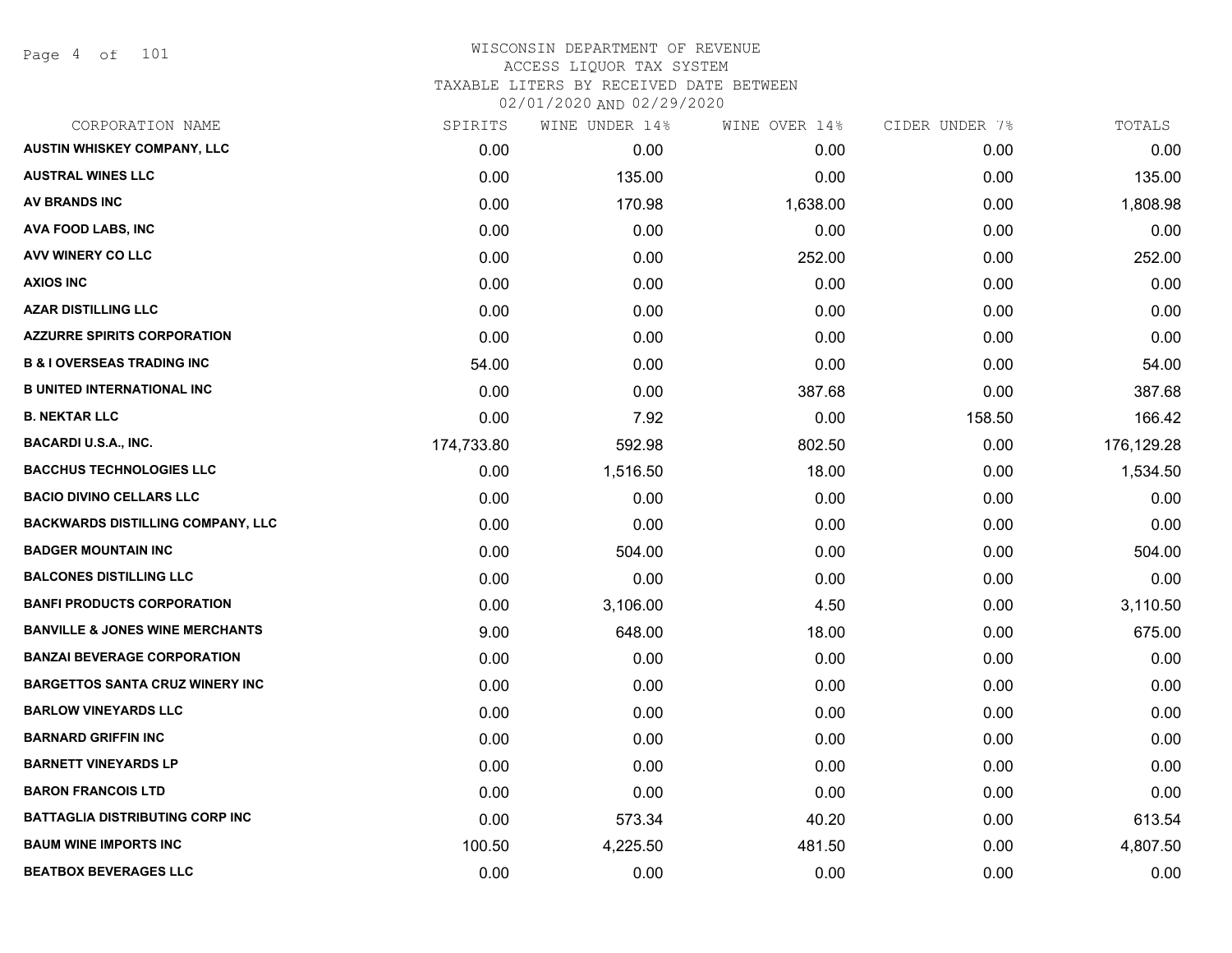Page 5 of 101

| CORPORATION NAME                                       | SPIRITS | WINE UNDER 14% | WINE OVER 14% | CIDER UNDER 7% | TOTALS   |
|--------------------------------------------------------|---------|----------------|---------------|----------------|----------|
| <b>BEATBOX BEVERAGES LLC</b>                           | 0.00    | 0.00           | 0.00          | 0.00           | 0.00     |
| <b>BEAUX FRERES LLC</b>                                | 0.00    | 0.00           | 0.00          | 0.00           | 0.00     |
| <b>BEDFORD &amp; GROVE LLC</b>                         | 0.00    | 0.00           | 0.00          | 0.00           | 0.00     |
| <b>BEDROCK WINE COMPANY LP</b>                         | 0.00    | 9.51           | 23.78         | 0.00           | 33.29    |
| <b>BENDISTILLERY INC</b>                               | 0.00    | 0.00           | 0.00          | 0.00           | 0.00     |
| <b>BENNETT LANE WINERY LLC</b>                         | 0.00    | 0.00           | 0.00          | 0.00           | 0.00     |
| <b>BENOVIA WINERY LLC</b>                              | 0.00    | 0.00           | 0.00          | 0.00           | 0.00     |
| <b>BEPPE &amp; THE ARCHITECT LLC</b>                   | 0.00    | 0.00           | 0.00          | 0.00           | 0.00     |
| <b>BERGSTROM WINES LLC</b>                             | 0.00    | 49.50          | 0.00          | 0.00           | 49.50    |
| <b>BERNARDUS LLC</b>                                   | 0.00    | 0.00           | 0.00          | 0.00           | 0.00     |
| <b>BETHEL HEIGHTS VINEYARD INC</b>                     | 0.00    | 0.00           | 0.00          | 0.00           | 0.00     |
| BETTER BRANDS INTERNATIONAL                            | 0.00    | 693.00         | 189.00        | 0.00           | 882.00   |
| <b>BETZ CELLARS LLC</b>                                | 0.00    | 0.00           | 0.00          | 0.00           | 0.00     |
| BEVAN CELLARS, LLC                                     | 0.00    | 0.00           | 0.00          | 0.00           | 0.00     |
| <b>BEVERAGE BROTHERS INC</b>                           | 0.00    | 0.00           | 0.00          | 0.00           | 0.00     |
| <b>BEVERAGE GROUP INTERNATIONAL LLC</b>                | 0.00    | 423.00         | 0.00          | 0.00           | 423.00   |
| <b>BEVERAGE SOLUTIONS &amp; LOGISTICS INC</b>          | 0.00    | 0.00           | 0.00          | 0.00           | 0.00     |
| <b>BIAGIO CRU &amp; ESTATE WINES LLC</b>               | 0.00    | 0.00           | 0.00          | 0.00           | 0.00     |
| BIEN NACIDO VINEYARDS OF RANCHO TEPUSQUET<br><b>LP</b> | 0.00    | 0.00           | 0.00          | 0.00           | 0.00     |
| <b>BIGHORN CELLARS LLC</b>                             | 0.00    | 0.00           | 0.00          | 0.00           | 0.00     |
| <b>BILTMORE ESTATE WINE COMPANY</b>                    | 0.00    | 0.00           | 0.00          | 0.00           | 0.00     |
| <b>BLACK ROCK SPIRITS LLC</b>                          | 135.00  | 0.00           | 0.00          | 0.00           | 135.00   |
| <b>BLACKBIRD VINEYARDS LLC</b>                         | 0.00    | 0.00           | 220.50        | 0.00           | 220.50   |
| <b>BLAKE FARMS HARD APPLE CIDER LLC</b>                | 0.00    | 176.02         | 0.00          | 4,624.51       | 4,800.53 |
| <b>BLAUM BROS DISTILLING CO LLC</b>                    | 0.00    | 0.00           | 0.00          | 0.00           | 0.00     |
| <b>BLUE RIDGE DISTILLING CO INC</b>                    | 0.00    | 0.00           | 0.00          | 0.00           | 0.00     |
| <b>BLUE ROCK VINEYARD LLC</b>                          | 0.00    | 0.00           | 0.00          | 0.00           | 0.00     |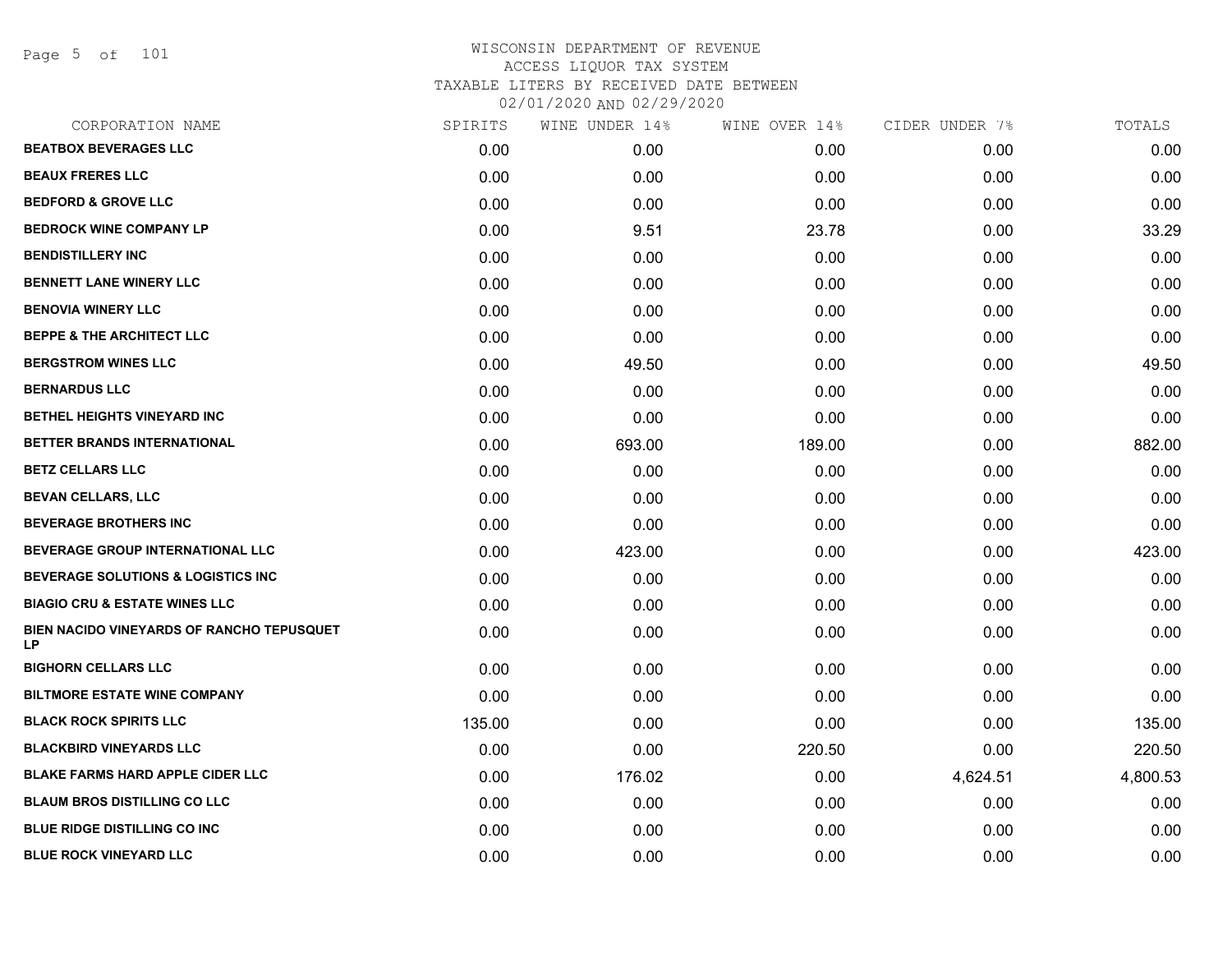Page 6 of 101

| CORPORATION NAME                               | SPIRITS    | WINE UNDER 14% | WINE OVER 14% | CIDER UNDER 7% | TOTALS     |
|------------------------------------------------|------------|----------------|---------------|----------------|------------|
| <b>BNA WINE GROUP LLC</b>                      | 0.00       | 215.13         | 0.00          | 0.00           | 215.13     |
| <b>BOEGER WINERY INC</b>                       | 0.00       | 0.00           | 0.00          | 0.00           | 0.00       |
| <b>BOGLE VINEYARDS INC</b>                     | 0.00       | 504.00         | 8,352.00      | 0.00           | 8,856.00   |
| <b>BONANNO VINTNERS LLC</b>                    | 0.00       | 0.00           | 126.00        | 0.00           | 126.00     |
| <b>BONNY DOON WINERY INC</b>                   | 0.00       | 0.00           | 0.00          | 0.00           | 0.00       |
| <b>BOOKER VINEYARD &amp; WINERY</b>            | 0.00       | 0.00           | 0.00          | 0.00           | 0.00       |
| <b>BOSTON BEER CORPORATION</b>                 | 0.00       | 0.00           | 0.00          | 99,747.18      | 99,747.18  |
| <b>BOUCHAINE VINEYARDS INC</b>                 | 0.00       | 0.00           | 0.00          | 0.00           | 0.00       |
| <b>BOUNDARY BREAKS LLC</b>                     | 0.00       | 0.00           | 0.00          | 0.00           | 0.00       |
| <b>BOURGET IMPORTS LLC</b>                     | 0.00       | 0.00           | 0.00          | 0.00           | 0.00       |
| <b>BOUTINOT USA INC</b>                        | 0.00       | 0.00           | 0.00          | 0.00           | 0.00       |
| <b>BOUTIQUE BEVERAGE CO</b>                    | 0.00       | 0.00           | 0.00          | 0.00           | 0.00       |
| <b>BRASSFIELD ESTATE WINERY LLC</b>            | 0.00       | 0.00           | 756.00        | 0.00           | 756.00     |
| <b>BRAZOS WINE IMPORTS LLC</b>                 | 0.00       | 162.00         | 252.00        | 0.00           | 414.00     |
| <b>BRIAN CARTER CELLARS LLC</b>                | 0.00       | 0.00           | 0.00          | 0.00           | 0.00       |
| <b>BRICKELL WINES LLC</b>                      | 0.00       | 0.00           | 0.00          | 0.00           | 0.00       |
| <b>BRIDGEVIEW VINEYARDS INC</b>                | 0.00       | 0.00           | 0.00          | 0.00           | 0.00       |
| <b>BRIGHT CELLARS INC</b>                      | 0.00       | 63.00          | 0.00          | 0.00           | 63.00      |
| <b>BROADBENT SELECTIONS INC</b>                | 0.00       | 1,347.00       | 0.00          | 0.00           | 1,347.00   |
| <b>BRONCO WINE COMPANY</b>                     | 0.00       | 81,863.43      | 45.00         | 0.00           | 81,908.43  |
| <b>BROTHERS INTERNATIONAL FOOD CORPORATION</b> | 0.00       | 0.00           | 0.00          | 0.00           | 0.00       |
| <b>BROVO SPIRITS LLC</b>                       | 0.00       | 0.00           | 0.00          | 0.00           | 0.00       |
| <b>BROWNE FAMILY WINES LLC</b>                 | 0.00       | 0.00           | 0.00          | 0.00           | 0.00       |
| <b>BROWN-FORMAN CORPORATION</b>                | 203,049.20 | 13,195.89      | 0.00          | 0.00           | 216,245.09 |
| <b>BRUTOCAO CELLARS LP</b>                     | 0.00       | 0.00           | 0.00          | 0.00           | 0.00       |
| <b>BRYN MAWR VINEYARDS INC</b>                 | 0.00       | 0.00           | 0.00          | 0.00           | 0.00       |
| <b>BUCKLER FAMILY VINEYARDS LLC</b>            | 0.00       | 0.00           | 0.00          | 0.00           | 0.00       |
| <b>BUEHLER VINEYARDS INC</b>                   | 0.00       | 378.00         | 0.00          | 0.00           | 378.00     |
|                                                |            |                |               |                |            |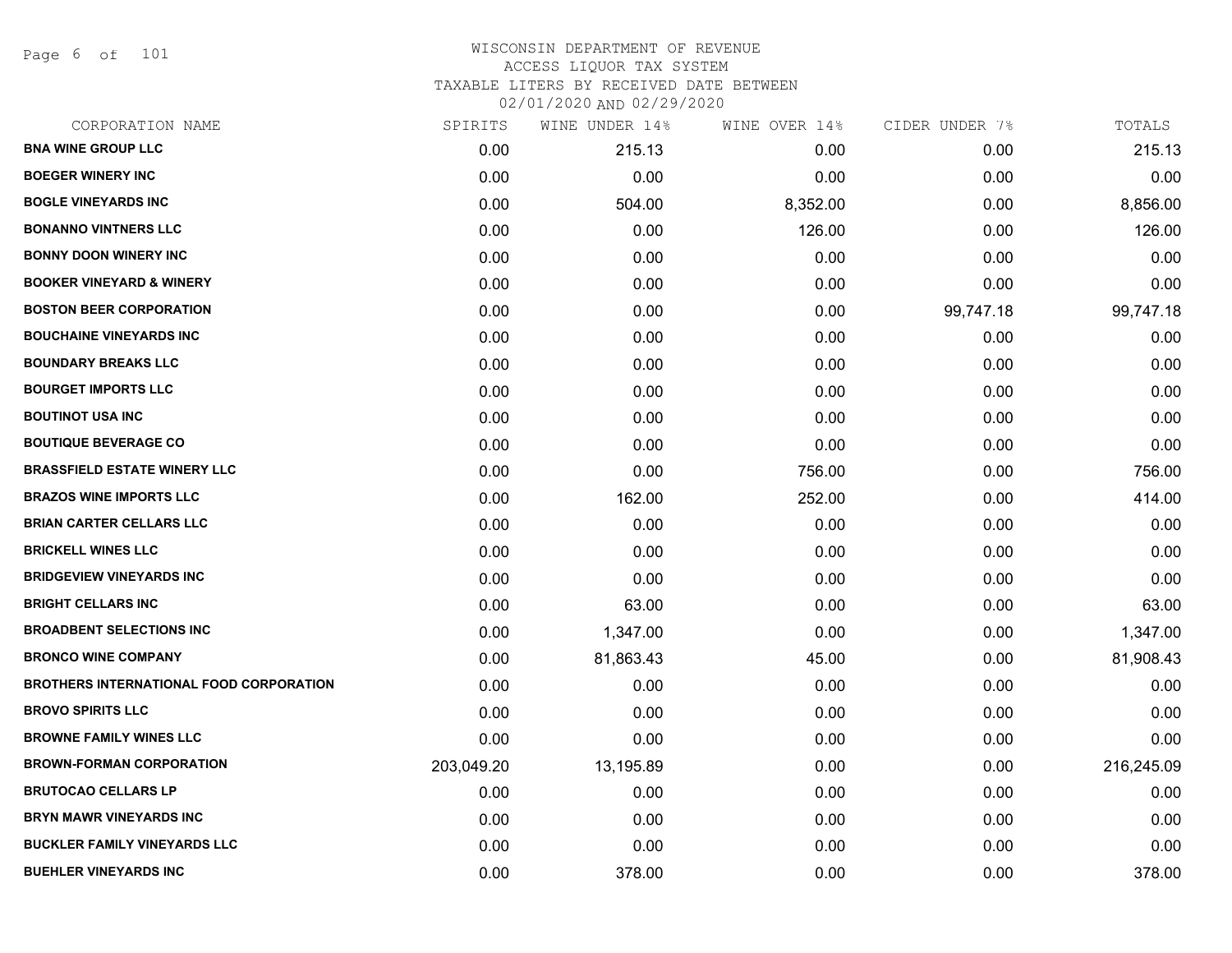Page 7 of 101

| CORPORATION NAME                            | SPIRITS   | WINE UNDER 14% | WINE OVER 14% | CIDER UNDER 7% | TOTALS    |
|---------------------------------------------|-----------|----------------|---------------|----------------|-----------|
| <b>BULLY HILL VINEYARDS INC</b>             | 0.00      | 0.00           | 0.00          | 0.00           | 0.00      |
| <b>BURGESS CELLARS INC</b>                  | 0.00      | 0.00           | 126.00        | 0.00           | 126.00    |
| <b>BUZZBALLZ LLC</b>                        | 0.00      | 0.00           | 0.00          | 0.00           | 0.00      |
| <b>BUZZBOX BEVERAGES INC</b>                | 0.00      | 0.00           | 0.00          | 0.00           | 0.00      |
| <b>BWSC LLC</b>                             | 0.00      | 0.00           | 0.00          | 0.00           | 0.00      |
| <b>BYMOFO LLC</b>                           | 0.00      | 0.00           | 0.00          | 0.00           | 0.00      |
| <b>C &amp; C WINE SERVICES INC</b>          | 0.00      | 0.00           | 126.00        | 0.00           | 126.00    |
| <b>C MONDAVI &amp; SONS</b>                 | 0.00      | 10,467.00      | 594.00        | 0.00           | 11,061.00 |
| <b>CABERNET CORP</b>                        | 0.00      | 76.50          | 180.00        | 0.00           | 256.50    |
| <b>CAFFO BEVERAGES INC</b>                  | 0.00      | 0.00           | 0.00          | 0.00           | 0.00      |
| <b>CAL VIN ENTERPRISES CORPORATION</b>      | 0.00      | 0.00           | 0.00          | 0.00           | 0.00      |
| <b>CALCAREOUS VINEYARD LLC</b>              | 0.00      | 0.00           | 0.00          | 0.00           | 0.00      |
| <b>CALIFORNIA CIDER COMPANY</b>             | 0.00      | 0.00           | 0.00          | 6,205.04       | 6,205.04  |
| <b>CALIFORNIA VINEYARDS INC</b>             | 0.00      | 0.00           | 0.00          | 0.00           | 0.00      |
| <b>CALIFORNIA WINE WORKS LLC</b>            | 0.00      | 0.00           | 0.00          | 0.00           | 0.00      |
| <b>CALLUNA VINEYARDS LLC</b>                | 0.00      | 0.00           | 0.00          | 0.00           | 0.00      |
| <b>CAMARDA CORP</b>                         | 0.00      | 0.00           | 225.00        | 0.00           | 225.00    |
| <b>CAMARENA IMPORTS LLC</b>                 | 0.00      | 0.00           | 0.00          | 0.00           | 0.00      |
| <b>CAMPARI AMERICA LLC</b>                  | 25,419.00 | 0.00           | 0.00          | 0.00           | 25,419.00 |
| <b>CAMPBELL &amp; MCGILL SELECTIONS LLC</b> | 0.00      | 0.00           | 0.00          | 0.00           | 0.00      |
| <b>CANNON RIVER WINERY LLC</b>              | 0.00      | 0.00           | 0.00          | 0.00           | 0.00      |
| <b>CAPARONE WINERY LLC</b>                  | 0.00      | 315.00         | 0.00          | 0.00           | 315.00    |
| <b>CAPE CLASSICS INC</b>                    | 0.00      | 1,016.85       | 0.00          | 0.00           | 1,016.85  |
| <b>CARDINAL SPIRITS LLC</b>                 | 0.00      | 0.00           | 0.00          | 0.00           | 0.00      |
| <b>CARDINAL WINE GROUP LLC</b>              | 0.00      | 0.00           | 0.00          | 0.00           | 0.00      |
| <b>CARDWELL HILL CELLARS LLC</b>            | 0.00      | 126.00         | 0.00          | 0.00           | 126.00    |
| <b>CARIBBEAN DISTILLERS LLC</b>             | 0.00      | 0.00           | 0.00          | 0.00           | 0.00      |
| <b>CARIBBEAN SPIRITS INC</b>                | 0.00      | 0.00           | 0.00          | 0.00           | 0.00      |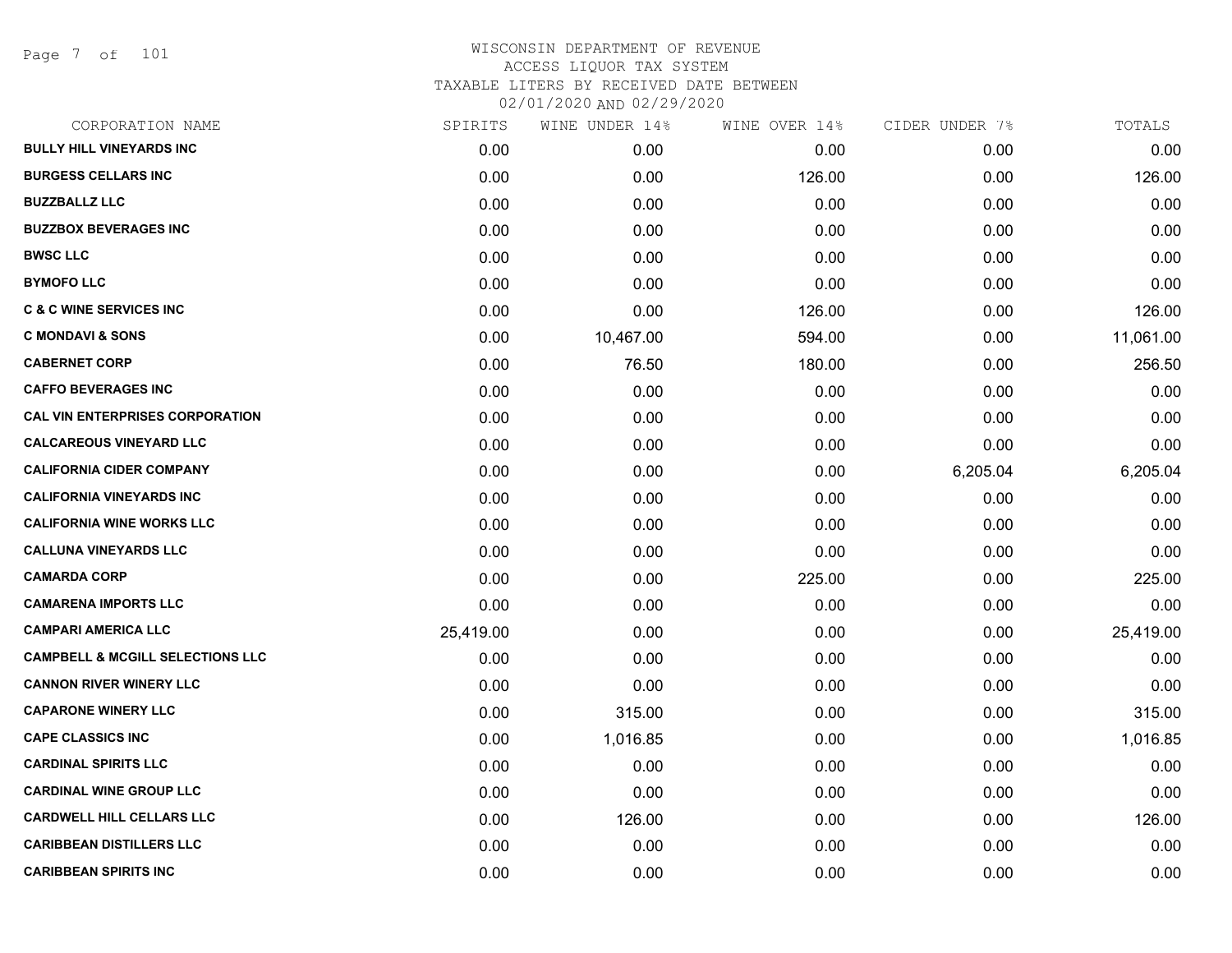Page 8 of 101

| 0.00<br>0.00 | 0.00                                                                                                                                                                                                                                |      |           |
|--------------|-------------------------------------------------------------------------------------------------------------------------------------------------------------------------------------------------------------------------------------|------|-----------|
|              |                                                                                                                                                                                                                                     | 0.00 | 0.00      |
| 0.00         | 0.00                                                                                                                                                                                                                                | 0.00 | 0.00      |
| 0.00         | 0.00                                                                                                                                                                                                                                | 0.00 | 0.00      |
| 0.00         | 0.00                                                                                                                                                                                                                                | 0.00 | 0.00      |
| 0.00         | 0.00                                                                                                                                                                                                                                | 0.00 | 182.40    |
| 0.00         | 0.00                                                                                                                                                                                                                                | 0.00 | 0.00      |
| 0.00         | 0.00                                                                                                                                                                                                                                | 0.00 | 1,675.50  |
| 967.00       | 0.00                                                                                                                                                                                                                                | 0.00 | 967.00    |
| 0.00         | 0.00                                                                                                                                                                                                                                | 0.00 | 0.00      |
| 0.00         | 0.00                                                                                                                                                                                                                                | 0.00 | 0.00      |
| 0.00         | 0.00                                                                                                                                                                                                                                | 0.00 | 0.00      |
| 0.00         | 0.00                                                                                                                                                                                                                                | 0.00 | 0.00      |
| 0.00         | 0.00                                                                                                                                                                                                                                | 0.00 | 0.00      |
| 0.00         | 0.00                                                                                                                                                                                                                                | 0.00 | 0.00      |
| 0.00         | 0.00                                                                                                                                                                                                                                | 0.00 | 0.00      |
| 0.00         | 0.00                                                                                                                                                                                                                                | 0.00 | 0.00      |
| 0.00         | 0.00                                                                                                                                                                                                                                | 0.00 | 0.00      |
| 0.00         | 0.00                                                                                                                                                                                                                                | 0.00 | 0.00      |
| 0.00         | 235.37                                                                                                                                                                                                                              | 0.00 | 22,004.84 |
| 468.00       | 0.00                                                                                                                                                                                                                                | 0.00 | 468.00    |
| 0.00         | 0.00                                                                                                                                                                                                                                | 0.00 | 0.00      |
| 54.00        | 0.00                                                                                                                                                                                                                                | 0.00 | 54.00     |
| 0.00         | 0.00                                                                                                                                                                                                                                | 0.00 | 0.00      |
| 0.00         | 0.00                                                                                                                                                                                                                                | 0.00 | 0.00      |
| 0.00         | 0.00                                                                                                                                                                                                                                | 0.00 | 1,080.00  |
| 0.00         | 0.00                                                                                                                                                                                                                                | 0.00 | 0.00      |
| 0.00         | 0.00                                                                                                                                                                                                                                | 0.00 | 0.00      |
| 0.00         | 0.00                                                                                                                                                                                                                                | 0.00 | 0.00      |
|              | 0.00<br>0.00<br>0.00<br>182.40<br>0.00<br>1,675.50<br>0.00<br>0.00<br>0.00<br>0.00<br>0.00<br>0.00<br>0.00<br>0.00<br>0.00<br>0.00<br>0.00<br>21,769.47<br>0.00<br>0.00<br>0.00<br>0.00<br>0.00<br>1,080.00<br>0.00<br>0.00<br>0.00 |      |           |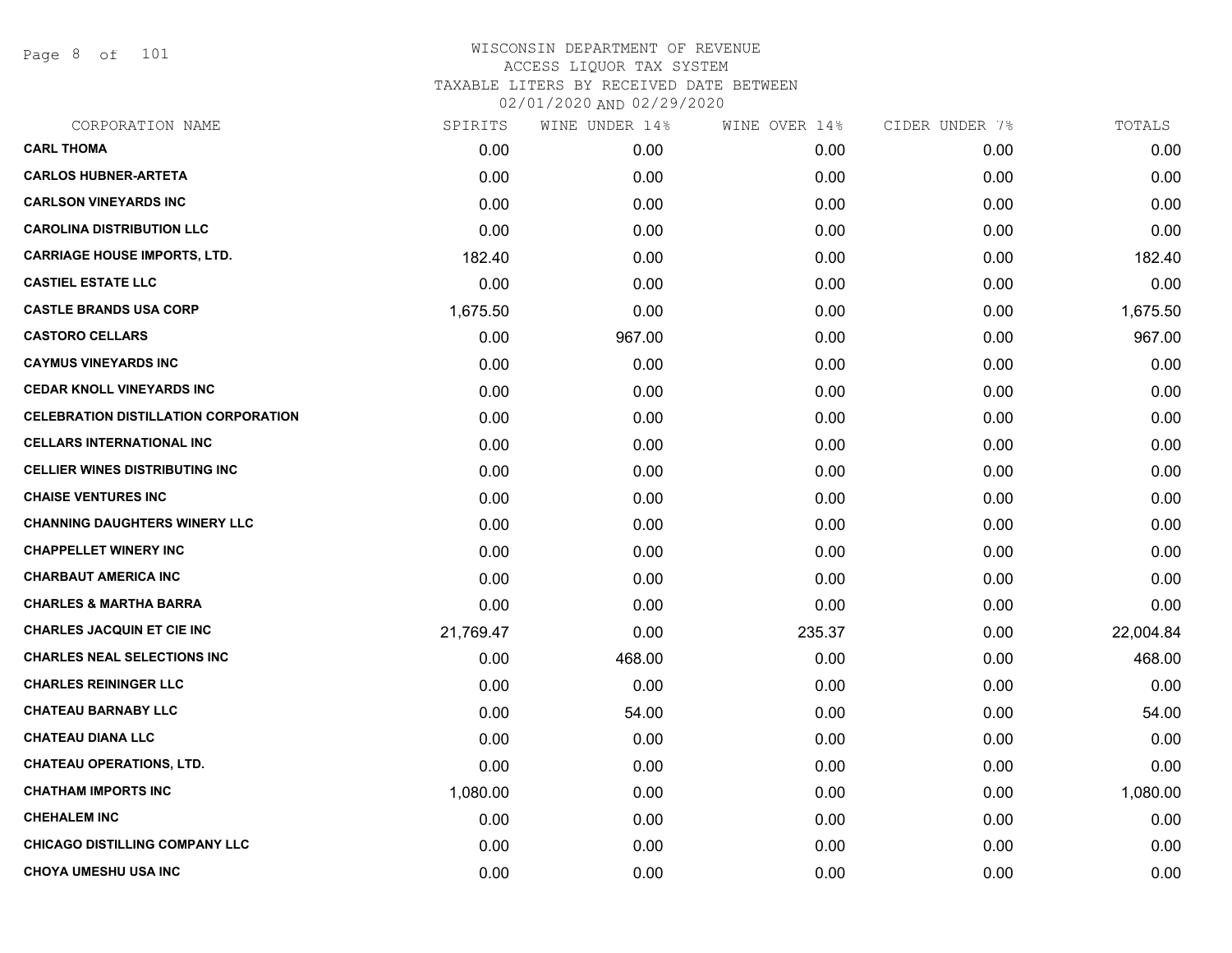Page 9 of 101

#### WISCONSIN DEPARTMENT OF REVENUE ACCESS LIQUOR TAX SYSTEM TAXABLE LITERS BY RECEIVED DATE BETWEEN

02/01/2020 AND 02/29/2020

| CORPORATION NAME                             | SPIRITS    | WINE UNDER 14% | WINE OVER 14% | CIDER UNDER 7% | TOTALS     |
|----------------------------------------------|------------|----------------|---------------|----------------|------------|
| <b>CHRISTIAN P SCHAEFER</b>                  | 0.00       | 3,240.00       | 0.00          | 0.00           | 3,240.00   |
| <b>CHRISTOPHER F PITTENGER</b>               | 0.00       | 0.00           | 0.00          | 0.00           | 0.00       |
| <b>CHRISTOPHER FIGGINS</b>                   | 0.00       | 0.00           | 0.00          | 0.00           | 0.00       |
| <b>CHRISTOPHER J BROCKWAY</b>                | 0.00       | 0.00           | 0.00          | 0.00           | 0.00       |
| <b>CHRISTOPHER MICHAEL WINES LLC</b>         | 0.00       | 27.00          | 0.00          | 0.00           | 27.00      |
| CIV (USA) INC                                | 0.00       | 0.00           | 0.00          | 0.00           | 0.00       |
| <b>CLAAR CELLARS LLC</b>                     | 0.00       | 0.00           | 0.00          | 0.00           | 0.00       |
| <b>CLASSIC WINES INC</b>                     | 0.00       | 0.00           | 0.00          | 0.00           | 0.00       |
| <b>CLASSICAL WINES FROM SPAIN LTD</b>        | 0.00       | 0.00           | 0.00          | 0.00           | 0.00       |
| <b>CLENDENENLINDQUIST VINTNERS</b>           | 0.00       | 0.00           | 0.00          | 0.00           | 0.00       |
| <b>CLINE CELLARS INC</b>                     | 0.00       | 819.00         | 1,701.00      | 0.00           | 2,520.00   |
| <b>CLINE SISTERS IMPORTS LLC</b>             | 0.00       | 598.50         | 0.00          | 0.00           | 598.50     |
| <b>CLOS LACHANCE WINES LLC</b>               | 0.00       | 120.00         | 189.00        | 0.00           | 309.00     |
| <b>COCKERELL WINE CONSULTING LLC</b>         | 0.00       | 0.00           | 0.00          | 0.00           | 0.00       |
| <b>CODIPRAL, LLC</b>                         | 0.00       | 0.00           | 0.00          | 0.00           | 0.00       |
| <b>CODY T WRIGHT</b>                         | 0.00       | 0.00           | 0.00          | 0.00           | 0.00       |
| <b>COHO WINES LLC</b>                        | 0.00       | 0.00           | 0.00          | 0.00           | 0.00       |
| <b>COLORADO GOLD DISTILLERY LLC</b>          | 0.00       | 0.00           | 0.00          | 0.00           | 0.00       |
| <b>COMPASSPOINT IMPORTS</b>                  | 0.00       | 0.00           | 0.00          | 0.00           | 0.00       |
| <b>CONSTELLATION BRANDS, INC.</b>            | 151,367.70 | 466,176.51     | 20,008.50     | 0.00           | 637,552.71 |
| <b>COOL HAND VINEYARDS LLC</b>               | 0.00       | 126.00         | 126.00        | 0.00           | 252.00     |
| <b>COPA FINA WINE IMPORTS LLC</b>            | 0.00       | 0.00           | 0.00          | 0.00           | 0.00       |
| <b>COPPER &amp; KINGS AMERICAN BRANDY CO</b> | 0.00       | 0.00           | 0.00          | 0.00           | 0.00       |
| <b>COPPER CANE LLC</b>                       | 0.00       | 0.00           | 0.00          | 0.00           | 0.00       |
| <b>CORA IMPORTS LTD</b>                      | 6.02       | 0.00           | 2.97          | 0.00           | 8.99       |
| <b>CORDELINA WINE COMPANY LLC</b>            | 0.00       | 0.00           | 0.00          | 0.00           | 0.00       |
| <b>CORK ALLIANCE INC</b>                     | 0.00       | 0.00           | 0.00          | 0.00           | 0.00       |
| <b>CORNERSTONE CELLARS LLC</b>               | 0.00       | 0.00           | 0.00          | 0.00           | 0.00       |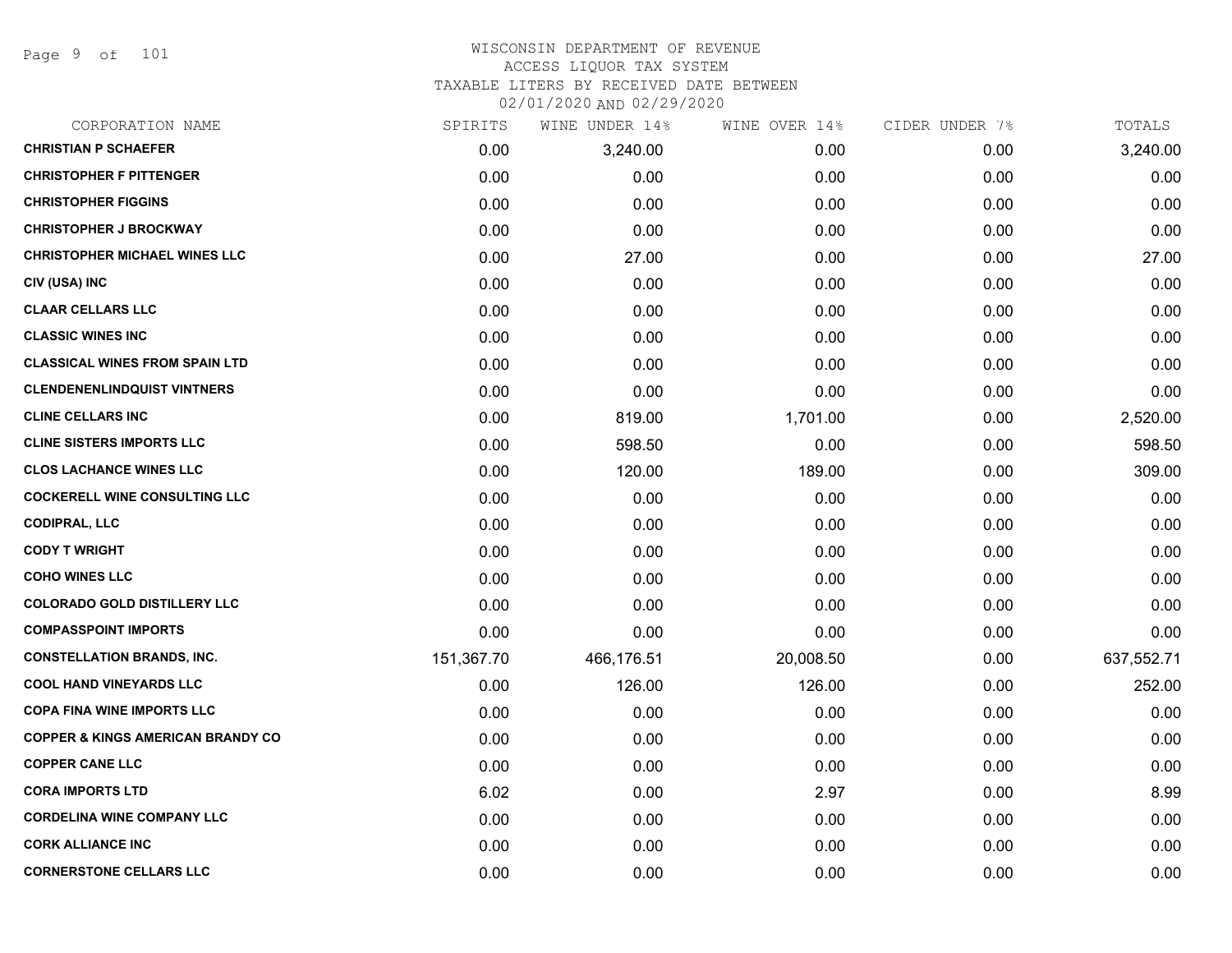Page 10 of 101

| CORPORATION NAME                                   | SPIRITS  | WINE UNDER 14% | WINE OVER 14% | CIDER UNDER 7% | TOTALS   |
|----------------------------------------------------|----------|----------------|---------------|----------------|----------|
| <b>CORNERSTONE U.S. WINE IMPORTS INC</b>           | 0.00     | 0.00           | 0.00          | 0.00           | 0.00     |
| <b>CORY J MICHAL</b>                               | 0.00     | 0.00           | 0.00          | 0.00           | 0.00     |
| <b>COUNTRY HERITAGE WINERY &amp; VINEYARD INC.</b> | 0.00     | 0.00           | 0.00          | 0.00           | 0.00     |
| <b>COUP DE FOUDRE LLC</b>                          | 0.00     | 0.00           | 0.00          | 0.00           | 0.00     |
| <b>COURAGEOUS INC</b>                              | 0.00     | 0.00           | 0.00          | 0.00           | 0.00     |
| <b>CRACOVIA BRANDS INC</b>                         | 40.50    | 18.00          | 0.00          | 0.00           | 58.50    |
| <b>CRAFTED ARTISAN MEADERY LLC</b>                 | 0.00     | 0.00           | 0.00          | 0.00           | 0.00     |
| <b>CRAIG S HANDLY</b>                              | 0.00     | 0.00           | 0.00          | 0.00           | 0.00     |
| <b>CREATIVE WINE CONCEPTS INC</b>                  | 0.00     | 0.00           | 0.00          | 0.00           | 0.00     |
| <b>CREW WINE COMPANY LLC</b>                       | 0.00     | 1,512.00       | 0.00          | 0.00           | 1,512.00 |
| <b>CRIBARI VINEYARDS INC</b>                       | 0.00     | 0.00           | 0.00          | 0.00           | 0.00     |
| <b>CRIMSON WINE GROUP LTD</b>                      | 0.00     | 12.75          | 0.00          | 0.00           | 12.75    |
| <b>CRISPIN CIDER COMPANY</b>                       | 0.00     | 0.00           | 0.00          | 0.00           | 0.00     |
| <b>CRISTOM VINEYARDS INC</b>                       | 0.00     | 126.00         | 0.00          | 0.00           | 126.00   |
| <b>CROSSLAND VINEYARDS</b>                         | 0.00     | 0.00           | 0.00          | 0.00           | 0.00     |
| <b>CROWN POINT WINERY LLC</b>                      | 0.00     | 0.00           | 0.00          | 0.00           | 0.00     |
| <b>CRUSE WINE COMPANY, LLC</b>                     | 0.00     | 0.00           | 0.00          | 0.00           | 0.00     |
| <b>CULT OF 8</b>                                   | 0.00     | 405.00         | 130.50        | 0.00           | 535.50   |
| <b>CUNAT PREMIUM VINEYARDS LLC</b>                 | 0.00     | 0.00           | 0.00          | 0.00           | 0.00     |
| <b>CUSHMAN WINERY CORPORATION</b>                  | 0.00     | 0.00           | 0.00          | 0.00           | 0.00     |
| <b>CUTWATER SPIRITS LLC</b>                        | 3,525.00 | 0.00           | 0.00          | 0.00           | 3,525.00 |
| <b>D &amp; D VINEYARDS INC</b>                     | 0.00     | 3,250.50       | 0.00          | 0.00           | 3,250.50 |
| <b>D MYERS LLC</b>                                 | 0.00     | 0.00           | 0.00          | 0.00           | 0.00     |
| <b>D&amp;V INTERNATIONAL INC</b>                   | 0.00     | 0.00           | 0.00          | 0.00           | 0.00     |
| <b>D.G.L. DISTRIBUTORS, INC</b>                    | 0.00     | 0.00           | 0.00          | 0.00           | 0.00     |
| <b>DAEDALUS CELLARS CO</b>                         | 0.00     | 0.00           | 0.00          | 0.00           | 0.00     |
| <b>DAN CAREY</b>                                   | 0.00     | 0.00           | 0.00          | 0.00           | 0.00     |
| <b>DANCING COYOTE WINES</b>                        | 0.00     | 0.00           | 27.00         | 0.00           | 27.00    |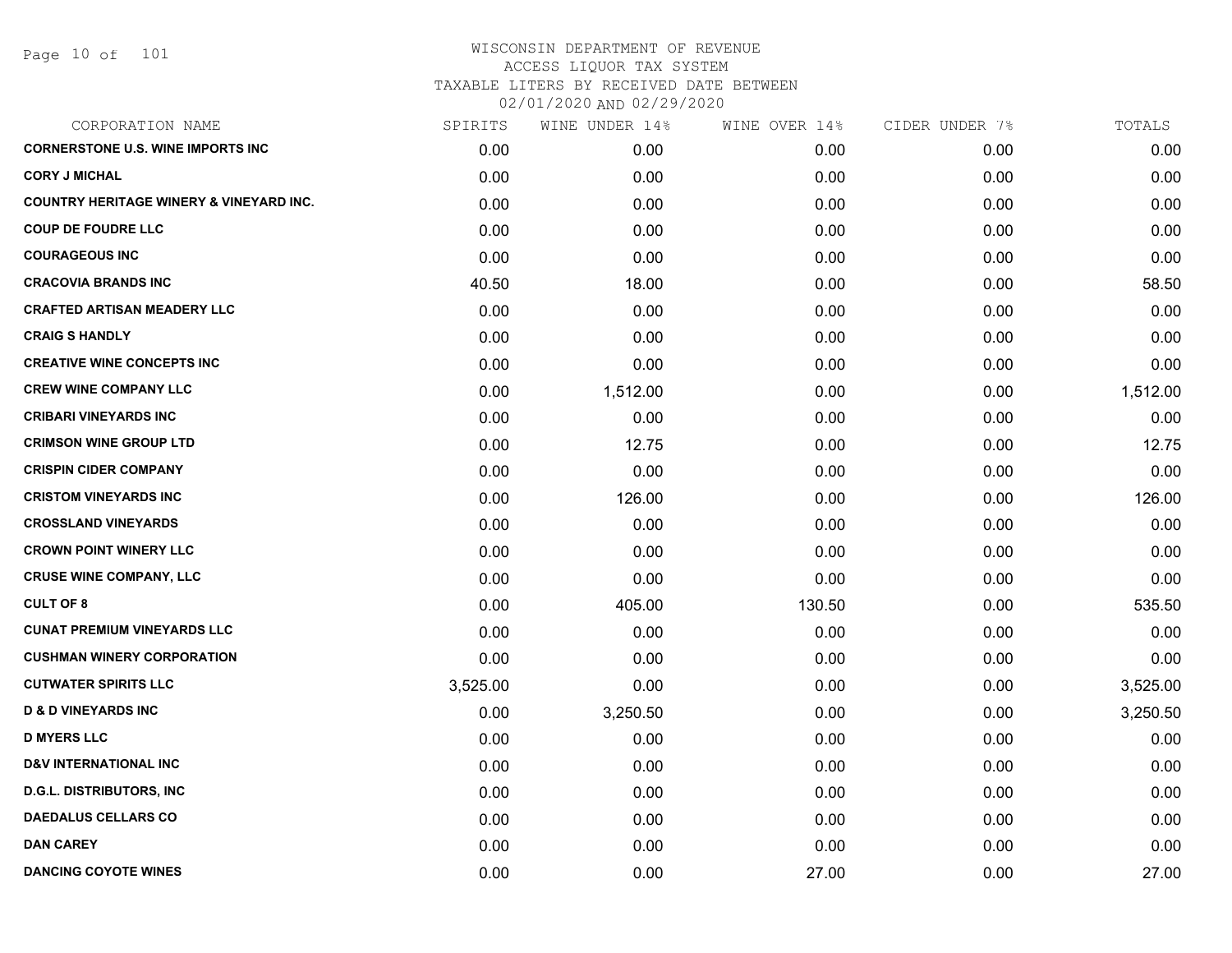Page 11 of 101

|          |           | WINE OVER 14%  | CIDER UNDER 7% | TOTALS    |
|----------|-----------|----------------|----------------|-----------|
| 0.00     | 0.00      | 0.00           | 0.00           | 0.00      |
| 562.80   | 0.00      | 0.00           | 0.00           | 562.80    |
| 0.00     | 0.00      | 0.00           | 0.00           | 0.00      |
| 0.00     | 0.00      | 0.00           | 0.00           | 0.00      |
| 0.00     | 45.00     | 0.00           | 0.00           | 45.00     |
| 0.00     | 0.00      | 0.00           | 0.00           | 0.00      |
| 0.00     | 0.00      | 0.00           | 0.00           | 0.00      |
| 0.00     | 0.00      | 63.00          | 0.00           | 63.00     |
| 0.00     | 0.00      | 0.00           | 0.00           | 0.00      |
| 0.00     | 0.00      | 0.00           | 0.00           | 0.00      |
| 0.00     | 0.00      | 0.00           | 0.00           | 0.00      |
| 0.00     | 0.00      | 0.00           | 0.00           | 0.00      |
| 0.00     | 135.00    | 9.00           | 0.00           | 144.00    |
| 0.00     | 0.00      | 0.00           | 0.00           | 0.00      |
| 1,693.77 | 24,802.91 | 9,396.39       | 0.00           | 35,893.07 |
| 0.00     | 0.00      | 0.00           | 0.00           | 0.00      |
| 0.00     | 0.00      | 0.00           | 0.00           | 0.00      |
| 0.00     | 0.00      | 202.50         | 0.00           | 202.50    |
| 0.00     | 513.00    | 64.50          | 0.00           | 577.50    |
| 0.00     | 0.00      | 0.00           | 0.00           | 0.00      |
| 0.00     | 0.00      | 0.00           | 0.00           | 0.00      |
| 0.00     | 11,340.00 | 0.00           | 0.00           | 11,340.00 |
| 0.00     | 84,467.28 | 15,391.50      | 0.00           | 99,858.78 |
| 0.00     | 0.00      | 0.00           | 0.00           | 0.00      |
| 0.00     | 0.00      | 0.00           | 0.00           | 0.00      |
| 0.00     | 0.00      | 0.00           | 0.00           | 0.00      |
| 0.00     | 0.00      | 0.00           | 0.00           | 0.00      |
| 0.00     | 0.00      | 0.00           | 0.00           | 0.00      |
|          | SPIRITS   | WINE UNDER 14% |                |           |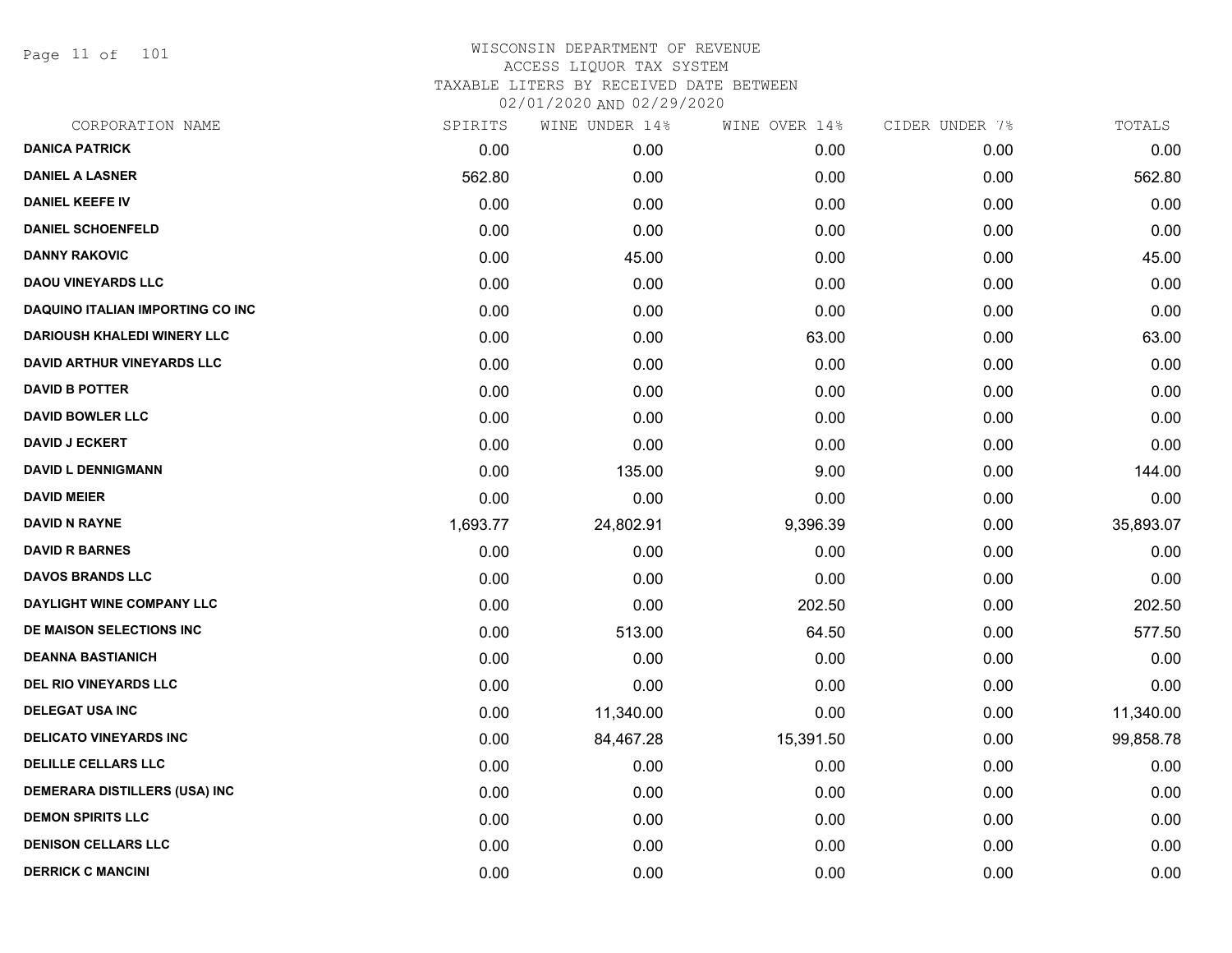Page 12 of 101

## WISCONSIN DEPARTMENT OF REVENUE ACCESS LIQUOR TAX SYSTEM TAXABLE LITERS BY RECEIVED DATE BETWEEN

02/01/2020 AND 02/29/2020

| CORPORATION NAME                                              | SPIRITS    | WINE UNDER 14% | WINE OVER 14% | CIDER UNDER 7% | TOTALS     |
|---------------------------------------------------------------|------------|----------------|---------------|----------------|------------|
| <b>DESTILADOS DE MEXICO LLC</b>                               | 0.00       | 0.00           | 0.00          | 0.00           | 0.00       |
| <b>DIAGEO AMERICAS, INC.</b>                                  | 253,486.65 | 0.00           | 0.00          | 0.00           | 253,486.65 |
| <b>DIAMOND IMPORTERS INC</b>                                  | 0.00       | 22.50          | 0.00          | 0.00           | 22.50      |
| <b>DISARONNO INTERNATIONAL LLC</b>                            | 4,212.00   | 0.00           | 0.00          | 0.00           | 4,212.00   |
| <b>DISTILLERS WAY, LLC</b>                                    | 0.00       | 0.00           | 0.00          | 0.00           | 0.00       |
| <b>DIVOT ENTERPRISES LLC</b>                                  | 0.00       | 0.00           | 0.00          | 0.00           | 0.00       |
| <b>DOMACE VINO LLC</b>                                        | 0.00       | 0.00           | 0.00          | 0.00           | 0.00       |
| <b>DOMAINE CO.</b>                                            | 0.00       | 0.00           | 0.00          | 0.00           | 0.00       |
| DOMAINE DE LA TERRE ROUGE LTD                                 | 0.00       | 0.00           | 0.00          | 0.00           | 0.00       |
| <b>DOMAINE DE MARIA SOTER LLC</b>                             | 0.00       | 0.00           | 0.00          | 0.00           | 0.00       |
| <b>DOMAINE SERENE VINEYARDS &amp; WINERY INC</b>              | 0.00       | 126.00         | 216.00        | 0.00           | 342.00     |
| <b>DOMAINE ST GEORGE</b>                                      | 0.00       | 0.00           | 0.00          | 0.00           | 0.00       |
| DON SEBASTIANI & SONS INTERNATIONAL WINE<br><b>NEGOCIANTS</b> | 0.00       | 14,946.00      | 4,284.00      | 0.00           | 19,230.00  |
| <b>DONALD ALDRIDGE</b>                                        | 0.00       | 0.00           | 0.00          | 0.00           | 0.00       |
| DONATI FAMILY VINEYARD, INC                                   | 0.00       | 0.00           | 0.00          | 0.00           | 0.00       |
| <b>DOUBLE DIAMOND DISTILLERY LLC</b>                          | 0.00       | 0.00           | 0.00          | 0.00           | 0.00       |
| <b>DOUBLE DOWN SPIRITS LLC</b>                                | $-8.81$    | 0.00           | 0.00          | 0.00           | $-8.81$    |
| <b>DOWNEAST CIDER HOUSE, LLC</b>                              | 0.00       | 0.00           | 0.00          | 0.00           | 0.00       |
| <b>DOYNA LTD</b>                                              | 735.00     | 0.00           | 0.00          | 0.00           | 735.00     |
| DRAKE MAKES WINE, INC.                                        | 0.00       | 0.00           | 0.00          | 0.00           | 0.00       |
| DREYER WINE LLC                                               | 0.00       | 252.00         | 0.00          | 0.00           | 252.00     |
| <b>DREYFUS ASHBY INC</b>                                      | 0.00       | 1,633.50       | 679.50        | 0.00           | 2,313.00   |
| <b>DRG IMPORTS LLC</b>                                        | 0.00       | 413.00         | 0.00          | 0.00           | 413.00     |
| DRY CREEK VINEYARD INC                                        | 0.00       | 504.00         | 126.00        | 0.00           | 630.00     |
| DRY FLY DISTILLING INC                                        | 501.72     | 0.00           | 0.00          | 0.00           | 501.72     |
| <b>DUCKHORN WINE COMPANY</b>                                  | 0.00       | 6,300.00       | 14,917.50     | 0.00           | 21,217.50  |
| DUGGANS DISTILLERS PRODUCTS CORPORATION                       | 450.00     | 0.00           | 0.00          | 0.00           | 450.00     |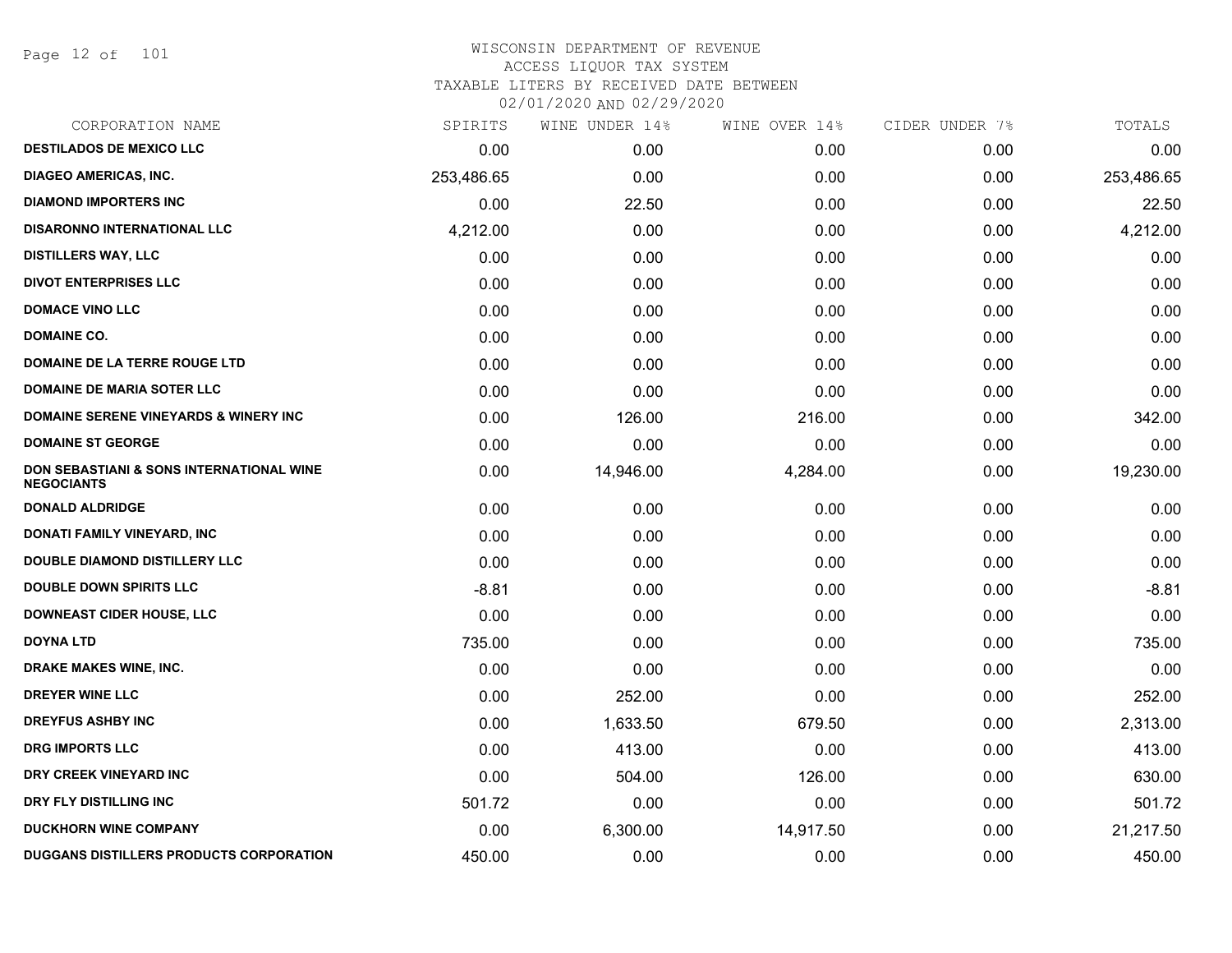Page 13 of 101

# WISCONSIN DEPARTMENT OF REVENUE ACCESS LIQUOR TAX SYSTEM TAXABLE LITERS BY RECEIVED DATE BETWEEN

02/01/2020 AND 02/29/2020

| CORPORATION NAME                        | SPIRITS    | WINE UNDER 14% | WINE OVER 14% | CIDER UNDER 7% | TOTALS     |
|-----------------------------------------|------------|----------------|---------------|----------------|------------|
| <b>DULUTH CIDER LLC</b>                 | 0.00       | 0.00           | 0.00          | 0.00           | 0.00       |
| <b>DUMOL WINERY LLC</b>                 | 0.00       | 0.00           | 0.00          | 0.00           | 0.00       |
| <b>DUNHAM CELLARS LLC</b>               | 0.00       | 0.00           | 0.00          | 0.00           | 0.00       |
| <b>DUNN VINEYARDS LLC</b>               | 0.00       | 0.00           | 0.00          | 0.00           | 0.00       |
| <b>DUVEL MOORTGAT USA LTD</b>           | 0.00       | 0.00           | 0.00          | 0.00           | 0.00       |
| <b>DV SPIRITS LLC</b>                   | 3,195.00   | 0.00           | 0.00          | 0.00           | 3,195.00   |
| <b>E &amp; J GALLO WINERY</b>           | 121,981.44 | 783,442.09     | 24,136.50     | 0.00           | 929,560.03 |
| <b>EAGLE EYE IMPORTS LLC</b>            | 0.00       | 693.00         | 0.00          | 0.00           | 693.00     |
| <b>EAGLE ROCK INVESTMENTS INC.</b>      | 0.00       | 0.00           | 0.00          | 0.00           | 0.00       |
| <b>EAGLES LANDING WINERY LLC</b>        | 0.00       | 0.00           | 0.00          | 0.00           | 0.00       |
| <b>EASTERN LIQUORS USA INC</b>          | 0.00       | 0.00           | 0.00          | 0.00           | 0.00       |
| <b>EBERLE WINERY LP</b>                 | 0.00       | 0.00           | 0.00          | 0.00           | 0.00       |
| <b>ECOSUR GROUP LLC</b>                 | 0.00       | 0.00           | 0.00          | 0.00           | 0.00       |
| EHREN JORDAN WINE CELLARS LLC           | 0.00       | 0.00           | 0.00          | 0.00           | 0.00       |
| <b>EIGHT BOTTLES LLC</b>                | 0.00       | 0.00           | 0.00          | 0.00           | 0.00       |
| ELK COVE VINEYARDS INC                  | 0.00       | 0.00           | 0.00          | 0.00           | 0.00       |
| <b>ELLEN FORREST</b>                    | 0.00       | 0.00           | 0.00          | 0.00           | 0.00       |
| <b>ELV-OREGON LLC</b>                   | 0.00       | 0.00           | 0.00          | 0.00           | 0.00       |
| <b>EMCO CHEMICAL DISTRIBUTORS, INC.</b> | 0.00       | 0.00           | 0.00          | 0.00           | 0.00       |
| <b>EMERINE ESTATES INC</b>              | 0.00       | 0.00           | 0.00          | 0.00           | 0.00       |
| <b>EMILIO GUGLIELMO WINERY INC</b>      | 0.00       | 0.00           | 0.00          | 0.00           | 0.00       |
| <b>EMPSON USA INC</b>                   | 0.00       | 63.00          | 0.00          | 0.00           | 63.00      |
| <b>ENOS VINEYARDS INC</b>               | 0.00       | 0.00           | 630.00        | 0.00           | 630.00     |
| <b>ENOTEC IMPORTS INC</b>               | 0.00       | 1,269.00       | 189.00        | 0.00           | 1,458.00   |
| <b>ENOVATION BRANDS INC</b>             | 0.00       | 2,438.96       | 0.00          | 0.00           | 2,438.96   |
| <b>ENTENTE SPIRITS LLC</b>              | 0.00       | 0.00           | 0.00          | 0.00           | 0.00       |
| <b>EOLA HILLS WINE CELLARS INC</b>      | 0.00       | 2,267.75       | 126.00        | 0.00           | 2,393.75   |
| <b>EPICUREAN WINES LLC</b>              | 0.00       | 252.00         | 63.00         | 0.00           | 315.00     |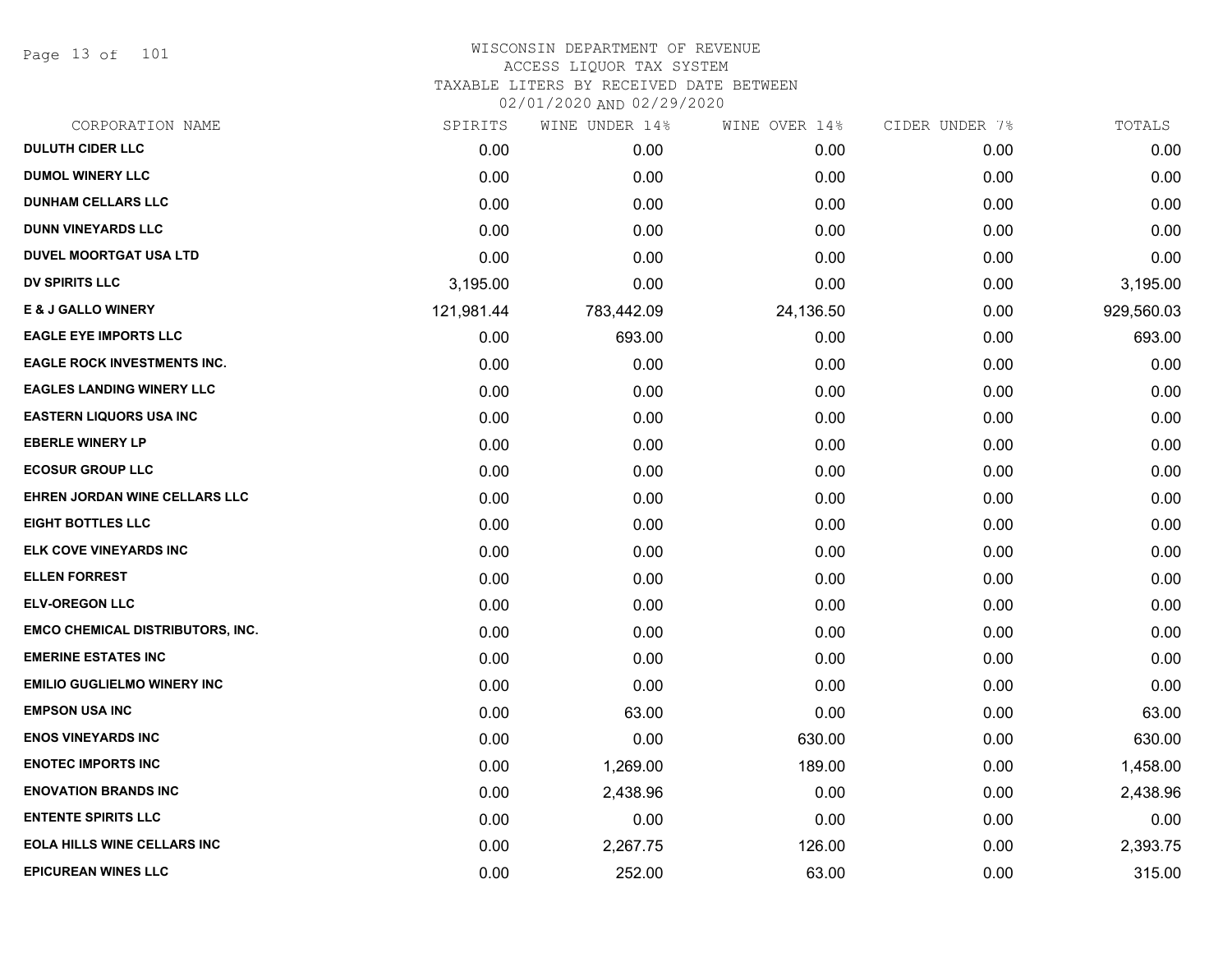Page 14 of 101

| CORPORATION NAME                          | SPIRITS    | WINE UNDER 14% | WINE OVER 14% | CIDER UNDER 7% | TOTALS     |
|-------------------------------------------|------------|----------------|---------------|----------------|------------|
| <b>ERIC FLANAGAN</b>                      | 0.00       | 0.00           | 54.00         | 0.00           | 54.00      |
| <b>ERIC TRUMP WINE MANUFACTURING LLC</b>  | 0.00       | 0.00           | 0.00          | 0.00           | 0.00       |
| <b>EUROPEAN IMPORTS &amp; EXPORTS LLC</b> | 0.00       | 0.00           | 0.00          | 0.00           | 0.00       |
| <b>EVAKI INC</b>                          | 0.00       | 0.00           | 0.00          | 0.00           | 0.00       |
| <b>EVAN FRAZIER</b>                       | 0.00       | 0.00           | 0.00          | 0.00           | 0.00       |
| <b>EVATON INC</b>                         | 18.00      | 315.00         | 315.00        | 0.00           | 648.00     |
| EVESHAM WOOD VINEYARD AND WINERY LLC      | 0.00       | 0.00           | 0.00          | 0.00           | 0.00       |
| <b>EXPERIENCE WINES LLC</b>               | 0.00       | 0.00           | 0.00          | 0.00           | 0.00       |
| F L NAVARRO LIMITED                       | 0.00       | 252.00         | 0.00          | 0.00           | 252.00     |
| F&F FINE WINES INTERNATIONAL INC          | 0.00       | 138.75         | 0.75          | 0.00           | 139.50     |
| <b>FAMILY &amp; FARMERS LLC</b>           | 0.00       | 63.00          | 0.00          | 0.00           | 63.00      |
| <b>FAMOUS BRANDS LLC</b>                  | 0.00       | 0.00           | 0.00          | 0.00           | 0.00       |
| <b>FANTIS IMPORTS INC</b>                 | 0.00       | 0.00           | 0.00          | 0.00           | 0.00       |
| <b>FAR NORTH SPIRITS INC</b>              | 0.00       | 0.00           | 0.00          | 0.00           | 0.00       |
| <b>FASEL SHENSTONE LLC</b>                | 36.00      | 0.00           | 238.50        | 0.00           | 274.50     |
| <b>FERMENTED SCIENCES II INC</b>          | 0.00       | 0.00           | 0.00          | 0.00           | 0.00       |
| FERRARI CARANO VINEYARDS & WINERY LLC     | 0.00       | 0.00           | 1,701.00      | 0.00           | 1,701.00   |
| <b>FETZER VINEYARDS</b>                   | 0.00       | 35,796.48      | 6,759.00      | 0.00           | 42,555.48  |
| <b>FIFTH GENERATION INC</b>               | 211,422.00 | 0.00           | 0.00          | 0.00           | 211,422.00 |
| FIFTY FOURTH STREET ENTERPRISES LLC       | 0.00       | 0.00           | 0.00          | 0.00           | 0.00       |
| <b>FINO TEQUILA LLC</b>                   | 0.00       | 0.00           | 0.00          | 0.00           | 0.00       |
| FIOR DI SOLE, LLC                         | 0.00       | 603.00         | 0.00          | 0.00           | 603.00     |
| <b>FIRESTEED CORPORATION</b>              | 0.00       | 0.00           | 0.00          | 0.00           | 0.00       |
| <b>FISHER VINEYARDS</b>                   | 0.00       | 0.00           | 0.00          | 0.00           | 0.00       |
| <b>FITVINE LLC</b>                        | 0.00       | 0.00           | 4,158.00      | 0.00           | 4,158.00   |
| <b>FIVE GRAPES LLC</b>                    | 0.00       | 0.00           | 0.00          | 0.00           | 0.00       |
| <b>FJN FINE WINES LLC</b>                 | 0.00       | 0.00           | 0.00          | 0.00           | 0.00       |
| <b>FLORA SPRINGS WINE COMPANY</b>         | 0.00       | 0.00           | 0.00          | 0.00           | 0.00       |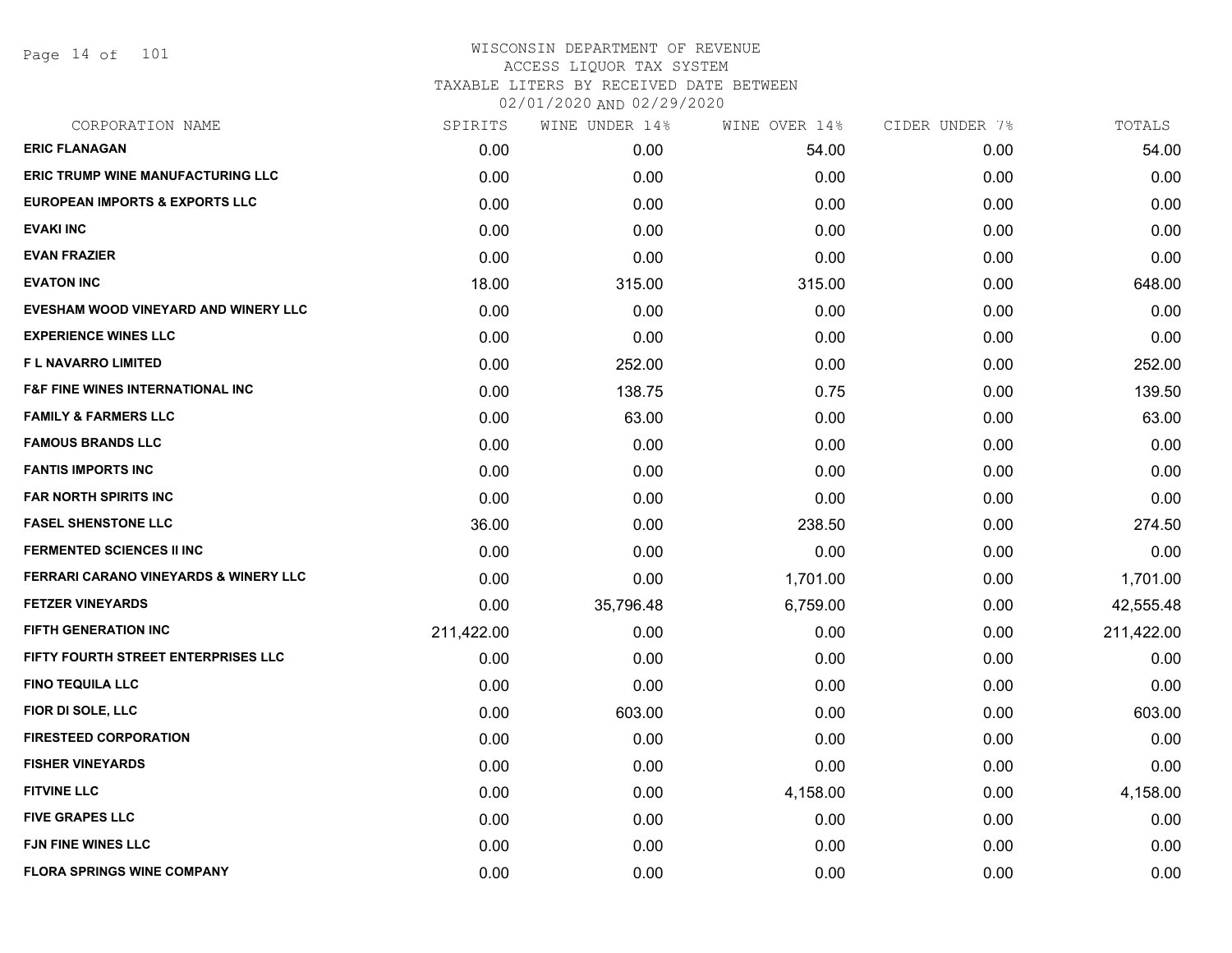| CORPORATION NAME                         | SPIRITS  | WINE UNDER 14% | WINE OVER 14% | CIDER UNDER 7% | TOTALS    |
|------------------------------------------|----------|----------------|---------------|----------------|-----------|
| <b>FLORIDA ORANGE GROVES INC</b>         | 0.00     | 0.00           | 0.00          | 0.00           | 0.00      |
| <b>FN CELLARS LLC</b>                    | 0.00     | 0.00           | 216.00        | 0.00           | 216.00    |
| <b>FOLEY FAMILY WINES INC</b>            | 13.50    | 7,045.50       | 3,541.50      | 0.00           | 10,600.50 |
| <b>FOLIO WINE COMPANY LLC</b>            | 0.00     | 2,461.18       | 0.00          | 0.00           | 2,461.18  |
| <b>FORIS VINEYARDS WINERY LLC</b>        | 0.00     | 0.00           | 0.00          | 0.00           | 0.00      |
| FORT ROSS VINEYARD & WINERY LLC          | 0.00     | 0.00           | 0.00          | 0.00           | 0.00      |
| <b>FORWARD CIDER LLC</b>                 | 0.00     | 0.00           | 0.00          | 0.00           | 0.00      |
| <b>FOUR BEARS WINERY LLC</b>             | 0.00     | 0.00           | 0.00          | 0.00           | 0.00      |
| FOUR DAUGHTERS VINEYARD AND WINERY LLC   | 0.00     | 0.00           | 0.00          | 11,980.38      | 11,980.38 |
| <b>FOUR ROSES DISTILLERY LLC</b>         | 4,707.00 | 0.00           | 0.00          | 0.00           | 4,707.00  |
| <b>FOWLES WINE USA INC</b>               | 0.00     | 0.00           | 0.00          | 0.00           | 0.00      |
| <b>FOXEN VINEYARD INC</b>                | 0.00     | 0.00           | 0.00          | 0.00           | 0.00      |
| <b>FRANCIS COPPOLA WINERY LLC</b>        | 0.00     | 1,764.00       | 270.00        | 0.00           | 2,034.00  |
| <b>FRANK FAMILY VINEYARDS LLC</b>        | 0.00     | 0.00           | 441.00        | 0.00           | 441.00    |
| <b>FRANK LIN DISTILLERS PRODUCTS LTD</b> | 3,017.99 | 0.00           | 0.00          | 0.00           | 3,017.99  |
| <b>FRED C SCHERRER</b>                   | 0.00     | 0.00           | 0.00          | 0.00           | 0.00      |
| <b>FREDERICK WILDMAN &amp; SONS LTD</b>  | 294.00   | 1,890.00       | 49.50         | 0.00           | 2,233.50  |
| <b>FREIXENET USA INC</b>                 | 0.00     | 0.00           | 0.00          | 0.00           | 0.00      |
| <b>FREY VINEYARDS LTD</b>                | 0.00     | 0.00           | 0.00          | 0.00           | 0.00      |
| <b>FRITZ CELLARS INC</b>                 | 0.00     | 0.00           | 0.00          | 0.00           | 0.00      |
| <b>FROGS LEAP WINERY</b>                 | 0.00     | 504.00         | 126.00        | 0.00           | 630.00    |
| <b>FRONTIER CORPORATION</b>              | 0.00     | 459.00         | 9.00          | 0.00           | 468.00    |
| FRUIT OF THE VINES INC                   | 0.00     | 1,564.62       | 0.00          | 0.00           | 1,564.62  |
| FULL THROTTLE SLOON SHINE LLC            | 0.00     | 0.00           | 0.00          | 0.00           | 0.00      |
| <b>FULTON STREET BREWERY LLC</b>         | 0.00     | 0.00           | 0.00          | 0.00           | 0.00      |
| <b>FUSED WINES LP</b>                    | 0.00     | 0.00           | 0.00          | 0.00           | 0.00      |
| <b>G K SKAGGS INC</b>                    | 0.00     | 0.00           | 0.00          | 0.00           | 0.00      |
| G.S.W.C. INC.                            | 0.00     | 0.00           | 0.00          | 0.00           | 0.00      |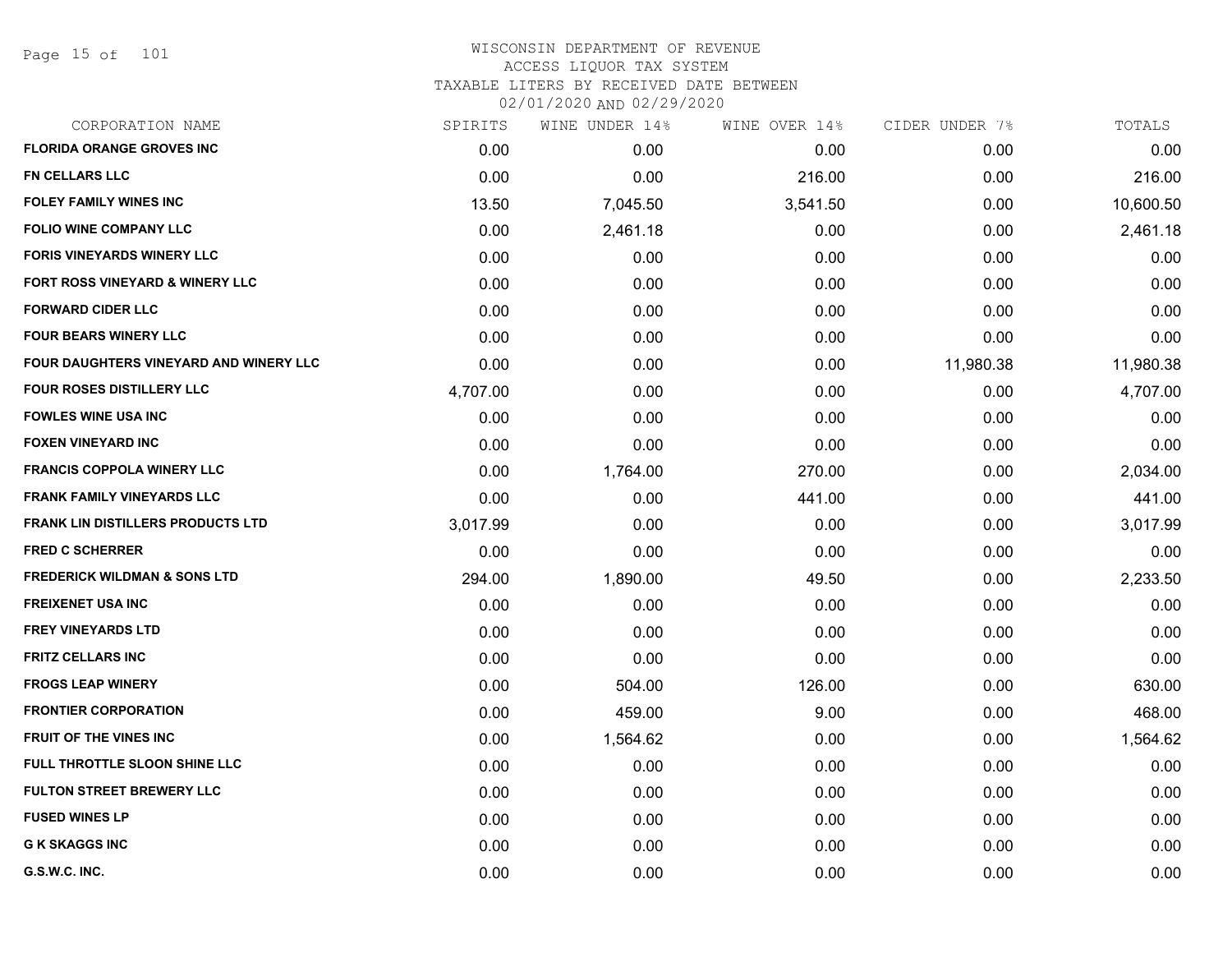Page 16 of 101

# WISCONSIN DEPARTMENT OF REVENUE ACCESS LIQUOR TAX SYSTEM TAXABLE LITERS BY RECEIVED DATE BETWEEN

02/01/2020 AND 02/29/2020

| CORPORATION NAME                                    | SPIRITS  | WINE UNDER 14% | WINE OVER 14% | CIDER UNDER 7% | TOTALS   |
|-----------------------------------------------------|----------|----------------|---------------|----------------|----------|
| <b>GALENA AVIATION, LLC</b>                         | 0.00     | 0.00           | 0.00          | 0.00           | 0.00     |
| <b>GAMBA VINEYARDS AND WINERY LLC</b>               | 0.00     | 0.00           | 756.00        | 0.00           | 756.00   |
| <b>GAMBLE FAMILY VINEYARDS LLC</b>                  | 0.00     | 0.00           | 0.00          | 0.00           | 0.00     |
| <b>GARBER &amp; COMPANY INC</b>                     | 0.00     | 0.00           | 0.00          | 0.00           | 0.00     |
| <b>GEORGE BOZIC JR</b>                              | 54.00    | 132.00         | 0.00          | 0.00           | 186.00   |
| <b>GERBER, GERBER &amp; GERBER DISCLAIMER TRUST</b> | 0.00     | 252.00         | 0.00          | 0.00           | 252.00   |
| <b>GF WINES LLC</b>                                 | 0.00     | 0.00           | 0.00          | 0.00           | 0.00     |
| <b>GH HOLDINGS LP</b>                               | 0.00     | 0.00           | 0.00          | 0.00           | 0.00     |
| <b>GIBSON WINE COMPANY</b>                          | 0.00     | 0.00           | 0.00          | 0.00           | 0.00     |
| <b>GILBERT CELLARS LLC</b>                          | 0.00     | 0.00           | 0.00          | 0.00           | 0.00     |
| <b>GILDARDO PARTIDA LLC</b>                         | 0.00     | 0.00           | 0.00          | 0.00           | 0.00     |
| <b>GLOBAL SPIRITS USA LLC</b>                       | 5,637.00 | 0.00           | 0.00          | 0.00           | 5,637.00 |
| <b>GLOBAL VINEYARD IMPORTERS INC</b>                | 0.00     | 0.00           | 0.00          | 0.00           | 0.00     |
| <b>GLUNZ FAMILY WINERY &amp; CELLARS INC</b>        | 0.00     | 0.00           | 0.00          | 0.00           | 0.00     |
| <b>GNEKOW FAMILY WINERY LLC</b>                     | 0.00     | 0.00           | 252.00        | 0.00           | 252.00   |
| <b>GOAMERICAGO BEVERAGES LLC</b>                    | 0.00     | 0.00           | 0.00          | 0.00           | 0.00     |
| <b>GOLDSCHMIDT VINEYARDS LLC</b>                    | 0.00     | 63.00          | 927.00        | 0.00           | 990.00   |
| <b>GOOSE EGG, LLC</b>                               | 0.00     | 0.00           | 0.00          | 0.00           | 0.00     |
| <b>GOOSE RIDGE LLC</b>                              | 0.00     | 153.00         | 0.00          | 0.00           | 153.00   |
| <b>GORDON BROTHERS CELLARS INC</b>                  | 0.00     | 0.00           | 0.00          | 0.00           | 0.00     |
| <b>GRAPE EXPECTATIONS, INC</b>                      | 0.00     | 0.00           | 0.00          | 0.00           | 0.00     |
| <b>GRAPE VISIONS LLC</b>                            | 0.00     | 0.00           | 0.00          | 0.00           | 0.00     |
| <b>GRAPES &amp; BARLEY LLC</b>                      | 0.00     | 0.00           | 0.00          | 0.00           | 0.00     |
| <b>GRAPES OF SPAIN INC</b>                          | 0.00     | 0.00           | 0.00          | 0.00           | 0.00     |
| <b>GRATON SPIRITS COMPANY LLC</b>                   | 99.00    | 0.00           | 0.00          | 0.00           | 99.00    |
| <b>GRAY DUCK SPIRITS LLC</b>                        | 0.00     | 0.00           | 0.00          | 0.00           | 0.00     |
| <b>GREAT SMOKY MTS DISTILLERY, INC</b>              | 0.00     | 0.00           | 0.00          | 0.00           | 0.00     |
| <b>GREENFIELD GLOBAL USA INC</b>                    | 0.00     | 0.00           | 0.00          | 0.00           | 0.00     |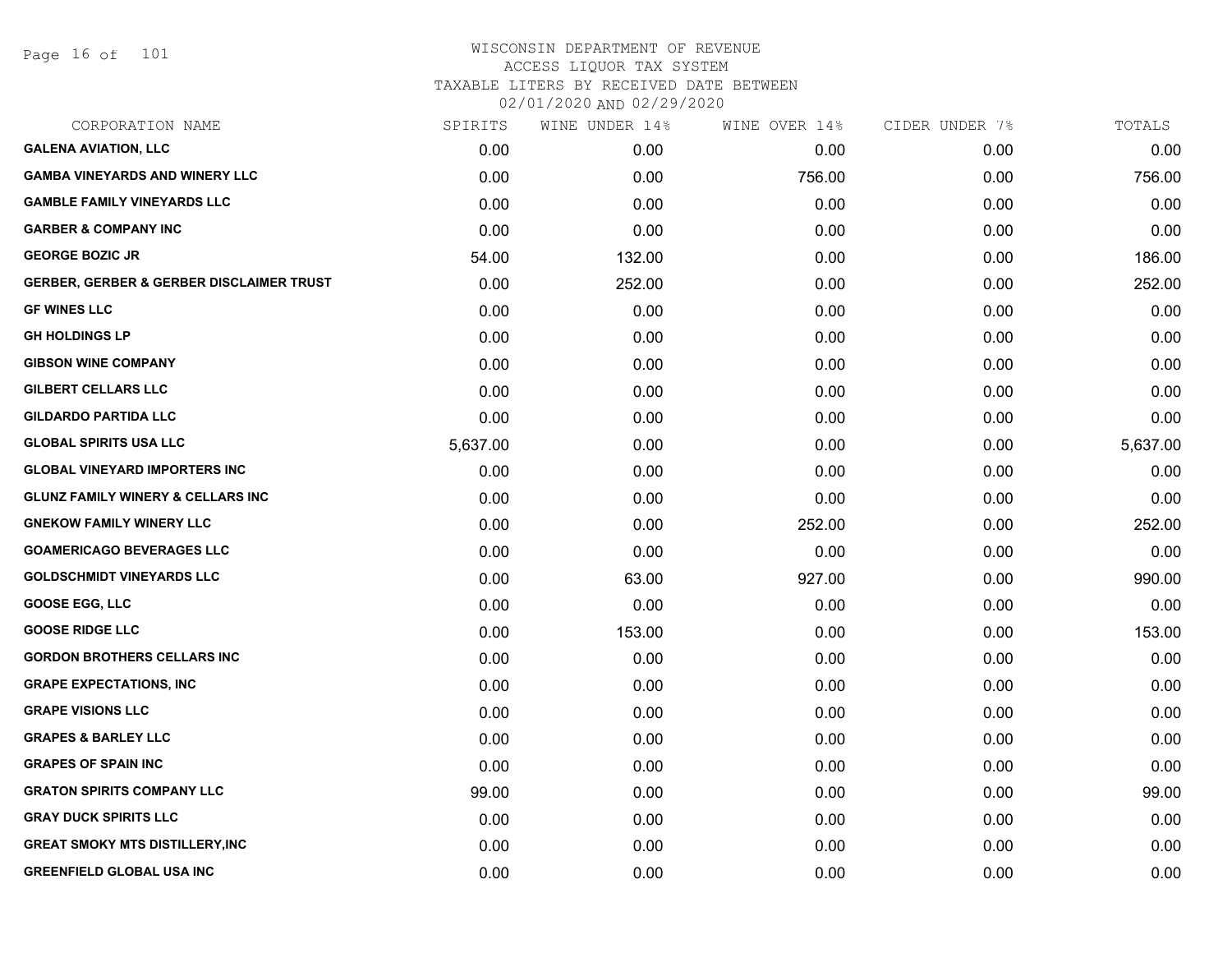Page 17 of 101

| CORPORATION NAME                           | SPIRITS    | WINE UNDER 14% | WINE OVER 14% | CIDER UNDER 7% | TOTALS     |
|--------------------------------------------|------------|----------------|---------------|----------------|------------|
| <b>GREG &amp; GREG INC</b>                 | 0.00       | 315.00         | 0.00          | 0.00           | 315.00     |
| <b>GREG &amp; PAM HARRINGTON WINES LLC</b> | 0.00       | 0.00           | 0.00          | 0.00           | 0.00       |
| <b>GREG SANDERS</b>                        | 0.00       | 0.00           | 0.00          | 0.00           | 0.00       |
| <b>GREGORY F BUONOCORE</b>                 | 0.00       | 0.00           | 0.00          | 0.00           | 0.00       |
| <b>GREGORY GRAZIANO</b>                    | 0.00       | 0.00           | 0.00          | 0.00           | 0.00       |
| <b>GRGICH HILLS CELLAR</b>                 | 0.00       | 0.00           | 0.00          | 0.00           | 0.00       |
| <b>GRIEB OPTIMAL WINECRAFTING LLC</b>      | 0.00       | 0.00           | 0.00          | 0.00           | 0.00       |
| <b>GROTH VINEYARDS &amp; WINERY LLC</b>    | 0.00       | 0.00           | 504.00        | 0.00           | 504.00     |
| <b>GUARACHI WINE PARTNERS INC</b>          | 0.00       | 801.00         | 270.00        | 0.00           | 1,071.00   |
| <b>H ERIK ZETTERSTROM</b>                  | 0.00       | 315.00         | 0.00          | 0.00           | 315.00     |
| <b>H2 VINO LLC</b>                         | 0.00       | 0.00           | 0.00          | 0.00           | 0.00       |
| <b>HAAS BROTHERS INC</b>                   | 0.00       | 0.00           | 0.00          | 0.00           | 0.00       |
| <b>HAHN ESTATE</b>                         | 0.00       | 0.00           | 0.00          | 0.00           | 0.00       |
| <b>HALBY MARKETING INC</b>                 | 0.00       | 126.00         | 0.00          | 0.00           | 126.00     |
| <b>HALCYON SYNDICATE LTD LLC</b>           | 0.00       | 0.00           | 0.00          | 0.00           | 0.00       |
| <b>HALCYON WINES LLC</b>                   | 0.00       | 0.00           | 0.00          | 0.00           | 0.00       |
| <b>HALL WINES LLC</b>                      | 0.00       | 0.00           | 265.50        | 0.00           | 265.50     |
| <b>HAMEL FAMILY WINES LLC</b>              | 0.00       | 0.00           | 0.00          | 0.00           | 0.00       |
| <b>HAND PICKED SELECTIONS INC</b>          | 0.00       | 387.00         | 0.00          | 0.00           | 387.00     |
| <b>HANSJOERG WYSS</b>                      | 0.00       | 0.00           | 0.00          | 0.00           | 0.00       |
| <b>HARLAN ESTATE WINERY INC</b>            | 0.00       | 0.00           | 0.00          | 0.00           | 0.00       |
| <b>HARRIS &amp; HARRIS</b>                 | 0.00       | 0.00           | 0.00          | 0.00           | 0.00       |
| <b>HAWAII SEA SPIRITS LLC</b>              | 435.00     | 0.00           | 0.00          | 0.00           | 435.00     |
| <b>HDD LLC</b>                             | 0.00       | 0.00           | 0.00          | 0.00           | 0.00       |
| <b>HEADFRAME SPIRITS INC</b>               | 0.00       | 0.00           | 0.00          | 0.00           | 0.00       |
| <b>HEARTLAND DISTILLERS LLC</b>            | 0.00       | 0.00           | 0.00          | 0.00           | 0.00       |
| <b>HEAVEN HILL SALES CO.</b>               | 200,189.25 | 0.00           | 666.00        | 0.00           | 200,855.25 |
| <b>HEINEKEN USA INCORPORATED</b>           | 0.00       | 0.00           | 0.00          | 13,257.00      | 13,257.00  |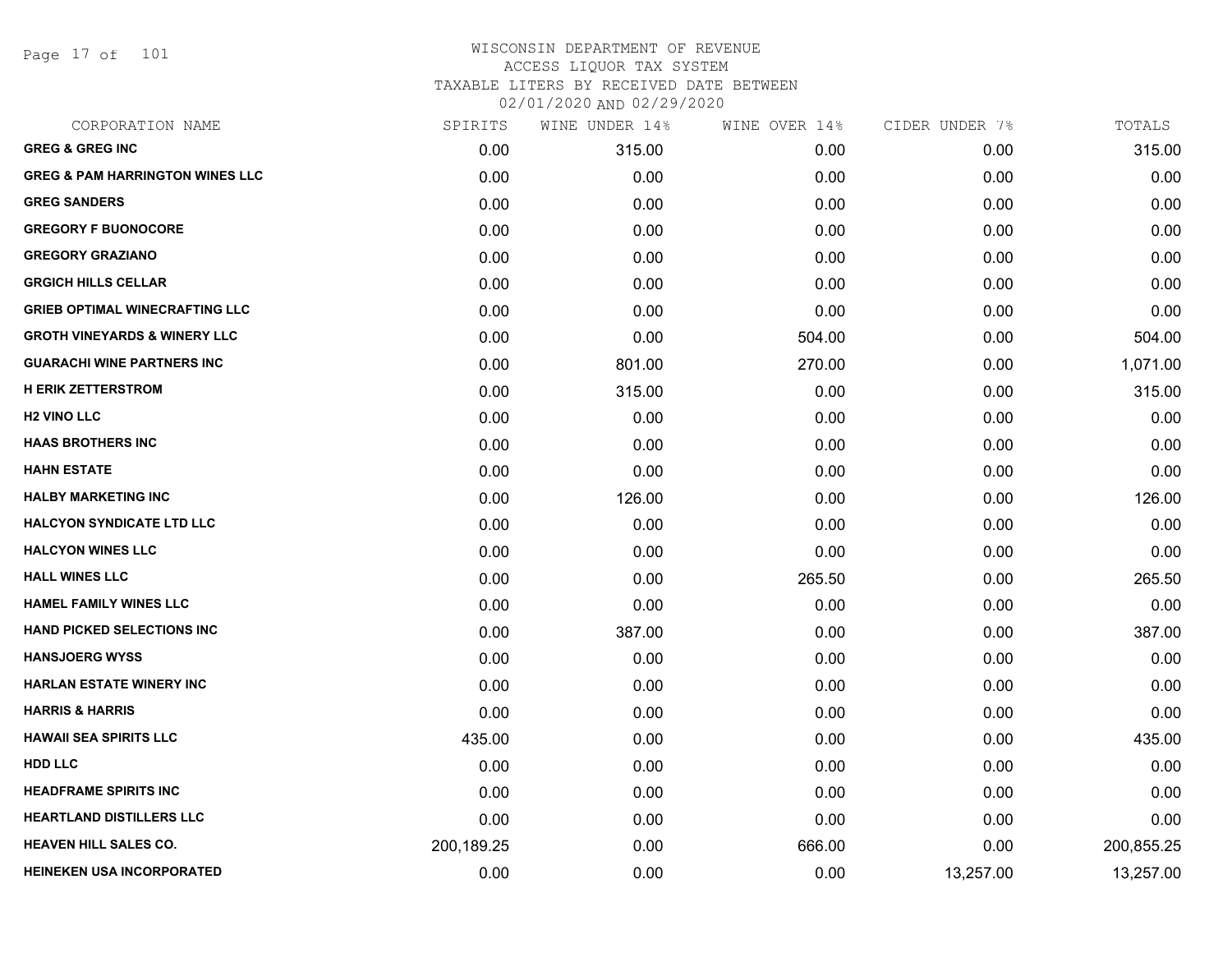Page 18 of 101

| SPIRITS | WINE UNDER 14% | WINE OVER 14% | CIDER UNDER 7% | TOTALS   |
|---------|----------------|---------------|----------------|----------|
| 0.00    | 0.00           | 0.00          | 0.00           | 0.00     |
| 94.50   | 0.00           | 0.00          | 0.00           | 94.50    |
| 0.00    | 0.00           | 0.00          | 0.00           | 0.00     |
| 0.00    | 0.00           | 0.00          | 0.00           | 0.00     |
| 0.00    | 0.00           | 0.00          | 0.00           | 0.00     |
| 0.00    | 138.00         | 0.00          | 0.00           | 138.00   |
| 0.00    | 0.00           | 0.00          | 0.00           | 0.00     |
| 0.00    | 0.00           | 0.00          | 0.00           | 0.00     |
| 0.00    | 0.00           | 0.00          | 0.00           | 0.00     |
| 0.00    | 1,989.00       | 0.00          | 0.00           | 1,989.00 |
| 0.00    | 0.00           | 0.00          | 0.00           | 0.00     |
| 0.00    | 0.00           | 0.00          | 0.00           | 0.00     |
| 0.00    | 0.00           | 0.00          | 0.00           | 0.00     |
| 0.00    | 0.00           | 0.00          | 0.00           | 0.00     |
| 0.00    | 0.00           | 0.00          | 0.00           | 0.00     |
| 0.00    | 0.00           | 0.00          | 0.00           | 0.00     |
| 0.00    | 0.00           | 0.00          | 0.00           | 0.00     |
| 0.00    | 0.00           | 0.00          | 0.00           | 0.00     |
| 0.00    | 270.00         | 0.00          | 0.00           | 270.00   |
| 384.00  | 0.00           | 0.00          | 0.00           | 384.00   |
| 0.00    | 162.00         | 0.00          | 0.00           | 162.00   |
| 0.00    | 0.00           | 0.00          | 0.00           | 0.00     |
| 0.00    | 0.00           | 0.00          | 0.00           | 0.00     |
| 0.00    | 0.00           | 0.00          | 0.00           | 0.00     |
| 0.00    | 0.00           | 0.00          | 0.00           | 0.00     |
| 630.00  | 0.00           | 0.00          | 0.00           | 630.00   |
| 0.00    | 0.00           | 0.00          | 0.00           | 0.00     |
| 0.00    | 0.00           | 0.00          | 0.00           | 0.00     |
|         |                |               |                |          |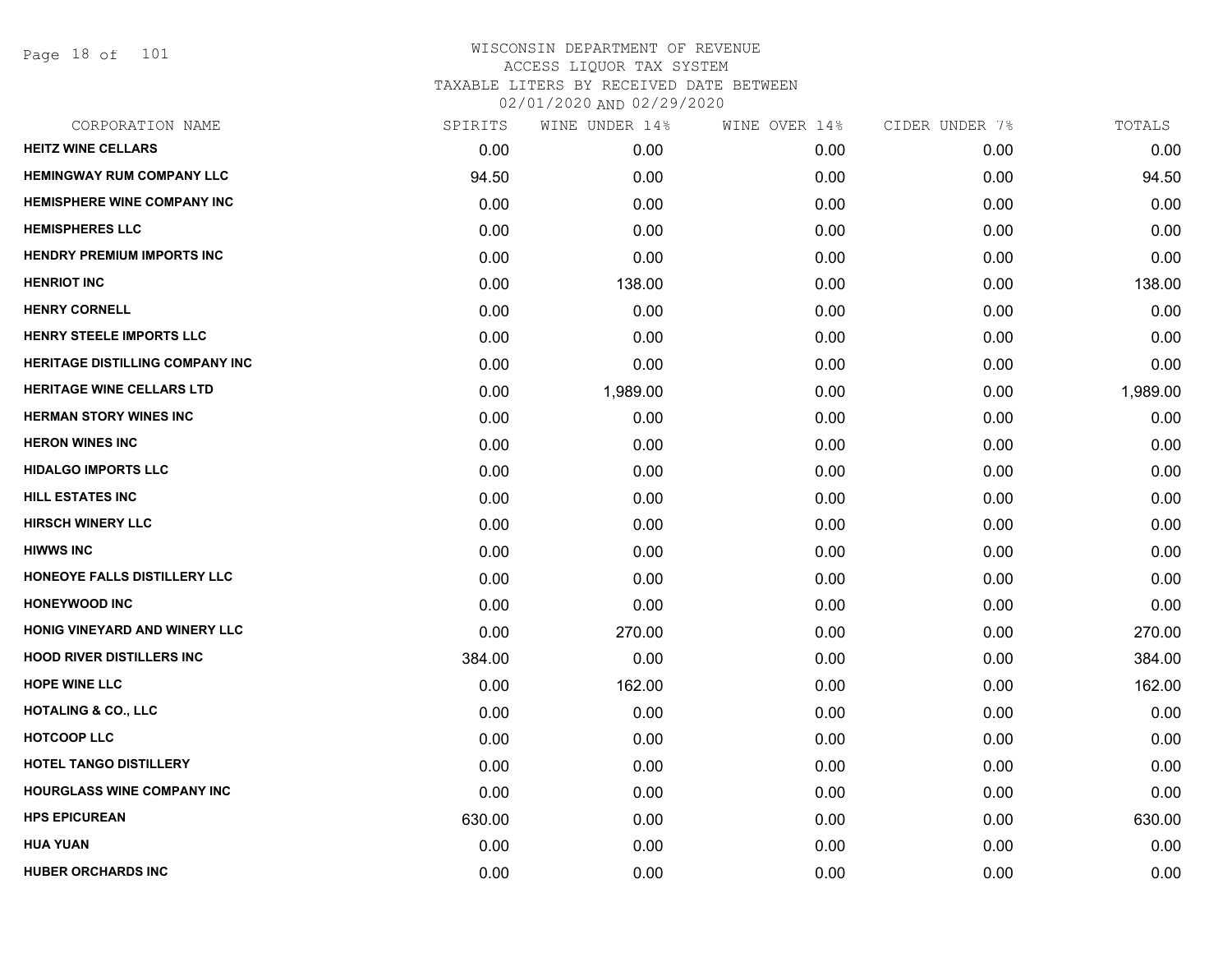Page 19 of 101

| CORPORATION NAME                                  | SPIRITS   | WINE UNDER 14% | WINE OVER 14% | CIDER UNDER 7% | TOTALS    |
|---------------------------------------------------|-----------|----------------|---------------|----------------|-----------|
| <b>HUDSON WINE BROKERS LLC</b>                    | 0.00      | 0.00           | 0.00          | 0.00           | 0.00      |
| <b>HUNEEUS VINTNERS LLC</b>                       | 0.00      | 9.00           | 360.00        | 0.00           | 369.00    |
| <b>HUSCH VINEYARDS INC</b>                        | 0.00      | 126.00         | 0.00          | 0.00           | 126.00    |
| <b>HYATT FARM PARTNERSHIP</b>                     | 0.00      | 0.00           | 0.00          | 0.00           | 0.00      |
| <b>IAN BRAND</b>                                  | 0.00      | 0.00           | 0.00          | 0.00           | 0.00      |
| <b>IDEAL WINE &amp; SPIRITS CO INC</b>            | 9.00      | 0.00           | 0.00          | 0.00           | 9.00      |
| <b>ILLAHE VINEYARDS AND WINERY INC</b>            | 0.00      | 0.00           | 0.00          | 0.00           | 0.00      |
| <b>ILLYRIAN IMPORT INC</b>                        | 0.00      | 0.00           | 0.00          | 0.00           | 0.00      |
| <b>IMPERIAL BRANDS INC</b>                        | 0.00      | 0.00           | 0.00          | 0.00           | 0.00      |
| <b>IMPEX BEVERAGES INC</b>                        | 45.00     | 0.00           | 0.00          | 0.00           | 45.00     |
| IN AGAVE WE TRUST LLC                             | 388.80    | 0.00           | 0.00          | 0.00           | 388.80    |
| <b>INDIGENOUS SELECTIONS LLC</b>                  | 0.00      | 432.00         | 0.00          | 0.00           | 432.00    |
| <b>INDIGO WINE GROUP LLC</b>                      | 0.00      | 504.00         | 0.00          | 0.00           | 504.00    |
| <b>INFINIUM SPIRITS INC.</b>                      | 37,353.60 | 0.00           | 0.00          | 0.00           | 37,353.60 |
| <b>INNO VINO INTERNATIONAL INC</b>                | 0.00      | 0.00           | 0.00          | 0.00           | 0.00      |
| <b>INTERNATIONAL DISTILLERS &amp; VINTERS LTD</b> | 0.00      | 0.00           | 0.00          | 0.00           | 0.00      |
| <b>INTERNATIONAL VINES INC.</b>                   | 0.00      | 0.00           | 0.00          | 0.00           | 0.00      |
| <b>INTERSECT BEVERAGE LLC</b>                     | 0.00      | 0.00           | 0.00          | 0.00           | 0.00      |
| <b>INTERTRADE USA COMPANY</b>                     | 0.00      | 0.00           | 0.00          | 0.00           | 0.00      |
| <b>INVESTOR'S OF AMERICA LP</b>                   | 0.00      | 0.00           | 0.00          | 0.00           | 0.00      |
| <b>INVOER EKKE LLC</b>                            | 0.00      | 0.00           | 0.00          | 0.00           | 0.00      |
| <b>IRON HORSE VINEYARDS LP</b>                    | 0.00      | 0.00           | 0.00          | 0.00           | 0.00      |
| <b>ISANTI SPIRITS LLC</b>                         | 0.00      | 0.00           | 0.00          | 0.00           | 0.00      |
| <b>J LOHR WINERY CORP</b>                         | 0.00      | 6,903.00       | 0.00          | 0.00           | 6,903.00  |
| <b>J PEDRONCELLI WINERY</b>                       | 0.00      | 0.00           | 0.00          | 0.00           | 0.00      |
| <b>J WILLETT COMPANIES</b>                        | 0.00      | 0.00           | 0.00          | 0.00           | 0.00      |
| <b>JACK POUST &amp; COMPANY INC</b>               | 0.00      | 495.00         | 54.00         | 0.00           | 549.00    |
| <b>JACKSON FAMILY ENTERPRISES INC</b>             | 0.00      | 0.00           | 0.00          | 0.00           | 0.00      |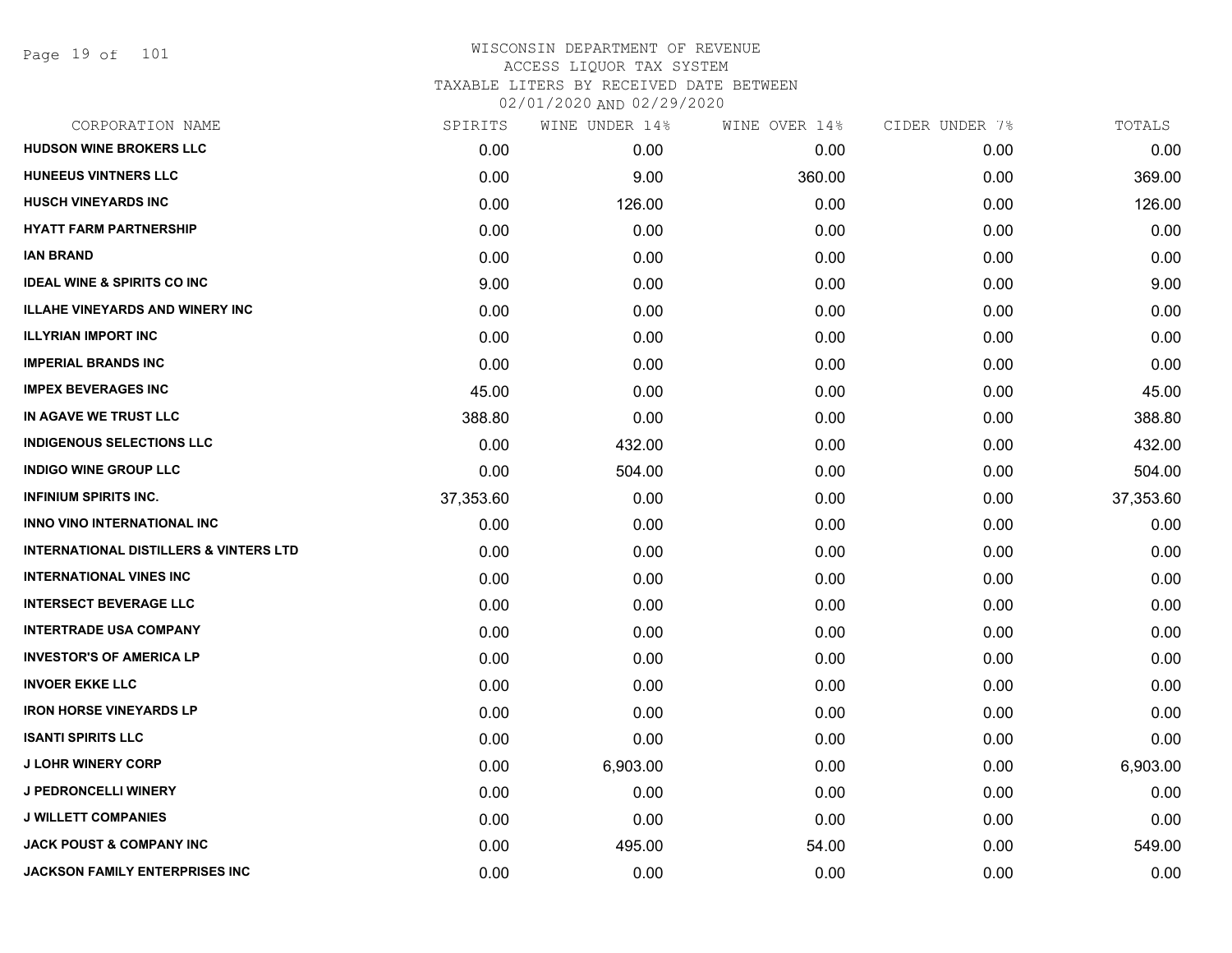Page 20 of 101

| CORPORATION NAME                      | SPIRITS    | WINE UNDER 14% | WINE OVER 14% | CIDER UNDER 7% | TOTALS     |
|---------------------------------------|------------|----------------|---------------|----------------|------------|
| <b>JACUZZI FAMILY VINEYARDS LLC</b>   | 0.00       | 0.00           | 0.00          | 0.00           | 0.00       |
| <b>JAM CELLARS INC</b>                | 0.00       | 0.00           | 9,684.00      | 0.00           | 9,684.00   |
| <b>JAMES E COSMA</b>                  | 0.00       | 63.00          | 0.00          | 0.00           | 63.00      |
| <b>JAMES L LAMBERT</b>                | 0.00       | 63.00          | 630.00        | 0.00           | 693.00     |
| <b>JAMES MORONEY INC</b>              | 0.00       | 0.00           | 0.00          | 0.00           | 0.00       |
| <b>JAMES RICKER</b>                   | 0.00       | 0.00           | 0.00          | 0.00           | 0.00       |
| JAPAN PRESTIGE SAKE INTERNATIONAL INC | 0.00       | 60.48          | 152.40        | 0.00           | 212.88     |
| JARVIS                                | 0.00       | 0.00           | 4.50          | 0.00           | 4.50       |
| <b>JASON DRISCOLL</b>                 | 0.00       | 0.00           | 235.50        | 0.00           | 235.50     |
| <b>JAX VINEYARDS LLC</b>              | 0.00       | 0.00           | 0.00          | 0.00           | 0.00       |
| <b>JAY J HEMINWAY</b>                 | 0.00       | 0.00           | 0.00          | 0.00           | 0.00       |
| JAY MIDWEST INC                       | 0.00       | 0.00           | 0.00          | 0.00           | 0.00       |
| <b>JB GEORGE LLC</b>                  | 0.00       | 0.00           | 0.00          | 0.00           | 0.00       |
| <b>JC CELLARS INC</b>                 | 0.00       | 0.00           | 0.00          | 0.00           | 0.00       |
| JDSO, INC.                            | 16,560.00  | 0.00           | 0.00          | 0.00           | 16,560.00  |
| JEAN CLAUDE BOISSET WINES USA INC     | 0.00       | 1,728.00       | 3,762.00      | 0.00           | 5,490.00   |
| JEFF QUINT                            | 0.00       | 0.00           | 0.00          | 0.00           | 0.00       |
| <b>JEM BEVERAGE COMPANY</b>           | 0.00       | 0.00           | 0.00          | 0.00           | 0.00       |
| JFC INTERNATIONAL INC                 | 0.00       | 1,211.33       | 1,371.83      | 0.00           | 2,583.16   |
| <b>JIM BEAM BRANDS CO</b>             | 303,920.34 | 135.00         | 0.00          | 0.00           | 304,055.34 |
| <b>J-NH WINE GROUP LLC</b>            | 0.00       | 0.00           | 0.00          | 0.00           | 0.00       |
| JNJ INTERNATIONAL INC                 | 0.00       | 0.00           | 0.00          | 0.00           | 0.00       |
| <b>JOHAN VINEYARDS LLC</b>            | 0.00       | 0.00           | 0.00          | 0.00           | 0.00       |
| JOHN ANTHONY VINEYARDS LLC            | 0.00       | 0.00           | 0.00          | 0.00           | 0.00       |
| <b>JOHN C BAKER</b>                   | 0.00       | 0.00           | 0.00          | 0.00           | 0.00       |
| <b>JOHN MONROE LINTVET</b>            | 0.00       | 0.00           | 0.00          | 0.00           | 0.00       |
| <b>JOHN R LUCAS</b>                   | 0.00       | 0.00           | 0.00          | 0.00           | 0.00       |
| <b>JOSE PASTOR</b>                    | 0.00       | 504.00         | 0.00          | 0.00           | 504.00     |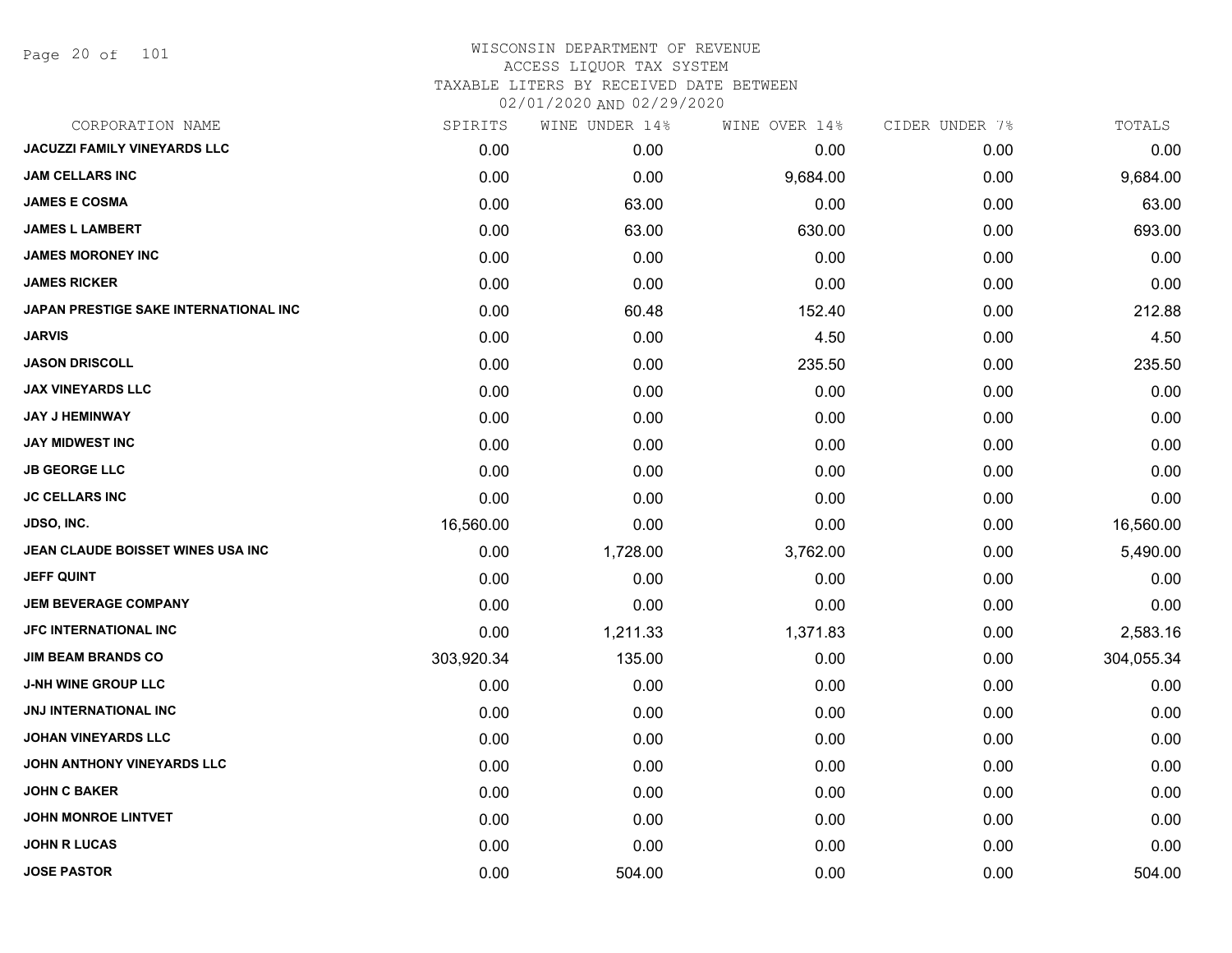Page 21 of 101

| CORPORATION NAME                         | SPIRITS  | WINE UNDER 14% | WINE OVER 14% | CIDER UNDER 7% | TOTALS   |
|------------------------------------------|----------|----------------|---------------|----------------|----------|
| <b>JOSEPH DEHNER</b>                     | 0.00     | 0.00           | 0.00          | 0.00           | 0.00     |
| <b>JOSEPH PHELPS VINEYARDS LLC</b>       | 0.00     | 18.00          | 328.50        | 0.00           | 346.50   |
| <b>JOSEPH VICTORI WINES, INC.</b>        | 0.00     | 135.00         | 0.00          | 0.00           | 135.00   |
| <b>JOSU GALDOS</b>                       | 0.00     | 63.00          | 63.00         | 0.00           | 126.00   |
| JOURNEYMAN DISTILLERY LLC                | 256.50   | 0.00           | 0.00          | 0.00           | 256.50   |
| <b>JUSTIN VINEYARDS &amp; WINERY LLC</b> | 0.00     | 3,969.00       | 0.00          | 0.00           | 3,969.00 |
| <b>JVS WINES IMPORTS IL CORP</b>         | 0.00     | 228.00         | 0.00          | 0.00           | 228.00   |
| <b>JVW CORPORATION</b>                   | 0.00     | 567.00         | 0.00          | 0.00           | 567.00   |
| <b>JZ WINE COMPANY</b>                   | 0.00     | 94.50          | 0.00          | 0.00           | 94.50    |
| <b>K VINTNERS LLC</b>                    | 0.00     | 1,782.00       | 126.00        | 0.00           | 1,908.00 |
| <b>KAITRIN N COOPER</b>                  | 0.00     | 0.00           | 0.00          | 0.00           | 0.00     |
| <b>KALIN CELLARS INC</b>                 | 0.00     | 0.00           | 0.00          | 0.00           | 0.00     |
| <b>KAY OLSEN</b>                         | 0.00     | 0.00           | 0.00          | 0.00           | 0.00     |
| <b>KEEPER'S QUEST INC</b>                | 0.00     | 0.00           | 0.00          | 0.00           | 0.00     |
| <b>KEN WRIGHT CELLARS CO</b>             | 0.00     | 23.25          | 0.00          | 0.00           | 23.25    |
| <b>KENNETH S LIKITPRAKONG</b>            | 0.00     | 0.00           | 0.00          | 0.00           | 0.00     |
| <b>KENT HUMPHREY</b>                     | 0.00     | 0.00           | 0.00          | 0.00           | 0.00     |
| <b>KENT RASMUSSEN WINERY</b>             | 0.00     | 0.00           | 0.00          | 0.00           | 0.00     |
| <b>KENTUCKY BOURBON DISTILLERS LTD</b>   | 1,312.50 | 0.00           | 0.00          | 0.00           | 1,312.50 |
| <b>KERMIT LYNCH WINE MERCHANTS</b>       | 129.00   | 646.00         | 473.00        | 0.00           | 1,248.00 |
| <b>KERWIN ESTATE LLC</b>                 | 0.00     | 0.00           | 0.00          | 0.00           | 0.00     |
| <b>KIMBERTON WINES LLC</b>               | 0.00     | 0.00           | 0.00          | 0.00           | 0.00     |
| <b>KINDRED SPIRITS NORTH AMERICA INC</b> | 0.00     | 0.00           | 0.00          | 0.00           | 0.00     |
| KINDRED VINES IMPORT CO LLC              | 0.00     | 0.00           | 0.00          | 0.00           | 0.00     |
| <b>KING ESTATE WINERY LP</b>             | 0.00     | 0.00           | 0.00          | 0.00           | 0.00     |
| <b>KINGS COUNTY DISTILLERY LLC</b>       | 0.00     | 0.00           | 0.00          | 0.00           | 0.00     |
| <b>KIONA VINEYARDS LLC</b>               | 0.00     | 0.00           | 0.00          | 0.00           | 0.00     |
| KISMET WINE, INC.                        | 0.00     | 0.00           | 0.00          | 0.00           | 0.00     |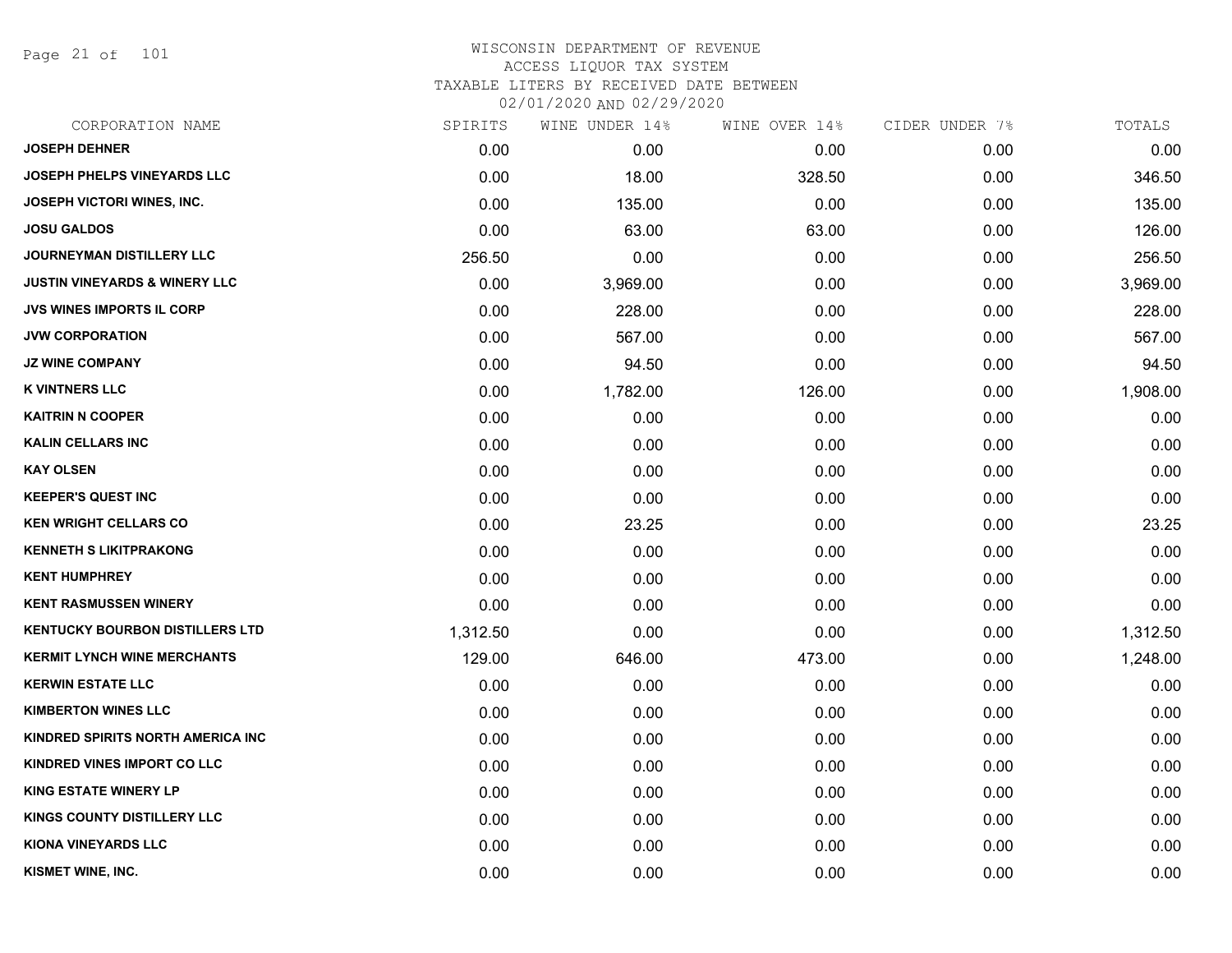Page 22 of 101

| CORPORATION NAME                           | SPIRITS | WINE UNDER 14% | WINE OVER 14% | CIDER UNDER 7% | TOTALS   |
|--------------------------------------------|---------|----------------|---------------|----------------|----------|
| KISTLER VINEYARDS, LLC                     | 0.00    | 0.00           | 0.00          | 0.00           | 0.00     |
| <b>KITFOX VINEYARDS LLC</b>                | 0.00    | 0.00           | 0.00          | 0.00           | 0.00     |
| <b>KLEIN FOODS INC</b>                     | 0.00    | 252.00         | 720.00        | 0.00           | 972.00   |
| <b>KLIN SPIRITS LLC</b>                    | 337.50  | 0.00           | 0.00          | 0.00           | 337.50   |
| <b>KLINKER BRICK WINERY INC</b>            | 0.00    | 0.00           | 351.00        | 0.00           | 351.00   |
| <b>KNIGHTS BRIDGE WINERY LLC</b>           | 0.00    | 0.00           | 0.00          | 0.00           | 0.00     |
| <b>KOBRAND CORPORATION</b>                 | 0.00    | 4,167.72       | 1,812.84      | 0.00           | 5,980.56 |
| KOJIMA & INTERNATIONAL ASSOCIATES INC      | 0.00    | 0.00           | 0.00          | 0.00           | 0.00     |
| <b>KOLOA RUM CORP</b>                      | 0.00    | 0.00           | 0.00          | 0.00           | 0.00     |
| <b>KONGSGAARD WINE LLC</b>                 | 0.00    | 0.00           | 0.00          | 0.00           | 0.00     |
| <b>KONSTANTIN D FRANK &amp; SONS</b>       | 0.00    | 0.00           | 0.00          | 0.00           | 0.00     |
| <b>KOPRI INC</b>                           | 0.00    | 18.00          | 108.00        | 0.00           | 126.00   |
| KORE WINE COMPANY, LLC                     | 0.00    | 0.00           | 0.00          | 0.00           | 0.00     |
| <b>KOVAL INC</b>                           | 0.00    | 0.00           | 0.00          | 0.00           | 0.00     |
| <b>KRUPP BROTHERS LLC</b>                  | 0.00    | 0.00           | 0.00          | 0.00           | 0.00     |
| <b>KYSELA PERE ET FILS LTD</b>             | 0.00    | 351.00         | 126.00        | 0.00           | 477.00   |
| <b>L &amp; F BRANDS INC</b>                | 0.00    | 1,008.00       | 0.00          | 0.00           | 1,008.00 |
| <b>LC WINE</b>                             | 0.00    | 0.00           | 0.00          | 0.00           | 0.00     |
| <b>L&amp;C WINE COUNTRY OPERATIONS LLC</b> | 0.00    | 0.00           | 0.00          | 0.00           | 0.00     |
| L. MAWBY, LLC                              | 0.00    | 162.00         | 0.00          | 0.00           | 162.00   |
| <b>L18 HOLDINGS, INC.</b>                  | 0.00    | 0.00           | 0.00          | 0.00           | 0.00     |
| <b>LADERA WINERY LLC</b>                   | 0.00    | 0.00           | 0.00          | 0.00           | 0.00     |
| <b>LADY HILL LLC</b>                       | 0.00    | 0.00           | 0.00          | 0.00           | 0.00     |
| <b>LAIL VINEYARDS LLC</b>                  | 0.00    | 0.00           | 0.00          | 0.00           | 0.00     |
| <b>LAIRD &amp; COMPANY</b>                 | 229.50  | 0.00           | 0.00          | 0.00           | 229.50   |
| <b>LAIRD FAMILY ESTATE LLC</b>             | 0.00    | 0.00           | 0.00          | 0.00           | 0.00     |
| <b>LAKE COUNTRY LIBARE DISTILLING LLC</b>  | 36.00   | 0.00           | 0.00          | 0.00           | 36.00    |
| <b>LANCE C RANDOLPH</b>                    | 0.00    | 63.00          | 0.00          | 0.00           | 63.00    |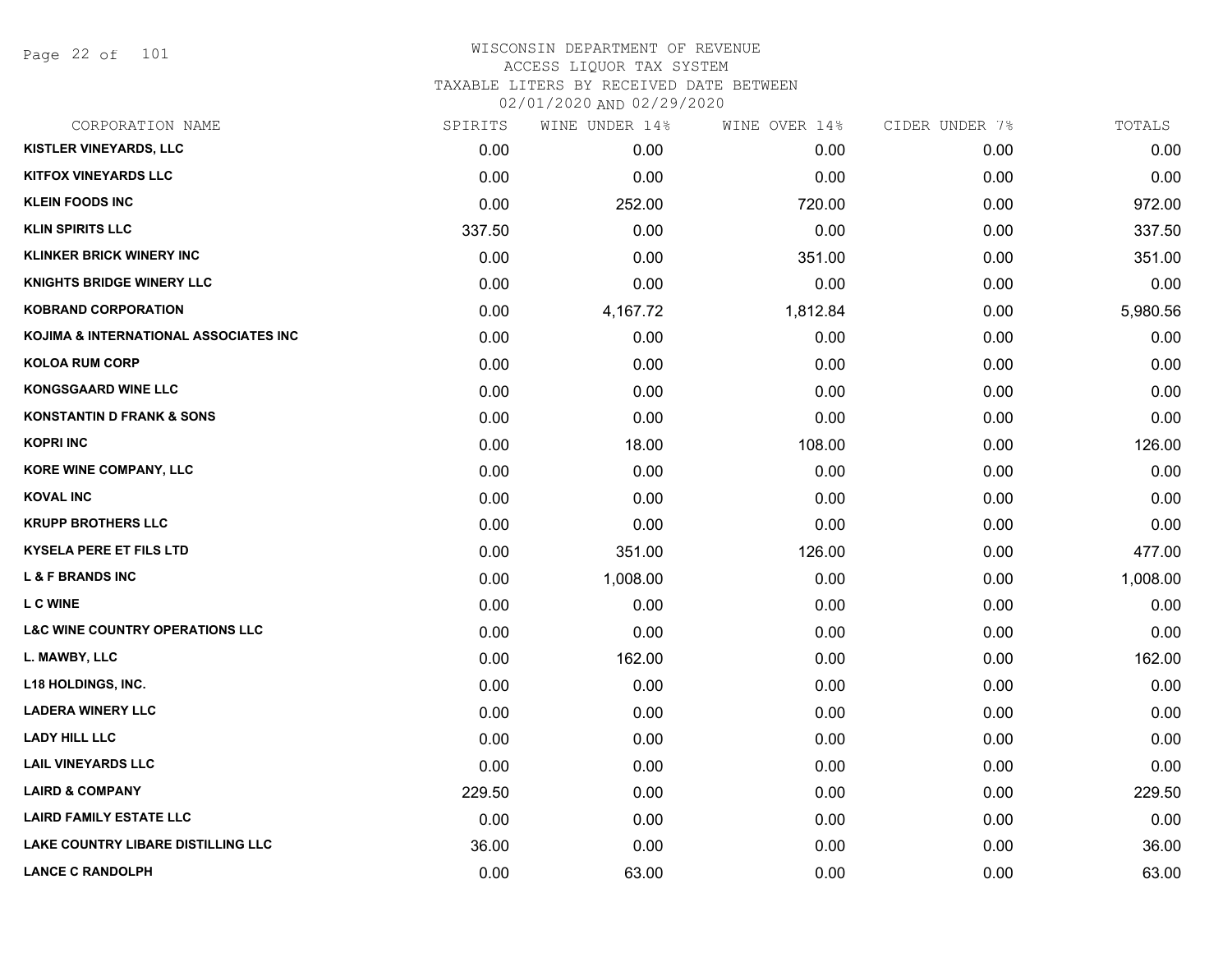| CORPORATION NAME                          | SPIRITS   | WINE UNDER 14% | WINE OVER 14% | CIDER UNDER 7% | TOTALS    |
|-------------------------------------------|-----------|----------------|---------------|----------------|-----------|
| <b>LANGDON SHIVERICK INC</b>              | 0.00      | 0.00           | 0.00          | 0.00           | 0.00      |
| <b>LANGE WINERY LLC</b>                   | 0.00      | 0.00           | 0.00          | 0.00           | 0.00      |
| <b>LATITUDE BEVERAGE COMPANY</b>          | 0.00      | 36.00          | 0.00          | 0.00           | 36.00     |
| LAUREATE IMPORTS & MARKETING COMPANY, INC | 0.00      | 0.00           | 0.00          | 0.00           | 0.00      |
| <b>LAVA SPRINGS INC</b>                   | 0.00      | 0.00           | 0.00          | 0.00           | 0.00      |
| <b>LAWER FAMILY WINERY INC</b>            | 0.00      | 0.00           | 0.00          | 0.00           | 0.00      |
| <b>LAWLESS DISTILLING COMPANY LLC</b>     | 432.00    | 0.00           | 0.00          | 0.00           | 432.00    |
| <b>LCF WINE COMPANY LLC</b>               | 0.00      | 0.00           | 0.00          | 0.00           | 0.00      |
| LE CEP II INC                             | 0.00      | 216.00         | 0.00          | 0.00           | 216.00    |
| LE GRAND COURTAGE LLC                     | 0.00      | 0.00           | 0.00          | 0.00           | 0.00      |
| LE RAISIN IMPORTS LLC                     | 0.00      | 0.00           | 0.00          | 0.00           | 0.00      |
| LEFT COAST CELLARS LLC                    | 0.00      | 0.00           | 0.00          | 0.00           | 0.00      |
| <b>LEMELSON WINERY LLC</b>                | 0.00      | 0.00           | 0.00          | 0.00           | 0.00      |
| <b>LEONARD KREUSCH INC</b>                | 0.00      | 747.77         | 2,423.50      | 0.00           | 3,171.27  |
| <b>LEONARDINI FAMILY WINERY LLC</b>       | 0.00      | 0.00           | 0.00          | 0.00           | 0.00      |
| <b>LEONETTI CELLAR LLC</b>                | 0.00      | 0.00           | 0.00          | 0.00           | 0.00      |
| <b>LES LUNES WINE LLC</b>                 | 0.00      | 0.00           | 0.00          | 0.00           | 0.00      |
| <b>LEVECKE CORPORATION</b>                | 46,222.50 | 0.00           | 0.00          | 0.00           | 46,222.50 |
| <b>LIDESTRI BEVERAGES LLC</b>             | 0.00      | 0.00           | 0.00          | 0.00           | 0.00      |
| <b>LIMERICK LANE CELLARS INC</b>          | 0.00      | 0.00           | 0.00          | 0.00           | 0.00      |
| <b>LINCOLN SQUARE WINE COMPANY LLC</b>    | 0.00      | 207.00         | 0.00          | 0.00           | 207.00    |
| LINGUA FRANCA-LS VINEYARDS HOLDINGS, LLC  | 0.00      | 4.50           | 0.00          | 0.00           | 4.50      |
| <b>LIOCO WINE COMPANY LLC</b>             | 0.00      | 0.00           | 0.00          | 0.00           | 0.00      |
| <b>LION NATHAN USA INC</b>                | 0.00      | 771.00         | 2,016.00      | 0.00           | 2,787.00  |
| <b>LISA CHASE</b>                         | 0.00      | 0.00           | 0.00          | 0.00           | 0.00      |
| <b>LISA LISA INCORPORATED</b>             | 0.00      | 0.00           | 0.00          | 0.00           | 0.00      |
| <b>LISA MARLOW</b>                        | 0.00      | 0.00           | 0.00          | 0.00           | 0.00      |
| <b>LIVING FOODS. LLC</b>                  | 0.00      | 0.00           | 0.00          | 0.00           | 0.00      |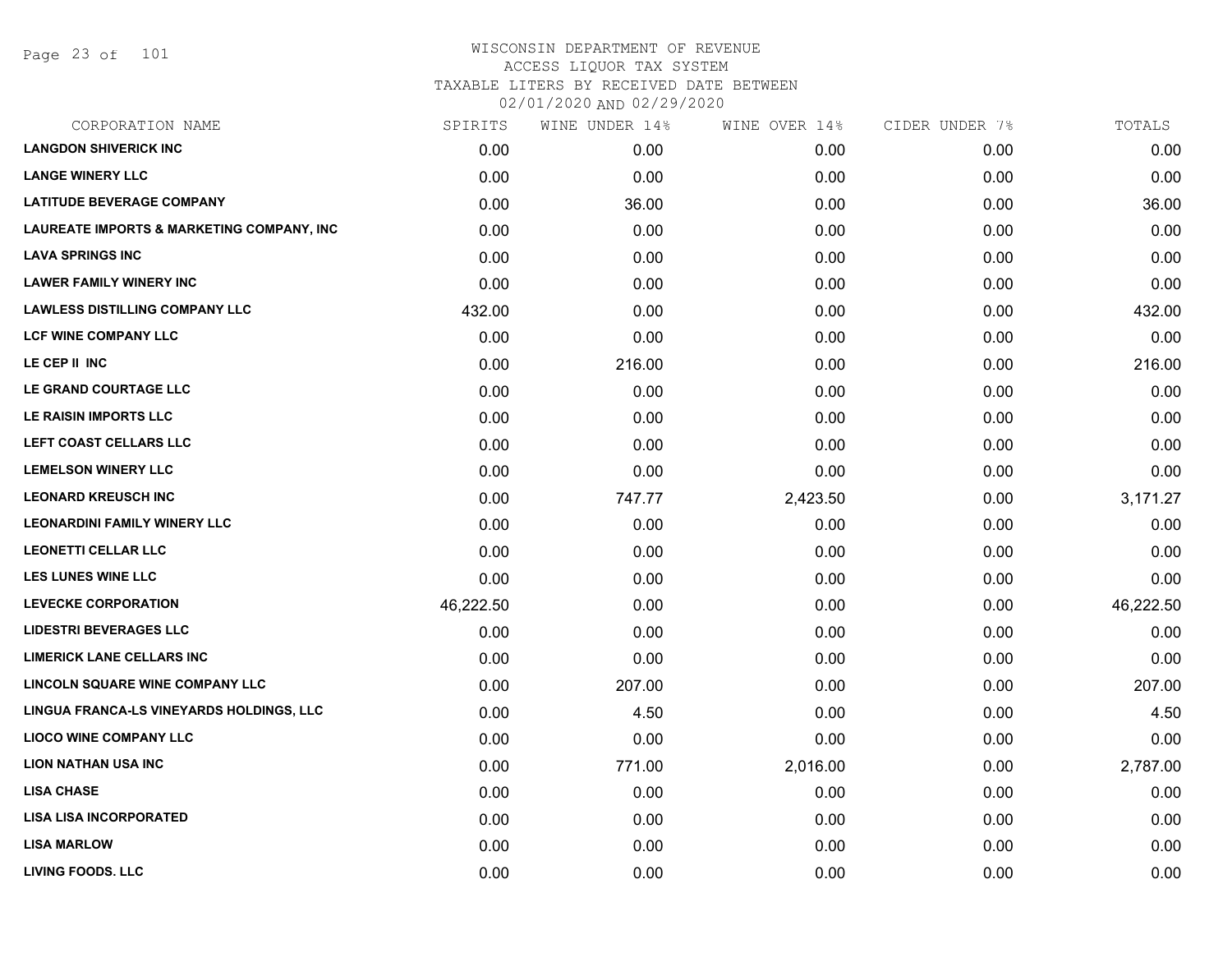Page 24 of 101

| CORPORATION NAME                              | SPIRITS   | WINE UNDER 14% | WINE OVER 14% | CIDER UNDER 7% | TOTALS    |
|-----------------------------------------------|-----------|----------------|---------------|----------------|-----------|
| <b>LLOYD CARUSO LLC</b>                       | 0.00      | 0.00           | 0.00          | 0.00           | 0.00      |
| <b>LLOYD CELLARS INC</b>                      | 0.00      | 0.00           | 0.00          | 0.00           | 0.00      |
| <b>LOCAL DISTILLING INC</b>                   | 1,625.40  | 0.00           | 0.00          | 0.00           | 1,625.40  |
| <b>LOEST &amp; MCNAMEE INC</b>                | 0.00      | 0.00           | 0.00          | 0.00           | 0.00      |
| LONG MEADOW RANCH WINERY INC                  | 0.00      | 441.00         | 0.00          | 0.00           | 441.00    |
| <b>LONG SHADOWS VINTNERS LLC</b>              | 0.00      | 0.00           | 0.00          | 0.00           | 0.00      |
| <b>LONZ WINERY INC</b>                        | 0.00      | 0.00           | 0.00          | 0.00           | 0.00      |
| <b>LOOSEN BROS USA LTD</b>                    | 0.00      | 225.00         | 0.00          | 0.00           | 225.00    |
| <b>LORING WINE COMPANY LLC</b>                | 0.00      | 0.00           | 20.25         | 0.00           | 20.25     |
| <b>LOUIS GLUNZ BEER INC</b>                   | 0.00      | 0.00           | 0.00          | 0.00           | 0.00      |
| <b>LOUIS LATOUR INC</b>                       | 0.00      | 297.00         | 0.00          | 0.00           | 297.00    |
| <b>LOWDEN SCHOOLHOUSE CORPORATION</b>         | 0.00      | 0.00           | 0.00          | 0.00           | 0.00      |
| <b>LUNA VINEYARDS INC</b>                     | 0.00      | 252.00         | 258.00        | 0.00           | 510.00    |
| <b>LUNEAU USA INC</b>                         | 0.00      | 4,785.00       | 0.00          | 0.00           | 4,785.00  |
| <b>LUXCO INC</b>                              | 53,631.00 | 0.00           | 345.00        | 0.00           | 53,976.00 |
| <b>LYNFRED WINERY INC</b>                     | 0.00      | 0.00           | 0.00          | 0.00           | 0.00      |
| <b>LYNMAR WINERY LLC</b>                      | 0.00      | 0.00           | 0.00          | 0.00           | 0.00      |
| <b>M.A.C. WINES, LLC</b>                      | 0.00      | 0.00           | 0.00          | 0.00           | 0.00      |
| <b>MACH FLYNT INC</b>                         | 9,936.00  | 45,450.00      | 8,730.00      | 0.00           | 64,116.00 |
| <b>MACK &amp; SCHUHLE INC</b>                 | 90.00     | 9,603.00       | 0.00          | 0.00           | 9,693.00  |
| <b>MAD CAR WINE CO LLC</b>                    | 0.00      | 0.00           | 0.00          | 0.00           | 0.00      |
| <b>MAGAVE TEQUILA INC</b>                     | 0.00      | 0.00           | 0.00          | 0.00           | 0.00      |
| <b>MAISONS MARQUES &amp; DOMAINES USA INC</b> | 0.00      | 1,080.00       | 225.00        | 0.00           | 1,305.00  |
| <b>MAMMOTH DISTILLING LLC</b>                 | 0.00      | 0.00           | 0.00          | 0.00           | 0.00      |
| <b>MANCAN WINE LLC</b>                        | 0.00      | 0.00           | 0.00          | 0.00           | 0.00      |
| <b>MANO'S INC</b>                             | 0.00      | 0.00           | 0.00          | 0.00           | 0.00      |
| <b>MARGERUM WINE COMPANY INC</b>              | 0.00      | 0.00           | 0.00          | 0.00           | 0.00      |
| <b>MARIETTA CELLARS INC</b>                   | 0.00      | 216.00         | 126.00        | 0.00           | 342.00    |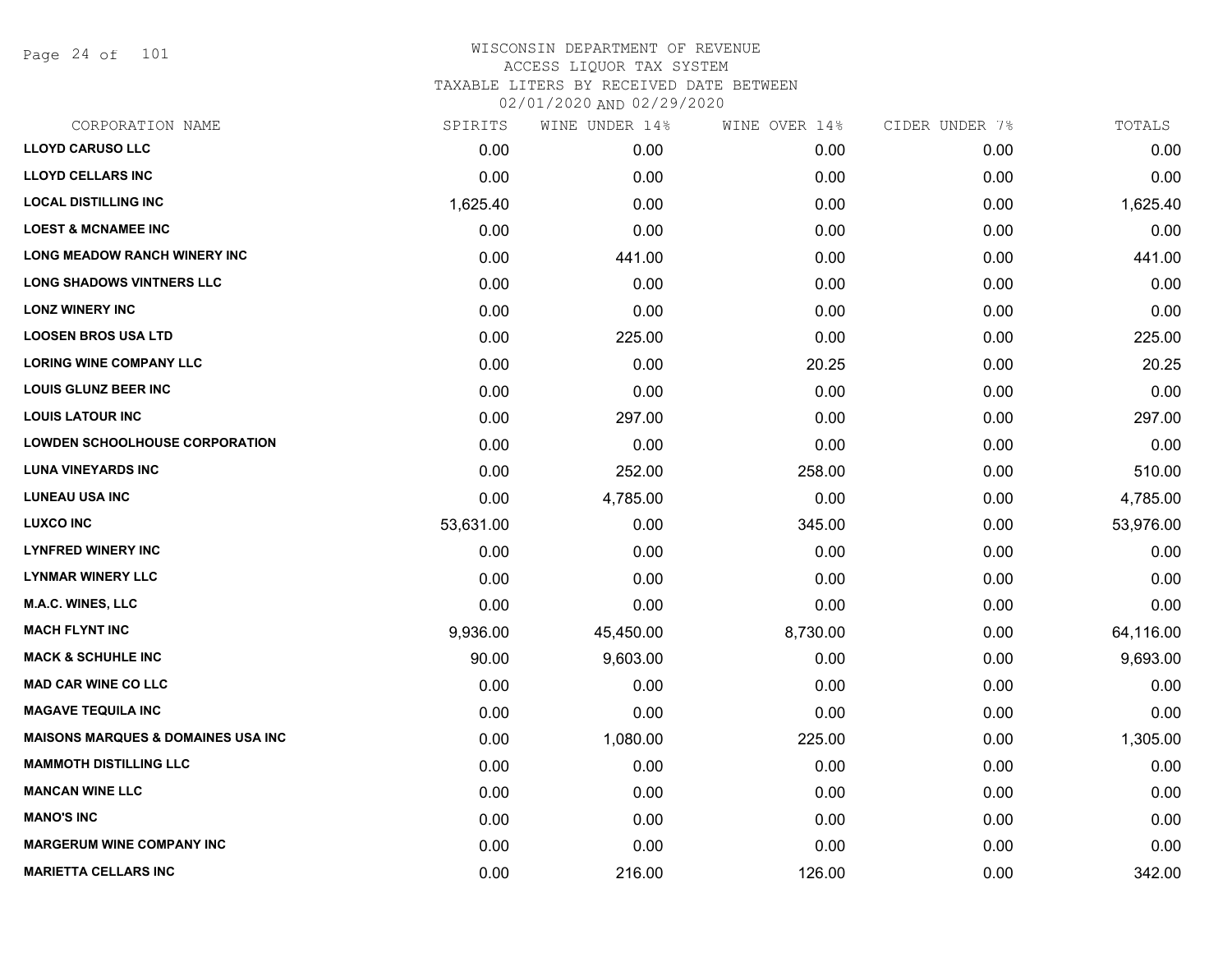| CORPORATION NAME                        | SPIRITS   | WINE UNDER 14% | WINE OVER 14% | CIDER UNDER 7% | TOTALS    |
|-----------------------------------------|-----------|----------------|---------------|----------------|-----------|
| <b>MARIPOSA WINE COMPANY LLC</b>        | 0.00      | 0.00           | 0.00          | 0.00           | 0.00      |
| <b>MARK ANTHONY BRANDS INC.</b>         | 0.00      | 0.00           | 0.00          | 0.00           | 0.00      |
| <b>MARK SZUMOWSKI</b>                   | 0.00      | 0.00           | 0.00          | 0.00           | 0.00      |
| <b>MARKETING GLOBAL BRANDS CORP</b>     | 0.00      | 0.00           | 0.00          | 0.00           | 0.00      |
| <b>MARKO J KARAKASEVIC</b>              | 0.00      | 0.00           | 0.00          | 0.00           | 0.00      |
| <b>MARTELLOTTO INC.</b>                 | 0.00      | 0.00           | 0.00          | 0.00           | 0.00      |
| <b>MARTIN &amp; COMPANY WINES, INC</b>  | 0.00      | 0.00           | 0.00          | 0.00           | 0.00      |
| <b>MARTIN RAY WINERY INC</b>            | 0.00      | 0.00           | 0.00          | 0.00           | 0.00      |
| <b>MARTINELLI WINERY INC</b>            | 0.00      | 0.00           | 0.00          | 0.00           | 0.00      |
| <b>MARTINEZ DISTRIBUTING CO INC</b>     | 0.00      | 0.00           | 0.00          | 0.00           | 0.00      |
| <b>MASSANOIS LLC</b>                    | 0.00      | 924.00         | 126.00        | 0.00           | 1,050.00  |
| <b>MAST-JAEGERMEISTER US INC</b>        | 4,068.00  | 0.00           | 0.00          | 0.00           | 4,068.00  |
| <b>MATCHVINO LLC</b>                    | 0.00      | 0.00           | 0.00          | 0.00           | 0.00      |
| <b>MATHY WINERY LLC</b>                 | 0.00      | 0.00           | 0.00          | 0.00           | 0.00      |
| <b>MATRICK HOLDINGS CORPORATION</b>     | 0.00      | 0.00           | 0.00          | 0.00           | 0.00      |
| <b>MATT PREIS</b>                       | 0.00      | 56.78          | 0.00          | 0.00           | 56.78     |
| <b>MATTHEW C VILLARD</b>                | 0.00      | 0.00           | 0.00          | 0.00           | 0.00      |
| <b>MATTHEW RORICK WINES INC</b>         | 0.00      | 0.00           | 0.00          | 0.00           | 0.00      |
| <b>MATTHIASSON FAMILY VINEYARDS LLC</b> | 0.00      | 0.00           | 0.00          | 0.00           | 0.00      |
| <b>MAURITSON FAMILY WINERY</b>          | 0.00      | 0.00           | 0.00          | 0.00           | 0.00      |
| <b>MAYACAMAS VINEYARDS INC</b>          | 0.00      | 0.00           | 0.00          | 0.00           | 0.00      |
| <b>MAYNARD JAMES KEENAN</b>             | 0.00      | 0.00           | 0.00          | 0.00           | 0.00      |
| <b>MC CORMICK DISTILLING CO INC</b>     | 37,349.40 | 0.00           | 0.00          | 0.00           | 37,349.40 |
| <b>MCBRIDE SISTERS COLLECTIONS INC</b>  | 0.00      | 504.00         | 0.00          | 0.00           | 504.00    |
| <b>MCKENZIE'S BEVERAGES INC</b>         | 0.00      | 0.00           | 0.00          | 0.00           | 0.00      |
| <b>MCNAB RIDGE WINERY LLC</b>           | 0.00      | 0.00           | 126.00        | 0.00           | 126.00    |
| <b>MEDCO ATLANTIC INC</b>               | 0.00      | 0.00           | 0.00          | 0.00           | 0.00      |
| <b>MEIERS WINE CELLARS INC</b>          | 0.00      | 180.00         | 162.00        | 0.00           | 342.00    |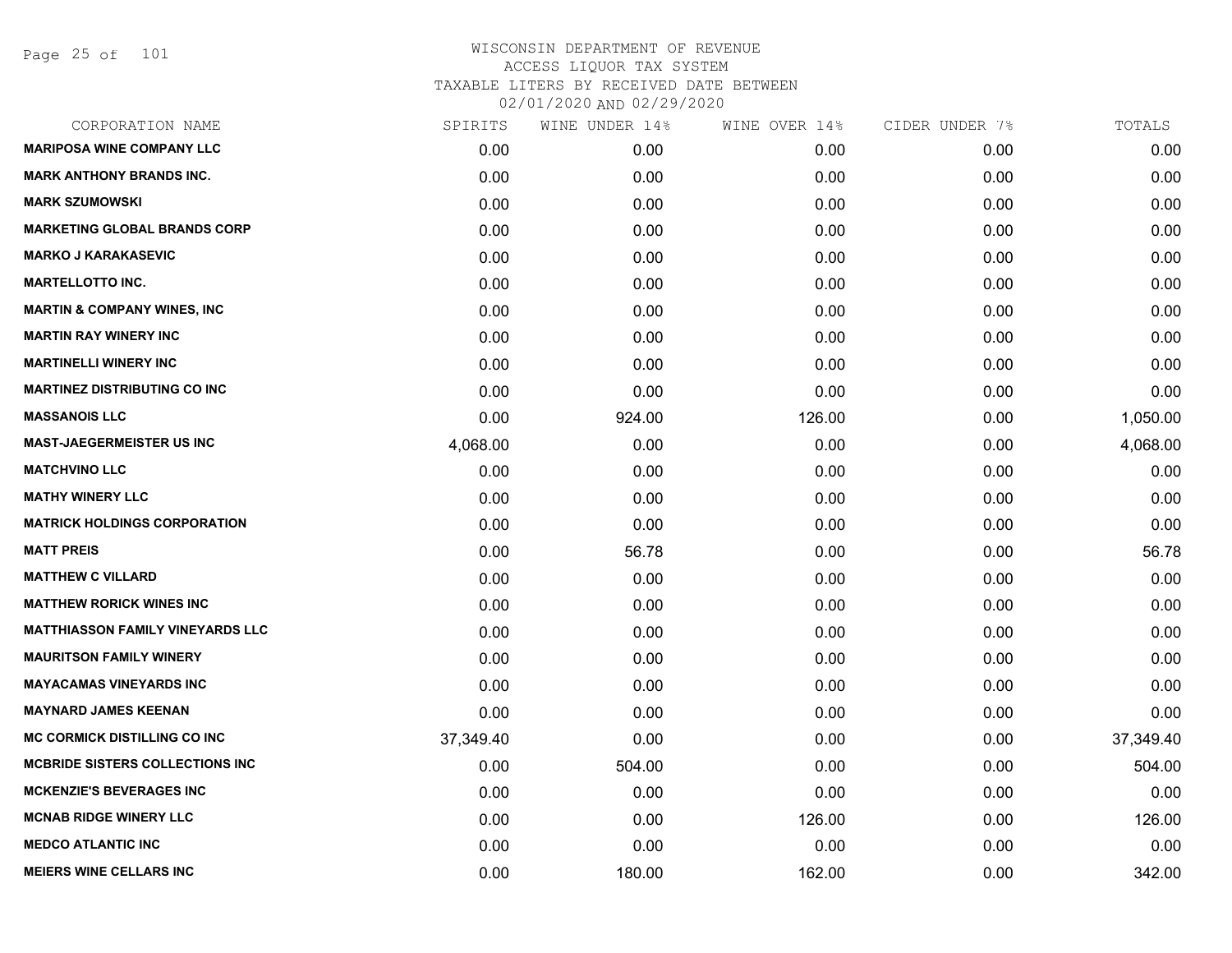Page 26 of 101

| CORPORATION NAME                       | SPIRITS   | WINE UNDER 14% | WINE OVER 14% | CIDER UNDER 7% | TOTALS    |
|----------------------------------------|-----------|----------------|---------------|----------------|-----------|
| <b>MENDOCINO WINE GROUP LLC</b>        | 0.00      | 882.00         | 504.00        | 0.00           | 1,386.00  |
| <b>MERCER WINE ESTATES LLC</b>         | 0.00      | 0.00           | 0.00          | 0.00           | 0.00      |
| <b>MERCHANT DU VIN CORPORATION</b>     | 0.00      | 0.00           | 0.00          | 164.67         | 164.67    |
| <b>METEOR VINEYARD LLC</b>             | 0.00      | 0.00           | 0.00          | 0.00           | 0.00      |
| <b>METROWINE DISTRIBUTION CO INC</b>   | 0.00      | 0.00           | 0.00          | 0.00           | 0.00      |
| <b>METTLER WINES LLC</b>               | 0.00      | 0.00           | 162.00        | 0.00           | 162.00    |
| <b>MEV CORPORATION</b>                 | 0.00      | 0.00           | 0.00          | 0.00           | 0.00      |
| <b>MEXCOR INC</b>                      | 0.00      | 0.00           | 0.00          | 0.00           | 0.00      |
| <b>MEYER CELLARS LLC</b>               | 0.00      | 0.00           | 0.00          | 0.00           | 0.00      |
| <b>MHW LTD</b>                         | 19,783.20 | 27,769.36      | 1,663.50      | 0.00           | 49,216.06 |
| <b>MICHAEL BELLO</b>                   | 0.00      | 0.00           | 0.00          | 0.00           | 0.00      |
| <b>MICHAEL HOUGH</b>                   | 0.00      | 0.00           | 0.00          | 0.00           | 0.00      |
| <b>MICHAEL KUSH</b>                    | 0.00      | 0.00           | 0.00          | 0.00           | 0.00      |
| <b>MICHAEL SKURNIK WINES INC</b>       | 0.00      | 450.00         | 0.00          | 0.00           | 450.00    |
| <b>MICHEAL DASHE</b>                   | 0.00      | 0.00           | 0.00          | 0.00           | 0.00      |
| <b>MIDDLETON FAMILY WINES LLC</b>      | 0.00      | 0.00           | 0.00          | 0.00           | 0.00      |
| <b>MIDNIGHT CELLARS INC</b>            | 0.00      | 0.00           | 0.00          | 0.00           | 0.00      |
| <b>MID-OAK DISTILLERY INC</b>          | 2,684.00  | 0.00           | 0.00          | 0.00           | 2,684.00  |
| MIGHTY SWELL COCKTAIL COMPANY LLC      | 0.00      | 0.00           | 0.00          | 0.00           | 0.00      |
| MILBRANDT FAMILY WINES LLC             | 0.00      | 3,069.00       | 0.00          | 0.00           | 3,069.00  |
| MILLER FAMILY WINE COMPANY LLC         | 0.00      | 0.00           | 0.00          | 0.00           | 0.00      |
| <b>MILLER SQUARED INC</b>              | 0.00      | 18.00          | 0.00          | 0.00           | 18.00     |
| <b>MILTONS DISTRIBUTING CO INC</b>     | 0.00      | 1,021.50       | 108.00        | 0.00           | 1,129.50  |
| <b>MINER FAMILY WINERY LLC</b>         | 0.00      | 0.00           | 0.00          | 0.00           | 0.00      |
| MINNESOTAS FINEST FERMENTED PRODUCTS   | 0.00      | 0.00           | 0.00          | 0.00           | 0.00      |
| <b>MIONETTO USA INC</b>                | 0.00      | 2,357.92       | 0.00          | 0.00           | 2,357.92  |
| <b>MIRA WINERY LLC</b>                 | 0.00      | 0.00           | 0.00          | 0.00           | 0.00      |
| MIRACLE IMPORTING AND DISTRIBUTION LLC | 0.00      | 0.00           | 0.00          | 0.00           | 0.00      |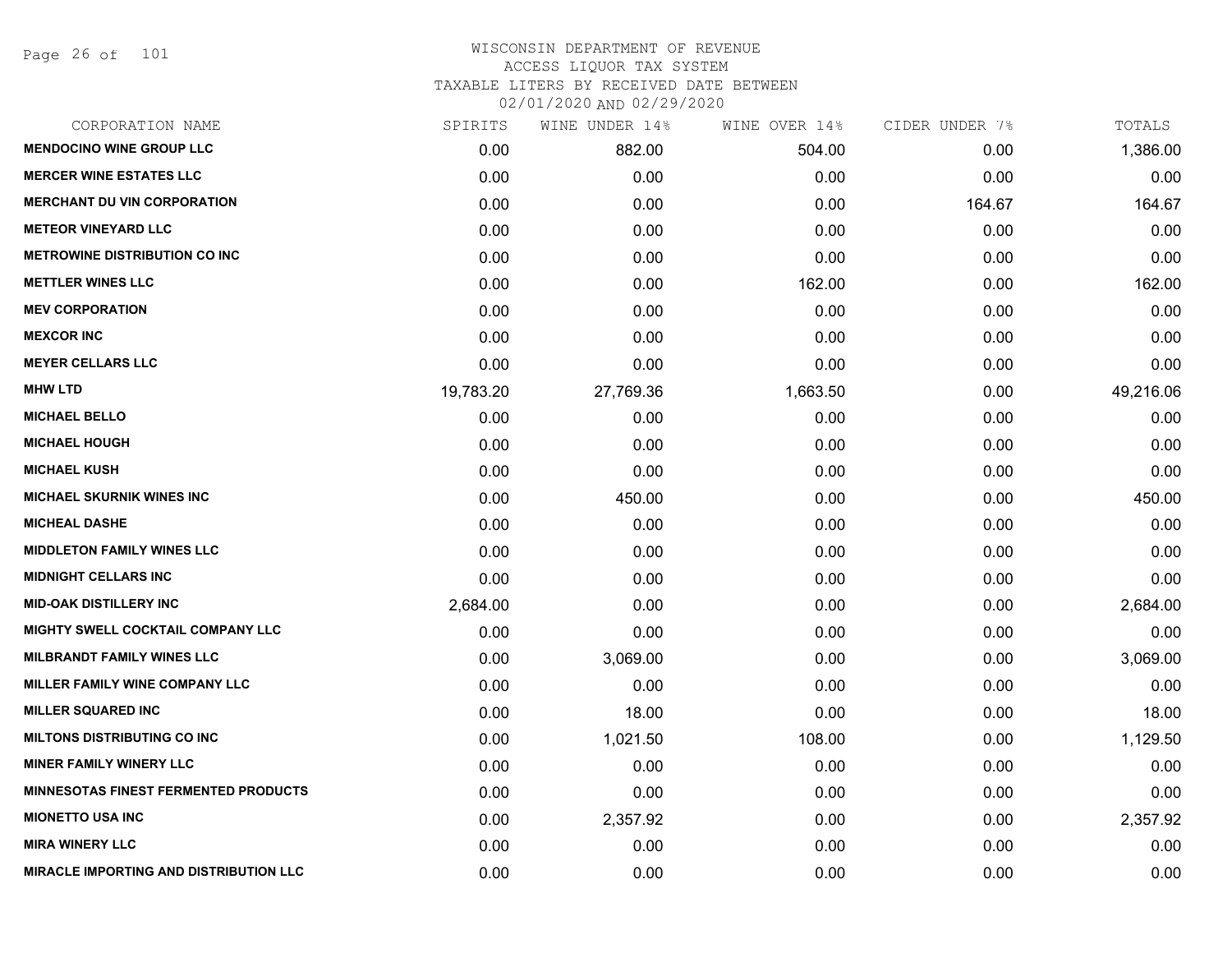Page 27 of 101

| CORPORATION NAME                                  | SPIRITS   | WINE UNDER 14% | WINE OVER 14% | CIDER UNDER 7% | TOTALS    |
|---------------------------------------------------|-----------|----------------|---------------|----------------|-----------|
| <b>MIRAMONT ESTATE VINEYARDS &amp; WINERY INC</b> | 0.00      | 0.00           | 0.00          | 0.00           | 0.00      |
| <b>MIRASOL WINE LLC</b>                           | 0.00      | 0.00           | 0.00          | 0.00           | 0.00      |
| <b>MIRER MANAGEMENT COMPANY LLC</b>               | 0.00      | 0.00           | 0.00          | 0.00           | 0.00      |
| <b>MIROSLAV IVANOV TCHOLAKOV</b>                  | 0.00      | 0.00           | 162.00        | 0.00           | 162.00    |
| <b>MISA IMPORTS INC</b>                           | 36,570.00 | 12,903.75      | 0.00          | 0.00           | 49,473.75 |
| <b>MISSISSIPPI RIVER DISTILLING COMPANY</b>       | 0.00      | 0.00           | 0.00          | 0.00           | 0.00      |
| <b>MISTARR WINE IMPORTERS</b>                     | 0.00      | 0.00           | 0.00          | 0.00           | 0.00      |
| <b>MODERN DEVELOPMENT COMPANY</b>                 | 0.00      | 0.00           | 0.00          | 0.00           | 0.00      |
| <b>MODERN SPIRITS LLC</b>                         | 18.00     | 0.00           | 27.00         | 0.00           | 45.00     |
| <b>MOET HENNESSY USA, INC.</b>                    | 46,587.00 | 679.50         | 657.00        | 6,298.50       | 54,222.00 |
| <b>MOLLYDOOKER INTERNATIONAL LLC</b>              | 0.00      | 0.00           | 126.00        | 0.00           | 126.00    |
| <b>MOLLY'S WINERY INC</b>                         | 0.00      | 45.00          | 0.00          | 0.00           | 45.00     |
| <b>MOLSON COORS BEVERAGE COMPANY USA LLC</b>      | 0.00      | 0.00           | 0.00          | 12,360.33      | 12,360.33 |
| <b>MONICA NOGUES</b>                              | 0.00      | 0.00           | 0.00          | 0.00           | 0.00      |
| <b>MONSIEUR TOUTON SELECTION LTD / ORIGIN USA</b> | 0.00      | 0.00           | 0.00          | 0.00           | 0.00      |
| <b>MONTE CRISTO BLOCK IV LLC</b>                  | 0.00      | 0.00           | 0.00          | 0.00           | 0.00      |
| <b>MONTEREY WINE COMPANY LLC</b>                  | 0.00      | 1,134.00       | 0.00          | 0.00           | 1,134.00  |
| <b>MONTICELLO CELLARS INC</b>                     | 0.00      | 0.00           | 0.00          | 0.00           | 0.00      |
| <b>MORE THAN GRAPES, LLC</b>                      | 0.00      | 666.00         | 171.00        | 0.00           | 837.00    |
| <b>MORGADO CELLARS LLC</b>                        | 0.00      | 0.00           | 0.00          | 0.00           | 0.00      |
| <b>MORGAN WINERY INC</b>                          | 0.00      | 0.00           | 0.00          | 0.00           | 0.00      |
| <b>MOUNT VEEDER FARMS LLC</b>                     | 0.00      | 0.00           | 0.00          | 0.00           | 0.00      |
| <b>MOUNTAIN VIEW VINTNERS LLC</b>                 | 0.00      | 0.00           | 0.00          | 0.00           | 0.00      |
| <b>MPL BRANDS NV INC</b>                          | 1,056.00  | 900.00         | 0.00          | 0.00           | 1,956.00  |
| <b>MS WALKER INC</b>                              | 2,589.00  | 0.00           | 0.00          | 0.00           | 2,589.00  |
| MUTUAL WHOLESALE LIQUOR INC                       | 0.00      | 126.00         | 0.00          | 0.00           | 126.00    |
| NAPA VALLEY SPECIALTY WINES INC                   | 0.00      | 3,618.00       | 936.00        | 0.00           | 4,554.00  |
| NATIONAL CONSUMER CREDIT GUARANTEE                | 0.00      | 0.00           | 0.00          | 0.00           | 0.00      |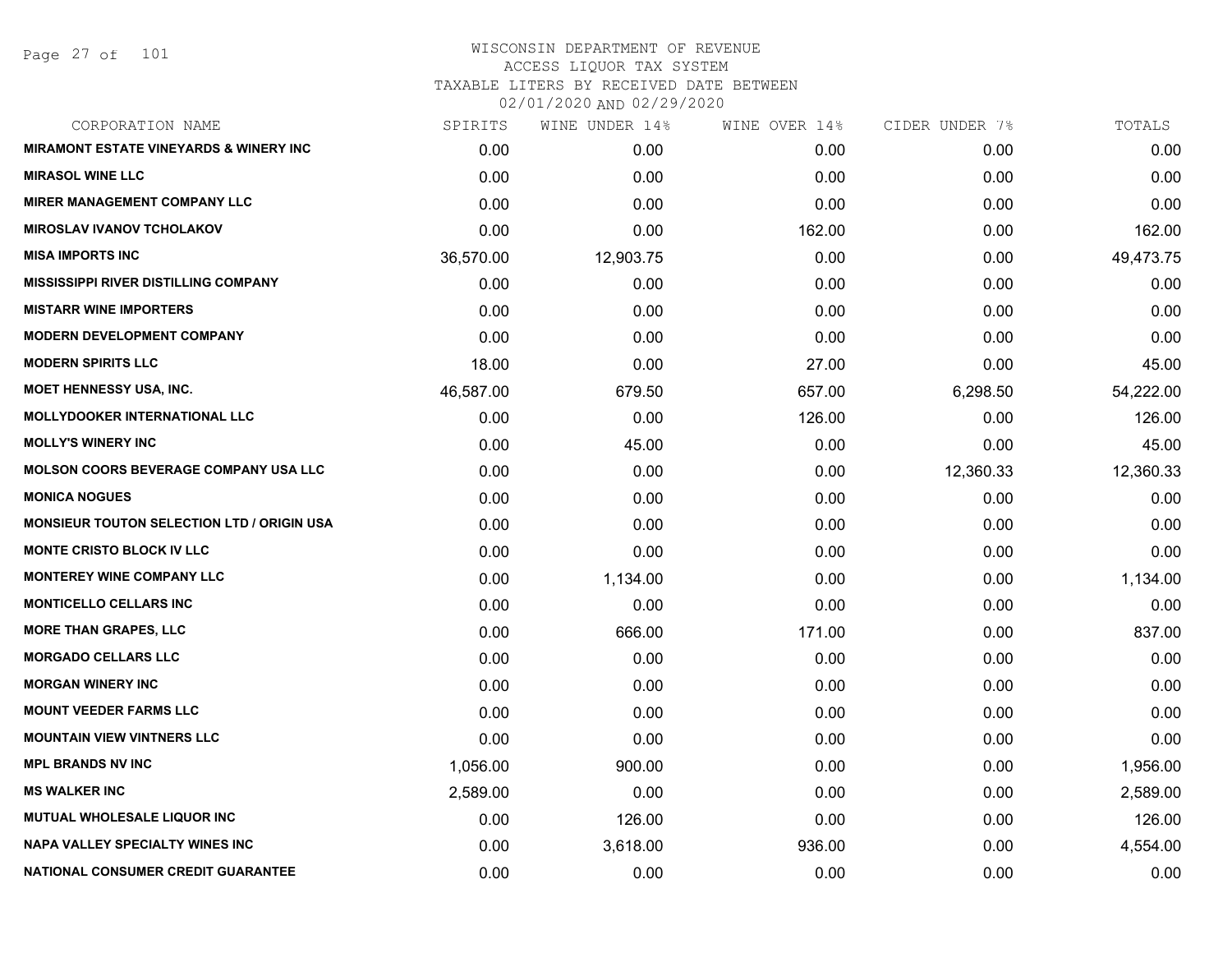Page 28 of 101

| SPIRITS                                        | WINE UNDER 14% |          | CIDER UNDER 7% | TOTALS    |
|------------------------------------------------|----------------|----------|----------------|-----------|
| $\mathbf{r}$ , $\mathbf{r}$ , and $\mathbf{r}$ | <b>COLOR</b>   | .        | .              | $\cdots$  |
| 0.00                                           | 441.00         | 0.00     | 0.00           | 441.00    |
| 0.00                                           | 0.00           | 0.00     | 0.00           | 0.00      |
| 0.00                                           | 0.00           | 0.00     | 0.00           | 0.00      |
| 0.00                                           | 0.00           | 0.00     | 0.00           | 0.00      |
| 0.00                                           | 0.00           | 0.00     | 0.00           | 0.00      |
| 2,361.00                                       | 40,900.50      | 5,433.00 | 0.00           | 48,694.50 |
| 0.00                                           | 0.00           | 0.00     | 0.00           | 0.00      |
| 0.00                                           | 90.00          | 72.00    | 0.00           | 162.00    |
| 0.00                                           | 0.00           | 0.00     | 0.00           | 0.00      |
| 0.00                                           | 504.00         | 0.00     | 0.00           | 504.00    |
| 0.00                                           | 5,382.00       | 135.00   | 0.00           | 5,517.00  |
| 0.00                                           | 0.00           | 0.00     | 0.00           | 0.00      |
| 0.00                                           | 0.00           | 125.28   | 0.00           | 125.28    |
| 0.00                                           | 0.00           | 0.00     | 0.00           | 0.00      |
| 247.50                                         | 0.00           | 0.00     | 0.00           | 247.50    |
| 0.00                                           | 0.00           | 0.00     | 0.00           | 0.00      |
| 0.00                                           | 0.00           | 0.00     | 0.00           | 0.00      |
| 0.00                                           | 0.00           | 0.00     | 0.00           | 0.00      |
| 0.00                                           | 0.00           | 0.00     | 0.00           | 0.00      |
| 0.00                                           | 0.00           | 0.00     | 0.00           | 0.00      |
| 0.00                                           | 9.00           | 9.00     | 0.00           | 18.00     |
| 0.00                                           | 0.00           | 630.00   | 0.00           | 630.00    |
| 0.00                                           | 0.00           | 28.50    | 0.00           | 28.50     |
| 0.00                                           | 252.00         | 0.00     | 0.00           | 252.00    |
| 0.00                                           | 0.00           | 0.00     | 0.00           | 0.00      |
| 0.00                                           | 3,053.40       | 756.00   | 0.00           | 3,809.40  |
| 855.00                                         | 0.00           | 0.00     | 0.00           | 855.00    |
|                                                |                |          | WINE OVER 14%  |           |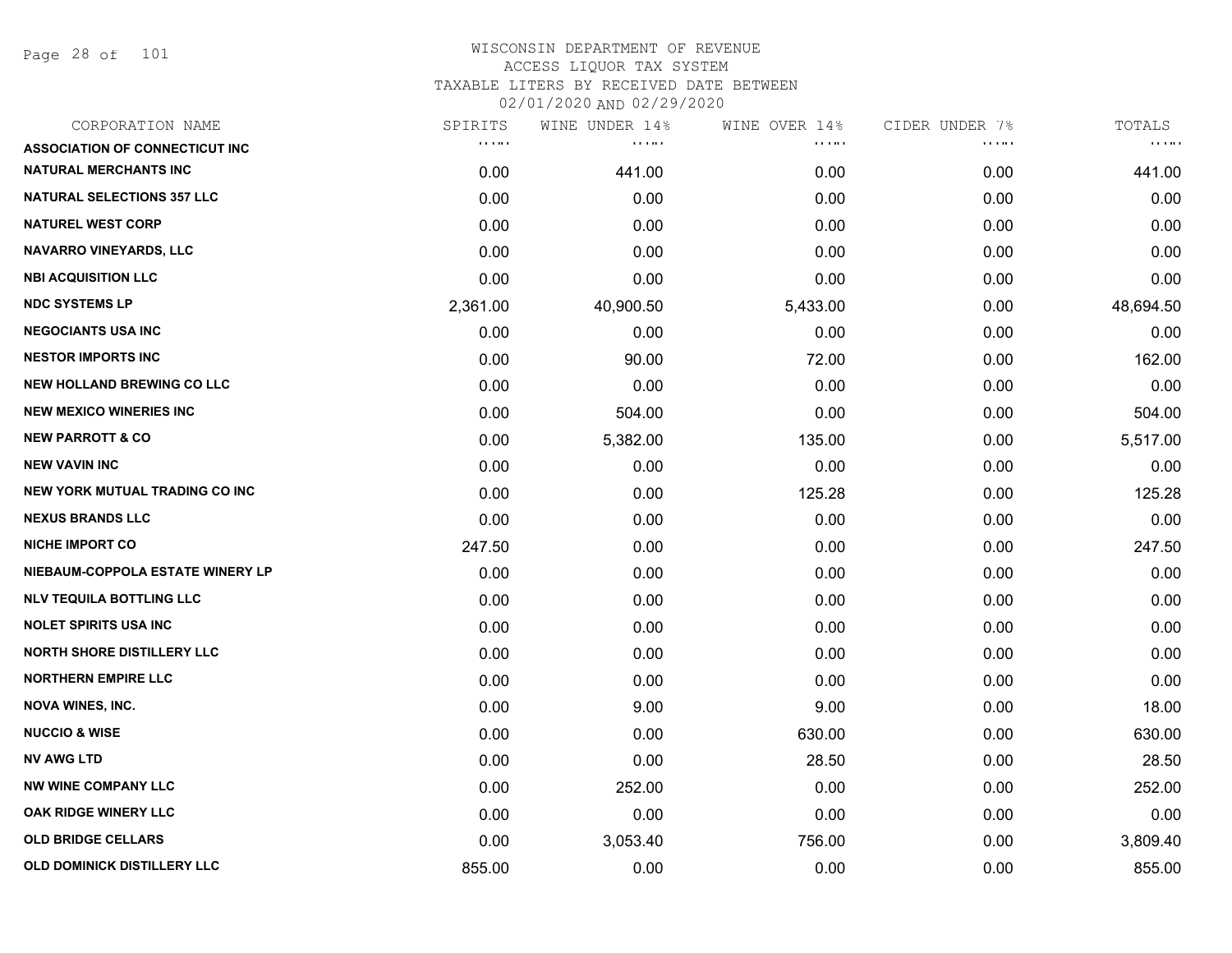Page 29 of 101

| CORPORATION NAME                        | SPIRITS   | WINE UNDER 14% | WINE OVER 14% | CIDER UNDER 7% | TOTALS    |
|-----------------------------------------|-----------|----------------|---------------|----------------|-----------|
| OLD ELK HOLDINGS LLC                    | 0.00      | 0.00           | 0.00          | 0.00           | 0.00      |
| OLE SMOKY DISTILLERY LLC                | 15,096.00 | 0.00           | 0.00          | 0.00           | 15,096.00 |
| <b>OLIVER WINE COMPANY INC</b>          | 0.00      | 14,193.00      | 0.00          | 0.00           | 14,193.00 |
| ONE TRUE VINE LLC                       | 0.00      | 0.00           | 0.00          | 0.00           | 0.00      |
| O'NEILL BEVERAGES CO LLC                | 0.00      | 14,778.00      | 4,450.50      | 0.00           | 19,228.50 |
| <b>OPICI IMPORT COMPANY</b>             | 299.25    | 1,449.00       | 0.00          | 0.00           | 1,748.25  |
| <b>OPOLO WINES LP</b>                   | 0.00      | 0.00           | 0.00          | 0.00           | 0.00      |
| <b>OPUS ONE WINERY LLC</b>              | 0.00      | 0.00           | 54.00         | 0.00           | 54.00     |
| <b>ORCA PROPERTIES LLC</b>              | 0.00      | 0.00           | 0.00          | 0.00           | 0.00      |
| <b>OREGON BREWING COMPANY INC</b>       | 605.20    | 0.00           | 0.00          | 0.00           | 605.20    |
| ORVINO IMPORTS & DISTRIBUTING INC       | 0.00      | 0.00           | 0.00          | 0.00           | 0.00      |
| <b>O'SHAUGHNESSY DEL OSO LLC</b>        | 0.00      | 0.00           | 0.00          | 0.00           | 0.00      |
| <b>OVUM WINES LLC</b>                   | 0.00      | 0.00           | 0.00          | 0.00           | 0.00      |
| <b>PABST HOLDINGS LLC</b>               | 0.00      | 0.00           | 0.00          | 0.00           | 0.00      |
| <b>PACIFIC EDGE MARKETING GROUP INC</b> | 267.00    | 0.00           | 0.00          | 0.00           | 267.00    |
| PACIFIC INTERNATIONAL LIQUOR INC        | 0.00      | 0.00           | 0.00          | 0.00           | 0.00      |
| <b>PACIFIC WINE &amp; SPIRITS, LLC</b>  | 0.00      | 0.00           | 0.00          | 0.00           | 0.00      |
| <b>PAHLMEYER LLC</b>                    | 0.00      | 0.00           | 0.00          | 0.00           | 0.00      |
| PALI WINE COMPANY LP                    | 0.00      | 0.00           | 0.00          | 0.00           | 0.00      |
| PALM BAY INTERNATIONAL INC              | 432.00    | 11,072.84      | 624.00        | 0.00           | 12,128.84 |
| <b>PAMELA FRYE</b>                      | 0.00      | 252.00         | 0.00          | 0.00           | 252.00    |
| <b>PAMPA BEVERAGES LLC</b>              | 0.00      | 1,041.72       | 0.00          | 0.00           | 1,041.72  |
| <b>PAMPELONNE LLC</b>                   | 0.00      | 0.00           | 0.00          | 0.00           | 0.00      |
| PANTHER CREEK CELLARS LLC               | 0.00      | 0.00           | 0.00          | 0.00           | 0.00      |
| <b>PAPINEAU LLC</b>                     | 0.00      | 0.00           | 0.00          | 0.00           | 0.00      |
| PARAGON VINEYARD CO INC                 | 0.00      | 0.00           | 63.00         | 0.00           | 63.00     |
| <b>PARK STREET IMPORTS LLC</b>          | 23,488.50 | 5,377.48       | 846.00        | 0.00           | 29,711.98 |
| <b>PARK WINE COMPANY INC</b>            | 0.00      | 63.00          | 819.00        | 0.00           | 882.00    |
|                                         |           |                |               |                |           |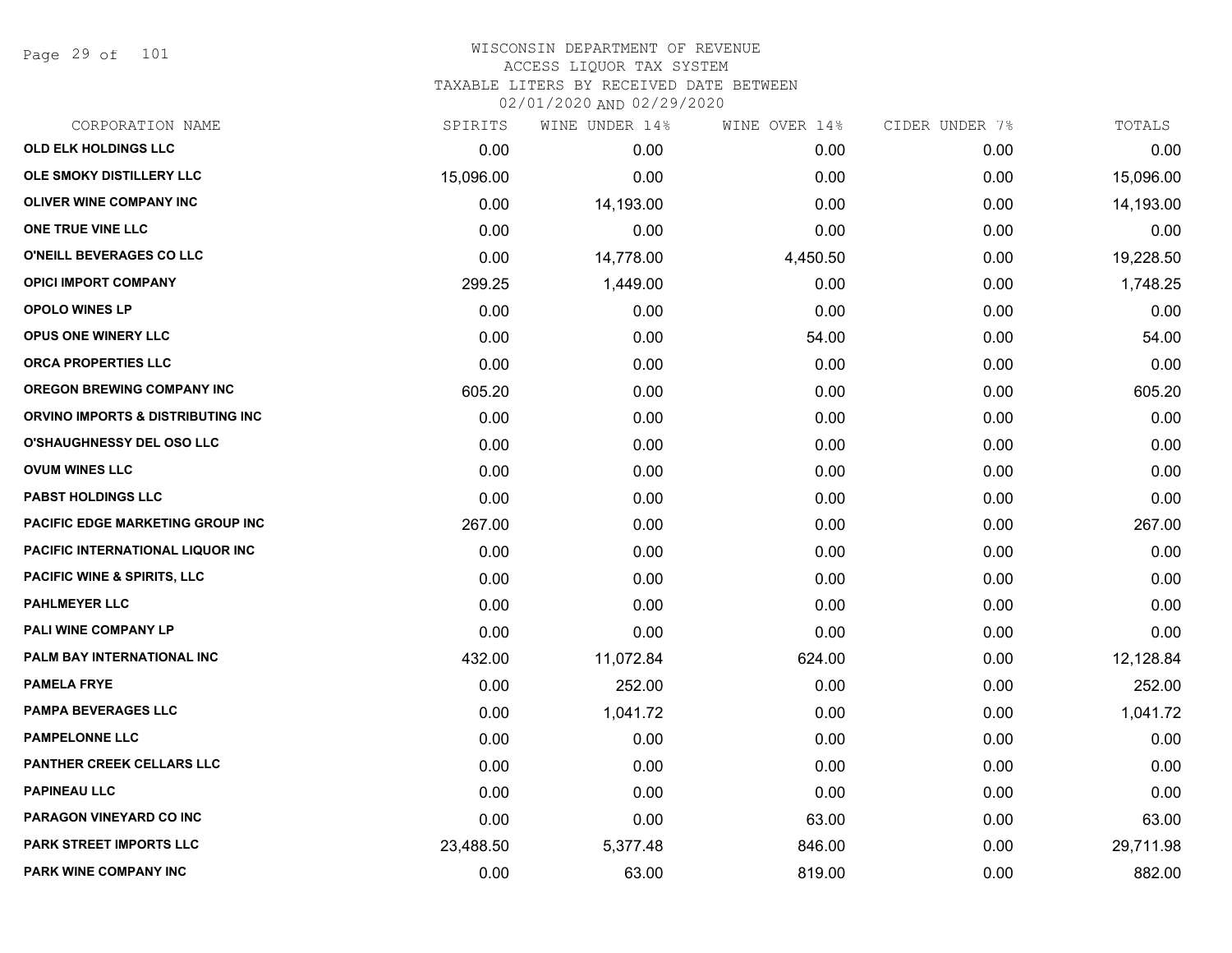Page 30 of 101

| CORPORATION NAME                     | SPIRITS    | WINE UNDER 14% | WINE OVER 14% | CIDER UNDER 7% | TOTALS     |
|--------------------------------------|------------|----------------|---------------|----------------|------------|
| <b>PARKER STATION INC</b>            | 0.00       | 0.00           | 0.00          | 0.00           | 0.00       |
| PASEK CELLARS WINERY INC             | 0.00       | 0.00           | 0.00          | 0.00           | 0.00       |
| <b>PAT WINES LLC</b>                 | 0.00       | 0.00           | 0.00          | 0.00           | 0.00       |
| <b>PATERNO IMPORTS LTD</b>           | 363.00     | 7,922.25       | 3,024.00      | 0.00           | 11,309.25  |
| <b>PATRICIO C MATA</b>               | 0.00       | 646.00         | 45.00         | 0.00           | 691.00     |
| <b>PATRON SPIRITS COMPANY</b>        | 32,643.30  | 0.00           | 0.00          | 0.00           | 32,643.30  |
| PAUL HOBBS IMPORTS INC               | 0.00       | 0.00           | 0.00          | 0.00           | 0.00       |
| <b>PAUL HOBBS WINERY LP</b>          | 0.00       | 0.00           | 0.00          | 0.00           | 0.00       |
| <b>PAVI WINES LLC</b>                | 0.00       | 0.00           | 0.00          | 0.00           | 0.00       |
| <b>PAWEL LATO</b>                    | 0.00       | 0.00           | 0.00          | 0.00           | 0.00       |
| PEACHY CANYON WINERY                 | 0.00       | 0.00           | 0.00          | 0.00           | 0.00       |
| PEJU FAMILY OPERATING PARTNERSHIP LP | 0.00       | 0.00           | 0.00          | 0.00           | 0.00       |
| PELTER BEVERAGE GROUP, LLC           | 0.00       | 0.00           | 0.00          | 0.00           | 0.00       |
| PENELOPE BOURBON LLC                 | 112.50     | 0.00           | 0.00          | 0.00           | 112.50     |
| PENROSE HILL, LIMITED                | 0.00       | 0.00           | 0.00          | 0.00           | 0.00       |
| PEPPER BRIDGE WINERY LLC             | 0.00       | 0.00           | 0.00          | 0.00           | 0.00       |
| PERNOD RICARD USA LLC                | 113,977.95 | 3,982.36       | 162.00        | 0.00           | 118,122.31 |
| PETER ANDREW LLC                     | 0.00       | 0.00           | 0.00          | 0.00           | 0.00       |
| PETER ROSBACK                        | 0.00       | 0.00           | 0.00          | 0.00           | 0.00       |
| PETERSON WINERY LLC                  | 0.00       | 288.00         | 0.00          | 0.00           | 288.00     |
| PETIT HAMEAU LLC                     | 0.00       | 173.25         | 0.00          | 0.00           | 173.25     |
| <b>PHILIP LAROCCA</b>                | 0.00       | 0.00           | 0.00          | 0.00           | 0.00       |
| PHILIP TOGNI VINEYARD LP             | 0.00       | 0.00           | 0.00          | 0.00           | 0.00       |
| PHILLIP STEINSCHREIBER               | 0.00       | 0.00           | 0.00          | 0.00           | 0.00       |
| PHILLIPS FARMS LLC                   | 0.00       | 198.00         | 4,418.82      | 0.00           | 4,616.82   |
| PHUSION PROJECTS LLC                 | 0.00       | 0.00           | 0.00          | 0.00           | 0.00       |
| PICNIC WINE COMPANY LLC              | 0.00       | 0.00           | 0.00          | 0.00           | 0.00       |
| PIEDMONT DISTILLERS INC              | 585.00     | 0.00           | 0.00          | 0.00           | 585.00     |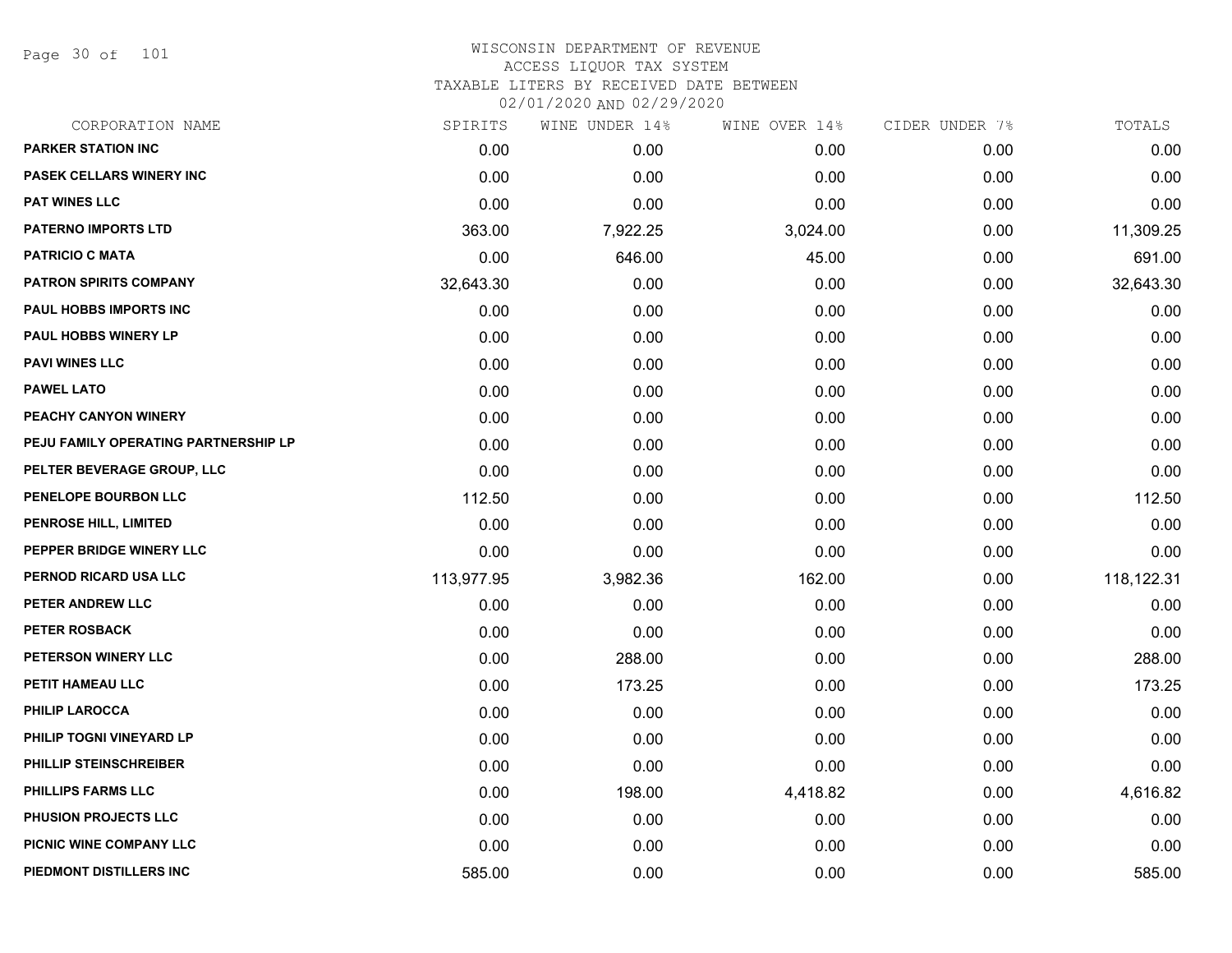Page 31 of 101

| CORPORATION NAME                  | SPIRITS   | WINE UNDER 14% | WINE OVER 14% | CIDER UNDER 7% | TOTALS    |
|-----------------------------------|-----------|----------------|---------------|----------------|-----------|
| <b>PINA CELLARS LP</b>            | 0.00      | 0.00           | 0.00          | 0.00           | 0.00      |
| PINE RIDGE WINERY LLC             | 0.00      | 3,699.00       | 1,053.00      | 0.00           | 4,752.00  |
| <b>PLATA WINE PARTNERS LLC</b>    | 0.00      | 0.00           | 0.00          | 0.00           | 0.00      |
| PLUME RIDGE IRREVOCABLE TRUST     | 0.00      | 207.00         | 27.00         | 0.00           | 234.00    |
| <b>POPCORN DESIGN LLC</b>         | 0.00      | 0.00           | 0.00          | 0.00           | 0.00      |
| PORT WASHINGTON IMPORTS LLC       | 0.00      | 5.25           | 2.25          | 0.00           | 7.50      |
| <b>PORTOVINO LLC</b>              | 0.00      | 0.00           | 0.00          | 0.00           | 0.00      |
| <b>POST WINERY INC</b>            | 0.00      | 0.00           | 0.00          | 0.00           | 0.00      |
| POUR MANAGEMENT LLC               | 0.00      | 252.00         | 0.00          | 0.00           | 252.00    |
| PRAGER WINERY & PORT WORKS, INC.  | 0.00      | 0.00           | 0.00          | 0.00           | 0.00      |
| PRECEPT BRANDS LLC                | 0.00      | 27,207.84      | 7,218.00      | 0.00           | 34,425.84 |
| PREMIER WINE GROUP, LLC           | 0.00      | 0.00           | 0.00          | 0.00           | 0.00      |
| PREMIERE DISTILLERY LLC           | 0.00      | 0.00           | 0.00          | 0.00           | 0.00      |
| PREMIUM PORT WINES INC            | 0.00      | 0.00           | 981.00        | 0.00           | 981.00    |
| PRESQU'ILE WINERY                 | 0.00      | 126.00         | 0.00          | 0.00           | 126.00    |
| PRESTIGE IMPORTS LLC              | 0.00      | 0.00           | 0.00          | 0.00           | 0.00      |
| <b>PRESTIGE WINE IMPORTS CORP</b> | 0.00      | 11,799.00      | 18.00         | 0.00           | 11,817.00 |
| PRICHARDS DISTILLERY INC          | 0.00      | 0.00           | 0.00          | 0.00           | 0.00      |
| PRIDE MOUNTAIN VINEYARDS LLC      | 0.00      | 0.00           | 0.00          | 0.00           | 0.00      |
| PROLETARIAT WINE COMPANY, LLC     | 0.00      | 0.00           | 0.00          | 0.00           | 0.00      |
| <b>PRO-LIQUITECH LLC</b>          | 0.00      | 0.00           | 0.00          | 0.00           | 0.00      |
| PROOF ARTISAN DISTILLERS, LLC     | 0.00      | 0.00           | 0.00          | 0.00           | 0.00      |
| PROST BEVERAGE COMPANY LLC        | 450.00    | 0.00           | 0.00          | 0.00           | 450.00    |
| <b>PROXIMO SPIRITS INC</b>        | 87,833.85 | 0.00           | 0.00          | 0.00           | 87,833.85 |
| PUENTE-INTERNACIONAL INC          | 0.00      | 0.00           | 0.00          | 0.00           | 0.00      |
| <b>PURE HOLDINGS, LLC</b>         | 0.00      | 0.00           | 0.00          | 0.00           | 0.00      |
| <b>PURPLE WINE COMPANY LLC</b>    | 0.00      | 4,572.00       | 0.00          | 0.00           | 4,572.00  |
| <b>QUADY SOUTH WINERY LLC</b>     | 0.00      | 1,008.00       | 27.00         | 0.00           | 1,035.00  |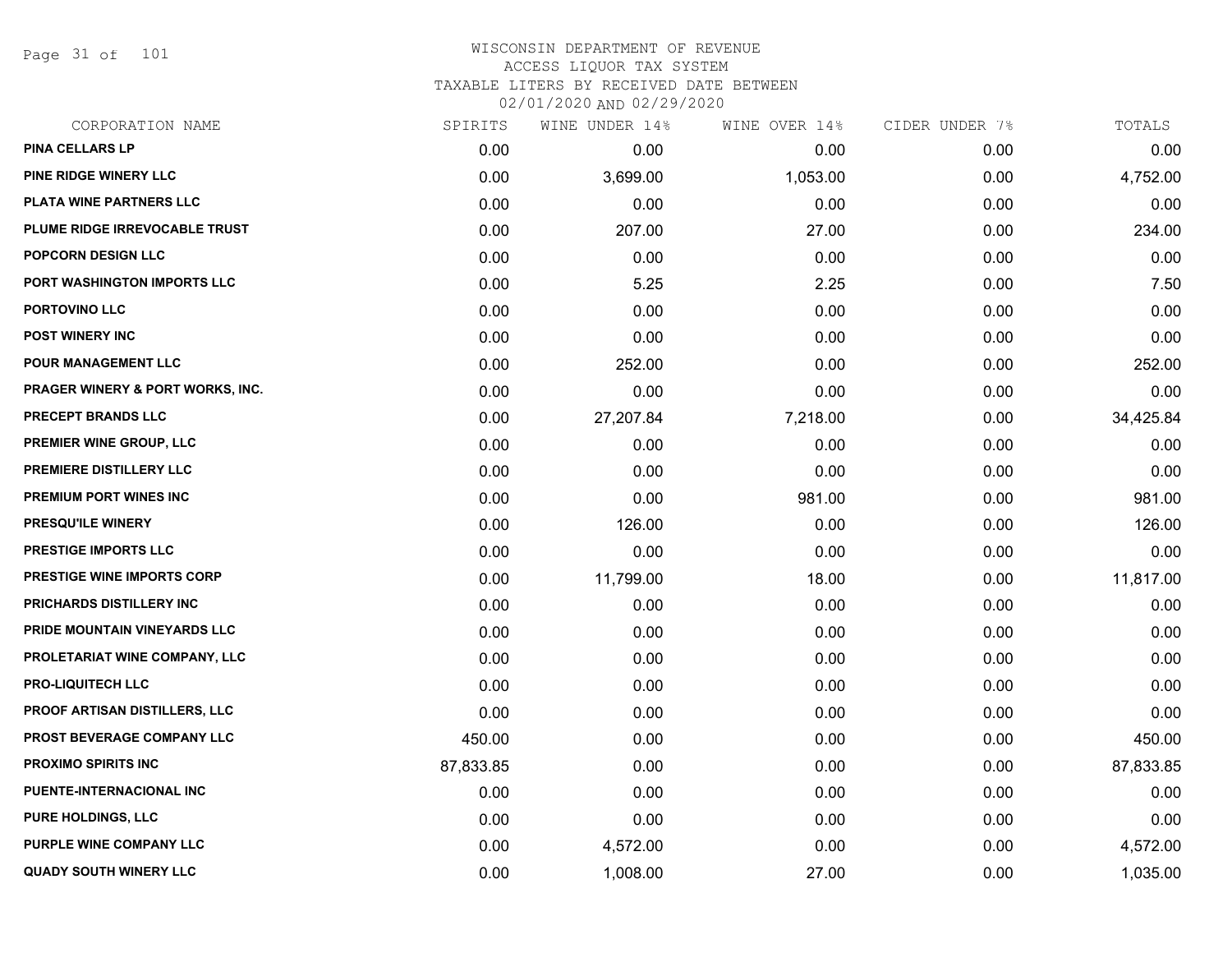Page 32 of 101

| CORPORATION NAME                               | SPIRITS  | WINE UNDER 14% | WINE OVER 14% | CIDER UNDER 7% | TOTALS    |
|------------------------------------------------|----------|----------------|---------------|----------------|-----------|
| <b>QUILCEDA CREEK VINTNERS INC</b>             | 0.00     | 0.00           | 0.00          | 0.00           | 0.00      |
| <b>QUINTESSENTIAL LLC</b>                      | 0.00     | 13,774.50      | 1,377.00      | 0.00           | 15,151.50 |
| <b>R &amp; G SCHATZ FARMS INC</b>              | 0.00     | 399.96         | 651.95        | 0.00           | 1,051.91  |
| <b>R &amp; M BRANDS INC</b>                    | 600.00   | 117.00         | 0.00          | 0.00           | 717.00    |
| <b>RH KEENAN CO</b>                            | 0.00     | 0.00           | 0.00          | 0.00           | 0.00      |
| R.F. BEVERAGE, LLC                             | 0.00     | 0.00           | 0.00          | 0.00           | 0.00      |
| <b>RABBIT HOLE SPIRITS LLC</b>                 | 0.00     | 0.00           | 0.00          | 0.00           | 0.00      |
| <b>RACINE WINE CO LLC</b>                      | 0.00     | 0.00           | 0.00          | 0.00           | 0.00      |
| RADIO-COTEAU WINE CELLARS LLC                  | 0.00     | 0.00           | 0.00          | 0.00           | 0.00      |
| <b>RAMEY WINE CELLARS INC</b>                  | 0.00     | 0.00           | 76.50         | 0.00           | 76.50     |
| <b>RANSOM SPIRITS LLC</b>                      | 0.00     | 0.00           | 0.00          | 0.00           | 0.00      |
| <b>RAYMOND SIGNORELLO</b>                      | 0.00     | 0.00           | 0.00          | 0.00           | 0.00      |
| <b>RB WINE ASSOCIATES LLC</b>                  | 0.00     | 99.00          | 0.00          | 0.00           | 99.00     |
| <b>RBZ VINEYARDS LLC</b>                       | 0.00     | 0.00           | 0.00          | 0.00           | 0.00      |
| <b>RED CAR WINE COMPANY LLC</b>                | 0.00     | 0.00           | 0.00          | 0.00           | 0.00      |
| <b>RED NEWT CELLARS INC</b>                    | 0.00     | 0.00           | 0.00          | 0.00           | 0.00      |
| <b>RED TAIL RIDGE INC</b>                      | 0.00     | 0.00           | 0.00          | 0.00           | 0.00      |
| <b>REDEMPTION SPIRITS LLC</b>                  | 0.00     | 0.00           | 0.00          | 0.00           | 0.00      |
| <b>REDWOOD SPIRITS INC</b>                     | 198.00   | 0.00           | 0.00          | 0.00           | 198.00    |
| <b>REGAL WINE IMPORTS INC</b>                  | 0.00     | 540.00         | 0.00          | 0.00           | 540.00    |
| <b>REMY COINTREAU AMERIQUE USA</b>             | 7,185.68 | 0.00           | 0.00          | 0.00           | 7,185.68  |
| <b>REN ACQUISITION INC</b>                     | 0.00     | 0.00           | 0.00          | 0.00           | 0.00      |
| <b>RENO G FARINELLI &amp; JOSEF H SHEBL</b>    | 0.00     | 0.00           | 0.00          | 0.00           | 0.00      |
| <b>RENT A BBQ</b>                              | 0.00     | 0.00           | 0.00          | 808.68         | 808.68    |
| <b>RESERVA WINES LLC</b>                       | 0.00     | 379.00         | 0.00          | 0.00           | 379.00    |
| <b>RESTLESS SPIRITS DISTILLING COMPANY LLC</b> | 0.00     | 0.00           | 0.00          | 0.00           | 0.00      |
| <b>REVELRY VINTNERS LLC</b>                    | 0.00     | 0.00           | 0.00          | 0.00           | 0.00      |
| <b>REYNOLDS CREATIVE PRODUCTS INC</b>          | 0.00     | 0.00           | 0.00          | 0.00           | 0.00      |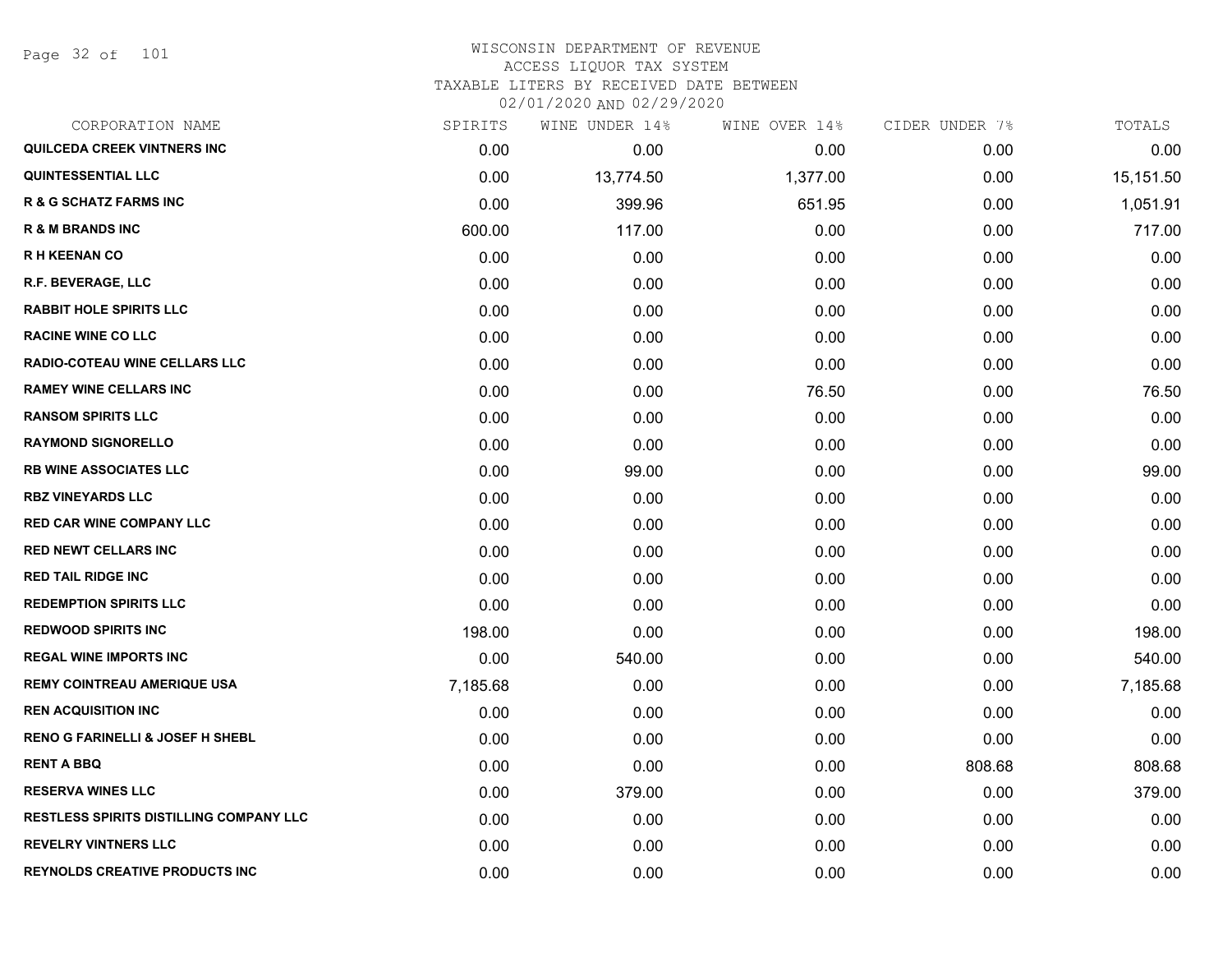Page 33 of 101

| CORPORATION NAME                                 | SPIRITS  | WINE UNDER 14% | WINE OVER 14% | CIDER UNDER 7% | TOTALS   |
|--------------------------------------------------|----------|----------------|---------------|----------------|----------|
| <b>RGI BRANDS LLC</b>                            | 0.00     | 0.00           | 0.00          | 0.00           | 0.00     |
| <b>RHINEGEIST, LLC</b>                           | 0.00     | 0.00           | 0.00          | 0.00           | 0.00     |
| <b>RHYS VINEYARDS LLC</b>                        | 0.00     | 0.00           | 0.00          | 0.00           | 0.00     |
| <b>RIDGE VINEYARDS INC</b>                       | 0.00     | 0.00           | 126.00        | 0.00           | 126.00   |
| <b>RO SALES &amp; DISTRIBUTION SERVICES INC</b>  | 0.00     | 0.00           | 0.00          | 0.00           | 0.00     |
| <b>RO SALES &amp; DISTRIBUTION SERVICES INC.</b> | 0.00     | 2,232.00       | 382.50        | 0.00           | 2,614.50 |
| <b>ROBERT A CUTTER</b>                           | 0.00     | 0.00           | 0.00          | 0.00           | 0.00     |
| <b>ROBERT FOLEY LLC</b>                          | 0.00     | 0.00           | 0.00          | 0.00           | 0.00     |
| <b>ROBERT J GROSS</b>                            | 0.00     | 0.00           | 0.00          | 0.00           | 0.00     |
| <b>ROBERT L HUDSON</b>                           | 0.00     | 0.00           | 0.00          | 0.00           | 0.00     |
| ROBERT YOUNG ESTATE WINERY LLC                   | 0.00     | 0.00           | 25.50         | 0.00           | 25.50    |
| <b>ROBERTS &amp; ROGERS LLC</b>                  | 0.00     | 0.00           | 0.00          | 0.00           | 0.00     |
| <b>ROCK SAKE LLC</b>                             | 0.00     | 0.00           | 0.00          | 0.00           | 0.00     |
| <b>ROCKWOOD &amp; HINES IMPORTERS INC.</b>       | 0.00     | 0.00           | 0.00          | 0.00           | 0.00     |
| <b>ROGER PENG</b>                                | 0.00     | 0.00           | 162.00        | 0.00           | 162.00   |
| <b>ROMBAUER VINEYARDS INC</b>                    | 0.00     | 0.00           | 3,951.00      | 0.00           | 3,951.00 |
| <b>RONALD J WICKER</b>                           | 0.00     | 0.00           | 0.00          | 0.00           | 0.00     |
| <b>RONALD T RUBIN</b>                            | 0.00     | 0.00           | 0.00          | 0.00           | 0.00     |
| <b>ROOTS RUN DEEP LLC</b>                        | 0.00     | 0.00           | 207.00        | 0.00           | 207.00   |
| <b>ROSE IMPORTING &amp; DISTRIBUTING LLC</b>     | 0.00     | 522.00         | 0.00          | 0.00           | 522.00   |
| ROSENTHAL WINE MERCHANT NY LTD                   | 0.00     | 505.50         | 0.00          | 0.00           | 505.50   |
| <b>ROSS PANGERE</b>                              | 0.00     | 0.00           | 0.00          | 0.00           | 0.00     |
| <b>ROTTA WINERY LLC</b>                          | 0.00     | 0.00           | 0.00          | 0.00           | 0.00     |
| <b>ROUND HILL CELLARS</b>                        | 0.00     | 846.00         | 1,512.00      | 0.00           | 2,358.00 |
| <b>ROUND POND ESTATE LLC</b>                     | 0.00     | 0.00           | 927.00        | 0.00           | 927.00   |
| <b>ROYAL WINE CORPORATION</b>                    | 0.00     | 648.00         | 27.00         | 0.00           | 675.00   |
| <b>RUSH CREEK DISTILLING, LLC</b>                | 180.00   | 0.00           | 0.00          | 0.00           | 180.00   |
| RUSSIAN STANDARD VODKA (USA) INC                 | 2,469.00 | 249.00         | 0.00          | 0.00           | 2,718.00 |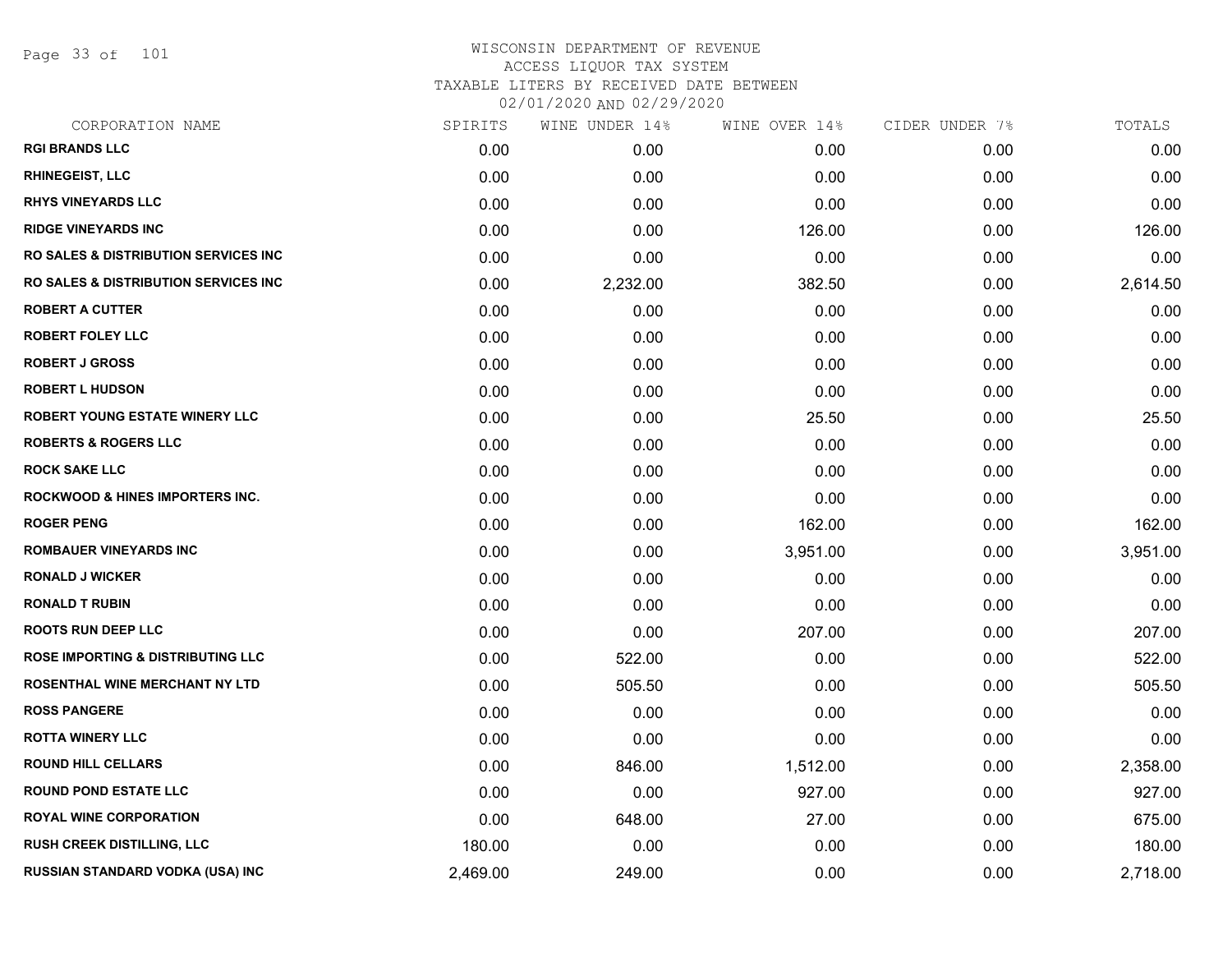Page 34 of 101

# WISCONSIN DEPARTMENT OF REVENUE ACCESS LIQUOR TAX SYSTEM TAXABLE LITERS BY RECEIVED DATE BETWEEN

02/01/2020 AND 02/29/2020

| CORPORATION NAME                            | SPIRITS    | WINE UNDER 14% | WINE OVER 14% | CIDER UNDER 7% | TOTALS     |
|---------------------------------------------|------------|----------------|---------------|----------------|------------|
| <b>RWG USA LLC</b>                          | 0.00       | 189.00         | 0.00          | 0.00           | 189.00     |
| <b>S &amp; R WINES LLC</b>                  | 0.00       | 0.00           | 0.00          | 0.00           | 0.00       |
| <b>SLJ GROUP INC</b>                        | 0.00       | 0.00           | 0.00          | 0.00           | 0.00       |
| <b>SAGAMORE WHISKEY LLC</b>                 | 0.00       | 0.00           | 0.00          | 0.00           | 0.00       |
| <b>SAKEONE CORPORATION</b>                  | 27.00      | 650.52         | 1,214.64      | 0.00           | 1,892.16   |
| <b>SALOON SPIRITS LLC</b>                   | 180.00     | 0.00           | 0.00          | 0.00           | 180.00     |
| <b>SALVESTRIN WINE CO LLC</b>               | 0.00       | 0.00           | 0.00          | 0.00           | 0.00       |
| <b>SAMANTHA SHEEHAN IMPORTS</b>             | 0.00       | 144.00         | 0.00          | 0.00           | 144.00     |
| <b>SAMUEL P BAXTER</b>                      | 0.00       | 0.00           | 0.00          | 0.00           | 0.00       |
| <b>SAN ANTONIO WINERY INC</b>               | 0.00       | 26,442.00      | 511.00        | 0.00           | 26,953.00  |
| <b>SAN FRANCISCO WINE EXCHANGE INC</b>      | 0.00       | 0.00           | 0.00          | 0.00           | 0.00       |
| SAN GABRIEL VALLEY WAREHOUSE & STORAGE INC  | 0.00       | 0.00           | 132.00        | 0.00           | 132.00     |
| <b>SAN JOAQUIN WINE COMPANY INC</b>         | 0.00       | 745.87         | 272.88        | 0.00           | 1,018.75   |
| <b>SAN LUIS SPIRITS DISTILLING CO LLC</b>   | 627.00     | 0.00           | 0.00          | 0.00           | 627.00     |
| <b>SANGLIER SELECTIONS LLC</b>              | 0.00       | 252.00         | 0.00          | 0.00           | 252.00     |
| <b>SANS LIEGE INC</b>                       | 0.00       | 0.00           | 0.00          | 0.00           | 0.00       |
| <b>SANS WINE &amp; SPIRITS CO</b>           | 342.00     | 0.00           | 0.00          | 0.00           | 342.00     |
| <b>SANTA CROCE LLC</b>                      | 0.00       | 0.00           | 0.00          | 0.00           | 0.00       |
| <b>SANTA MARGHERITA USA INC</b>             | 0.00       | 243.00         | 0.00          | 0.00           | 243.00     |
| <b>SANTA RITA USA CORPORATION</b>           | 0.00       | 189.00         | 0.00          | 0.00           | 189.00     |
| <b>SAPSUCKER FARMS LLC</b>                  | 0.00       | 0.00           | 0.00          | 0.00           | 0.00       |
| <b>SARMENTO'S IMPORTS &amp; EXPORTS INC</b> | 0.00       | 0.00           | 0.00          | 0.00           | 0.00       |
| <b>SAVIAH ROSE WINERY LLC</b>               | 0.00       | 0.00           | 0.00          | 0.00           | 0.00       |
| <b>SAZERAC COMPANY INC</b>                  | 494,925.11 | 449.95         | 512.97        | 0.00           | 495,888.03 |
| <b>SAZERAC NORTH AMERICA INC</b>            | 678,102.00 | 2,544.59       | 0.00          | 0.00           | 680,646.59 |
| <b>SBRAGIA FAMILY VINEYARDS LLC</b>         | 0.00       | 0.00           | 0.00          | 0.00           | 0.00       |
| <b>SCENIC ROOT WINEGROWERS LLC</b>          | 0.00       | 0.00           | 0.00          | 0.00           | 0.00       |
| <b>SCHEID VINEYARDS CALIFORNIA INC</b>      | 0.00       | 4,573.00       | 288.00        | 0.00           | 4,861.00   |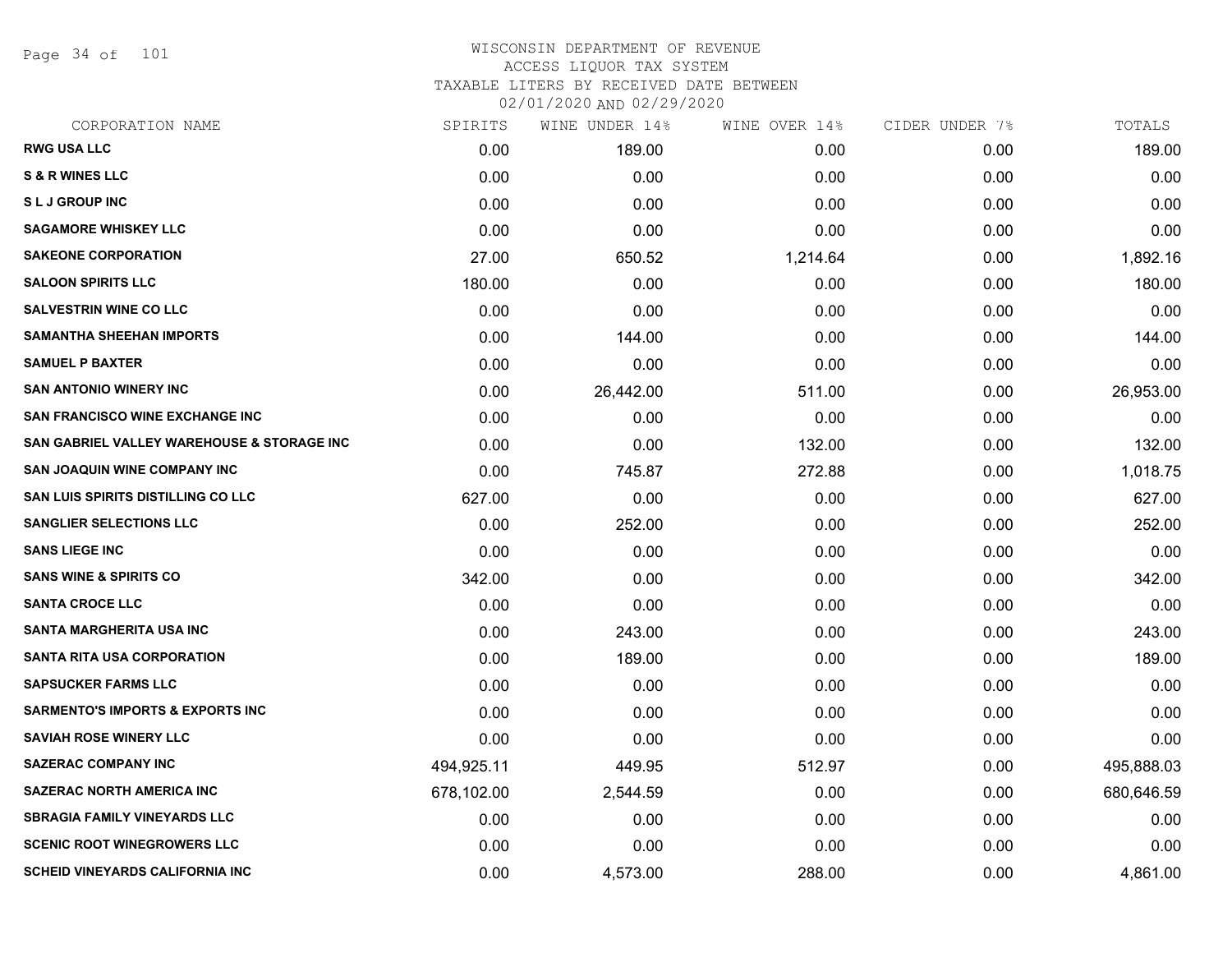Page 35 of 101

| CORPORATION NAME                  | SPIRITS  | WINE UNDER 14% | WINE OVER 14% | CIDER UNDER 7% | TOTALS    |
|-----------------------------------|----------|----------------|---------------|----------------|-----------|
| <b>SCHILLING CIDER LLC</b>        | 0.00     | 0.00           | 0.00          | 0.00           | 0.00      |
| <b>SCHUG WINERY LLC</b>           | 0.00     | 0.00           | 0.00          | 0.00           | 0.00      |
| <b>SCHWEIGER VINEYARDS INC</b>    | 0.00     | 0.00           | 0.00          | 0.00           | 0.00      |
| <b>SCOPERTA IMPORTING CO INC</b>  | 0.00     | 2,763.00       | 0.00          | 0.00           | 2,763.00  |
| <b>SEA SMOKE INC</b>              | 0.00     | 0.00           | 0.00          | 0.00           | 0.00      |
| SEATTLE CIDER COMPANY LLC         | 0.00     | 6,841.43       | 0.00          | 17,261.65      | 24,103.08 |
| <b>SEAVEY VINEYARD LP</b>         | 0.00     | 0.00           | 0.00          | 0.00           | 0.00      |
| <b>SELECTIVE WINE ESTATES INC</b> | 0.00     | 0.00           | 0.00          | 0.00           | 0.00      |
| <b>SERENDIPITY WINES LLC</b>      | 0.00     | 0.00           | 0.00          | 0.00           | 0.00      |
| <b>SERGEY CHISTOV</b>             | 0.00     | 0.00           | 0.00          | 0.00           | 0.00      |
| <b>SERRALLES USA LLC</b>          | 2,628.00 | 0.00           | 0.00          | 0.00           | 2,628.00  |
| <b>SHAFER VINEYARDS INC</b>       | 0.00     | 0.00           | 0.00          | 0.00           | 0.00      |
| <b>SHANNON RIDGE INC</b>          | 0.00     | 3,213.00       | 3,132.00      | 0.00           | 6,345.00  |
| <b>SHAW-ROSS HOLDING CO LLC</b>   | 733.50   | 4,486.00       | 7,260.30      | 0.00           | 12,479.80 |
| <b>SHEA WINE CELLARS LLC</b>      | 0.00     | 0.00           | 0.00          | 0.00           | 0.00      |
| SHELTON-MACKENZIE WINE COMPANY    | 0.00     | 0.00           | 504.00        | 0.00           | 504.00    |
| <b>SHORTS BREWING COMPANY</b>     | 0.00     | 0.00           | 0.00          | 1,073.87       | 1,073.87  |
| SIERRA NEVADA BREWING COMPANY     | 0.00     | 0.00           | 0.00          | 0.00           | 0.00      |
| SILVER OAK WINE CELLARS LLC       | 0.00     | 0.00           | 690.00        | 0.00           | 690.00    |
| SILVER TRIDENT WINERY LLC         | 0.00     | 0.00           | 0.00          | 0.00           | 0.00      |
| SINGLE BARREL SPIRITS U.S. LLC    | 0.00     | 0.00           | 0.00          | 0.00           | 0.00      |
| <b>SINSKEY VINEYARDS INC</b>      | 0.00     | 0.00           | 0.00          | 0.00           | 0.00      |
| <b>SKINNER-DAVENA LLC</b>         | 0.00     | 0.00           | 0.00          | 0.00           | 0.00      |
| <b>SLIM CHILLERS INC</b>          | 0.00     | 0.00           | 0.00          | 0.00           | 0.00      |
| <b>SLO DOWN WINES LLC</b>         | 0.00     | 0.00           | 0.00          | 0.00           | 0.00      |
| <b>SLURP LLC</b>                  | 0.00     | 0.00           | 0.00          | 0.00           | 0.00      |
| <b>SMALL VINES WINES INC</b>      | 0.00     | 0.00           | 0.00          | 0.00           | 0.00      |
| <b>SMART VENDING LLC</b>          | 0.00     | 0.00           | 0.00          | 0.00           | 0.00      |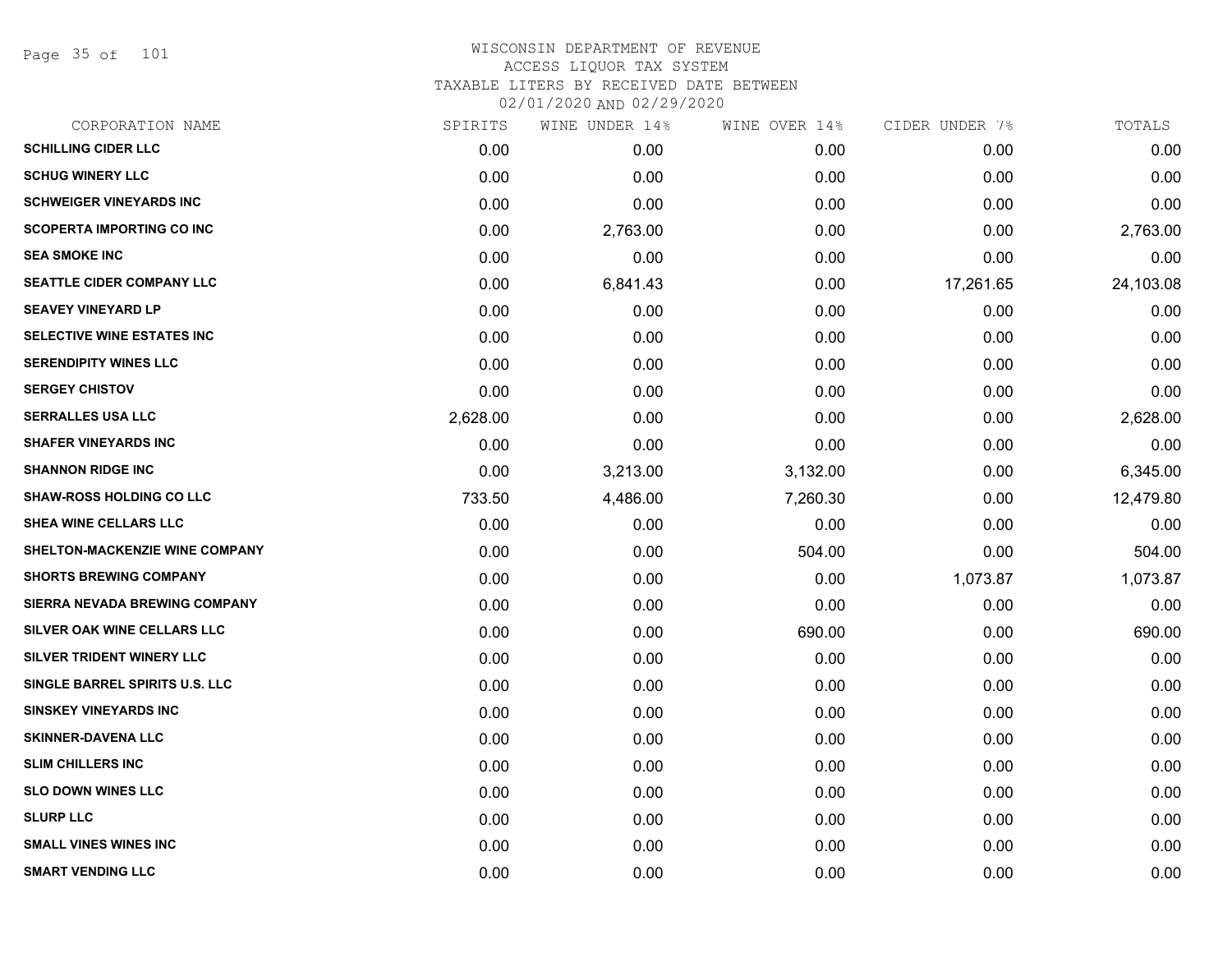Page 36 of 101

# WISCONSIN DEPARTMENT OF REVENUE ACCESS LIQUOR TAX SYSTEM

TAXABLE LITERS BY RECEIVED DATE BETWEEN

02/01/2020 AND 02/29/2020

| CORPORATION NAME                        | SPIRITS  | WINE UNDER 14% | WINE OVER 14% | CIDER UNDER 7% | TOTALS   |
|-----------------------------------------|----------|----------------|---------------|----------------|----------|
| <b>SMT ACQUISITIONS LLC</b>             | 0.00     | 1,138.00       | 199.50        | 0.00           | 1,337.50 |
| <b>SOCIAL ENJOYMENTS LLC</b>            | 0.00     | 2,179.00       | 0.00          | 0.00           | 2,179.00 |
| SOGEVINUS FINE WINES USA INC            | 0.00     | 0.00           | 0.00          | 0.00           | 0.00     |
| <b>SOKOL BLOSSER LTD</b>                | 0.00     | 1,273.50       | 0.00          | 0.00           | 1,273.50 |
| <b>SOLBERG DISTILLING LLC</b>           | 0.00     | 0.00           | 0.00          | 0.00           | 0.00     |
| <b>SOLENA CELLARS LLC</b>               | 0.00     | 252.00         | 0.00          | 0.00           | 252.00   |
| <b>SOMERSTON WINE COMPANY, LLC</b>      | 0.00     | 0.00           | 0.00          | 0.00           | 0.00     |
| SOURCE CODE BEVERAGE LLC                | 0.00     | 0.00           | 0.00          | 0.00           | 0.00     |
| <b>SOUTH BAY WINE GROUP LLC</b>         | 0.00     | 4,284.00       | 252.00        | 0.00           | 4,536.00 |
| <b>SOUTHERN STARZ INC</b>               | 0.00     | 504.00         | 76.50         | 0.00           | 580.50   |
| SOUTHERN WINE GROUP LLC                 | 0.00     | 594.00         | 0.00          | 0.00           | 594.00   |
| <b>SOUTHWEST SPIRITS &amp; WINE LLC</b> | 504.00   | 0.00           | 0.00          | 0.00           | 504.00   |
| <b>SOVEREIGN BRANDS LLC</b>             | 0.00     | 1,151.97       | 0.00          | 0.00           | 1,151.97 |
| <b>SPANN VINEYARDS INC</b>              | 0.00     | 0.00           | 0.00          | 0.00           | 0.00     |
| <b>SPARKLING OREGON LLC</b>             | 0.00     | 0.00           | 0.00          | 0.00           | 0.00     |
| <b>SPEAKEASY SPIRITS LLC</b>            | 291.00   | 0.00           | 0.00          | 0.00           | 291.00   |
| <b>SPENCER HOOPES</b>                   | 0.00     | 0.00           | 0.00          | 0.00           | 0.00     |
| <b>SPIRITS OF TENNESSEE, LLC</b>        | 3,550.50 | 0.00           | 0.00          | 0.00           | 3,550.50 |
| <b>SPLINTER GROUP NAPA LLC</b>          | 22.50    | 0.00           | 0.00          | 0.00           | 22.50    |
| <b>SPOTTSWOODE WINERY INC</b>           | 0.00     | 0.00           | 0.00          | 0.00           | 0.00     |
| <b>SPRING MOUNTAIN VINEYARD INC</b>     | 0.00     | 0.00           | 126.00        | 0.00           | 126.00   |
| <b>SQZ BEVS LLC</b>                     | 0.00     | 0.00           | 0.00          | 0.00           | 0.00     |
| ST GEORGE SPIRITS INC                   | 1,689.00 | 0.00           | 0.00          | 0.00           | 1,689.00 |
| <b>ST HELENA ESTATE LLC</b>             | 0.00     | 0.00           | 0.00          | 0.00           | 0.00     |
| <b>ST INNOCENT LTD</b>                  | 0.00     | 0.00           | 0.00          | 0.00           | 0.00     |
| ST JULIAN WINE COMPANY INC              | 0.00     | 0.00           | 0.00          | 0.00           | 0.00     |
| ST KILLIAN IMPORTING CO INC             | 117.00   | 0.00           | 0.00          | 0.00           | 117.00   |
| <b>ST SUPERY INC</b>                    | 0.00     | 756.00         | 126.00        | 0.00           | 882.00   |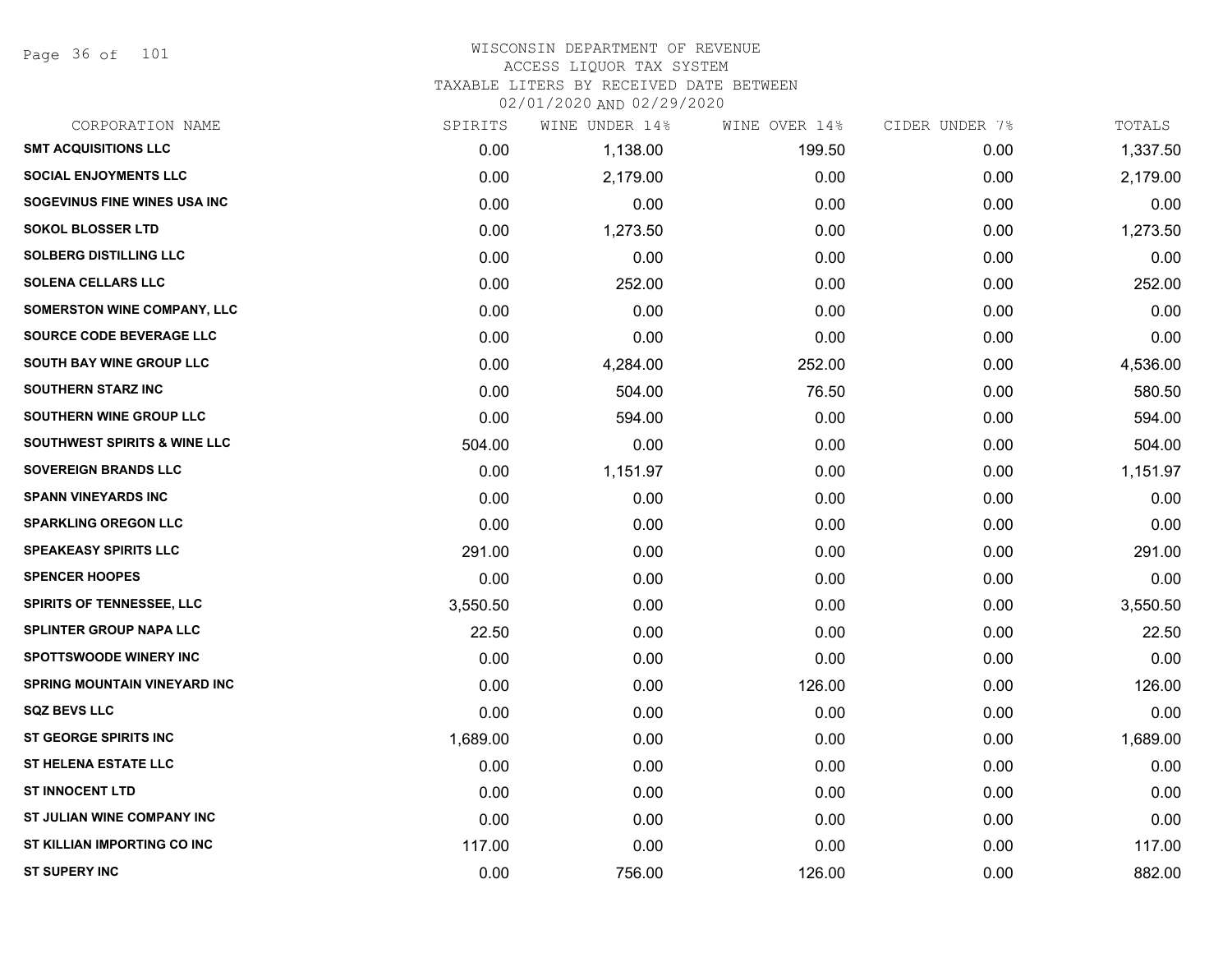Page 37 of 101

# WISCONSIN DEPARTMENT OF REVENUE ACCESS LIQUOR TAX SYSTEM TAXABLE LITERS BY RECEIVED DATE BETWEEN

| CORPORATION NAME                         | SPIRITS  | WINE UNDER 14% | WINE OVER 14% | CIDER UNDER 7% | TOTALS     |
|------------------------------------------|----------|----------------|---------------|----------------|------------|
| STAGLIN FAMILY VINEYARD LLC              | 0.00     | 0.00           | 0.00          | 0.00           | 0.00       |
| <b>STANLEY STAWSKI DIST CO INC</b>       | 0.00     | 0.00           | 0.00          | 0.00           | 0.00       |
| STE. MICHELLE WINE ESTATES LTD.          | 0.00     | 48,889.50      | 11,185.50     | 0.00           | 60,075.00  |
| <b>STEELE WINES INC</b>                  | 0.00     | 0.00           | 0.00          | 0.00           | 0.00       |
| <b>STEFFENS FAMILY WINES LLC</b>         | 0.00     | 0.00           | 0.00          | 0.00           | 0.00       |
| <b>STELLAR IMPORTING COMPANY LLC</b>     | 0.00     | 0.00           | 0.00          | 0.00           | 0.00       |
| <b>STEM CIDERS LLC</b>                   | 0.00     | 0.00           | 0.00          | 0.00           | 0.00       |
| <b>STEPHAN VINEYARD INC</b>              | 0.00     | 0.00           | 0.00          | 0.00           | 0.00       |
| STEVEN EDMUNDS & CORNELIA ST JOHN        | 0.00     | 0.00           | 0.00          | 0.00           | 0.00       |
| <b>STEWART CELLARS, LLC</b>              | 0.00     | 0.00           | 0.00          | 0.00           | 0.00       |
| <b>STEZ &amp; BOWER</b>                  | 0.00     | 0.00           | 0.00          | 0.00           | 0.00       |
| STOLI GROUP (USA) LLC                    | 6,993.00 | 0.00           | 0.00          | 0.00           | 6,993.00   |
| <b>STOLLER IMPORTS INC</b>               | 495.02   | 0.00           | 126.00        | 0.00           | 621.02     |
| <b>STOLLER VINEYARDS INC</b>             | 0.00     | 252.00         | 0.00          | 0.00           | 252.00     |
| <b>STOLPMAN VINEYARDS LLC</b>            | 0.00     | 0.00           | 0.00          | 0.00           | 0.00       |
| STONEBRAKER-SOLES INC                    | 0.00     | 0.00           | 0.00          | 0.00           | 0.00       |
| <b>STONECUSHION INC</b>                  | 0.00     | 0.00           | 0.00          | 0.00           | 0.00       |
| STRALA VINEYARDS, LLC                    | 0.00     | 0.00           | 0.00          | 0.00           | 0.00       |
| <b>STUART BOSSOM</b>                     | 0.00     | 0.00           | 0.00          | 0.00           | 0.00       |
| <b>SUGARLANDS DISTILLING COMPANY LLC</b> | 1,228.50 | 0.00           | 0.00          | 0.00           | 1,228.50   |
| <b>SUPERSTITION MEADERY</b>              | 0.00     | 0.00           | 0.00          | 0.00           | 0.00       |
| <b>SURVILLE ENTERPRISES CORP</b>         | 0.00     | 1,149.00       | 2.25          | 0.00           | 1,151.25   |
| <b>SUTTER HOME WINERY INC</b>            | 643.50   | 240,863.01     | 4,393.91      | 0.00           | 245,900.42 |
| <b>SVP WINERY LLC</b>                    | 0.00     | 0.00           | 0.00          | 0.00           | 0.00       |
| <b>SWISH BEVERAGES LLC</b>               | 0.00     | 0.00           | 0.00          | 0.00           | 0.00       |
| <b>T ELENTENY HOLDINGS LLC</b>           | 0.00     | 891.00         | 72.00         | 0.00           | 963.00     |
| T. EDWARD WINES, LTD                     | 0.00     | 0.00           | 0.00          | 0.00           | 0.00       |
| <b>TAFT STREET INC</b>                   | 0.00     | 0.00           | 0.00          | 0.00           | 0.00       |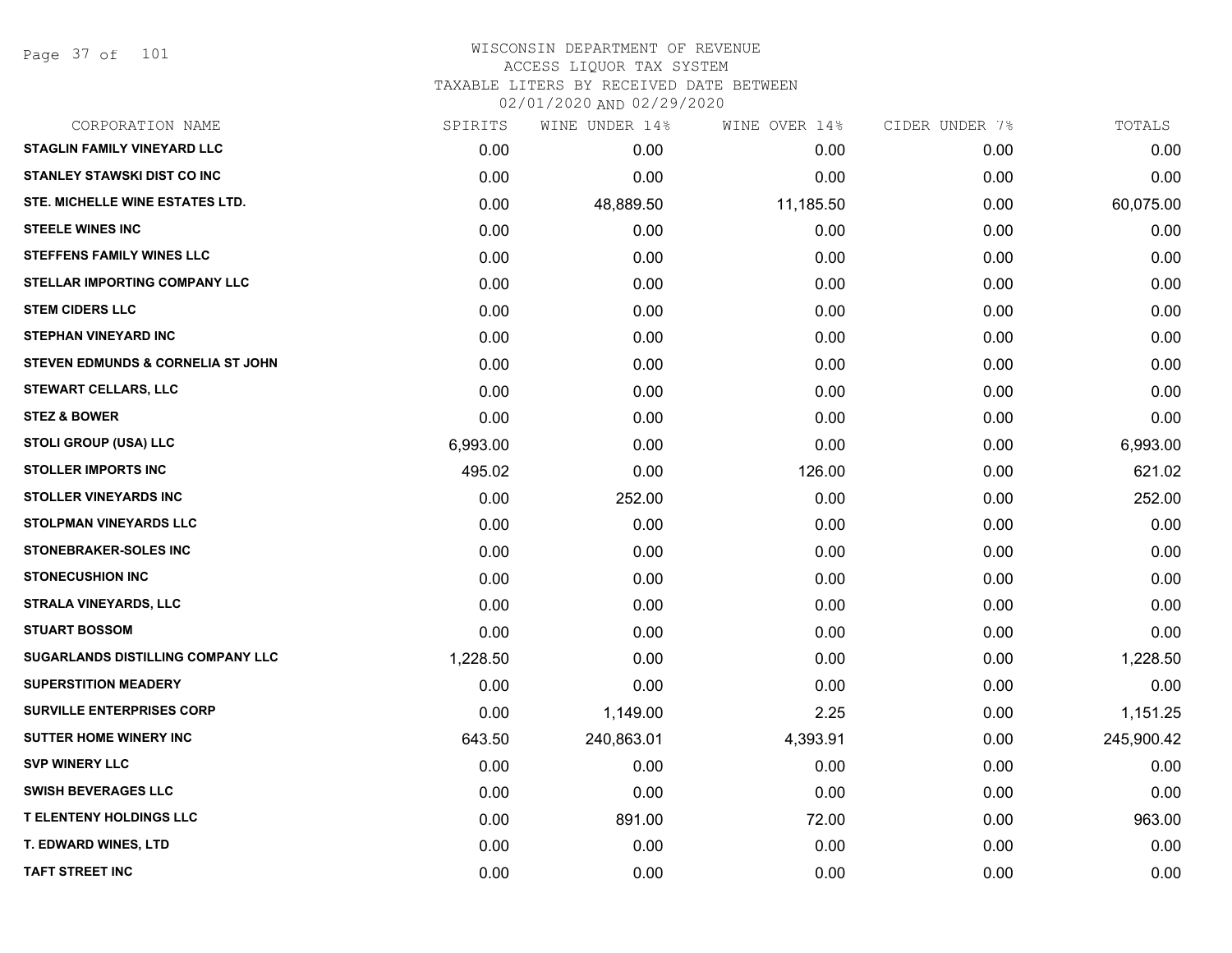Page 38 of 101

| CORPORATION NAME                   | SPIRITS  | WINE UNDER 14% | WINE OVER 14% | CIDER UNDER 7% | TOTALS   |
|------------------------------------|----------|----------------|---------------|----------------|----------|
| <b>TAKARA SAKE USA INC</b>         | 0.00     | 348.84         | 372.60        | 0.00           | 721.44   |
| <b>TALLEY VINEYARDS INC</b>        | 0.00     | 63.00          | 0.00          | 0.00           | 63.00    |
| <b>TAMBER BEY VINEYARDS LLC</b>    | 0.00     | 0.00           | 0.00          | 0.00           | 0.00     |
| <b>TATOMER INC</b>                 | 0.00     | 0.00           | 0.00          | 0.00           | 0.00     |
| <b>TATTERSALL COMPANIES LLC</b>    | 1,215.00 | 0.00           | 0.00          | 0.00           | 1,215.00 |
| TEMPERANCE DISTILLING COMPANY      | 0.00     | 0.00           | 0.00          | 0.00           | 0.00     |
| <b>TEQUILAS PREMIUM, INC</b>       | 0.00     | 0.00           | 0.00          | 0.00           | 0.00     |
| TERRA SANCTA TRADING COMPANY LLC   | 0.00     | 0.00           | 0.00          | 0.00           | 0.00     |
| <b>TERRANEO MERCHANTS INC</b>      | 0.00     | 47.25          | 0.00          | 0.00           | 47.25    |
| <b>TERRAVANT WINE COMPANY LLC</b>  | 0.00     | 0.00           | 0.00          | 0.00           | 0.00     |
| <b>TERRESSENTIA CORPORATION</b>    | 0.00     | 0.00           | 0.00          | 0.00           | 0.00     |
| <b>TERRIZZI VINO INC</b>           | 0.00     | 0.00           | 0.00          | 0.00           | 0.00     |
| <b>TERROIR CSS, LLC</b>            | 0.00     | 0.00           | 0.00          | 0.00           | 0.00     |
| <b>TEXACELLO, LLC</b>              | 0.00     | 0.00           | 0.00          | 0.00           | 0.00     |
| <b>TGE LLC</b>                     | 0.00     | 785.40         | 0.00          | 0.00           | 785.40   |
| THE 11 WELLS SPIRITS COMPANY LLC   | 0.00     | 0.00           | 0.00          | 0.00           | 0.00     |
| THE AUSTRALIAN WINE CONNECTION INC | 0.00     | 33.02          | 66.57         | 0.00           | 99.59    |
| THE BIALE ESTATE                   | 0.00     | 0.00           | 0.00          | 0.00           | 0.00     |
| THE BLUE DAISY USA, INC            | 0.00     | 0.00           | 0.00          | 0.00           | 0.00     |
| THE BRANDER VINEYARD               | 0.00     | 0.00           | 0.00          | 0.00           | 0.00     |
| THE EDRINGTON GROUP USA LLC        | 5,917.50 | 0.00           | 0.00          | 0.00           | 5,917.50 |
| THE HARVEST IMPORTING              | 0.00     | 0.00           | 0.00          | 0.00           | 0.00     |
| THE HESS COLLECTION WINERY         | 0.00     | 1,791.00       | 1,107.00      | 0.00           | 2,898.00 |
| THE MEEKER VINEYARD                | 0.00     | 0.00           | 0.00          | 0.00           | 0.00     |
| THE MORLET SELECTION INC           | 0.00     | 0.00           | 0.00          | 0.00           | 0.00     |
| THE MORNE WINE COMPANY             | 0.00     | 27.00          | 0.00          | 0.00           | 27.00    |
| THE OJAI VINEYARD INC              | 0.00     | 0.00           | 0.00          | 0.00           | 0.00     |
| THE R.S. LIPMAN COMPANY            | 0.00     | 0.00           | 0.00          | 0.00           | 0.00     |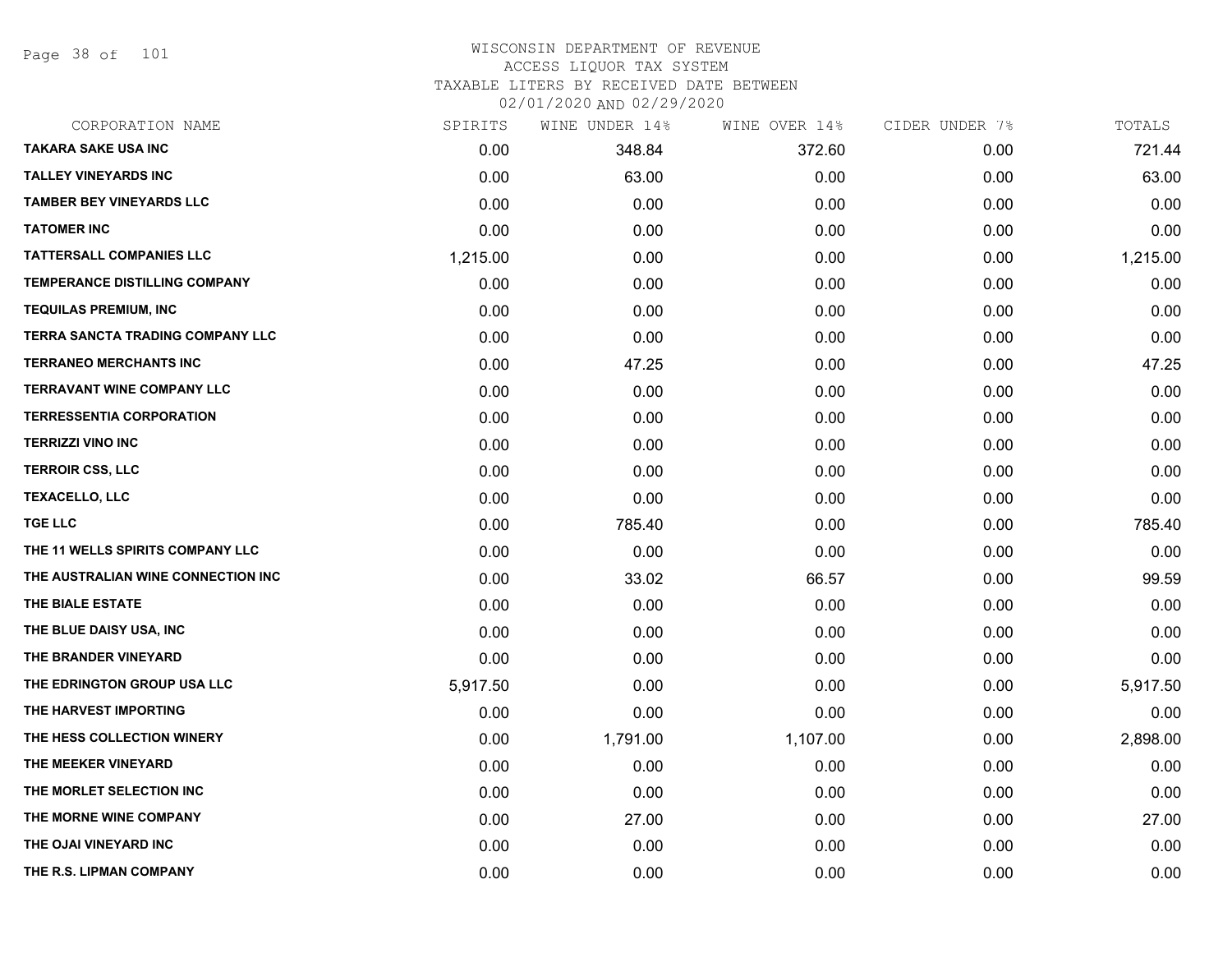Page 39 of 101

| CORPORATION NAME                       | SPIRITS | WINE UNDER 14% | WINE OVER 14% | CIDER UNDER 7% | TOTALS     |
|----------------------------------------|---------|----------------|---------------|----------------|------------|
| THE RIVER WINE INC                     | 0.00    | 198.00         | 135.00        | 0.00           | 333.00     |
| THE SECOND GENERATION TRUST            | 0.00    | 10,842.00      | 211.50        | 0.00           | 11,053.50  |
| THE SILVERADO VINEYARDS                | 0.00    | 0.00           | 0.00          | 0.00           | 0.00       |
| THE SORTING TABLE LLC                  | 0.00    | 324.00         | 126.00        | 0.00           | 450.00     |
| THE TRITON COLLECTION INC              | 0.00    | 582.00         | 0.00          | 0.00           | 582.00     |
| THE WINE GROUP INC                     | 0.00    | 666,146.70     | 17,314.50     | 0.00           | 683,461.20 |
| THE WINE SOURCE INC                    | 0.00    | 162.00         | 0.00          | 0.00           | 162.00     |
| THE WOODMAR GROUP LLC                  | 0.00    | 945.00         | 63.00         | 0.00           | 1,008.00   |
| THIRD LEAF WINES LLC                   | 0.00    | 0.00           | 0.00          | 0.00           | 0.00       |
| THOMAS ALLEN VINEYARDS & WINERY, LLC   | 0.00    | 0.00           | 0.00          | 0.00           | 0.00       |
| <b>THOMAS WILLIAM INC</b>              | 0.00    | 0.00           | 0.00          | 0.00           | 0.00       |
| THREE FAT GUYS WINE LLC                | 0.00    | 0.00           | 0.00          | 0.00           | 0.00       |
| THREE RING PRODUCTIONS LLC             | 0.00    | 0.00           | 0.00          | 0.00           | 0.00       |
| <b>THURMAN J RODGERS</b>               | 0.00    | 0.00           | 0.00          | 0.00           | 0.00       |
| TIGERS USA GLOBAL LOGISTICS INC        | 0.00    | 0.00           | 0.00          | 0.00           | 0.00       |
| <b>TITUS &amp; TITUS</b>               | 0.00    | 0.00           | 0.00          | 0.00           | 0.00       |
| TMR WINE COMPANY LLC                   | 0.00    | 0.00           | 0.00          | 0.00           | 0.00       |
| <b>TOAD HOLLOW VINEYARDS INC</b>       | 0.00    | 1,449.00       | 252.00        | 0.00           | 1,701.00   |
| <b>TOBIN J HEMINWAY</b>                | 0.00    | 0.00           | 0.00          | 0.00           | 0.00       |
| <b>TOBIN JAMES CELLARS</b>             | 0.00    | 0.00           | 125.98        | 0.00           | 125.98     |
| <b>TOBY BEALL</b>                      | 0.00    | 0.00           | 0.00          | 0.00           | 0.00       |
| <b>TOLLIVER RANCH BRANDS LLC</b>       | 0.00    | 0.00           | 135.00        | 0.00           | 135.00     |
| <b>TOM MEADOWCROFT</b>                 | 0.00    | 0.00           | 0.00          | 0.00           | 0.00       |
| <b>TREANA WINERY LLC</b>               | 0.00    | 0.00           | 0.00          | 0.00           | 0.00       |
| TREASURY WINE ESTATES AMERICAS COMPANY | 0.00    | 28,658.25      | 4,797.00      | 0.00           | 33,455.25  |
| TREFETHEN VINEYARDS WINERY INC         | 0.00    | 0.00           | 0.00          | 0.00           | 0.00       |
| <b>TREMAINE ATKINSON</b>               | 630.27  | 0.00           | 0.00          | 0.00           | 630.27     |
| <b>TRENTADUE WINERY LLC</b>            | 0.00    | 0.00           | 126.00        | 0.00           | 126.00     |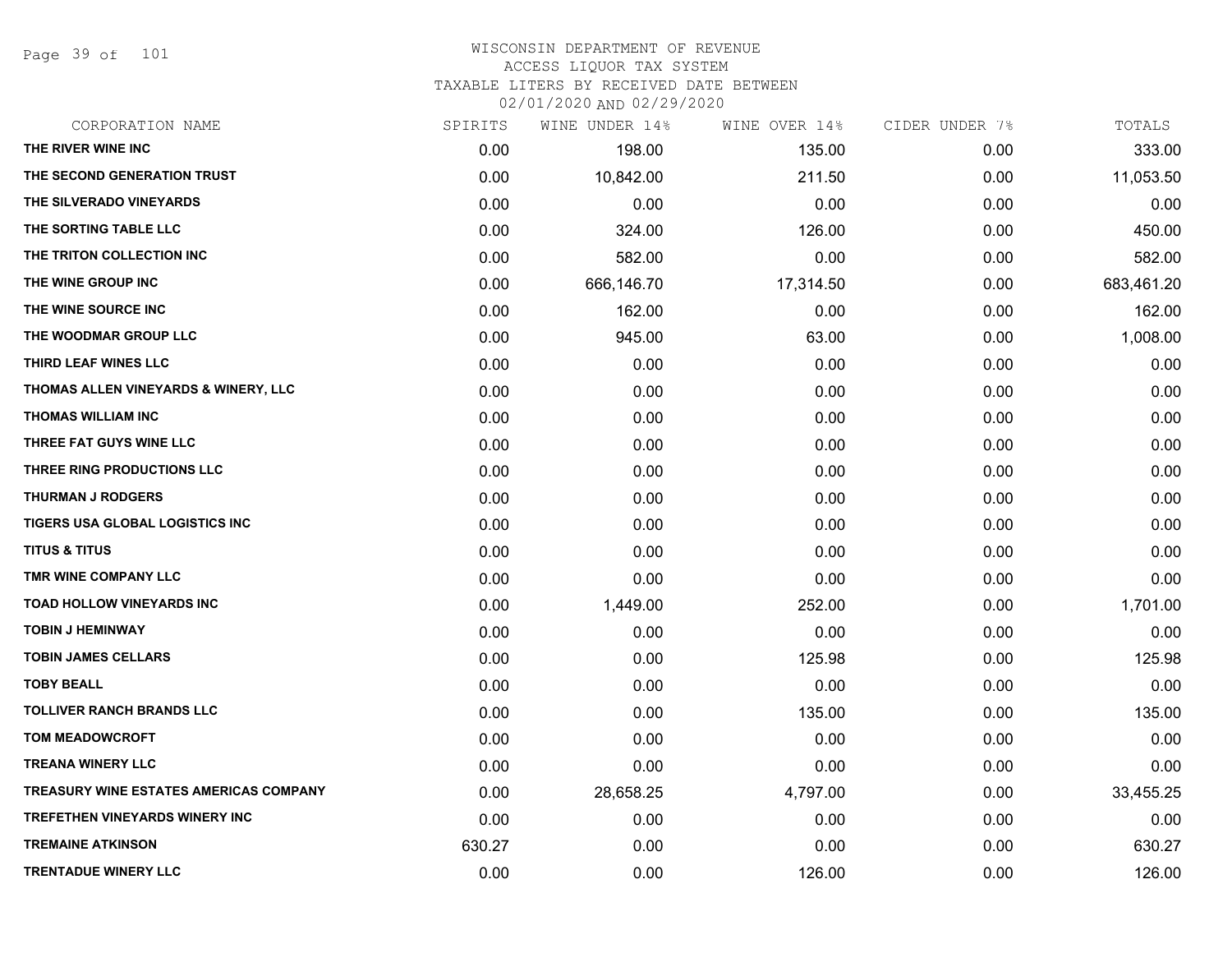Page 40 of 101

### WISCONSIN DEPARTMENT OF REVENUE ACCESS LIQUOR TAX SYSTEM TAXABLE LITERS BY RECEIVED DATE BETWEEN

| CORPORATION NAME                     | SPIRITS    | WINE UNDER 14% | WINE OVER 14% | CIDER UNDER 7% | TOTALS     |
|--------------------------------------|------------|----------------|---------------|----------------|------------|
| <b>TREVOR J SHEEHAN</b>              | 0.00       | 0.00           | 0.00          | 0.00           | 0.00       |
| TRI VIN IMPORTS INC                  | 0.00       | 15,615.00      | 0.00          | 0.00           | 15,615.00  |
| TRIM WINES LLC                       | 0.00       | 378.00         | 0.00          | 0.00           | 378.00     |
| TRINITAS CELLARS LLC                 | 0.00       | 0.00           | 0.00          | 0.00           | 0.00       |
| <b>TRIONE VINEYARDS LLC</b>          | 0.00       | 0.00           | 4.50          | 0.00           | 4.50       |
| <b>TRI-STAR MARKETING INC</b>        | 0.00       | 4,482.00       | 315.00        | 0.00           | 4,797.00   |
| TRUJILLO WINES, LLC                  | 0.00       | 0.00           | 0.00          | 0.00           | 0.00       |
| <b>TRUVINO INC</b>                   | 0.00       | 27.00          | 36.00         | 0.00           | 63.00      |
| <b>TURLEY WINE CELLARS INC</b>       | 0.00       | 0.00           | 0.00          | 0.00           | 0.00       |
| <b>TURNBULL WINE CELLARS</b>         | 0.00       | 0.00           | 0.00          | 0.00           | 0.00       |
| <b>TWIN PEAKS WINERY INC</b>         | 0.00       | 0.00           | 0.00          | 0.00           | 0.00       |
| TWO BROTHERS ARTISAN SPIRITS COMPANY | 258.32     | 0.00           | 0.00          | 0.00           | 258.32     |
| <b>TWO SONS IMPORTS LLC</b>          | 0.00       | 0.00           | 0.00          | 0.00           | 0.00       |
| TWO WORLDS WINE COMPANY, LLC         | 0.00       | 0.00           | 0.00          | 0.00           | 0.00       |
| UGLY DOG DISTILLERY, LLC             | 571.20     | 0.00           | 0.00          | 0.00           | 571.20     |
| <b>UMPQUA WINE WORKS LLC</b>         | 0.00       | 0.00           | 0.00          | 0.00           | 0.00       |
| UNCLE JOHN'S FRUIT HOUSE WINERY LLC  | 0.00       | 0.00           | 0.00          | 0.00           | 0.00       |
| UNDERGROUND WINE PROJECT LLC         | 0.00       | 0.00           | 0.00          | 0.00           | 0.00       |
| <b>UNION WINE COMPANY</b>            | 0.00       | 4,222.20       | 0.00          | 0.00           | 4,222.20   |
| UNITED SPIRITS INC                   | 0.00       | 0.00           | 0.00          | 0.00           | 0.00       |
| UNITED STATES DISTILLED PRODUCTS CO. | 205,260.00 | 43,489.57      | 1,664.00      | 0.00           | 250,413.57 |
| UNTI WINE CO LLC                     | 0.00       | 0.00           | 0.00          | 0.00           | 0.00       |
| <b>UPCHURCH VINEYARD LLC</b>         | 0.00       | 0.00           | 0.00          | 0.00           | 0.00       |
| USA WINE IMPORTS INC                 | 0.00       | 619.50         | 0.00          | 0.00           | 619.50     |
| <b>USA WINE WEST LLC</b>             | 576.00     | 3,006.00       | 2,583.00      | 0.00           | 6,165.00   |
| <b>UVE ENTERPRISES INC</b>           | 0.00       | 409.50         | 148.50        | 0.00           | 558.00     |
| <b>V&amp;CLLC</b>                    | 0.00       | 0.00           | 0.00          | 0.00           | 0.00       |
| <b>VALCKENBERG INTERNATIONAL INC</b> | 0.00       | 0.00           | 0.00          | 0.00           | 0.00       |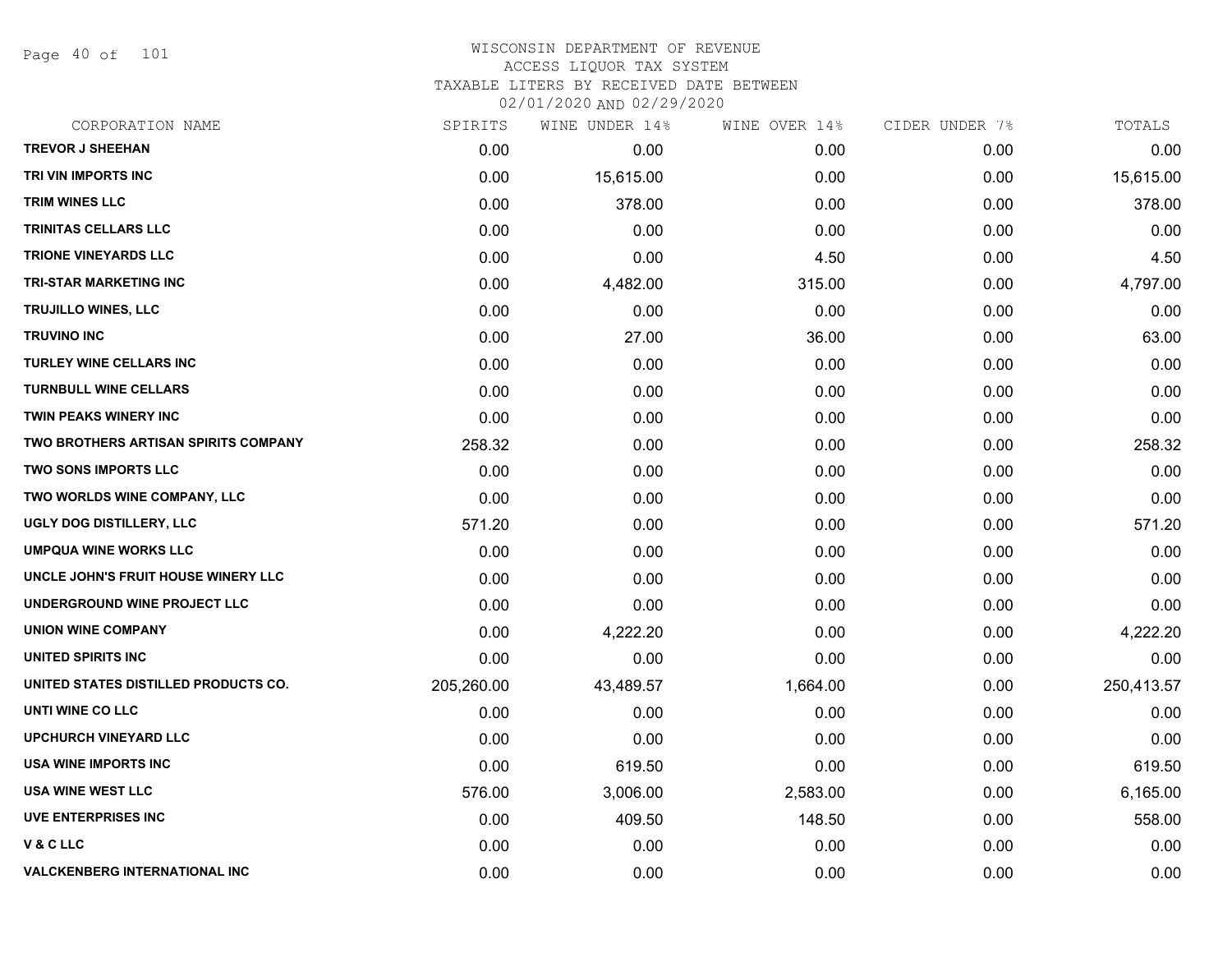| CORPORATION NAME                          | SPIRITS | WINE UNDER 14% | WINE OVER 14% | CIDER UNDER 7% | TOTALS    |
|-------------------------------------------|---------|----------------|---------------|----------------|-----------|
| <b>VALKYRIE SELECTIONS LLC</b>            | 0.00    | 378.00         | 0.00          | 0.00           | 378.00    |
| <b>VALOR WINE CO LLC</b>                  | 0.00    | 0.00           | 0.00          | 0.00           | 0.00      |
| VAN RUITEN FAMILY WINERY LLC              | 0.00    | 0.00           | 0.00          | 0.00           | 0.00      |
| <b>VANDER MILL LLC</b>                    | 0.00    | 0.00           | 0.00          | 1,420.16       | 1,420.16  |
| <b>VELOCITY DISTRIBUTION COMPANY, LLC</b> | 0.00    | 0.00           | 0.00          | 0.00           | 0.00      |
| <b>VEN CAL RANCHES LLC</b>                | 0.00    | 0.00           | 0.00          | 0.00           | 0.00      |
| <b>VENGE VINEYARDS INC</b>                | 0.00    | 0.00           | 189.00        | 0.00           | 189.00    |
| <b>VERITY WINES LLC</b>                   | 0.00    | 0.00           | 0.00          | 0.00           | 0.00      |
| <b>VERMEIL WINE GROUP LLC</b>             | 0.00    | 0.00           | 0.00          | 0.00           | 0.00      |
| <b>VERMONT HARD CIDER COMPANY LLC</b>     | 0.00    | 0.00           | 0.00          | 19,655.00      | 19,655.00 |
| VI. SCO. INC                              | 0.00    | 1,378.10       | 0.00          | 0.00           | 1,378.10  |
| <b>VIAS IMPORTS LTD</b>                   | 0.00    | 0.00           | 0.00          | 0.00           | 0.00      |
| <b>VICENTE GANDIA USA INC</b>             | 0.00    | 0.00           | 0.00          | 0.00           | 0.00      |
| <b>VIEUX VINS INC</b>                     | 0.00    | 0.75           | 469.50        | 0.00           | 470.25    |
| <b>VIGNETTE WINERY LLC</b>                | 0.00    | 0.00           | 0.00          | 0.00           | 0.00      |
| <b>VIKRE DISTILLERY LLC</b>               | 326.25  | 0.00           | 0.00          | 0.00           | 326.25    |
| <b>VILLA CREEK INC</b>                    | 0.00    | 0.00           | 0.00          | 0.00           | 0.00      |
| <b>VILLA ENCINAL PARTNERS LP</b>          | 0.00    | 0.00           | 0.00          | 0.00           | 0.00      |
| <b>VILLA SAN JULIETTE INC</b>             | 0.00    | 0.00           | 0.00          | 0.00           | 0.00      |
| VIN DE ZO LLC                             | 0.00    | 0.00           | 0.00          | 0.00           | 0.00      |
| <b>VIN DIVINO LTD</b>                     | 355.50  | 261.00         | 297.00        | 0.00           | 913.50    |
| <b>VINA ROBLES INC</b>                    | 0.00    | 0.00           | 378.00        | 0.00           | 378.00    |
| <b>VINAMERICAS INC</b>                    | 0.00    | 378.00         | 0.00          | 0.00           | 378.00    |
| <b>VINCENZO PADULA</b>                    | 0.00    | 0.00           | 0.00          | 0.00           | 0.00      |
| <b>VINE CLIFF WINERY INC</b>              | 0.00    | 0.00           | 0.00          | 0.00           | 0.00      |
| <b>VINE CONNECTIONS LLC</b>               | 4.50    | 1,367.97       | 757.44        | 0.00           | 2,129.91  |
| <b>VINEBURG LLC</b>                       | 0.00    | 0.00           | 0.00          | 0.00           | 0.00      |
| <b>VINEYARD 29 LLC</b>                    | 0.00    | 0.00           | 0.00          | 0.00           | 0.00      |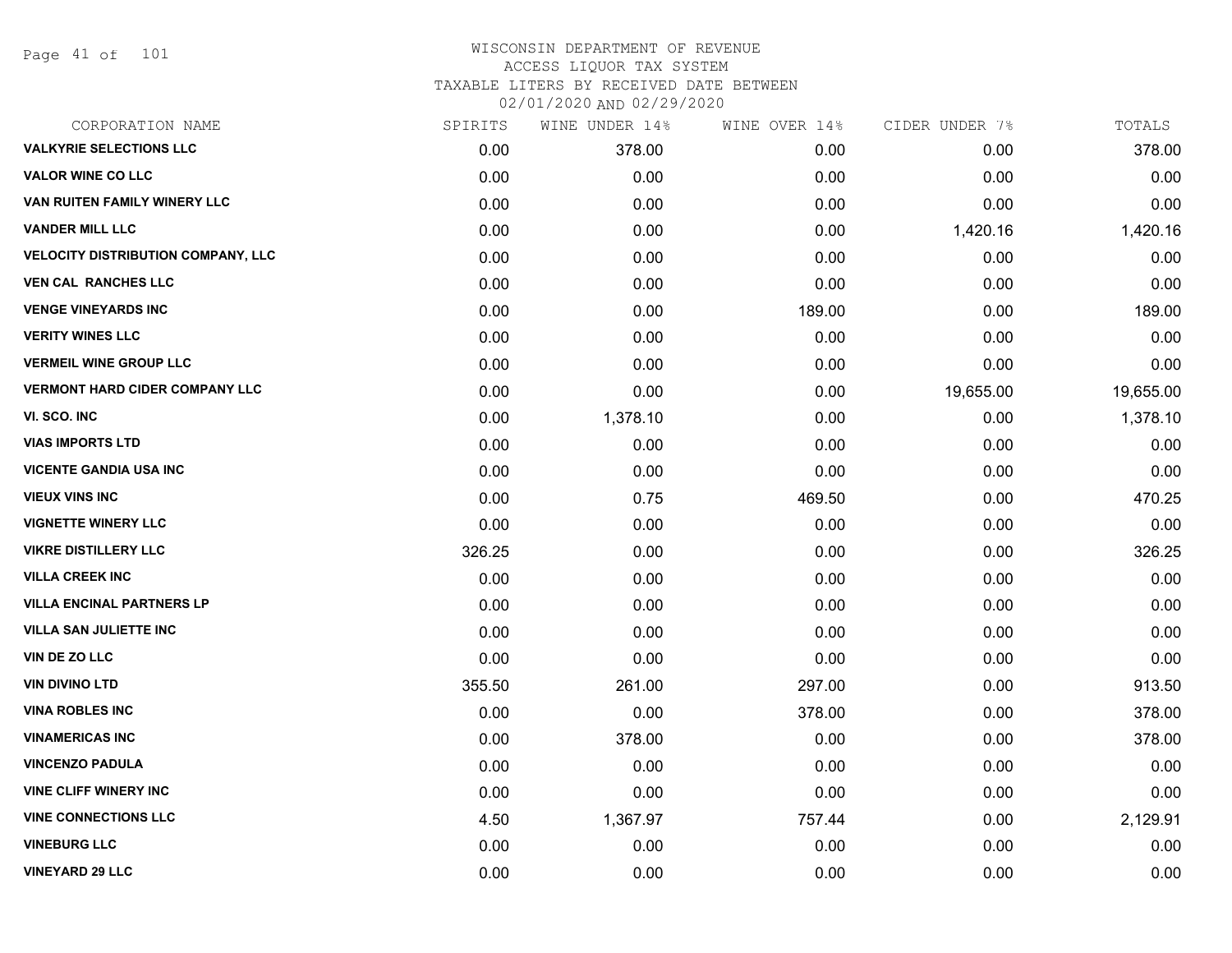Page 42 of 101

#### WISCONSIN DEPARTMENT OF REVENUE ACCESS LIQUOR TAX SYSTEM

TAXABLE LITERS BY RECEIVED DATE BETWEEN

| CORPORATION NAME                       | SPIRITS   | WINE UNDER 14% | WINE OVER 14% | CIDER UNDER 7% | TOTALS   |
|----------------------------------------|-----------|----------------|---------------|----------------|----------|
| <b>VINEYARD BRANDS LLC</b>             | 0.00      | 4,929.00       | 468.00        | 0.00           | 5,397.00 |
| <b>VINO DEL SOL INC</b>                | 0.00      | 2,016.00       | 0.00          | 0.00           | 2,016.00 |
| <b>VINO LOGICS CORPORATION</b>         | 0.00      | 693.00         | 0.00          | 0.00           | 693.00   |
| <b>VINO.COM LLC</b>                    | 103.50    | 1,919.25       | 996.50        | 2,674.00       | 5,693.25 |
| <b>VINOANDES LLC</b>                   | 0.00      | 0.00           | 0.00          | 0.00           | 0.00     |
| <b>VINOVIA WINE GROUP INC</b>          | 0.00      | 783.00         | 0.00          | 0.00           | 783.00   |
| <b>VINTAGE '59 IMPORTS LLC</b>         | 0.00      | 0.00           | 0.00          | 0.00           | 0.00     |
| <b>VINTAGE POINT LLC</b>               | 0.00      | 0.00           | 126.00        | 0.00           | 126.00   |
| <b>VINTAGE WINE ESTATES, INC.</b>      | 0.00      | 5,418.00       | 2,781.00      | 0.00           | 8,199.00 |
| <b>VINTURE WINE COMPANY LLC</b>        | 0.00      | 0.00           | 126.00        | 0.00           | 126.00   |
| <b>VINTUS LLC</b>                      | 0.00      | 0.00           | 0.00          | 0.00           | 0.00     |
| <b>VISION WINE &amp; SPIRITS LLC</b>   | 405.00    | 45.00          | 0.00          | 0.00           | 450.00   |
| <b>VITANI SPIRITS LLC</b>              | 0.00      | 0.00           | 0.00          | 0.00           | 0.00     |
| <b>VOLIO VINO IMPORTS, INC.</b>        | 0.00      | 0.00           | 0.00          | 0.00           | 0.00     |
| <b>VOTTO VINES IMPORTING INC</b>       | 0.00      | 0.00           | 0.00          | 0.00           | 0.00     |
| <b>VTPR INC</b>                        | 0.00      | 0.00           | 0.00          | 0.00           | 0.00     |
| <b>W J DEUTSCH &amp; SONS LTD</b>      | 10,627.90 | $-16,366.94$   | 13,470.76     | 0.00           | 7,731.72 |
| <b>WAGNER WINE COMPANY LLC</b>         | 0.00      | 0.00           | 7,686.00      | 0.00           | 7,686.00 |
| <b>WAGNER WINERY LLC</b>               | 0.00      | 0.00           | 0.00          | 0.00           | 0.00     |
| <b>WALTER NOVOSEL</b>                  | 0.00      | 0.00           | 0.00          | 0.00           | 0.00     |
| <b>WEBSTER BARNES LLC</b>              | 0.00      | 0.00           | 0.00          | 0.00           | 0.00     |
| <b>WEIBEL INCORPORATED</b>             | 0.00      | 495.00         | 0.00          | 0.00           | 495.00   |
| <b>WEIN BAUER INC</b>                  | 0.00      | 8,291.03       | 0.00          | 0.00           | 8,291.03 |
| <b>WELL OILED WINE COMPANY LLC</b>     | 0.00      | 0.00           | 0.00          | 0.00           | 0.00     |
| <b>WEST COAST WINE PARTNERS LLC</b>    | 0.00      | 0.00           | 0.00          | 0.00           | 0.00     |
| <b>WEST MICHIGAN RUM COMPANY, LLC</b>  | 0.00      | 0.00           | 0.00          | 0.00           | 0.00     |
| <b>WESTERN SPIRITS BEVERAGE CO LLC</b> | 2,165.25  | 0.00           | 0.00          | 0.00           | 2,165.25 |
| <b>WEYGANDT-METZLER IMPORTING LTD</b>  | 0.00      | 0.00           | 0.00          | 0.00           | 0.00     |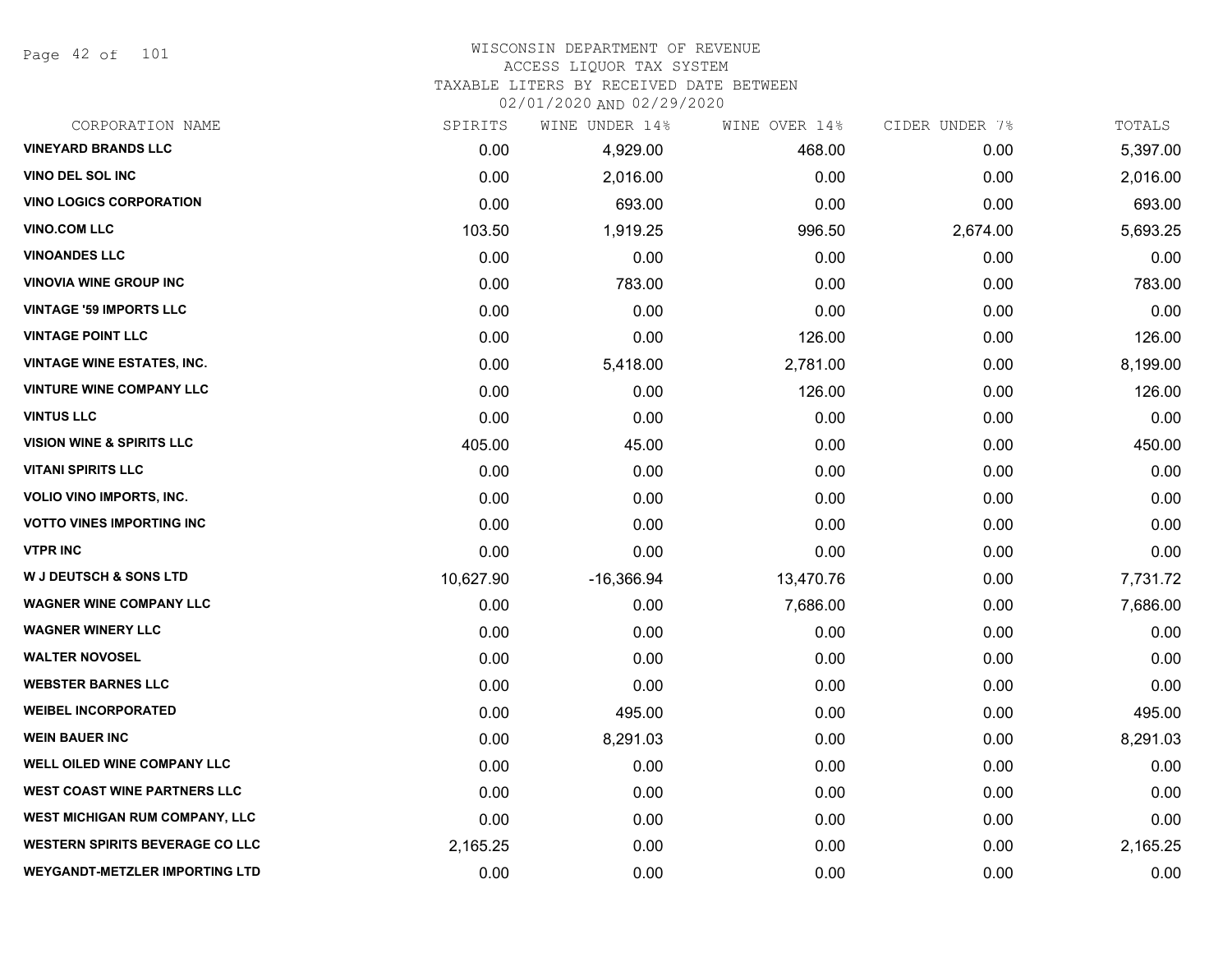| CORPORATION NAME                               | SPIRITS   | WINE UNDER 14% | WINE OVER 14% | CIDER UNDER 7% | TOTALS    |
|------------------------------------------------|-----------|----------------|---------------|----------------|-----------|
| <b>WHISKEY ACRES DISTILLING CO</b>             | 0.00      | 0.00           | 0.00          | 0.00           | 0.00      |
| WHYTE AND MACKAY (AMERICAS) LIMITED LLC        | 0.00      | 0.00           | 0.00          | 0.00           | 0.00      |
| <b>WI INC</b>                                  | 54.00     | 495.00         | 0.00          | 0.00           | 549.00    |
| <b>WILD AGAVE IMPORTS LLC</b>                  | 0.00      | 0.00           | 0.00          | 0.00           | 0.00      |
| <b>WILLAMETTE VALLEY VINEYARDS INC</b>         | 0.00      | 504.00         | 0.00          | 0.00           | 504.00    |
| <b>WILLIAM GRANT &amp; SONS INC</b>            | 70,428.90 | 0.00           | 0.00          | 0.00           | 70,428.90 |
| <b>WILLIAM P KNUTTEL</b>                       | 0.00      | 0.00           | 0.00          | 0.00           | 0.00      |
| <b>WILLIAM PRICE III</b>                       | 0.00      | 0.00           | 0.00          | 0.00           | 0.00      |
| <b>WILLIAM T HOLLORAN</b>                      | 0.00      | 0.00           | 0.00          | 0.00           | 0.00      |
| <b>WILLIAM TIMOTHY EDWARDS</b>                 | 0.00      | 0.00           | 0.00          | 0.00           | 0.00      |
| <b>WILLIAM WOLF BRAND LLC</b>                  | 0.00      | 0.00           | 0.00          | 0.00           | 0.00      |
| <b>WILLIAM WOODRUFF</b>                        | 0.00      | 0.00           | 0.00          | 0.00           | 0.00      |
| <b>WILLIAMS &amp; SELYEM LLC</b>               | 0.00      | 0.00           | 0.00          | 0.00           | 0.00      |
| <b>WILSON CREEK WINERY &amp; VINEYARDS INC</b> | 0.00      | 0.00           | 0.00          | 0.00           | 0.00      |
| <b>WILSON DANIELS LLC</b>                      | 0.00      | 2,109.00       | 165.00        | 0.00           | 2,274.00  |
| <b>WINDY CITY DISTILLING INC</b>               | 0.00      | 0.00           | 0.00          | 0.00           | 0.00      |
| <b>WINE BRIDGE IMPORTS INC</b>                 | 0.00      | 0.00           | 0.00          | 0.00           | 0.00      |
| WINE COUNTRY INTERNATIONAL INC                 | 0.00      | 0.00           | 0.00          | 0.00           | 0.00      |
| <b>WINE CREEK LLC</b>                          | 0.00      | 0.00           | 0.00          | 0.00           | 0.00      |
| <b>WINE HOOLIGANS LLC</b>                      | 0.00      | 1,557.00       | 18.00         | 0.00           | 1,575.00  |
| <b>WINE SPOTS CELLARS, INC</b>                 | 0.00      | 0.00           | 0.00          | 0.00           | 0.00      |
| <b>WINE WINE SITUATION LLC</b>                 | 0.00      | 0.00           | 0.00          | 0.00           | 0.00      |
| <b>WINEHAVEN INC</b>                           | 0.00      | 0.00           | 0.00          | 0.00           | 0.00      |
| <b>WINEPLAYGROUND.COM INC</b>                  | 0.00      | 0.00           | 0.00          | 0.00           | 0.00      |
| <b>WINERIES &amp; SELECT PRODUCTS LLC</b>      | 0.00      | 315.00         | 63.00         | 0.00           | 378.00    |
| <b>WINERY EXCHANGE, INC.</b>                   | 0.00      | 77,694.82      | 5,949.00      | 0.00           | 83,643.82 |
| <b>WINES OF FRANCE INC</b>                     | 0.00      | 189.00         | 0.00          | 0.00           | 189.00    |
| <b>WINES UNLIMITED INC</b>                     | 0.00      | 1,006.50       | 0.00          | 0.00           | 1,006.50  |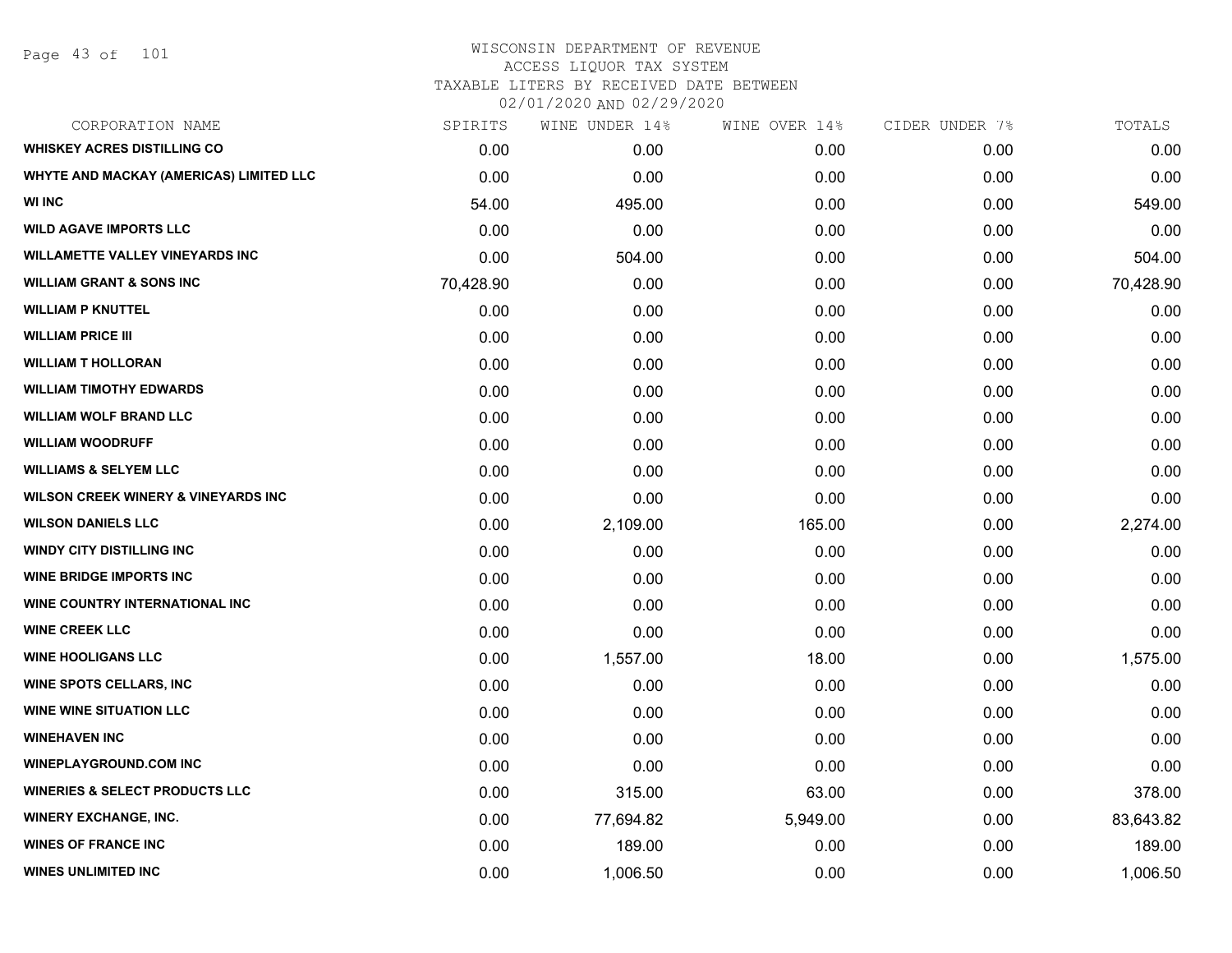Page 44 of 101

# WISCONSIN DEPARTMENT OF REVENUE ACCESS LIQUOR TAX SYSTEM

TAXABLE LITERS BY RECEIVED DATE BETWEEN

| CORPORATION NAME                       | SPIRITS      | WINE<br>UNDER 14% | WINE OVER 14% | CIDER UNDER 7% | TOTALS       |
|----------------------------------------|--------------|-------------------|---------------|----------------|--------------|
| <b>WINESELLERS LTD</b>                 | 0.00         | 6,926.00          | 18.00         | 0.00           | 6,944.00     |
| <b>WINNESHIEK WILDBERRY WINERY LLC</b> | 0.00         | 28.50             | 0.00          | 0.00           | 28.50        |
| <b>WISD LLC</b>                        | 0.00         | 982.03            | 1,196.02      | 0.00           | 2,178.05     |
| <b>WOLFFER ESTATE VINEYARDS INC</b>    | 0.00         | 0.00              | 0.00          | 0.00           | 0.00         |
| <b>WOODSON WINES LLC</b>               | 0.00         | 0.00              | 0.00          | 0.00           | 0.00         |
| <b>WOOLER BRANDS INC</b>               | 526.50       | 0.00              | 0.00          | 0.00           | 526.50       |
| <b>WORLD TRAVELER IMPORTS LLC</b>      | 0.00         | 0.00              | 0.00          | 0.00           | 0.00         |
| <b>WORLDWIDE CELLARS INC</b>           | 0.00         | 1,110.00          | 18.00         | 0.00           | 1,128.00     |
| <b>WRS CO. LLC</b>                     | 0.00         | 0.00              | 0.00          | 0.00           | 0.00         |
| <b>XXX DISTILLERY, LLC</b>             | 0.00         | 0.00              | 0.00          | 0.00           | 0.00         |
| YAEGAKI CORPORATION OF USA             | 0.00         | 1,584.00          | 539.28        | 0.00           | 2,123.28     |
| YORKVILLE CELLARS INC                  | 0.00         | 0.00              | 0.00          | 0.00           | 0.00         |
| YOUNTVILLE WINE IMPORTS LLC            | 0.00         | 0.00              | 0.00          | 0.00           | 0.00         |
| <b>ZACH HOLLINGSWORTH</b>              | 0.00         | 0.00              | 0.00          | 0.00           | 0.00         |
| <b>ZD WINES LLC</b>                    | 0.00         | 36.00             | 0.00          | 0.00           | 36.00        |
| <b>ZEILER SPIRITS LLC</b>              | 0.00         | 0.00              | 0.00          | 0.00           | 0.00         |
| <b>ZONIN USA INC</b>                   | 2,658.24     | 1,354.50          | 0.00          | 0.00           | 4,012.74     |
| TOTAL LITERS FOR 2/29/2020             | 3,831,640.82 | 3,188,386.85      | 307,617.95    | 206,455.58     | 7,534,101.20 |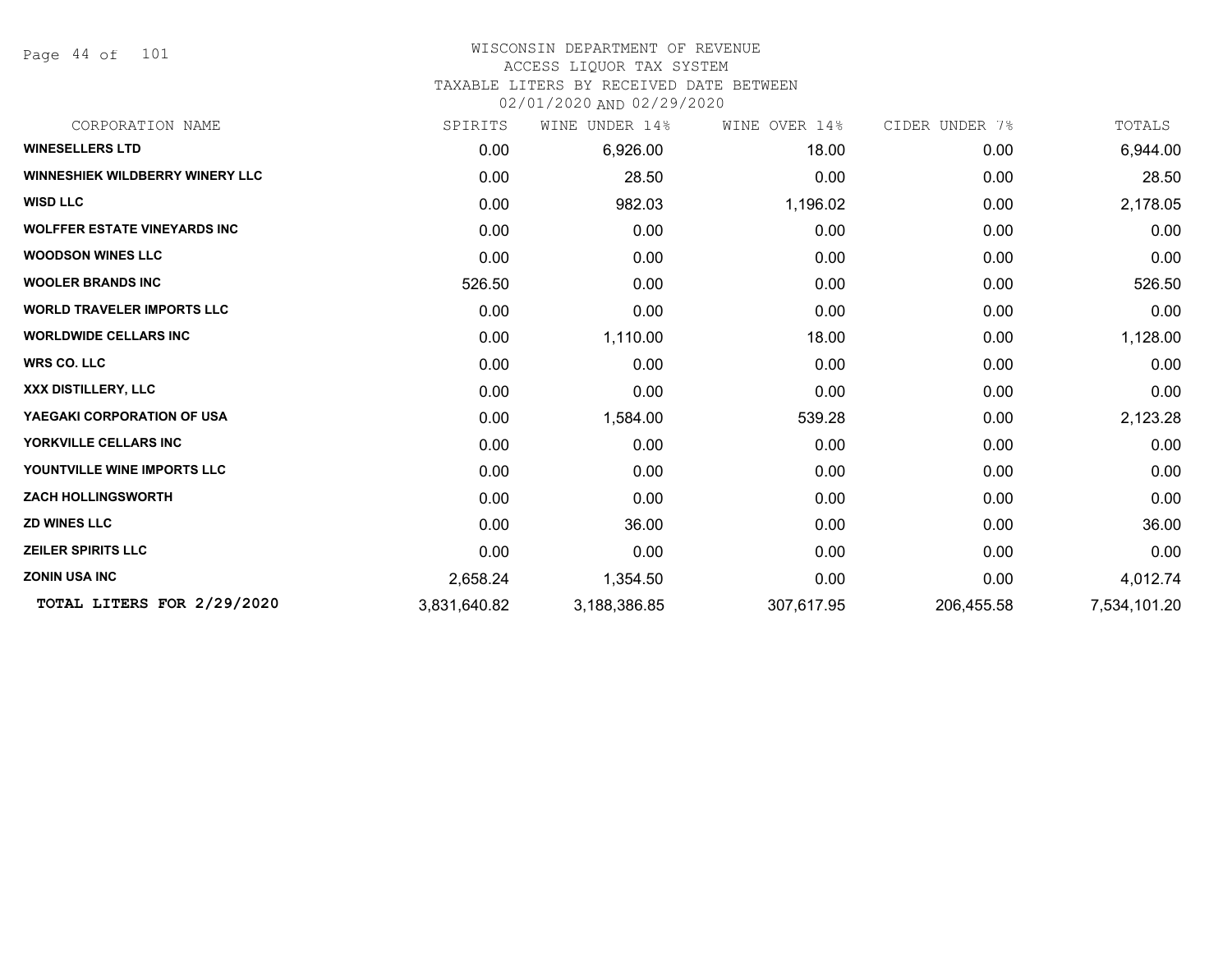Page 45 of 101

# WISCONSIN DEPARTMENT OF REVENUE ACCESS LIQUOR TAX SYSTEM TAXABLE LITERS BY RECEIVED DATE BETWEEN 02/01/2020 AND 02/29/2020

CORPORATION NAME SPIRITS WINE UNDER 14% WINE OVER 14% CIDER UNDER 7% TOTALS

**IN STATE WHOLESALER (W)**

| <b>1848 DISTRIBUTING COMPANY, LLC</b>         | 0.00       | 0.00      | 0.00     | 0.00 | 0.00       |
|-----------------------------------------------|------------|-----------|----------|------|------------|
| ALLSTATE LIQUOR & WINE COMPANY, INC.          | 0.00       | 0.00      | 0.00     | 0.00 | 0.00       |
| <b>AVA WINE &amp; SPIRITS LLC</b>             | 0.00       | 0.00      | 0.00     | 0.00 | 0.00       |
| <b>BADGER DISTRIBUTING OF MILWAUKEE LLC</b>   | 0.00       | 0.00      | 0.00     | 0.00 | 0.00       |
| <b>BADGER LIQUOR CO. INC.</b>                 | 121,765.20 | 29,982.29 | 9,747.00 | 0.00 | 161,494.49 |
| <b>BADGER STATE WINERY COOPERATIVE</b>        | 0.00       | 0.00      | 0.00     | 0.00 | 0.00       |
| <b>BADGER WINE &amp; SPIRITS LLC</b>          | 0.00       | 0.00      | 0.00     | 0.00 | 0.00       |
| BEECHWOOD DISTRIBUTORS, INC.                  | 0.00       | 0.00      | 0.00     | 0.00 | 0.00       |
| BEER CAPITOL DISTRIBUTING LLC                 | 0.00       | 0.00      | 0.00     | 0.00 | 0.00       |
| <b>BILJANA KLATT</b>                          | 837.00     | 0.00      | 0.00     | 0.00 | 837.00     |
| BILL'S DISTRIBUTING, LTD.                     | 0.00       | 0.00      | 0.00     | 0.00 | 0.00       |
| <b>BRANT T NEHMER</b>                         | 0.00       | 0.00      | 0.00     | 0.00 | 0.00       |
| <b>BREAKTHRU BEVERAGE GROUP LLC</b>           | 0.00       | 0.00      | 0.00     | 0.00 | 0.00       |
| <b>BREAKTHRU BEVERAGE GROUP LLC</b>           | 9,978.03   | 0.00      | 0.01     | 0.00 | 9,978.04   |
| <b>BREAKTHRU BEVERAGE WISCONSIN NORTH LLC</b> | 0.00       | 0.00      | 0.00     | 0.00 | 0.00       |
| <b>C.J.W., INC.</b>                           | 0.00       | 0.00      | 0.00     | 0.00 | 0.00       |
| <b>CAPITOL-HUSTING COMPANY, INC.</b>          | 0.00       | 0.00      | 0.00     | 0.00 | 0.00       |
| <b>CHAS A BERNICK INC</b>                     | 0.00       | 0.00      | 0.00     | 0.00 | 0.00       |
| <b>CHRISTY SMITH</b>                          | 0.00       | 0.00      | 0.00     | 0.00 | 0.00       |
| <b>CHROMATIC WINE COMPANY LLC</b>             | 0.00       | 0.00      | 0.00     | 0.00 | 0.00       |
| DE PERE LIQUOR CO LLC                         | 0.00       | 0.00      | 0.00     | 0.00 | 0.00       |
| <b>DEAN DISTRIBUTING, INC.</b>                | 0.00       | 0.00      | 0.00     | 0.00 | 0.00       |
| <b>DEAN DISTRIBUTING, INC.</b>                | 0.00       | 0.00      | 0.00     | 0.00 | 0.00       |
| DEWITT CHURCH GOODS, INC.                     | 0.00       | 0.00      | 0.00     | 0.00 | 0.00       |
| <b>DILLON M OLSON</b>                         | 0.00       | 0.00      | 0.00     | 0.00 | 0.00       |
| <b>DIONYSUS DISTRIBUTORS, LLC</b>             | 0.00       | 0.00      | 0.00     | 0.00 | 0.00       |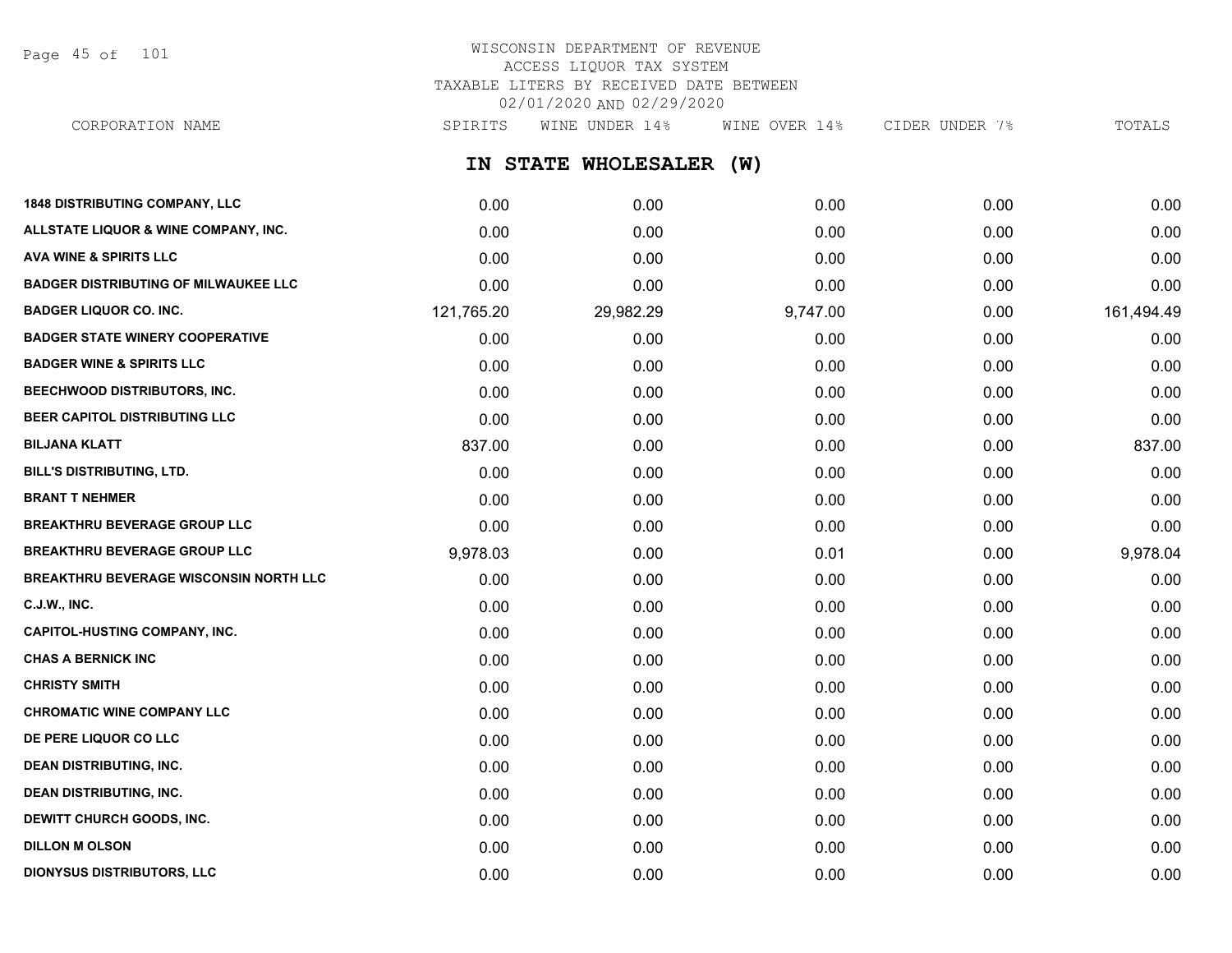| CORPORATION NAME                                 | SPIRITS   | WINE UNDER 14% | WINE OVER 14% | CIDER UNDER 7% | TOTALS    |
|--------------------------------------------------|-----------|----------------|---------------|----------------|-----------|
| <b>FABIANO BROTHERS - WISCONSIN LLC</b>          | 0.00      | 0.00           | 0.00          | 0.00           | 0.00      |
| <b>FAUSTO FIORAVANTI</b>                         | 0.00      | 0.00           | 0.00          | 0.00           | 0.00      |
| FLANIGAN DISTRIBUTING OF DOOR COUNTY, INC.       | 0.00      | $-466.50$      | $-55.00$      | $-78.23$       | $-599.73$ |
| FOUR SEASONS BEER DISTRIBUTORS INC               | 0.00      | 0.00           | 0.00          | 0.00           | 0.00      |
| <b>FRANK BEER DISTRIBUTORS, INC.</b>             | 0.00      | 0.00           | 0.00          | 0.00           | 0.00      |
| <b>FRANK J MIRENDA SR</b>                        | 0.00      | 0.00           | 0.00          | 0.00           | 0.00      |
| FRANK LIQUOR COMPANY, INC.                       | 23,405.24 | 10,803.63      | 0.00          | 0.00           | 34,208.87 |
| <b>FRANK LIQUORS OF LA CROSSE, INC.</b>          | 0.00      | 0.00           | 0.00          | 0.00           | 0.00      |
| <b>GENERAL BEER DISTRIBUTORS CO.</b>             | 0.00      | 0.00           | 0.00          | 0.00           | 0.00      |
| <b>GENERAL BEER DISTRIBUTORS CO. - MILWAUKEE</b> | 0.00      | 0.00           | 0.00          | 0.00           | 0.00      |
| <b>GENERAL BEER-NORTHEAST INC</b>                | 0.00      | 0.00           | 0.00          | 0.00           | 0.00      |
| <b>GENERAL BEER-NORTHEAST INC</b>                | 0.00      | 0.00           | 0.00          | 0.00           | 0.00      |
| <b>GENERAL BEER-NORTHWEST, INC.</b>              | 0.00      | 0.00           | 0.00          | 0.00           | 0.00      |
| <b>GENERAL BEER-NORTHWEST, INC.</b>              | 0.00      | 0.00           | 0.00          | 0.00           | 0.00      |
| <b>GENERAL BEVERAGE SALES CO.</b>                | 0.00      | 24,824.22      | 1,813.50      | 0.00           | 26,637.72 |
| <b>GENERAL BEVERAGE SALES CO. - OSHKOSH</b>      | 0.00      | 29,673.00      | 0.00          | 0.00           | 29,673.00 |
| <b>GENERAL BEVERAGE SALES CO.-MILWAUKEE</b>      | 21,156.00 | 39,599.28      | 0.00          | 0.00           | 60,755.28 |
| <b>GIUSEPPE GAGLIANELLO</b>                      | 0.00      | 0.00           | 0.00          | 0.00           | 0.00      |
| <b>GLORIA R RAGSDALE</b>                         | 0.00      | 0.00           | 0.00          | 0.00           | 0.00      |
| <b>HENDRICKS BEVERAGE, INC.</b>                  | 0.00      | 0.00           | 0.00          | 0.00           | 0.00      |
| <b>IRL, INCORPORATED</b>                         | 0.00      | 0.00           | 0.00          | 0.00           | 0.00      |
| <b>JACQUES VIEAU, INC.</b>                       | 0.00      | 0.00           | 0.00          | 0.00           | 0.00      |
| <b>JANDRAIN RELIGIOUS SUPPLY, INC.</b>           | 0.00      | 0.00           | 0.00          | 0.00           | 0.00      |
| <b>JANSEN INTERNATIONAL LLC</b>                  | 0.00      | 0.00           | 0.00          | 0.00           | 0.00      |
| <b>JAW PROPERTIES LLC</b>                        | 0.00      | 0.00           | 0.00          | 0.00           | 0.00      |
| <b>JOHN J COLLETTI</b>                           | 0.00      | $-660.02$      | 0.00          | 0.00           | $-660.02$ |
| JOHNSON BROTHERS OF WISCONSIN INC                | 7,755.00  | 16,420.97      | 0.00          | 0.00           | 24,175.97 |
| <b>JONATHON LODUCA</b>                           | 0.00      | 0.00           | $-180.00$     | 0.00           | $-180.00$ |
|                                                  |           |                |               |                |           |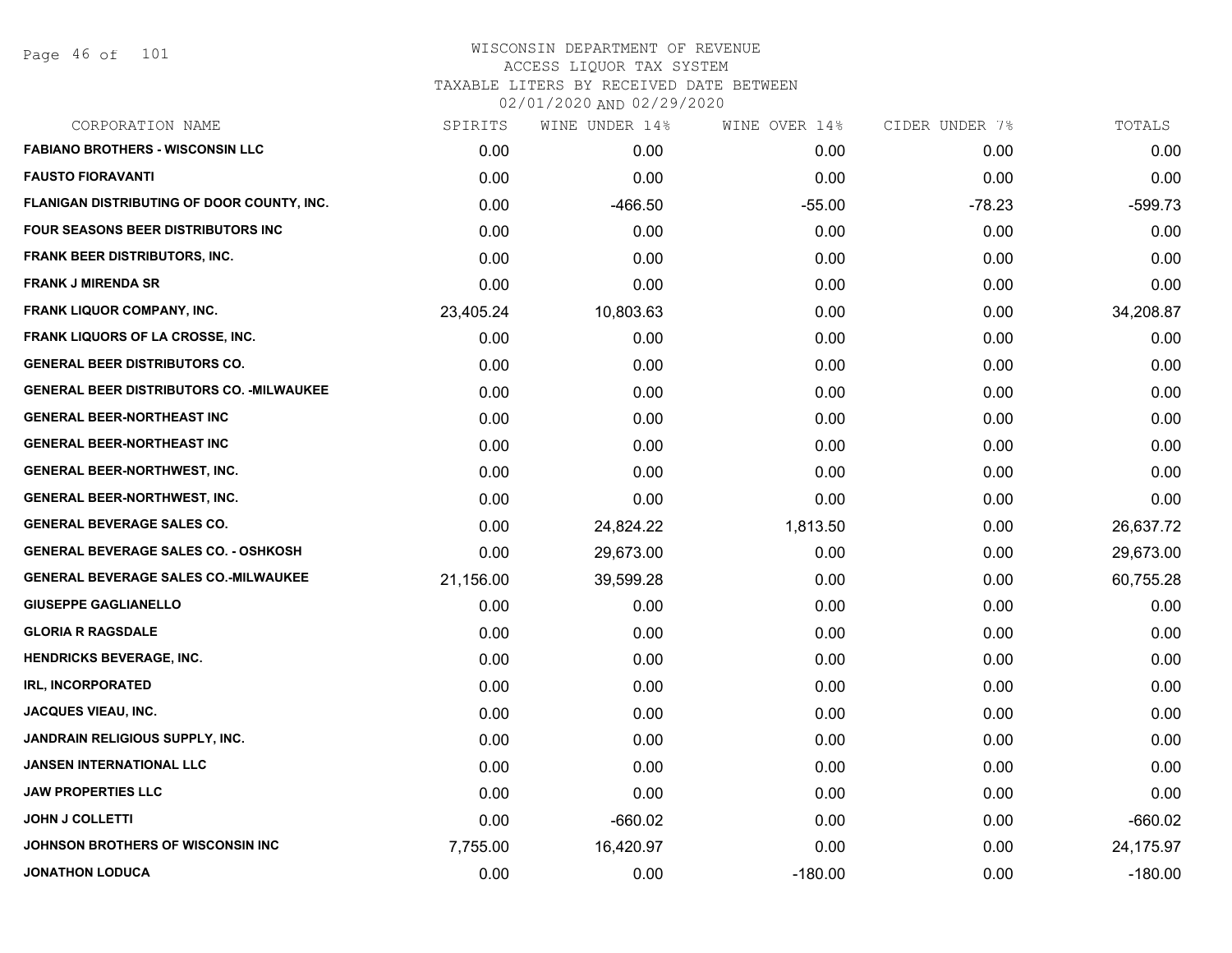Page 47 of 101

| CORPORATION NAME                         | SPIRITS   | WINE UNDER 14% | WINE OVER 14% | CIDER UNDER 7% | TOTALS      |
|------------------------------------------|-----------|----------------|---------------|----------------|-------------|
| <b>JOSEPH A TRYGAR</b>                   | 0.00      | 0.00           | 0.00          | 0.00           | 0.00        |
| <b>JOYVINE LLC</b>                       | 0.00      | 0.00           | 0.00          | 0.00           | 0.00        |
| <b>KAY BEER DISTRIBUTING, INC.</b>       | 0.00      | 0.00           | 0.00          | 0.00           | 0.00        |
| <b>KRH ENTERPRISES, LLC</b>              | 0.00      | 0.00           | 0.00          | 0.00           | 0.00        |
| LA CROSSE BEVERAGE LLC                   | 0.00      | 0.00           | 0.00          | 0.00           | 0.00        |
| <b>LARRY'S DISTRIBUTING CO., INC.</b>    | 0.00      | 0.00           | 0.00          | 0.00           | 0.00        |
| LEE BEVERAGE OF WISCONSIN LLC            | 0.00      | 0.00           | 0.00          | 0.00           | 0.00        |
| LEE BEVERAGE OF WISCONSIN LLC            | 0.00      | 0.00           | 0.00          | 0.00           | 0.00        |
| LEE BEVERAGE-CIDERS WINES & SPIRITS LLC  | 0.00      | 0.00           | 0.00          | 0.00           | 0.00        |
| <b>L'EFT BANK WINE COMPANY LIMITED</b>   | 225.00    | 16,803.00      | 3,982.50      | 0.00           | 21,010.50   |
| LIB DIB, LLC                             | 0.00      | 0.00           | 0.00          | 0.00           | 0.00        |
| LO DUCA BROS., INC.                      | 0.00      | $-1,584.00$    | 0.00          | 0.00           | $-1,584.00$ |
| <b>LORI SCOTT</b>                        | 0.00      | 0.00           | 0.00          | 0.00           | 0.00        |
| <b>LOS ALTOS AGAVE DISTRIBUTOR INC</b>   | 960.00    | 0.00           | 600.00        | 0.00           | 1,560.00    |
| <b>LOVINO LLC</b>                        | 0.00      | 0.00           | 0.00          | 0.00           | 0.00        |
| <b>LYNDA MALMBERG</b>                    | 0.00      | 0.00           | 0.00          | 0.00           | 0.00        |
| <b>M SHIRAZ LLC</b>                      | 0.00      | 0.00           | 0.00          | 0.00           | 0.00        |
| <b>MICCA HUTCHINS</b>                    | 0.00      | 0.00           | 0.00          | 0.00           | 0.00        |
| <b>MICHAEL G ANSAY</b>                   | 0.00      | 252.00         | 0.00          | 394.24         | 646.24      |
| <b>MICHAEL LENTINO</b>                   | 0.00      | 0.00           | 0.00          | 0.00           | 0.00        |
| <b>MIDWEST SALES &amp; SERVICE, INC.</b> | 0.00      | 0.00           | 0.00          | 0.00           | 0.00        |
| <b>NOELKE DISTRIBUTORS, INC.</b>         | 0.00      | 0.00           | 0.00          | 0.00           | 0.00        |
| <b>NOUVEAU VENTURES LLC</b>              | $-75.00$  | $-46.50$       | 0.00          | 0.00           | $-121.50$   |
| OTT SCHWEITZER DISTRIBUTORSHIP, INC.     | 0.00      | 0.00           | 0.00          | 0.00           | 0.00        |
| PARK RIDGE DISTRIBUTING, INC.            | 0.00      | 0.00           | 0.00          | 0.00           | 0.00        |
| PEHLER DISTRIBUTING, INC.                | 0.00      | 0.00           | 0.00          | 0.00           | 0.00        |
| PHILLIPS DISTRIBUTING CORPORATION        | 12,195.00 | 0.00           | 0.00          | 0.00           | 12,195.00   |
| PHILLIPS WINE COMPANY                    | 0.00      | 0.00           | 0.00          | 0.00           | 0.00        |
|                                          |           |                |               |                |             |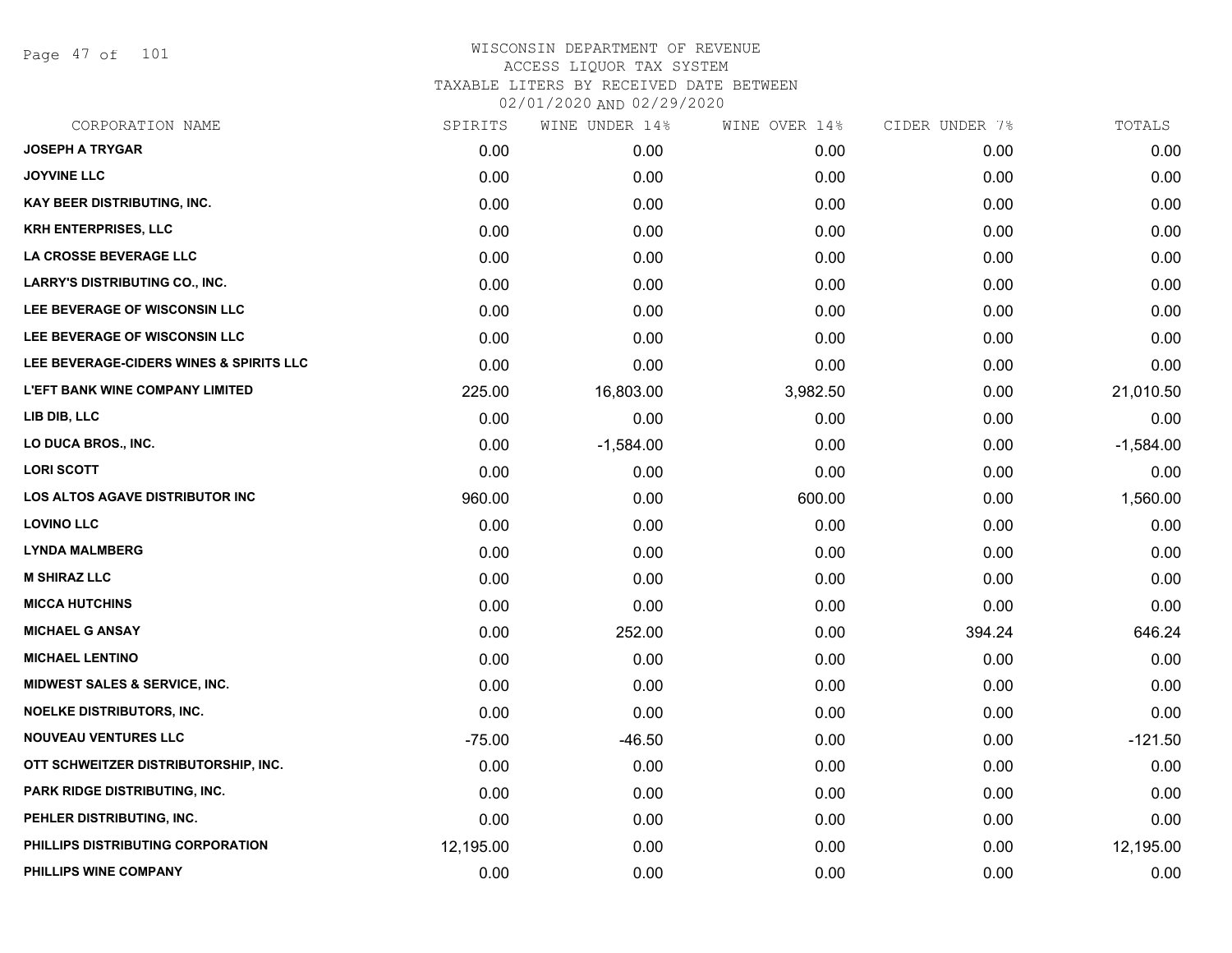Page 48 of 101

| CORPORATION NAME                        | SPIRITS   | WINE UNDER 14% | WINE OVER 14% | CIDER UNDER 7% | TOTALS      |
|-----------------------------------------|-----------|----------------|---------------|----------------|-------------|
| <b>PURE WINE WISCONSIN INC</b>          | 0.00      | 0.00           | 0.00          | 0.00           | 0.00        |
| <b>PURPLE FEET WINES, LLC</b>           | 0.00      | 0.00           | 0.00          | 0.00           | 0.00        |
| <b>PVD ENTERPRISES LLC</b>              | 0.00      | 0.00           | 0.00          | 0.00           | 0.00        |
| <b>RATAS WHOLESALE LIQUOR COMPANY</b>   | 0.00      | 0.00           | 0.00          | 0.00           | 0.00        |
| S. & S. DISTRIBUTING, INC.              | 0.00      | 0.00           | 0.00          | 0.00           | 0.00        |
| S. & S. DISTRIBUTING, INC.              | 0.00      | 0.00           | 0.00          | 0.00           | 0.00        |
| <b>SALIM M SHAMMO</b>                   | 0.00      | 0.00           | 0.00          | 0.00           | 0.00        |
| SARATOGA LIQUOR CO., INC.               | 11,820.00 | 0.00           | 0.00          | 0.00           | 11,820.00   |
| SMALL LOT WINE WI, INC.                 | 0.00      | $-4,437.00$    | $-351.00$     | 0.00           | $-4,788.00$ |
| <b>SP3 LLC</b>                          | 0.00      | 0.00           | 0.00          | 0.00           | 0.00        |
| <b>SUPERIOR BEVERAGES LLC</b>           | 0.00      | 0.00           | 0.00          | $-281.07$      | $-281.07$   |
| T.H. STEMPER COMPANY, INC.              | 0.00      | 0.00           | 0.00          | 0.00           | 0.00        |
| <b>TIMOTHY REILLY SR</b>                | 0.00      | 0.00           | 0.00          | 0.00           | 0.00        |
| TJ INTERNATIONAL LTD                    | 0.00      | 0.00           | 0.00          | 0.00           | 0.00        |
| <b>TORI-VERDI GROUP LLC</b>             | 0.00      | 0.00           | 0.00          | 0.00           | 0.00        |
| TRANSNATIONAL ENTERPRISES, INCORPORATED | 0.00      | 0.00           | 0.00          | 0.00           | 0.00        |
| TRIANGLE DISTRIBUTING COMPANY, INC.     | 0.00      | 0.00           | 0.00          | 0.00           | 0.00        |
| TRI-MART COMPANY LLC                    | 0.00      | 0.00           | 0.00          | 0.00           | 0.00        |
| <b>VINO VERITAS, LTD.</b>               | 0.00      | 889.50         | 0.00          | 0.00           | 889.50      |
| <b>WDI LLC</b>                          | 0.00      | 0.00           | 0.00          | 0.00           | 0.00        |
| <b>WDI LLC</b>                          | 0.00      | 0.00           | 0.00          | 0.00           | 0.00        |
| <b>WILLIAM D HANSEN</b>                 | 0.00      | 0.00           | 0.00          | 0.00           | 0.00        |
| <b>WISCONSIN DISTRIBUTORS EAST LLC</b>  | 0.00      | 0.00           | 0.00          | 0.00           | 0.00        |
| <b>WISCONSIN DISTRIBUTORS NORTH LLC</b> | 0.00      | 0.00           | 0.00          | 0.00           | 0.00        |
| <b>WISCONSIN DISTRIBUTORS SOUTH LLC</b> | 0.00      | 0.00           | 0.00          | 0.00           | 0.00        |
| <b>WISCONSIN WINE AND SPIRITS INC</b>   | 0.00      | 0.00           | 0.00          | 0.00           | 0.00        |
| <b>WISCONSIN WINERY CO-OP</b>           | 0.00      | 0.00           | 0.00          | 0.00           | 0.00        |
| <b>WOODFIELD DISTRIBUTION LLC</b>       | 0.00      | 0.00           | 0.00          | 0.00           | 0.00        |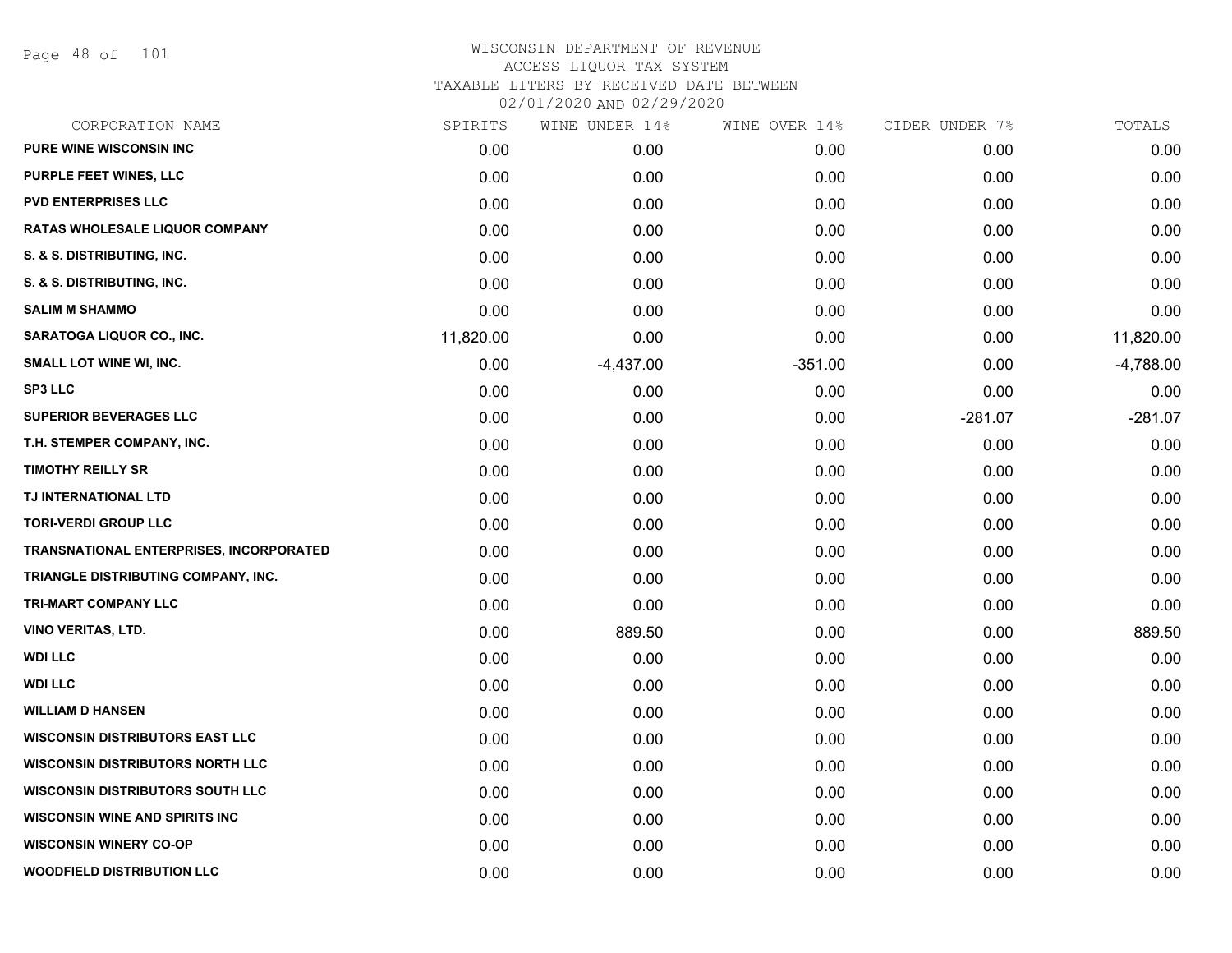| Page 49 of |  |  | 101 |
|------------|--|--|-----|
|------------|--|--|-----|

| CORPORATION NAME                  | SPIRITS    | WINE UNDER 14% | WINE OVER 14% | CIDER UNDER 7% | TOTALS     |
|-----------------------------------|------------|----------------|---------------|----------------|------------|
| <b>ZASTROW THE BEER MAN. INC.</b> | ).OC       | 0.OC           | 0.00          | 0.00           | 0.00       |
| TOTAL LITERS FOR 2/29/2020        | 210,021.47 | 162,053.87     | 15,557.01     | 34.94          | 387,667.29 |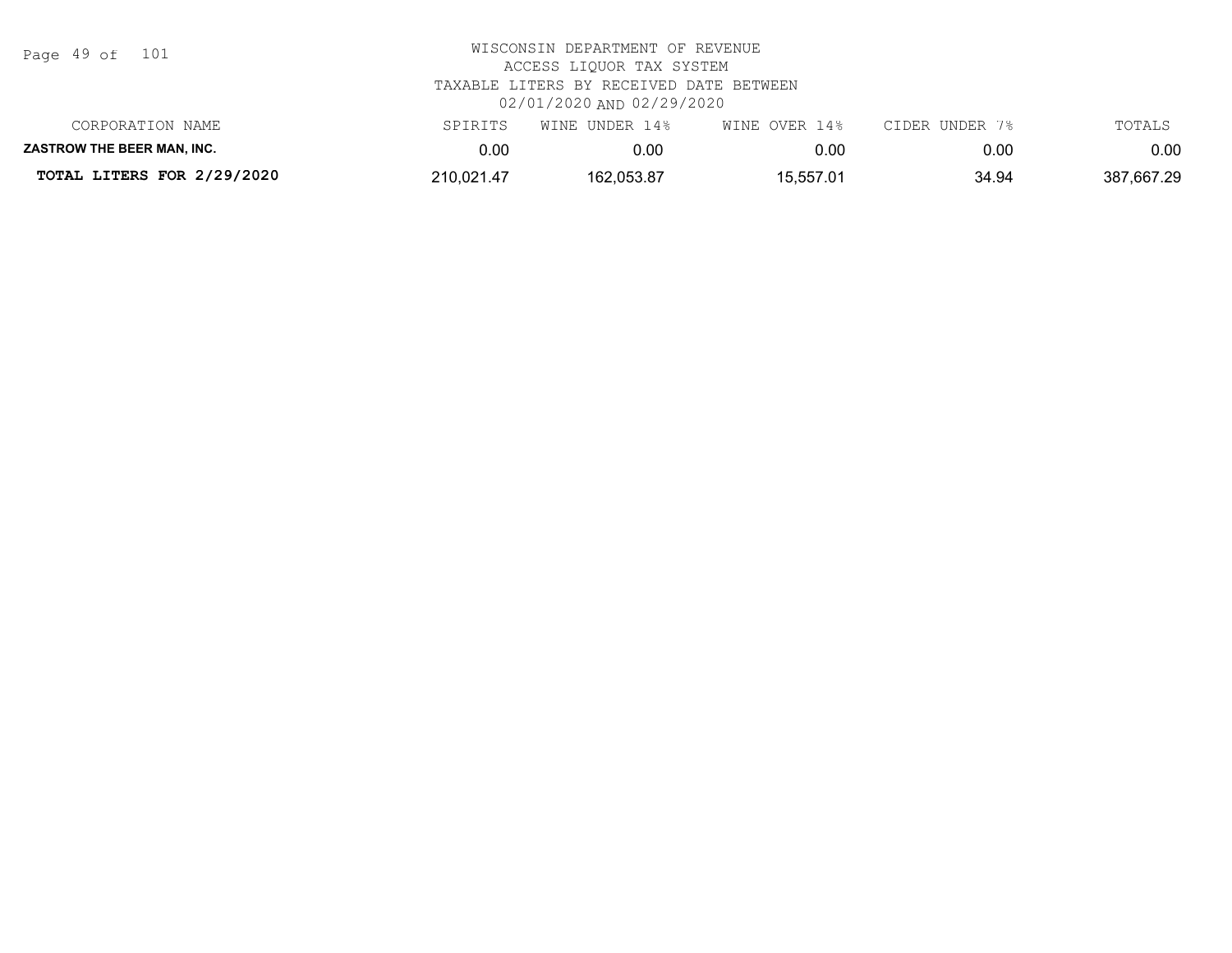Page 50 of 101

# WISCONSIN DEPARTMENT OF REVENUE ACCESS LIQUOR TAX SYSTEM TAXABLE LITERS BY RECEIVED DATE BETWEEN 02/01/2020 AND 02/29/2020

**IN STATE MANUFACTURER (WM) 45TH PARALLEL SPIRITS, LLC** 0.00 0.00 0.00 0.00 0.00 CORPORATION NAME SPIRITS WINE UNDER 14% WINE OVER 14% CIDER UNDER 7% TOTALS

| <b>ACE ETHANOL, LLC</b>                   | 0.00     | 0.00   | 0.00 | 0.00 | 0.00     |
|-------------------------------------------|----------|--------|------|------|----------|
| <b>AEPPELTREOW INC</b>                    | 36.00    | 0.00   | 0.00 | 0.00 | 36.00    |
| ANGRY SPIRITS DISTILLING LLC              | 0.00     | 0.00   | 0.00 | 0.00 | 0.00     |
| <b>B &amp; E DISTILLERY INC.</b>          | 0.00     | 0.00   | 0.00 | 0.00 | 0.00     |
| <b>BRIAN SAMMONS</b>                      | 467.00   | 0.00   | 0.00 | 0.00 | 467.00   |
| <b>C &amp; N CORPORATION</b>              | 808.52   | 0.00   | 0.00 | 0.00 | 808.52   |
| <b>CENTRAL STANDARD LLC</b>               | 0.00     | 0.00   | 0.00 | 0.00 | 0.00     |
| <b>CENTRAL STANDARD LLC</b>               | 3,725.77 | 0.00   | 0.00 | 0.00 | 3,725.77 |
| CENTRAL TIME DISTILLERY AND WINERY, INC.  | 440.01   | 0.00   | 0.00 | 0.00 | 440.01   |
| CHIPPEWA RIVER DISTILLERY AND BREWERY LLC | 1,137.85 | 0.00   | 0.00 | 0.00 | 1,137.85 |
| <b>CLOVER MEADOW LLC</b>                  | 639.73   | 0.00   | 0.00 | 0.00 | 639.73   |
| <b>COPPER CROW DISTILLERY LLC</b>         | 276.79   | 0.00   | 0.00 | 0.00 | 276.79   |
| <b>CULLEN AND HARRISON LLC</b>            | 0.00     | 0.00   | 0.00 | 0.00 | 0.00     |
| <b>DANCING GOAT DISTILLERY, LLC</b>       | 0.00     | 0.00   | 0.00 | 0.00 | 0.00     |
| <b>DENNIS E ERB</b>                       | 18.93    | 0.00   | 0.00 | 0.00 | 18.93    |
| <b>DISTILLERY PARTNERS, LLC</b>           | 2,796.73 | 0.00   | 0.00 | 0.00 | 2,796.73 |
| DOG AND SHRUB DISTILLERY LLC              | 0.00     | 0.00   | 0.00 | 0.00 | 0.00     |
| <b>DOUNDRINS DISTILLING</b>               | 242.30   | 0.00   | 0.00 | 0.00 | 242.30   |
| DRIFTLESS GLEN DISTILLERY LLC             | 3,286.54 | 0.00   | 0.00 | 0.00 | 3,286.54 |
| <b>DRIFTLESS PURE LLC</b>                 | 956.25   | 0.00   | 0.00 | 0.00 | 956.25   |
| EAGLE TRACE BREWING COMPANY LLC           | 0.00     | 0.00   | 0.00 | 0.00 | 0.00     |
| <b>EMCO CHEMICAL DISTRIBUTORS, INC.</b>   | 0.00     | 0.00   | 0.00 | 0.00 | 0.00     |
| <b>FREDERICK QUANDT</b>                   | 0.00     | 813.86 | 0.00 | 0.00 | 813.86   |
| <b>GLOBAL UNIVERSAL SRL</b>               | 0.00     | 0.00   | 0.00 | 0.00 | 0.00     |
| <b>GRANT J VAN DRIEST</b>                 | 227.12   | 0.00   | 0.00 | 0.00 | 227.12   |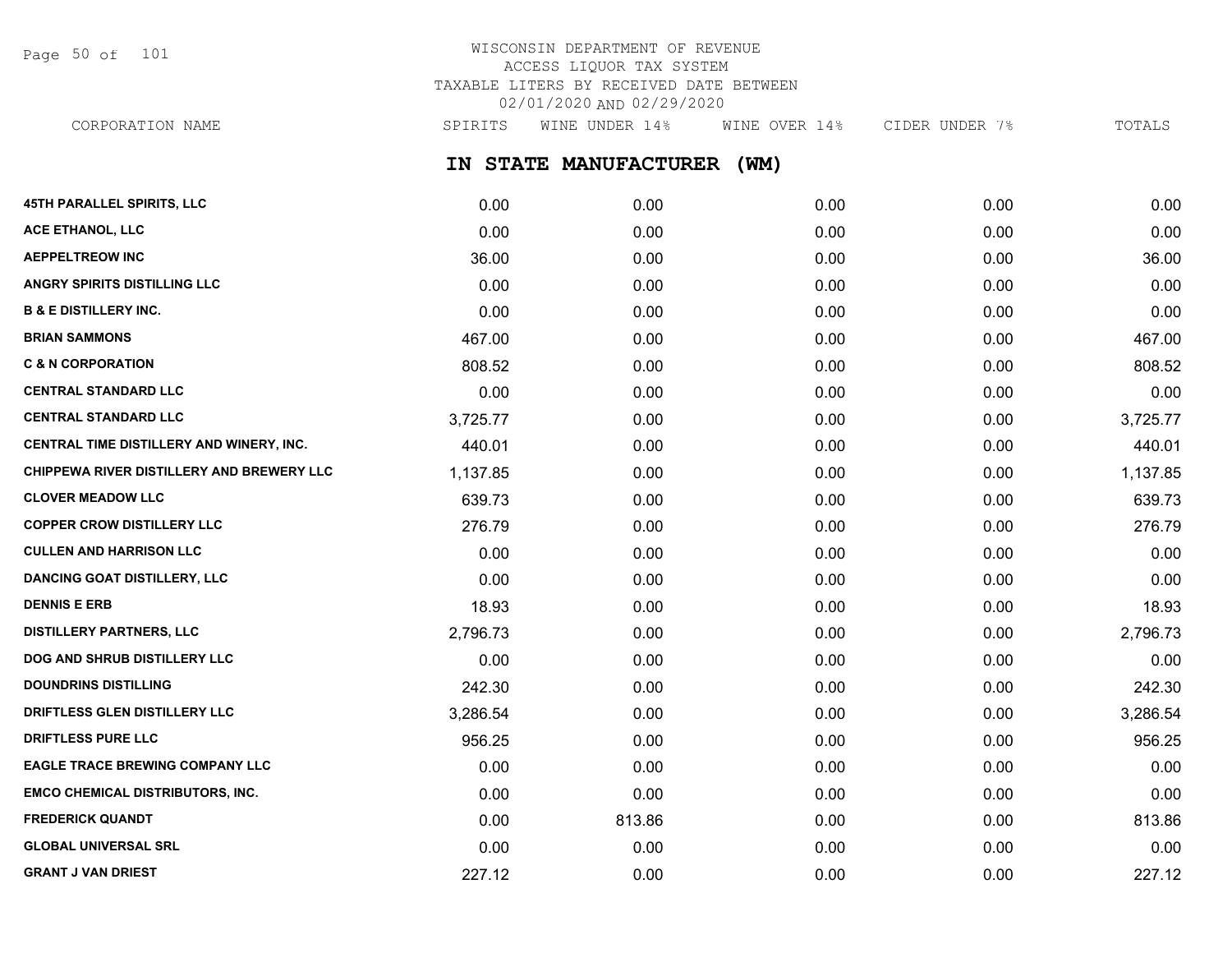Page 51 of 101

| CORPORATION NAME                             | SPIRITS  | WINE UNDER 14% | WINE OVER 14% | CIDER UNDER 7% | TOTALS    |
|----------------------------------------------|----------|----------------|---------------|----------------|-----------|
| <b>GREAT LAKES DISTILLERY LLC</b>            | 2,748.73 | 0.00           | 0.00          | 0.00           | 2,748.73  |
| HENDRICKS FAMILY DISTILLERY LLC              | 565.46   | 0.00           | 0.00          | 0.00           | 565.46    |
| <b>HICKORY VIEW DISTILLERY LLC</b>           | 522.01   | 0.00           | 0.00          | 0.00           | 522.01    |
| INCIDER, INC.                                | 0.00     | 0.00           | 0.00          | 0.00           | 0.00      |
| <b>ISAAC SHOWAKI</b>                         | 0.00     | 0.00           | 0.00          | 15,257.51      | 15,257.51 |
| <b>JACKSON WINE LLC</b>                      | 0.00     | 485.97         | 13.51         | 0.00           | 499.48    |
| <b>JAMES PLOETZ</b>                          | 4.50     | 0.00           | 0.00          | 0.00           | 4.50      |
| <b>JARIN K GELHAR</b>                        | 129.61   | 0.00           | 0.00          | 0.00           | 129.61    |
| <b>JKLM DISTILLING PARTNERS LLC</b>          | 133.89   | 0.00           | 0.00          | 0.00           | 133.89    |
| <b>JOSEPH RETZER III</b>                     | 186.73   | 0.00           | 0.00          | 0.00           | 186.73    |
| <b>KATCHEVER &amp; CO LLC</b>                | 0.00     | 0.00           | 0.00          | 554.56         | 554.56    |
| <b>MATTHEW RICK</b>                          | 0.00     | 0.00           | 0.00          | 0.00           | 0.00      |
| <b>MEISENBURG BREWING AND DISTILLING LLC</b> | 0.00     | 0.00           | 0.00          | 0.00           | 0.00      |
| <b>MOLSON COORS BEVERAGE COMPANY USA LLC</b> | 0.00     | 0.00           | 0.00          | 0.00           | 0.00      |
| <b>NATHAN G GREENAWALT</b>                   | 683.99   | 0.00           | 0.00          | 1,966.52       | 2,650.51  |
| <b>NORTHERN WATERS DISTILLERY LLC</b>        | 670.85   | 0.00           | 0.00          | 0.00           | 670.85    |
| <b>PABST HOLDINGS LLC</b>                    | 0.00     | 0.00           | 0.00          | 0.00           | 0.00      |
| PERLICK DISTILLERY, LLC                      | 0.00     | 0.00           | 0.00          | 0.00           | 0.00      |
| <b>RIVER BEND VINEYARD &amp; WINERY LLC</b>  | 0.00     | 0.00           | 0.00          | 0.00           | 0.00      |
| <b>SENSIENT FLAVORS LLC</b>                  | 0.00     | 0.00           | 0.00          | 0.00           | 0.00      |
| <b>ST CROIX SPIRITS LLC</b>                  | 0.00     | 0.00           | 0.00          | 0.00           | 0.00      |
| ST MARY'S DISTILLARY LLC                     | 0.00     | 0.00           | 0.00          | 0.00           | 0.00      |
| STATE LINE DISTILLERY, LLC                   | 154.14   | 0.00           | 0.00          | 0.00           | 154.14    |
| <b>SUGAR RIVER DISTILLERY INC</b>            | 0.00     | 0.00           | 0.00          | 0.00           | 0.00      |
| THE NORTH WOODS DISTILLERY LLC               | 22.50    | 0.00           | 0.00          | 0.00           | 22.50     |
| <b>TWO TALL GUYS LLC</b>                     | 978.79   | 0.00           | 0.00          | 0.00           | 978.79    |
| <b>WHITE WINTER WINERY INC</b>               | 0.00     | 0.00           | 0.00          | 0.00           | 0.00      |
| <b>WOLLERSHEIM WINERY, INC.</b>              | 547.48   | 0.00           | 0.00          | 0.00           | 547.48    |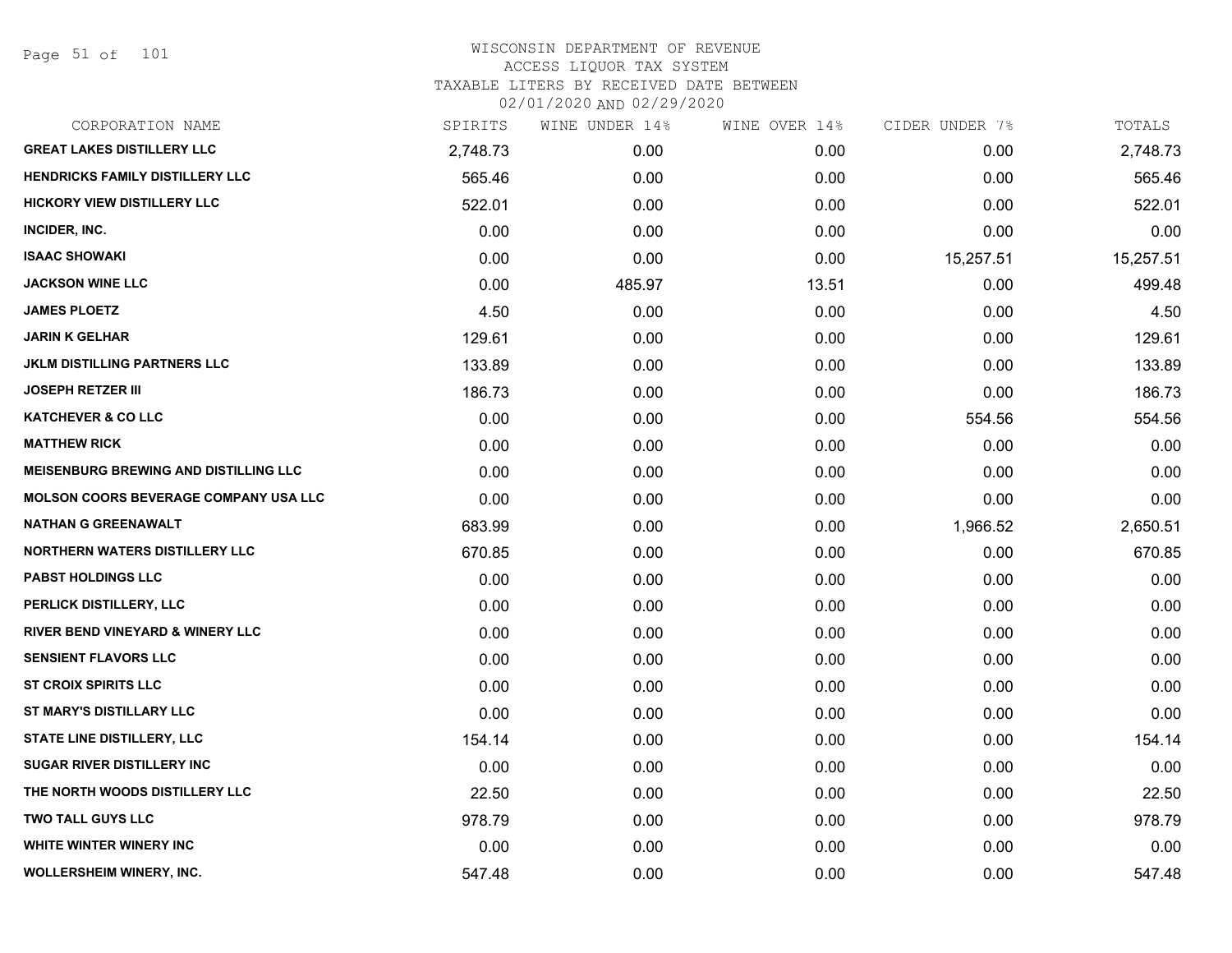Page 52 of 101

| CORPORATION NAME            | SPIRITS   | WINE UNDER 14% | WINE OVER 14% | CIDER UNDER 7% | TOTALS    |
|-----------------------------|-----------|----------------|---------------|----------------|-----------|
| YAHARA BAY DISTILLERS. INC. | .636.61   | 9.03           | 0.00          | 0.00           | 1.645.64  |
| TOTAL LITERS FOR 2/29/2020  | 24,044.83 | .308.86        | 13.51         | 17,778.59      | 43,145.79 |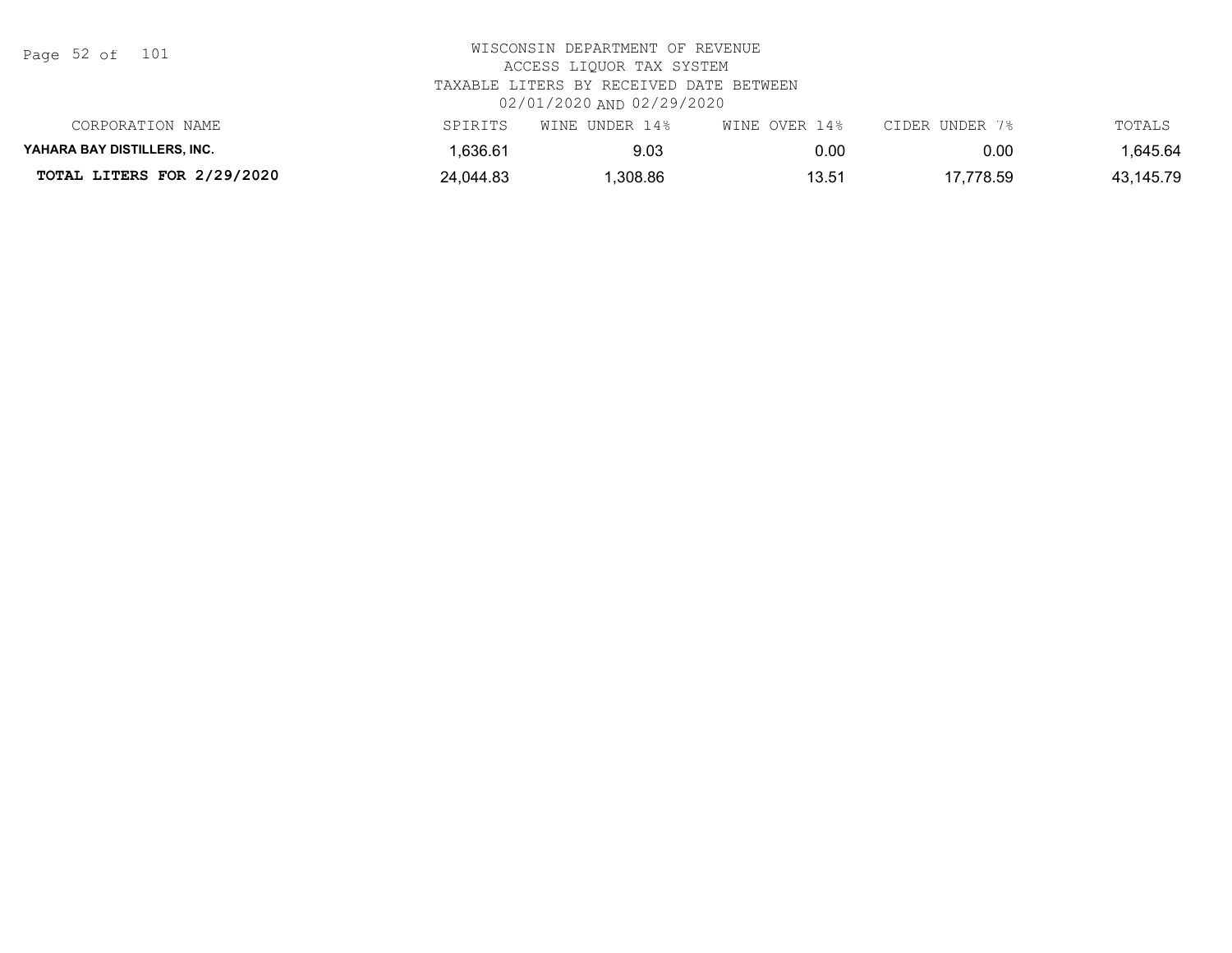Page 53 of 101

# WISCONSIN DEPARTMENT OF REVENUE ACCESS LIQUOR TAX SYSTEM TAXABLE LITERS BY RECEIVED DATE BETWEEN 02/01/2020 AND 02/29/2020

CORPORATION NAME SPIRITS WINE UNDER 14% WINE OVER 14% CIDER UNDER 7% TOTALS

## **IN STATE RECTIFIER (WR)**

| <b>45TH PARALLEL SPIRITS, LLC</b>   | 6,106.00  | 0.00   | 0.00 | 0.00 | 6,106.00  |
|-------------------------------------|-----------|--------|------|------|-----------|
| <b>ARTYS PREMIUM BEVERAGES INC</b>  | 0.00      | 0.00   | 0.00 | 0.00 | 0.00      |
| <b>CENTRAL STANDARD LLC</b>         | 0.00      | 0.00   | 0.00 | 0.00 | 0.00      |
| <b>CITY BREWING COMPANY, LLC</b>    | 2,658.24  | 0.00   | 0.00 | 0.00 | 2,658.24  |
| <b>DANCING GOAT DISTILLERY, LLC</b> | 0.00      | 0.00   | 0.00 | 0.00 | 0.00      |
| <b>DISTILLERY PARTNERS, LLC</b>     | 0.00      | 0.00   | 0.00 | 0.00 | 0.00      |
| <b>DOUNDRINS DISTILLING</b>         | 0.00      | 0.00   | 0.00 | 0.00 | 0.00      |
| <b>FREDERICK QUANDT</b>             | 0.00      | 539.42 | 0.00 | 0.00 | 539.42    |
| <b>GALLOWAY COMPANY</b>             | 0.00      | 0.00   | 0.00 | 0.00 | 0.00      |
| <b>GLOBAL UNIVERSAL SRL</b>         | 0.00      | 0.00   | 0.00 | 0.00 | 0.00      |
| <b>GREAT LAKES DISTILLERY LLC</b>   | 4,844.26  | 0.00   | 0.00 | 0.00 | 4,844.26  |
| HENRY FARMS PRAIRIE SPIRITS LLC     | $-459.00$ | 0.00   | 0.00 | 0.00 | $-459.00$ |
| <b>JACKSON WINE LLC</b>             | 0.00      | 0.00   | 0.00 | 0.00 | 0.00      |
| <b>KELLY M YOCOM</b>                | 0.00      | 0.00   | 0.00 | 0.00 | 0.00      |
| <b>MIDWEST CUSTOM BOTTLING LLC</b>  | 19,158.29 | 431.04 | 0.00 | 0.00 | 19,589.33 |
| <b>NATHAN G GREENAWALT</b>          | 0.00      | 0.00   | 0.00 | 0.00 | 0.00      |
| <b>ST MARY'S DISTILLARY LLC</b>     | 0.00      | 0.00   | 0.00 | 0.00 | 0.00      |
| YAHARA BAY DISTILLERS, INC.         | 0.00      | 0.00   | 0.00 | 0.00 | 0.00      |
| YAHARA BAY DISTILLERS, INC.         | 0.00      | 0.00   | 0.00 | 0.00 | 0.00      |
| TOTAL LITERS FOR 2/29/2020          | 32,307.79 | 970.46 | 0.00 | 0.00 | 33,278.25 |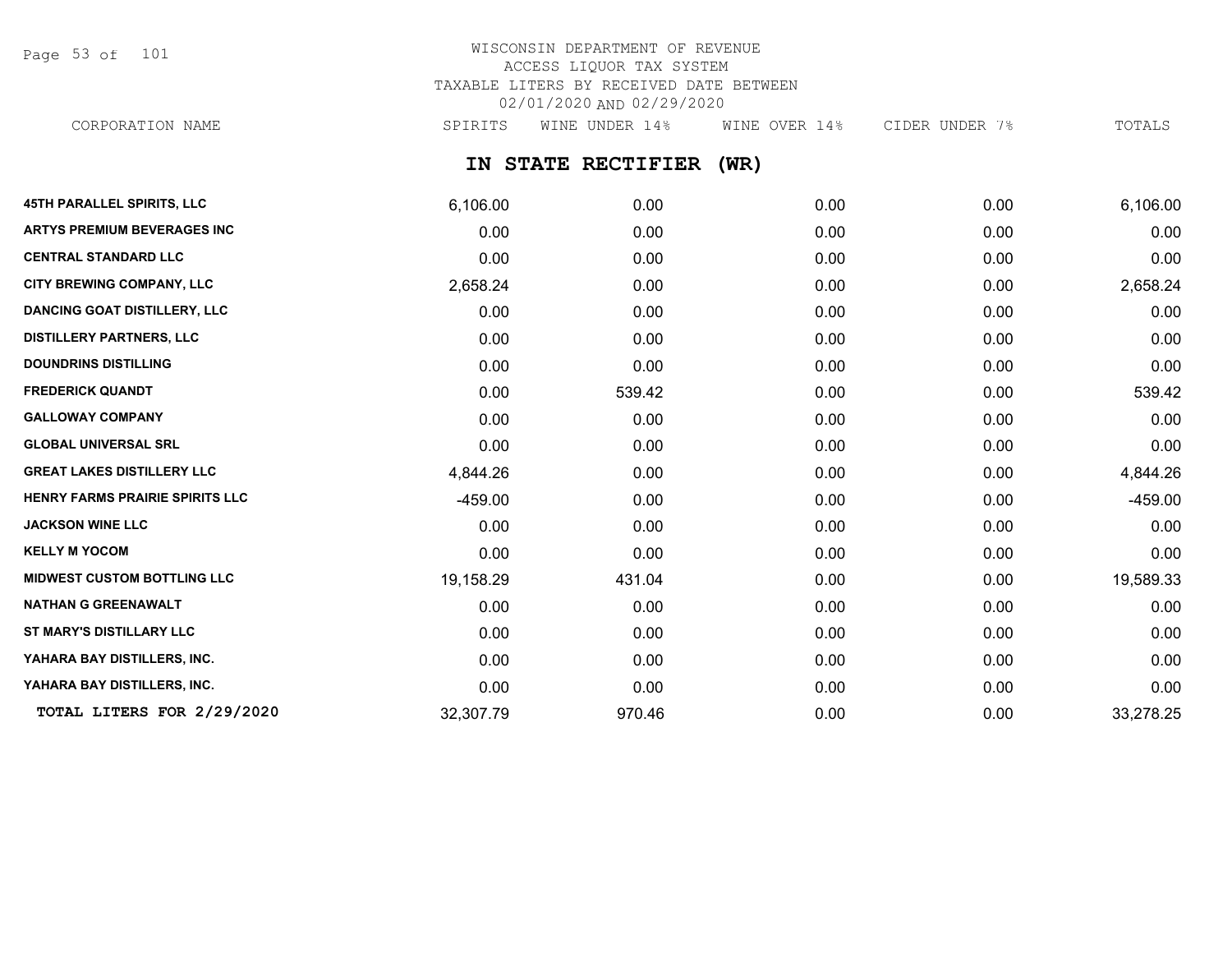Page 54 of 101

# WISCONSIN DEPARTMENT OF REVENUE ACCESS LIQUOR TAX SYSTEM TAXABLE LITERS BY RECEIVED DATE BETWEEN 02/01/2020 AND 02/29/2020

CORPORATION NAME SPIRITS WINE UNDER 14% WINE OVER 14% CIDER UNDER 7% TOTALS

**IN STATE WINERY (WWI)**

| <b>AEPPELTREOW INC</b>                            | 0.00 | 27.25     | 0.00   | 280.38   | 307.63    |
|---------------------------------------------------|------|-----------|--------|----------|-----------|
| <b>ALLEN L NAPARALLA</b>                          | 0.00 | 0.00      | 0.00   | 0.00     | 0.00      |
| <b>AMANDA STEFL</b>                               | 0.00 | 1,940.66  | 0.00   | 0.00     | 1,940.66  |
| <b>ANDREW J HEINZL</b>                            | 0.00 | 0.00      | 0.00   | 63.90    | 63.90     |
| <b>BADGER STATE BREWING COMPANY LLC</b>           | 0.00 | 0.00      | 0.00   | 0.00     | 0.00      |
| <b>BAYFIELD WINERY, LTD.</b>                      | 0.00 | 551.27    | 0.00   | 560.01   | 1,111.28  |
| <b>BELLEVINEZ LLC</b>                             | 0.00 | 206.99    | 0.00   | 0.00     | 206.99    |
| <b>BLIND HORSE WINERY LLC</b>                     | 0.00 | 0.00      | 0.00   | 0.00     | 0.00      |
| <b>BOTHAM BRANDS LLC</b>                          | 0.00 | 2,252.31  | 0.00   | 0.00     | 2,252.31  |
| <b>BRADLEY L ALLEN</b>                            | 0.00 | 4.47      | 0.00   | 0.00     | 4.47      |
| <b>BRANCHES WINERY LLC</b>                        | 0.00 | 0.00      | 0.00   | 0.00     | 0.00      |
| <b>BRIAN C LOKRANTZ</b>                           | 0.00 | 0.00      | 0.00   | 0.00     | 0.00      |
| <b>BRIGADOON FARM &amp; WINERY LLC</b>            | 0.00 | 0.00      | 0.00   | 0.00     | 0.00      |
| <b>BRIX CIDER LLC</b>                             | 0.00 | 0.00      | 0.00   | 800.14   | 800.14    |
| <b>C &amp; N CORPORATION</b>                      | 0.00 | 12,659.11 | 46.90  | 0.00     | 12,706.01 |
| <b>CAPITAL BREWERY COMPANY, INC.</b>              | 0.00 | 0.00      | 0.00   | 1,347.60 | 1,347.60  |
| <b>CHATEAU ST CROIX WINERY &amp; VINEYARD LLC</b> | 0.00 | 402.10    | 115.16 | 0.00     | 517.26    |
| <b>CHERYL JOHNSON</b>                             | 0.00 | 0.00      | 0.00   | 0.00     | 0.00      |
| <b>CIDER HOUSE OF WISCONSIN LLC</b>               | 0.00 | 0.00      | 0.00   | 513.98   | 513.98    |
| <b>CLAY JAR HOLDINGS LLC</b>                      | 0.00 | 563.99    | 87.86  | 0.00     | 651.85    |
| <b>CLOVER MEADOW LLC</b>                          | 0.00 | $-128.70$ | 8.52   | 0.00     | $-120.18$ |
| <b>COLLEEN M BOS</b>                              | 0.00 | 0.00      | 0.00   | 0.00     | 0.00      |
| <b>CRAIG FLETCHER</b>                             | 0.00 | 674.07    | 0.00   | 0.00     | 674.07    |
| <b>DANIEL J KOEPKE</b>                            | 0.00 | 688.94    | 0.00   | 0.00     | 688.94    |
| <b>DANZINGER VINEYARDS LLC</b>                    | 0.00 | 0.00      | 0.00   | 0.00     | 0.00      |
| <b>DAVID F MAHER</b>                              | 0.00 | 0.00      | 0.00   | 0.00     | 0.00      |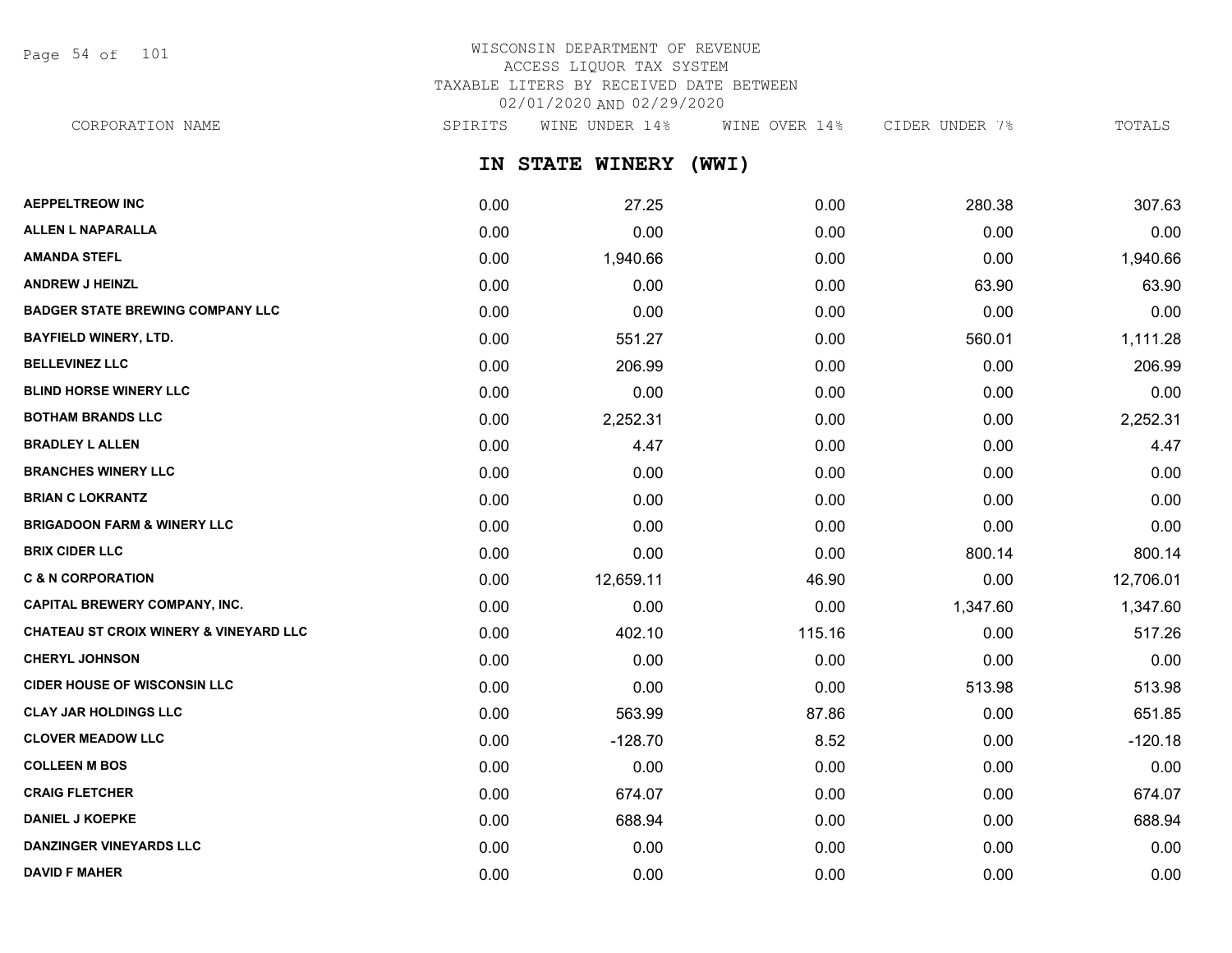Page 55 of 101

|      | WINE UNDER 14% |      |               | TOTALS         |
|------|----------------|------|---------------|----------------|
| 0.00 | 0.00           | 0.00 | 0.00          | 0.00           |
| 0.00 | 0.00           | 0.00 | 0.00          | 0.00           |
| 0.00 | 0.00           | 0.00 | 0.00          | 0.00           |
| 0.00 | 0.00           | 0.00 | 0.00          | 0.00           |
| 0.00 | 541.31         | 0.00 | 0.00          | 541.31         |
| 0.00 | 639.73         | 0.00 | 0.00          | 639.73         |
| 0.00 | 4.50           | 9.01 | 0.00          | 13.51          |
| 0.00 | 0.00           | 0.00 | 0.00          | 0.00           |
| 0.00 | 0.00           | 0.00 | 0.00          | 0.00           |
| 0.00 | 146.90         | 5.95 | 0.00          | 152.85         |
| 0.00 | 908.50         | 0.00 | 0.00          | 908.50         |
| 0.00 | 0.00           | 0.00 | 0.00          | 0.00           |
| 0.00 | 25,910.23      | 0.00 | 0.00          | 25,910.23      |
| 0.00 | 0.00           | 0.00 | 0.00          | 0.00           |
| 0.00 | 10.52          | 0.00 | 6.89          | 17.41          |
| 0.00 | 1,512.27       | 0.00 | 0.00          | 1,512.27       |
| 0.00 | 0.00           | 0.00 | 0.00          | 0.00           |
| 0.00 | 7.57           | 0.00 | 386.98        | 394.55         |
| 0.00 | 0.00           | 0.00 | 3,743.81      | 3,743.81       |
| 0.00 | 0.00           | 0.00 | 1,040.99      | 1,040.99       |
| 0.00 | 251.25         | 0.00 | 0.00          | 251.25         |
| 0.00 | 117.35         | 0.00 | 0.00          | 117.35         |
| 0.00 | 0.00           | 0.00 | 0.00          | 0.00           |
| 0.00 | 492.06         | 0.00 | $-643.65$     | $-151.59$      |
| 0.00 | 0.00           | 0.00 | 0.00          | 0.00           |
| 0.00 | 291.48         | 0.00 | 0.00          | 291.48         |
| 0.00 | 2,457.65       | 0.00 | 0.00          | 2,457.65       |
| 0.00 | 7,727.25       | 0.00 | 476.96        | 8,204.21       |
|      | SPIRITS        |      | WINE OVER 14% | CIDER UNDER 7% |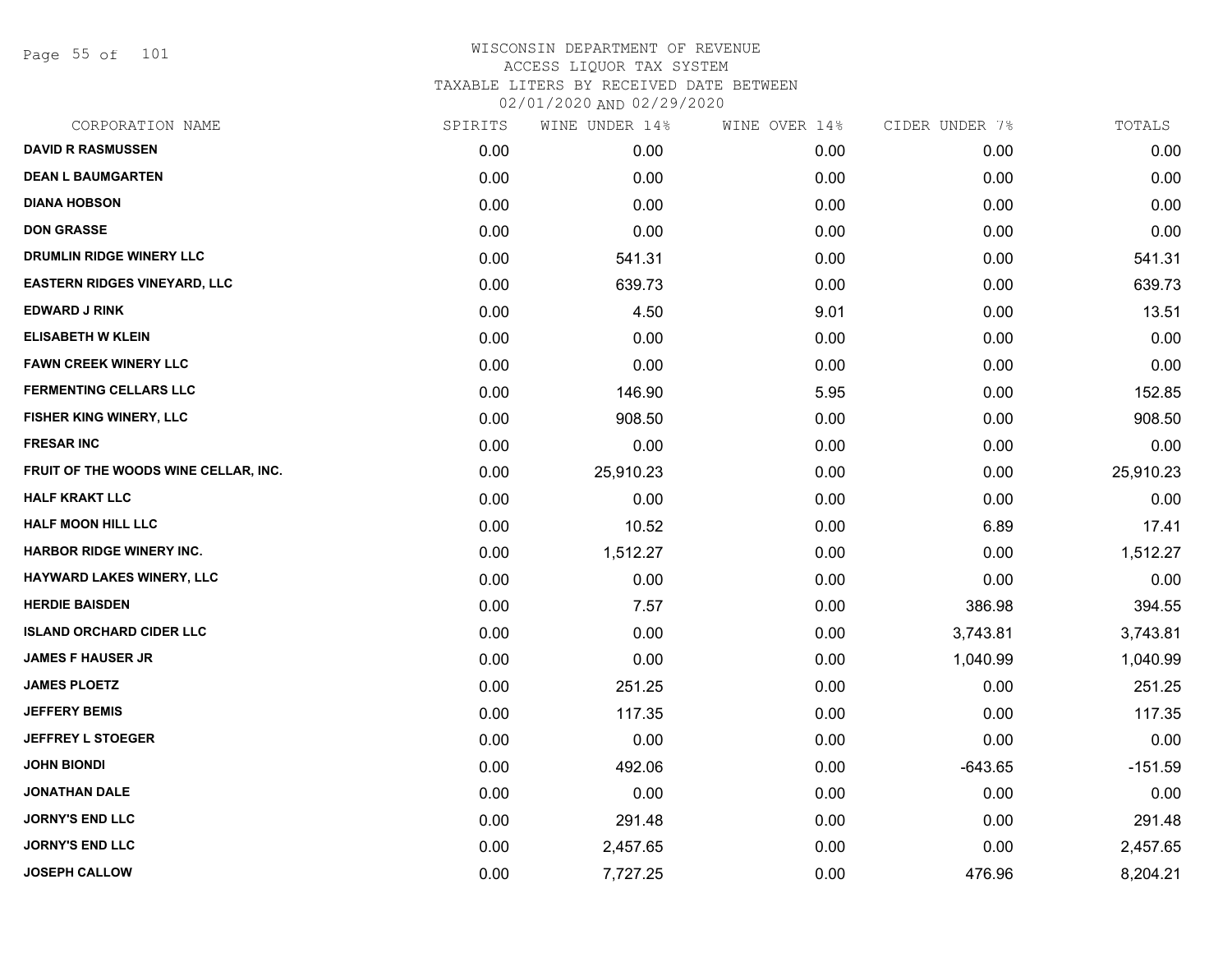Page 56 of 101

| SPIRITS | WINE UNDER 14% |         |               | TOTALS         |
|---------|----------------|---------|---------------|----------------|
| 0.00    | 0.00           | 0.00    | 0.00          | 0.00           |
| 0.00    | 134.57         | 0.00    | 0.00          | 134.57         |
| 0.00    | 177.91         | 0.76    | 0.00          | 178.67         |
| 0.00    | 0.00           | 0.00    | 0.00          | 0.00           |
| 0.00    | 0.00           | 0.00    | 0.00          | 0.00           |
| 0.00    | 0.00           | 0.00    | 0.00          | 0.00           |
| 0.00    | 0.00           | 0.00    | 0.00          | 0.00           |
| 0.00    | 545.10         | 0.00    | 0.00          | 545.10         |
| 0.00    | 9,899.88       | 0.00    | 0.00          | 9,899.88       |
| 0.00    | 58.35          | 144.75  | 0.00          | 203.10         |
| 0.00    | 598.09         | 0.00    | 0.00          | 598.09         |
| 0.00    | 1,308.76       | 0.00    | 0.00          | 1,308.76       |
| 0.00    | 0.00           | 0.00    | 0.00          | 0.00           |
| 0.00    | 0.00           | 0.00    | 0.00          | 0.00           |
| 0.00    | 450.46         | 24.98   | 0.00          | 475.44         |
| 0.00    | 0.00           | 0.00    | 0.00          | 0.00           |
| 0.00    | 0.00           | 0.00    | 0.00          | 0.00           |
| 0.00    | 0.00           | 0.00    | 0.00          | 0.00           |
| 0.00    | 0.00           | 0.00    | 0.00          | 0.00           |
| 0.00    | 3,609.00       | 0.00    | 0.00          | 3,609.00       |
| 0.00    | 0.00           | 0.00    | 0.00          | 0.00           |
| 0.00    | 0.00           | 0.00    | 0.00          | 0.00           |
| 0.00    | 0.00           | 0.00    | 0.00          | 0.00           |
| 0.00    | 0.00           | 0.00    | 0.00          | 0.00           |
| 0.00    | 241.50         | 0.00    | 0.00          | 241.50         |
| 0.00    | 0.00           | 0.00    | 0.00          | 0.00           |
| 0.00    | $-9.00$        | $-2.25$ | 0.00          | $-11.25$       |
| 0.00    | 0.00           | 0.00    | 0.00          | 0.00           |
|         |                |         | WINE OVER 14% | CIDER UNDER 7% |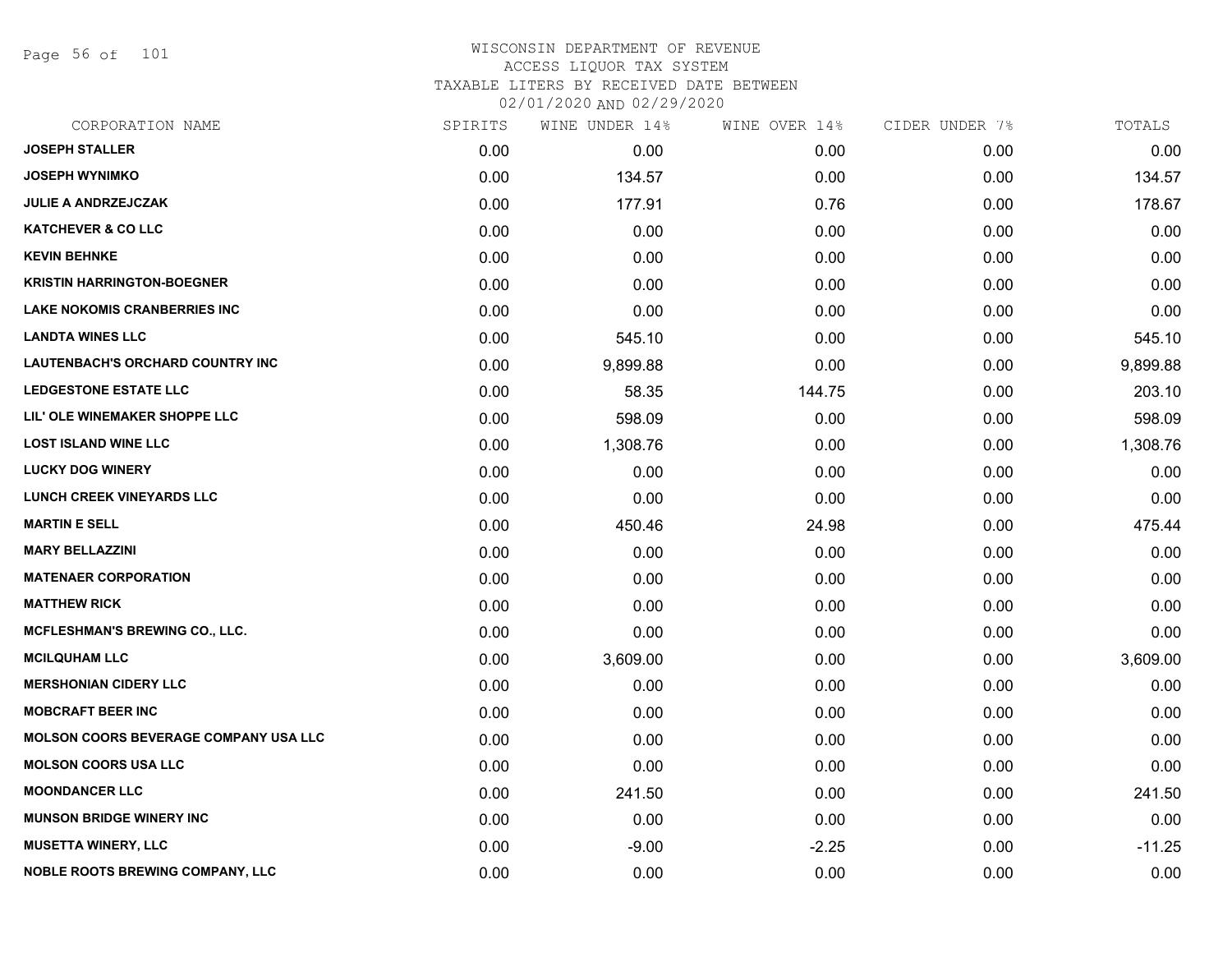Page 57 of 101

#### WISCONSIN DEPARTMENT OF REVENUE ACCESS LIQUOR TAX SYSTEM TAXABLE LITERS BY RECEIVED DATE BETWEEN

| CORPORATION NAME                                 | SPIRITS | WINE UNDER 14% | WINE OVER 14% | CIDER UNDER 7% | TOTALS    |
|--------------------------------------------------|---------|----------------|---------------|----------------|-----------|
| NORTHLEAF WINERY, LLC                            | 0.00    | 1,008.73       | 26.99         | 0.00           | 1,035.72  |
| <b>ODILON FORD WINERY INC</b>                    | 0.00    | 0.00           | 0.00          | 0.00           | 0.00      |
| <b>ORGANIC ELIXIR WINERY INC</b>                 | 0.00    | 0.00           | 0.00          | 0.00           | 0.00      |
| PARALLEL 44 VINEYARD & WINERY, INC.              | 0.00    | 1,071.74       | 0.00          | 0.00           | 1,071.74  |
| PARALLEL 44 VINEYARD & WINERY, INC.              | 0.00    | 0.00           | 0.00          | 0.00           | 0.00      |
| <b>PATRICK ARNDT</b>                             | 0.00    | 113.56         | 0.00          | 0.00           | 113.56    |
| <b>PAUL D ASPER</b>                              | 0.00    | 143.85         | 0.00          | 3,317.90       | 3,461.75  |
| <b>PAUL G BLOMMEL</b>                            | 0.00    | 902.78         | 0.00          | 0.00           | 902.78    |
| <b>PAUL HAMMEN</b>                               | 0.00    | 0.00           | 0.00          | 0.00           | 0.00      |
| <b>PAUL J FRANZEN</b>                            | 0.00    | 0.00           | 1,187.22      | 0.00           | 1,187.22  |
| PETER H GENTRY                                   | 0.00    | 0.00           | 0.00          | 0.00           | 0.00      |
| PIEPERTK LLC                                     | 0.00    | 91.49          | 0.00          | 0.00           | 91.49     |
| <b>PRAIRIE HAWK WINERY INC</b>                   | 0.00    | 58.67          | 0.00          | 0.00           | 58.67     |
| <b>RED OAK VINEYARD INC</b>                      | 0.00    | 0.00           | 0.00          | 0.00           | 0.00      |
| <b>RIO LOBO LLC</b>                              | 0.00    | 0.00           | 0.00          | 0.00           | 0.00      |
| <b>RIVER BEND VINEYARD &amp; WINERY LLC</b>      | 0.00    | 0.00           | 0.00          | 0.00           | 0.00      |
| <b>ROBERT J FOWLER</b>                           | 0.00    | 0.00           | 0.00          | 0.00           | 0.00      |
| <b>ROCK N WOOL WINERY LLC</b>                    | 0.00    | 0.00           | 0.00          | 0.00           | 0.00      |
| <b>RUSHFORD MEADERY AND WINERY LLC</b>           | 0.00    | $-13.50$       | 0.00          | 39.10          | 25.60     |
| <b>RYAN K ZAHLER</b>                             | 0.00    | 12.76          | 21.77         | 0.00           | 34.53     |
| <b>RYAN PRELLWITZ</b>                            | 0.00    | 13,385.18      | 0.00          | 0.00           | 13,385.18 |
| <b>SANDSTONE RIDGE VINEYARD &amp; WINERY LLC</b> | 0.00    | 0.00           | 0.00          | 0.00           | 0.00      |
| <b>SEVEN HAWKS VINEYARDS LLC</b>                 | 0.00    | 0.00           | 0.00          | 0.00           | 0.00      |
| SEVEN HAWKS VINEYARDS LLC                        | 0.00    | 0.00           | 0.00          | 0.00           | 0.00      |
| <b>SHARON L PINGEL</b>                           | 0.00    | 0.00           | 0.00          | 0.00           | 0.00      |
| <b>SHERRY HARDIE</b>                             | 0.00    | 164.25         | 0.00          | 0.00           | 164.25    |
| <b>SIMON CREEK VINEYARD LLC</b>                  | 0.00    | 1,268.98       | 132.00        | 0.00           | 1,400.98  |
| SINNIPEE VALLEY VINEYARD LLC                     | 0.00    | 0.00           | 0.00          | 0.00           | 0.00      |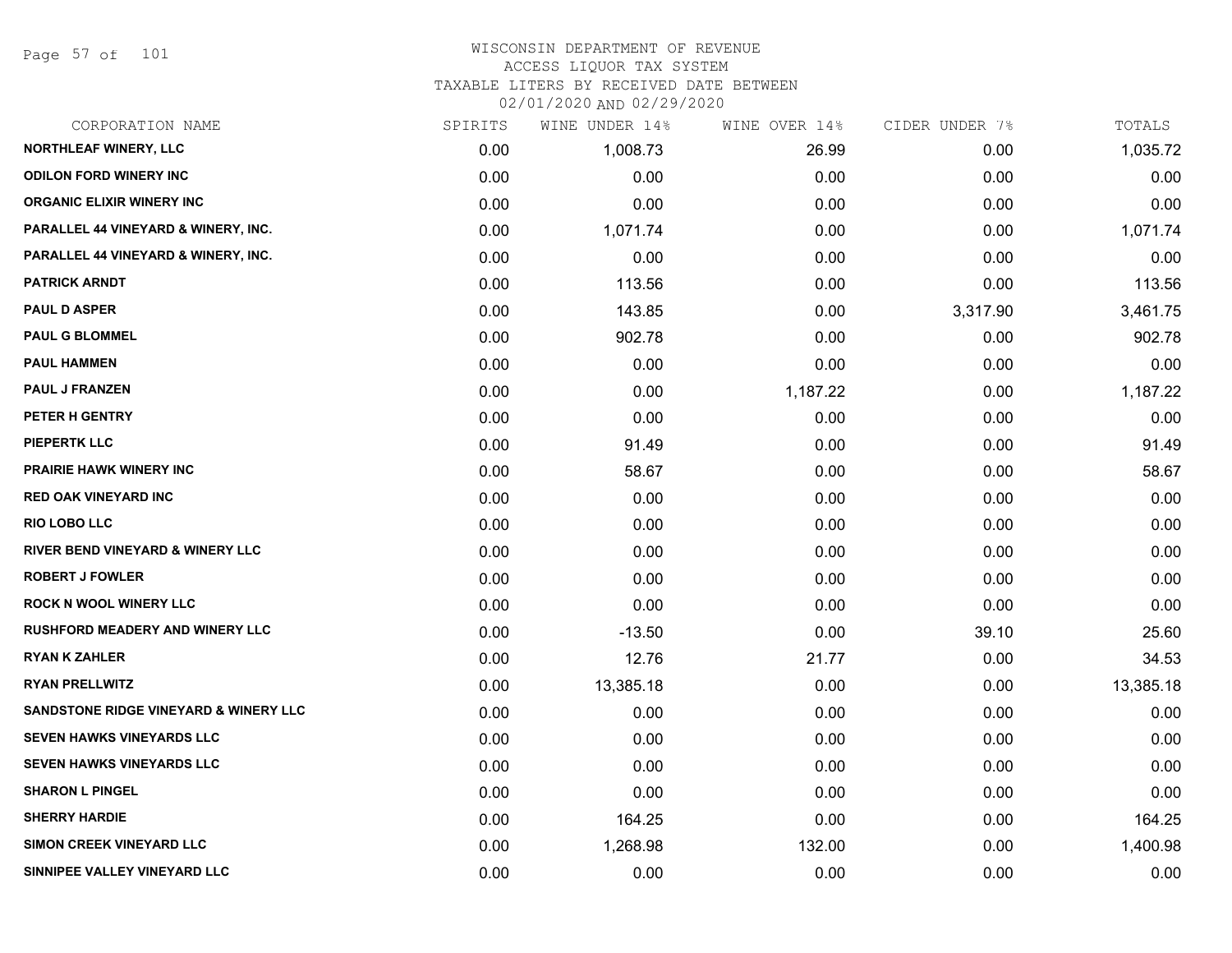Page 58 of 101

# WISCONSIN DEPARTMENT OF REVENUE ACCESS LIQUOR TAX SYSTEM TAXABLE LITERS BY RECEIVED DATE BETWEEN

| CORPORATION NAME                            | SPIRITS | WINE UNDER 14% | WINE OVER 14% | CIDER UNDER 7% | TOTALS    |
|---------------------------------------------|---------|----------------|---------------|----------------|-----------|
| <b>SPB LLC</b>                              | 0.00    | 0.00           | 0.00          | 36,403.04      | 36,403.04 |
| <b>SPIRITS OF NORWAY VINEYARD LLC</b>       | 0.00    | 457.50         | 0.00          | 0.00           | 457.50    |
| SPRECHER BREWING COMPANY, LLC               | 0.00    | 0.00           | 0.00          | 0.00           | 0.00      |
| <b>SPURGEON VINEYARDS &amp; WINERY LLC</b>  | 0.00    | 2,902.39       | 26.88         | 0.00           | 2,929.27  |
| <b>STEPHEN M KENNEDY</b>                    | 0.00    | 254.38         | 0.00          | 0.00           | 254.38    |
| <b>STEVEN DEBAKER</b>                       | 0.00    | 305.97         | 45.01         | 0.00           | 350.98    |
| <b>STEVEN M &amp; JUDITH A JACOBSON LLC</b> | 0.00    | 4,306.69       | 0.00          | 0.00           | 4,306.69  |
| <b>STILLMANK BREWING COMPANY</b>            | 0.00    | 0.00           | 0.00          | 3,058.31       | 3,058.31  |
| <b>STONES THROW WINERY INC</b>              | 0.00    | 0.00           | 0.00          | 0.00           | 0.00      |
| <b>SUNSET HOLLOW RANCH</b>                  | 0.00    | 0.00           | 0.00          | 0.00           | 0.00      |
| <b>SUNSET POINT WINERY LLC</b>              | 0.00    | 582.83         | 27.25         | 0.00           | 610.08    |
| <b>TENBA RIDGE WINERY LLC</b>               | 0.00    | 719.26         | 0.00          | 0.00           | 719.26    |
| THE RUM TREE, INC.                          | 0.00    | 0.00           | 27.37         | 0.00           | 27.37     |
| THE WINE VINEYARD LLC                       | 0.00    | 0.98           | 0.00          | 0.00           | 0.98      |
| THE WOODLAND TRAIL BEVERAGE COMPANY, INC.   | 0.00    | 0.00           | 0.00          | 0.00           | 0.00      |
| <b>TIMOTHY D GUILD</b>                      | 0.00    | 1,606.75       | 0.00          | 0.00           | 1,606.75  |
| <b>TIMOTHY P MCDONALD</b>                   | 0.00    | 12.00          | 0.00          | 0.00           | 12.00     |
| <b>TODD KUEHL</b>                           | 0.00    | 0.00           | 0.00          | 0.00           | 0.00      |
| <b>TOMMYS TOO HIGH WINES LLC</b>            | 0.00    | 518.60         | 0.00          | 0.00           | 518.60    |
| <b>TRACY A SOMERVILLE</b>                   | 0.00    | 1,022.81       | 0.00          | 0.00           | 1,022.81  |
| <b>TROY LANDWEHR</b>                        | 0.00    | 0.00           | 0.00          | 0.00           | 0.00      |
| TWO BROTHERS WINES LLC                      | 0.00    | 1,768.46       | 0.00          | 0.00           | 1,768.46  |
| <b>UPSTREAM CIDER LLC</b>                   | 0.00    | 0.00           | 0.00          | 0.00           | 0.00      |
| VAN WYCHEN WINES INC.                       | 0.00    | 0.00           | 0.00          | 0.00           | 0.00      |
| <b>VERNON VINEYARDS LTD</b>                 | 0.00    | 423.96         | 0.00          | 0.00           | 423.96    |
| <b>VINES TO CELLAR, INC.</b>                | 0.00    | 370.51         | 0.00          | 0.00           | 370.51    |
| <b>VON KLAUS WINERY LLC</b>                 | 0.00    | 1,213.14       | 72.07         | 0.00           | 1,285.21  |
| <b>VON STIEHL WINERY LTD.</b>               | 0.00    | 0.00           | 0.00          | 0.00           | 0.00      |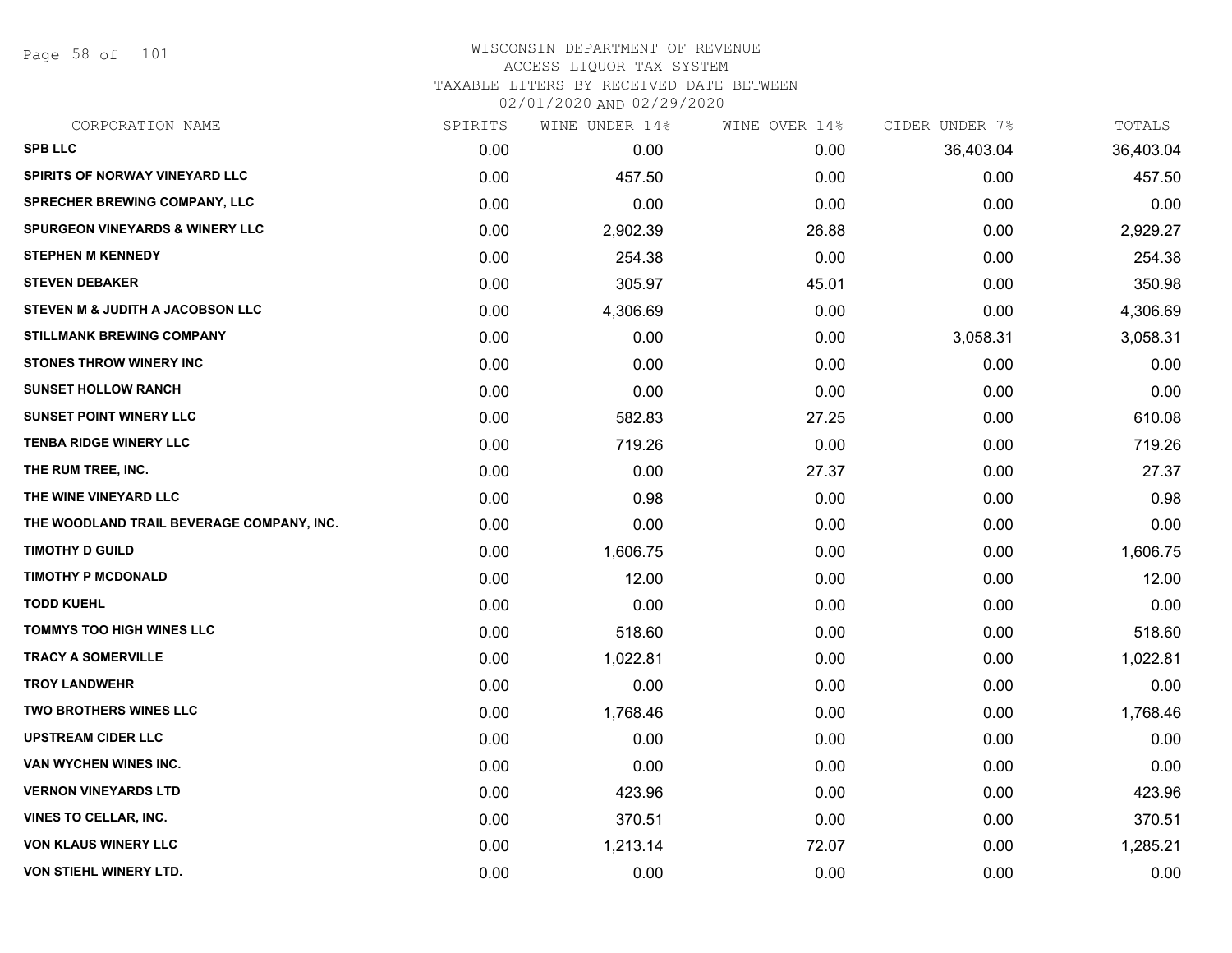Page 59 of 101

#### WISCONSIN DEPARTMENT OF REVENUE

#### ACCESS LIQUOR TAX SYSTEM

TAXABLE LITERS BY RECEIVED DATE BETWEEN

| CORPORATION NAME                                   | SPIRITS | UNDER 14%<br>WINE | WINE OVER 14% | CIDER UNDER 7% | TOTALS     |
|----------------------------------------------------|---------|-------------------|---------------|----------------|------------|
| <b>VON STIEHL WINERY LTD.</b>                      | 0.00    | 16,704.35         | -49.00        | 358.86         | 17,014.21  |
| VON STIEHL WINERY LTD.                             | 0.00    | 0.00              | 0.00          | 0.00           | 0.00       |
| <b>WEST PRAIRIE WINERY LLC</b>                     | 0.00    | 8,975.22          | 0.00          | 0.00           | 8,975.22   |
| <b>WHISPERING BLUFFS VINEYARD &amp; WINERY LTD</b> | 0.00    | 0.00              | 0.00          | 0.00           | 0.00       |
| <b>WHITE BEAR SPIRITS LLC</b>                      | 0.00    | 0.00              | 0.00          | 0.00           | 0.00       |
| WHITE WINTER WINERY INC                            | 0.00    | -487.43           | $-3.00$       | 0.00           | -490.43    |
| <b>WILD EPITOME LLC</b>                            | 0.00    | 24.00             | 0.00          | 0.00           | 24.00      |
| <b>WILD HARE LLC</b>                               | 0.00    | 71.92             | 0.00          | 0.00           | 71.92      |
| <b>WILD HILLS WINERY LLC</b>                       | 0.00    | 0.00              | 0.00          | 0.00           | 0.00       |
| <b>WILLIAM F BLUHM</b>                             | 0.00    | 627.92            | 0.00          | 0.00           | 627.92     |
| <b>WINEMAKER'S DAUGHTER LLC</b>                    | 0.00    | 1,385.46          | 0.00          | 0.00           | 1,385.46   |
| <b>WINESITTER BREWHOUSE LLC</b>                    | 0.00    | 0.00              | 0.00          | 0.00           | 0.00       |
| WOLLERSHEIM WINERY, INC.                           | 0.00    | 2,228.95          | $-5.25$       | 0.00           | 2,223.70   |
| <b>WOLLERSHEIM WINERY, INC.</b>                    | 0.00    | 24,883.95         | 1,371.74      | 0.00           | 26,255.69  |
| TOTAL LITERS FOR 2/29/2020                         | 0.00    | 166,964.71        | 3,322.69      | 51,755.20      | 222,042.60 |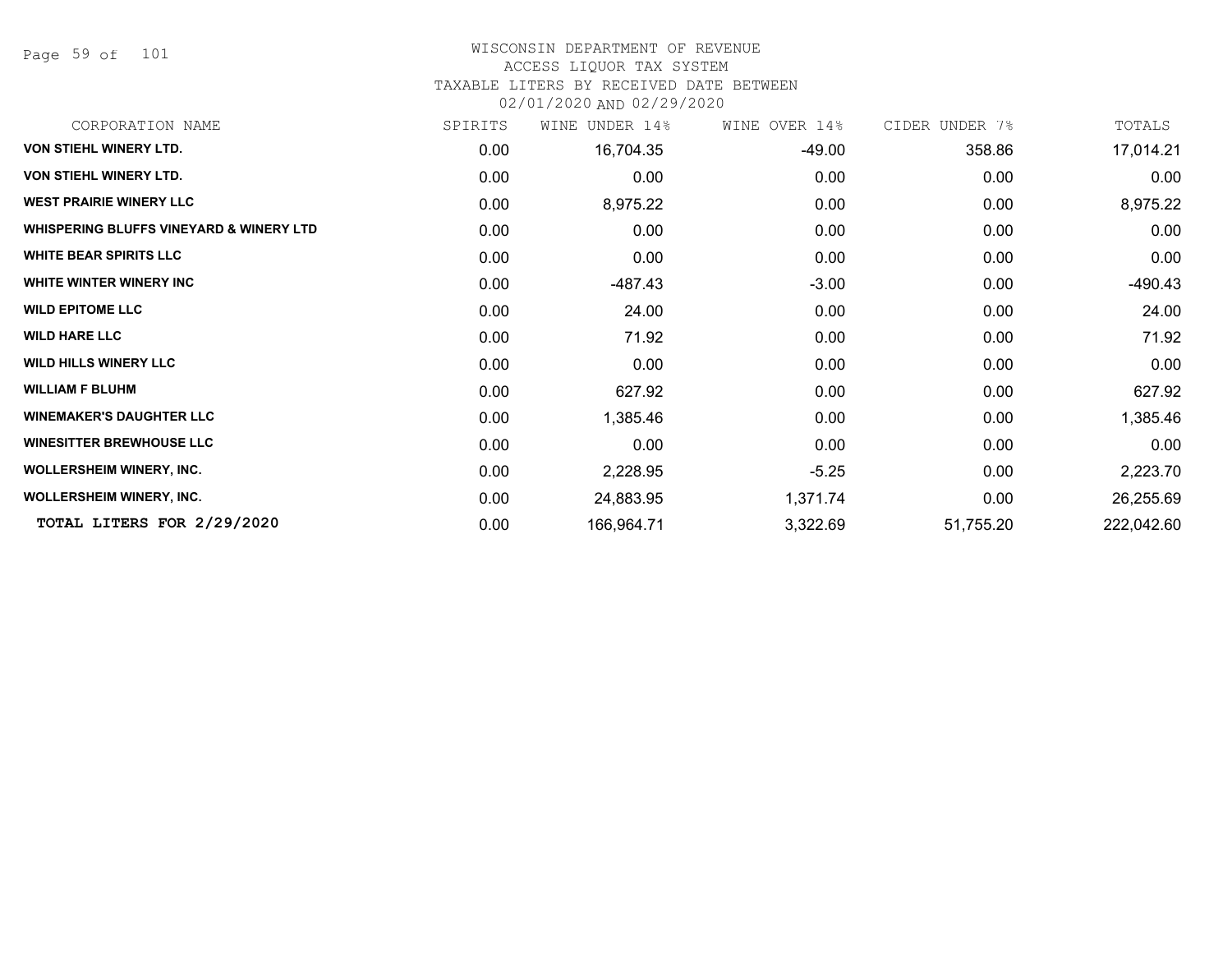Page 60 of 101

# WISCONSIN DEPARTMENT OF REVENUE ACCESS LIQUOR TAX SYSTEM TAXABLE LITERS BY RECEIVED DATE BETWEEN 02/01/2020 AND 02/29/2020

**WINE DIRECT SHIPPER (WDS)** CORPORATION NAME SPIRITS WINE UNDER 14% WINE OVER 14% CIDER UNDER 7% TOTALS

| 1-800 WINESHOP.COM INC                    | 0.00 | 0.00 | 0.00 | 0.00 | 0.00 |
|-------------------------------------------|------|------|------|------|------|
| 2HAWK, LLC                                | 0.00 | 0.00 | 0.00 | 0.00 | 0.00 |
| A DONKEY AND GOAT LLC                     | 0.00 | 0.00 | 0.00 | 0.00 | 0.00 |
| A TO Z WINEWORKS LLC                      | 0.00 | 0.00 | 0.00 | 0.00 | 0.00 |
| <b>ABACELA VINEYARDS &amp; WINERY INC</b> | 0.00 | 0.00 | 0.00 | 0.00 | 0.00 |
| <b>ABREU VINEYARDS INC</b>                | 0.00 | 0.00 | 0.00 | 0.00 | 0.00 |
| AC VIN CO LLC                             | 0.00 | 0.00 | 0.00 | 0.00 | 0.00 |
| <b>ACCOLADE WINES NORTH AMERICA INC</b>   | 0.00 | 0.00 | 0.00 | 0.00 | 0.00 |
| <b>ACKLEY BRANDS LTD</b>                  | 0.00 | 0.00 | 0.00 | 0.00 | 0.00 |
| <b>ACORN ALEGRIA WINERY</b>               | 0.00 | 0.00 | 0.00 | 0.00 | 0.00 |
| <b>ADAM H LEE</b>                         | 0.00 | 0.00 | 0.00 | 0.00 | 0.00 |
| <b>ADAMS WINERY LLC</b>                   | 0.00 | 0.00 | 0.00 | 0.00 | 0.00 |
| <b>ADELAIDA CELLARS INC</b>               | 0.00 | 0.00 | 0.00 | 0.00 | 0.00 |
| ADELSHEIM VINEYARD LLC                    | 0.00 | 0.00 | 0.00 | 0.00 | 0.00 |
| ADLER DEUTSCH VINEYARD LLC                | 0.00 | 0.00 | 0.00 | 0.00 | 0.00 |
| <b>AH WINES INC</b>                       | 0.00 | 0.00 | 0.00 | 0.00 | 0.00 |
| <b>AIRPORT RANCH ESTATES LLC</b>          | 0.00 | 0.00 | 0.00 | 0.00 | 0.00 |
| <b>AKA WINES LLC</b>                      | 0.00 | 0.00 | 0.00 | 0.00 | 0.00 |
| ALEJANDRO BULGHERONI ESTATE LLC           | 0.00 | 0.00 | 0.00 | 0.00 | 0.00 |
| ALEXANDRIA NICOLE CELLARS LLC             | 0.00 | 0.00 | 0.00 | 0.00 | 0.00 |
| <b>ALOFT WINES LLC</b>                    | 0.00 | 0.00 | 0.00 | 0.00 | 0.00 |
| <b>ALPHA &amp; OMEGA WINERY LLC</b>       | 0.00 | 0.00 | 0.00 | 0.00 | 0.00 |
| <b>ALTAMURA WINERY INC</b>                | 0.00 | 0.00 | 0.00 | 0.00 | 0.00 |
| <b>ALTBIER OPERATIONS LLC</b>             | 0.00 | 0.00 | 0.00 | 0.00 | 0.00 |
| ALVAREZ VINEYARDS LLC                     | 0.00 | 0.00 | 0.00 | 0.00 | 0.00 |
| <b>AMANDA STEFL</b>                       | 0.00 | 0.00 | 0.00 | 0.00 | 0.00 |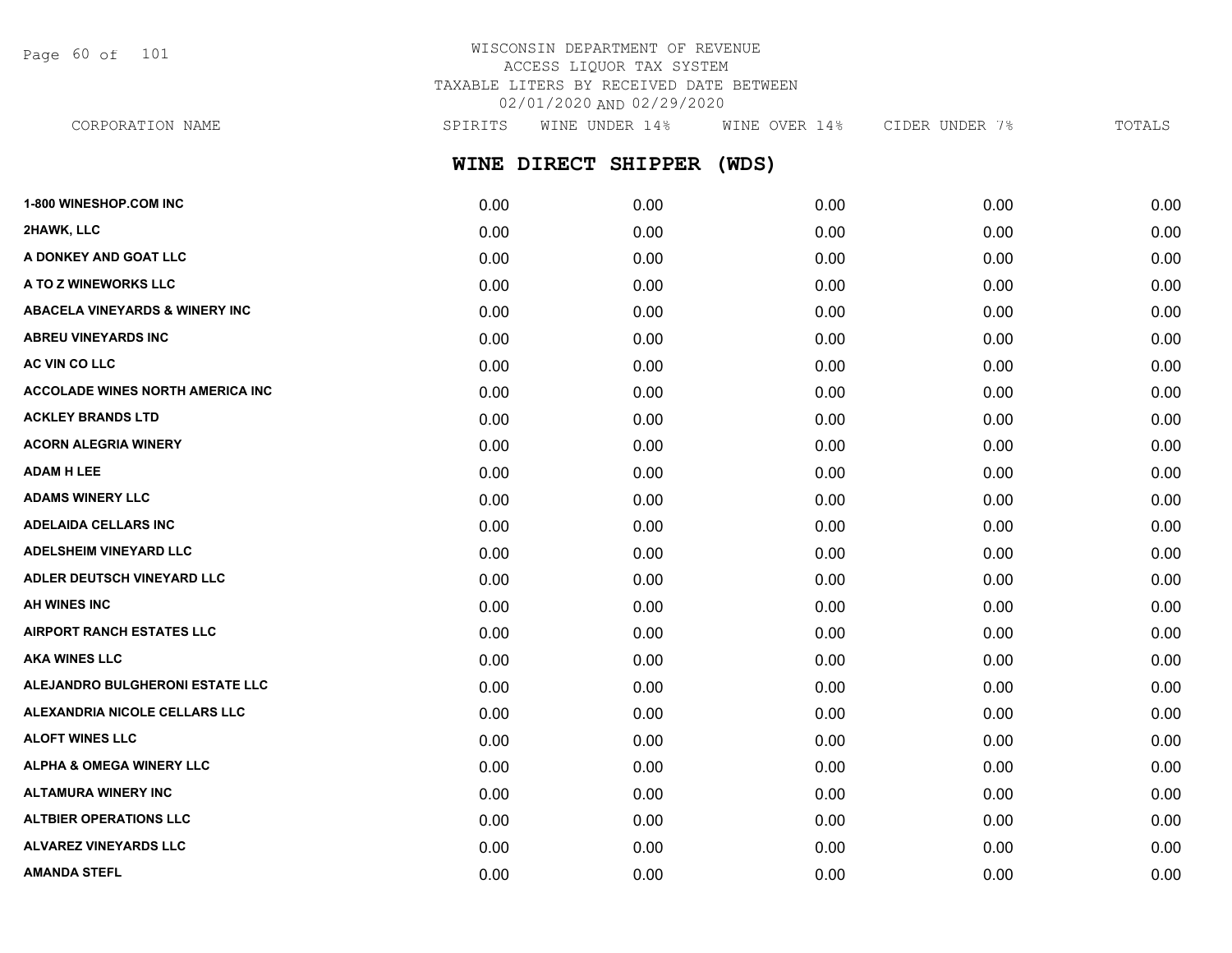Page 61 of 101

| CORPORATION NAME                            | SPIRITS | WINE UNDER 14% | WINE OVER 14% | CIDER UNDER 7% | TOTALS |
|---------------------------------------------|---------|----------------|---------------|----------------|--------|
| <b>AMAPOLA CREEK VINEYARDS &amp; WINERY</b> | 0.00    | 0.00           | 0.00          | 0.00           | 0.00   |
| <b>AMAVI CELLARS LLC</b>                    | 0.00    | 0.00           | 0.00          | 0.00           | 0.00   |
| <b>AMERICAN WINE TRADE INC</b>              | 0.00    | 0.00           | 0.00          | 0.00           | 0.00   |
| <b>AMICI CELLARS INC</b>                    | 0.00    | 0.00           | 0.00          | 0.00           | 0.00   |
| <b>AMIZETTA VINEYARDS WINERY LLC</b>        | 0.00    | 0.00           | 0.00          | 0.00           | 0.00   |
| <b>AMPELOS CELLARS INC</b>                  | 0.00    | 0.00           | 0.00          | 0.00           | 0.00   |
| <b>AMUSE BOUCHE LLC</b>                     | 0.00    | 0.00           | 0.00          | 0.00           | 0.00   |
| <b>ANCIEN WINES INC</b>                     | 0.00    | 0.00           | 27.00         | 0.00           | 27.00  |
| <b>ANCIENT PEAK INC</b>                     | 0.00    | 0.00           | 0.00          | 0.00           | 0.00   |
| ANDERSONS CONN VALLEY WINERY INC            | 0.00    | 0.00           | 0.00          | 0.00           | 0.00   |
| <b>ANDIS WINES LLC</b>                      | 0.00    | 0.00           | 0.00          | 0.00           | 0.00   |
| <b>ANDREW J HEINZL</b>                      | 0.00    | 0.00           | 0.00          | 0.00           | 0.00   |
| <b>ANDREW MURRAY, LLC</b>                   | 0.00    | 0.00           | 0.00          | 0.00           | 0.00   |
| <b>ANDREW TOW</b>                           | 0.00    | 0.00           | 0.00          | 0.00           | 0.00   |
| <b>ANIMOLP</b>                              | 0.00    | 0.00           | 0.00          | 0.00           | 0.00   |
| <b>ANOMALY VINEYARDS LLC</b>                | 0.00    | 0.00           | 0.00          | 0.00           | 0.00   |
| <b>ANTHILL FARMS LLC</b>                    | 0.00    | 13.50          | 0.00          | 0.00           | 13.50  |
| <b>ANTHONY M TRUCHARD</b>                   | 0.00    | 0.00           | 0.00          | 0.00           | 0.00   |
| <b>ANTHONY ROAD WINE CO INC</b>             | 0.00    | 0.00           | 0.00          | 0.00           | 0.00   |
| APPELLATION TRADING COMPANY LLC             | 0.00    | 0.00           | 0.00          | 0.00           | 0.00   |
| <b>AQUA PUMPKIN INC</b>                     | 0.00    | 0.00           | 0.00          | 0.00           | 0.00   |
| ARCHANGEL INVESTMENTS LLC                   | 0.00    | 0.00           | 0.00          | 0.00           | 0.00   |
| <b>ARETE WINES LLC</b>                      | 0.00    | 0.00           | 0.00          | 0.00           | 0.00   |
| <b>ARIETTA INC</b>                          | 0.00    | 0.00           | 0.00          | 0.00           | 0.00   |
| <b>ARISTA WINES LLC</b>                     | 0.00    | 0.00           | 0.00          | 0.00           | 0.00   |
| ARIZONA STRONGHOLD VINEYARDS LLC            | 0.00    | 0.00           | 0.00          | 0.00           | 0.00   |
| <b>ARKENSTONE VINEYARDS LLC</b>             | 0.00    | 0.00           | 0.00          | 0.00           | 0.00   |
| <b>ARMIDA WINERY INC</b>                    | 0.00    | 0.00           | 0.00          | 0.00           | 0.00   |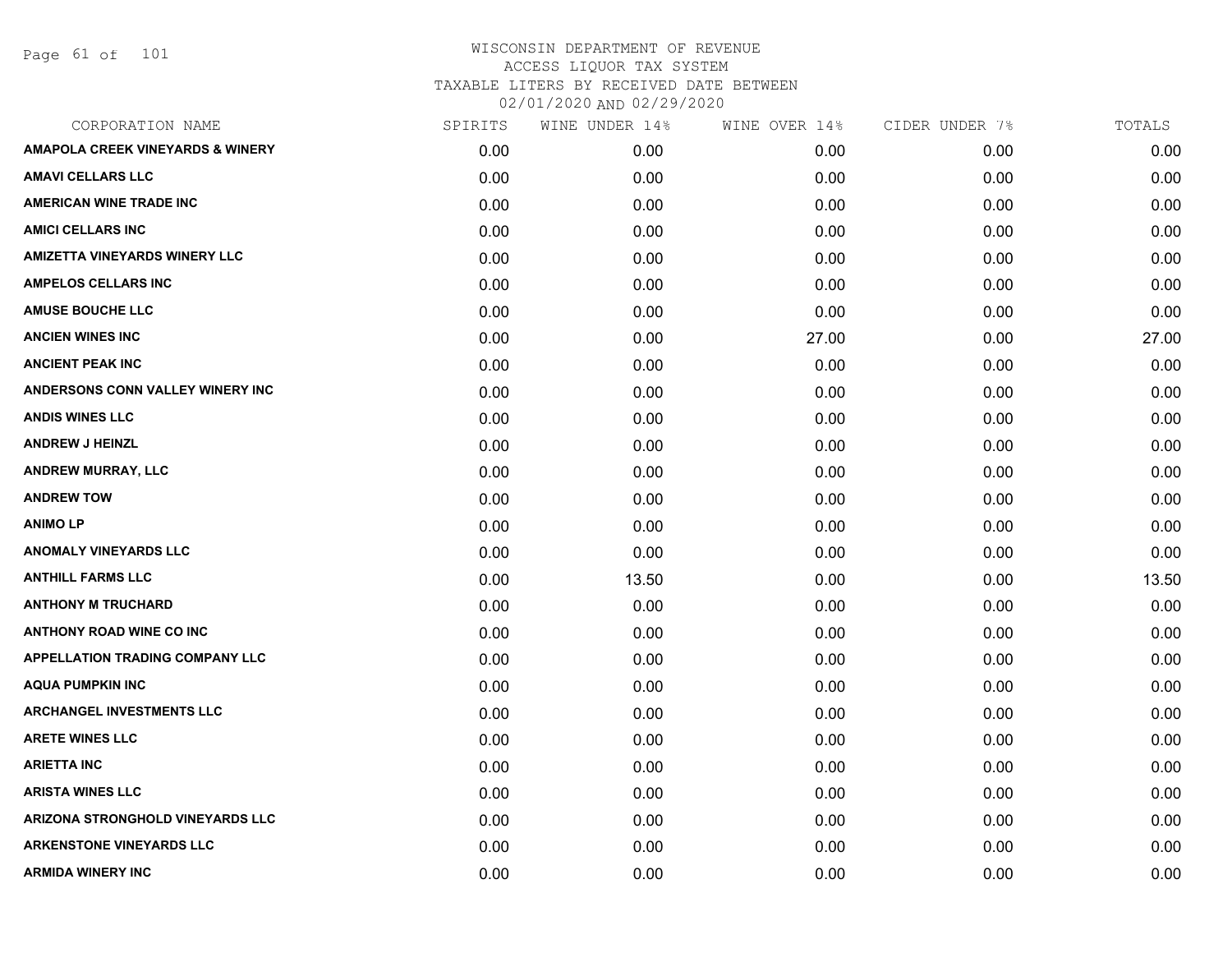Page 62 of 101

| CORPORATION NAME                       | SPIRITS | WINE UNDER 14% | WINE OVER 14% | CIDER UNDER 7% | TOTALS |
|----------------------------------------|---------|----------------|---------------|----------------|--------|
| <b>ARMSTRONG FAMILY WINERY LLC</b>     | 0.00    | 0.00           | 0.00          | 0.00           | 0.00   |
| <b>ARMSTRONG VINEYARDS INC</b>         | 0.00    | 0.00           | 0.00          | 0.00           | 0.00   |
| <b>ARNOT-ROBERTS LLC</b>               | 0.00    | 0.00           | 0.00          | 0.00           | 0.00   |
| <b>ARRINGTON VINEYARDS LLC</b>         | 0.00    | 0.00           | 0.00          | 0.00           | 0.00   |
| <b>ARTISTE MANAGEMENT CO LLC</b>       | 0.00    | 0.00           | 0.00          | 0.00           | 0.00   |
| AU BON CLIMAT LLC                      | 0.00    | 0.00           | 0.00          | 0.00           | 0.00   |
| <b>AUBERT WINEGROWING INC</b>          | 0.00    | 0.00           | 0.00          | 0.00           | 0.00   |
| <b>AUGUST BRIGGS JR INC</b>            | 0.00    | 0.00           | 0.00          | 0.00           | 0.00   |
| <b>AUSTIN NICHOLS &amp; CO INC</b>     | 0.00    | 0.00           | 0.00          | 0.00           | 0.00   |
| <b>AVV WINERY CO LLC</b>               | 0.00    | 0.00           | 0.00          | 0.00           | 0.00   |
| <b>B &amp; B ORGANICS, LLC</b>         | 0.00    | 0.00           | 0.00          | 0.00           | 0.00   |
| <b>B WISE VINEYARDS LLC</b>            | 0.00    | 0.00           | 0.00          | 0.00           | 0.00   |
| <b>BABCOCK ENTERPRISES INC</b>         | 0.00    | 0.00           | 0.00          | 0.00           | 0.00   |
| <b>BADGER MOUNTAIN INC</b>             | 0.00    | 0.00           | 0.00          | 0.00           | 0.00   |
| <b>BALBOA WINERY LLC</b>               | 0.00    | 0.00           | 0.00          | 0.00           | 0.00   |
| <b>BALLENTINE VINEYARDS INC</b>        | 0.00    | 0.00           | 0.00          | 0.00           | 0.00   |
| <b>BALTIMORE BEND VINEYARD LLC</b>     | 0.00    | 0.00           | 0.00          | 0.00           | 0.00   |
| <b>BARGETTOS SANTA CRUZ WINERY INC</b> | 0.00    | 0.00           | 0.00          | 0.00           | 0.00   |
| <b>BARLOW VINEYARDS LLC</b>            | 0.00    | 0.00           | 0.00          | 0.00           | 0.00   |
| <b>BARNARD GRIFFIN INC</b>             | 0.00    | 0.00           | 0.00          | 0.00           | 0.00   |
| <b>BARNETT VINEYARDS LP</b>            | 0.00    | 0.00           | 0.00          | 0.00           | 0.00   |
| <b>BATTLE FAMILY VINEYARDS LLC</b>     | 0.00    | 0.00           | 0.00          | 0.00           | 0.00   |
| <b>BAW INC</b>                         | 0.00    | 0.00           | 0.00          | 0.00           | 0.00   |
| <b>BAYFIELD WINERY, LTD.</b>           | 0.00    | 0.00           | 0.00          | 0.00           | 0.00   |
| <b>BEAUREGARD VINEYARDS LLC</b>        | 0.00    | 0.00           | 0.00          | 0.00           | 0.00   |
| <b>BEAUX FRERES LLC</b>                | 0.00    | 0.00           | 0.00          | 0.00           | 0.00   |
| <b>BECKER FARMS INC</b>                | 0.00    | 0.00           | 0.00          | 0.00           | 0.00   |
| <b>BEDELL NORTH FORK LLC</b>           | 0.00    | 0.00           | 0.00          | 0.00           | 0.00   |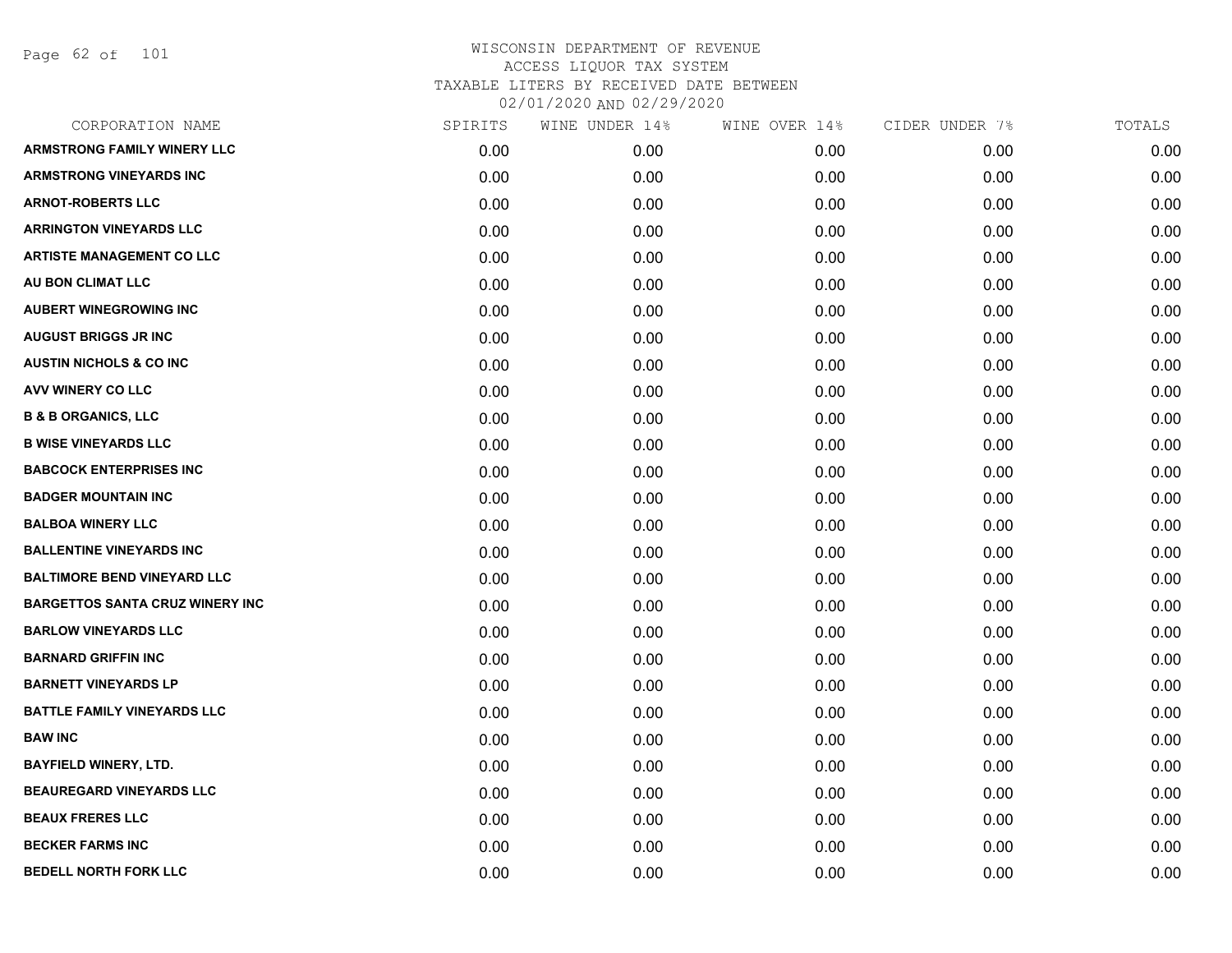Page 63 of 101

| CORPORATION NAME                                | SPIRITS | WINE UNDER 14% | WINE OVER 14% | CIDER UNDER 7% | TOTALS |
|-------------------------------------------------|---------|----------------|---------------|----------------|--------|
| <b>BEDROCK WINE COMPANY LP</b>                  | 0.00    | 0.00           | 0.00          | 0.00           | 0.00   |
| <b>BEHRENS AND DRINKWARD</b>                    | 0.00    | 0.00           | 0.00          | 0.00           | 0.00   |
| <b>BEL VINO LLC</b>                             | 0.00    | 0.00           | 0.00          | 0.00           | 0.00   |
| <b>BELLAVINI WINERY</b>                         | 0.00    | 0.00           | 0.00          | 0.00           | 0.00   |
| <b>BELLEVINEZ LLC</b>                           | 0.00    | 0.00           | 0.00          | 0.00           | 0.00   |
| <b>BENESSERE VINEYARDS LTD</b>                  | 0.00    | 0.00           | 0.00          | 0.00           | 0.00   |
| <b>BENNETT LANE WINERY LLC</b>                  | 0.00    | 0.00           | 0.00          | 0.00           | 0.00   |
| <b>BENOVIA WINERY LLC</b>                       | 0.00    | 0.00           | 0.00          | 0.00           | 0.00   |
| <b>BENT CREEK WINERY LLC</b>                    | 0.00    | 0.00           | 0.00          | 0.00           | 0.00   |
| <b>BERGSTROM WINES LLC</b>                      | 0.00    | 0.00           | 0.00          | 0.00           | 0.00   |
| <b>BERNARDUS LLC</b>                            | 0.00    | 0.00           | 0.00          | 0.00           | 0.00   |
| BETHEL HEIGHTS VINEYARD INC                     | 0.00    | 0.00           | 0.00          | 0.00           | 0.00   |
| BETTER BRANDS INTERNATIONAL                     | 0.00    | 0.00           | 0.00          | 0.00           | 0.00   |
| <b>BETZ CELLARS LLC</b>                         | 0.00    | 9.00           | 0.00          | 0.00           | 9.00   |
| <b>BEVAN CELLARS, LLC</b>                       | 0.00    | 0.00           | 0.00          | 0.00           | 0.00   |
| BIEN NACIDO VINEYARDS OF RANCHO TEPUSQUET<br>LP | 0.00    | 0.00           | 0.00          | 0.00           | 0.00   |
| <b>BIG TABLE FARM, INC</b>                      | 0.00    | 0.00           | 0.00          | 0.00           | 0.00   |
| <b>BILTMORE ESTATE WINE COMPANY</b>             | 0.00    | 0.00           | 0.00          | 0.00           | 0.00   |
| <b>BLACK CAT VINEYARD LLC</b>                   | 0.00    | 0.00           | 0.00          | 0.00           | 0.00   |
| <b>BLACK MESA WINERY LLC</b>                    | 0.00    | 0.00           | 0.00          | 0.00           | 0.00   |
| <b>BLACKBIRD VINEYARDS LLC</b>                  | 0.00    | 0.00           | 0.00          | 0.00           | 0.00   |
| <b>BLAIR VINEYARDS LLC</b>                      | 0.00    | 0.00           | 0.00          | 0.00           | 0.00   |
| <b>BLANKIET ESTATE LLC</b>                      | 0.00    | 0.00           | 0.00          | 0.00           | 0.00   |
| <b>BLIND HORSE WINERY LLC</b>                   | 0.00    | 0.00           | 0.00          | 0.00           | 0.00   |
| <b>BLUE FARM, LLC</b>                           | 0.00    | 0.00           | 0.00          | 0.00           | 0.00   |
| <b>BLUE SKY VINTNERS LLC</b>                    | 0.00    | 0.00           | 0.00          | 0.00           | 0.00   |
| <b>BNA WINE GROUP LLC</b>                       | 0.00    | 0.00           | 0.00          | 0.00           | 0.00   |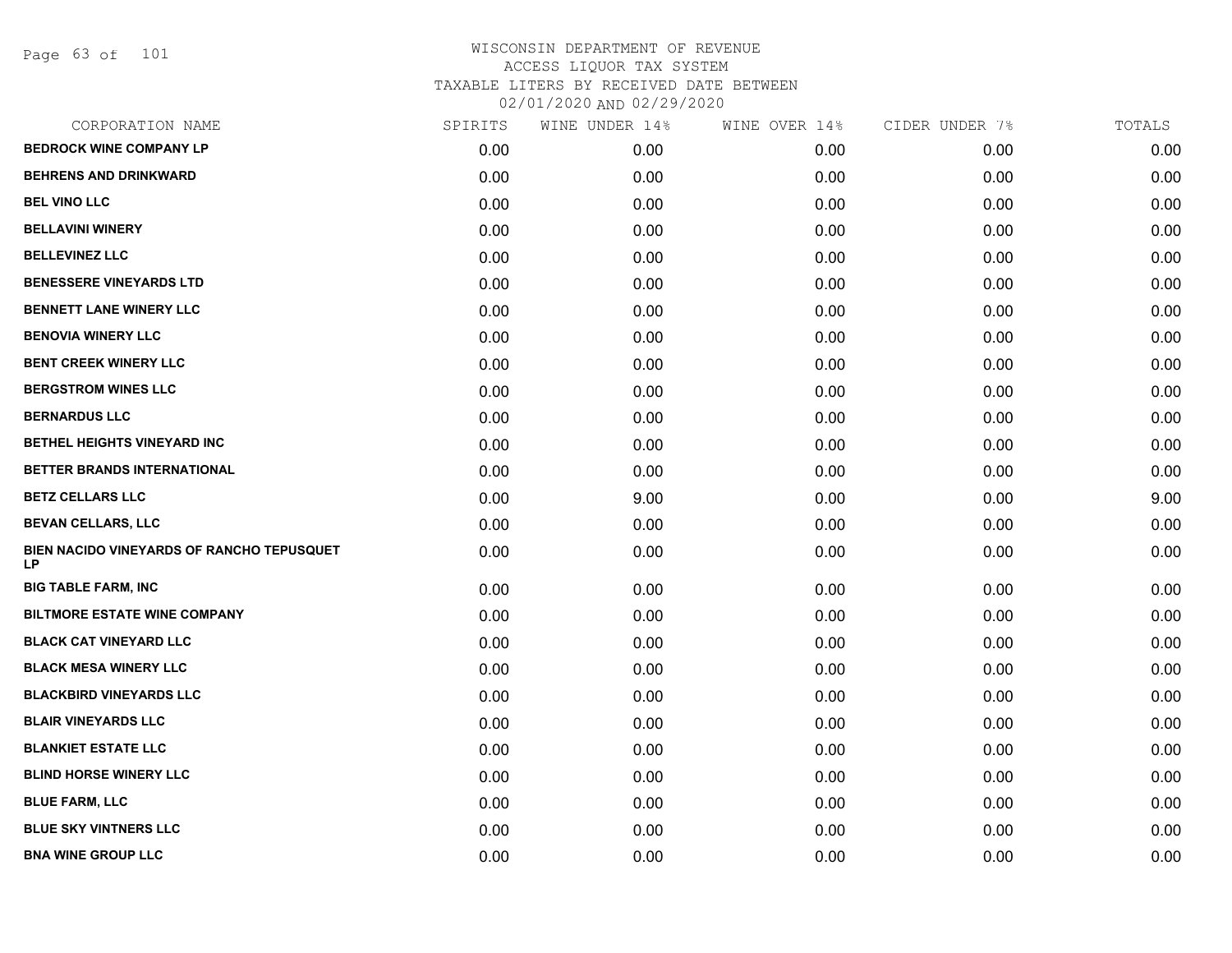Page 64 of 101

| CORPORATION NAME                       | SPIRITS | WINE UNDER 14% | WINE OVER 14% | CIDER UNDER 7% | TOTALS |
|----------------------------------------|---------|----------------|---------------|----------------|--------|
| <b>BOARS VIEW LLC</b>                  | 0.00    | 0.00           | 0.00          | 0.00           | 0.00   |
| <b>BOEDECKER CELLARS, LLC</b>          | 0.00    | 0.00           | 0.00          | 0.00           | 0.00   |
| <b>BOEGER WINERY INC</b>               | 0.00    | 0.00           | 0.00          | 0.00           | 0.00   |
| <b>BOEKENOOGEN WINERY LLC</b>          | 0.00    | 0.00           | 0.00          | 0.00           | 0.00   |
| <b>BOGLE VINEYARDS INC</b>             | 0.00    | 0.00           | 0.00          | 0.00           | 0.00   |
| <b>BOLO CELLARS, LLC</b>               | 0.00    | 0.00           | 0.00          | 0.00           | 0.00   |
| <b>BONNY DOON WINERY INC</b>           | 0.00    | 0.00           | 0.00          | 0.00           | 0.00   |
| <b>BOOKWALTER WINERY LLC</b>           | 0.00    | 0.00           | 0.00          | 0.00           | 0.00   |
| <b>BOTHAM BRANDS LLC</b>               | 0.00    | 0.00           | 0.00          | 0.00           | 0.00   |
| <b>BOUCHAINE VINEYARDS INC</b>         | 0.00    | 0.00           | 0.00          | 0.00           | 0.00   |
| <b>BOUNDARY BREAKS LLC</b>             | 0.00    | 0.00           | 0.00          | 0.00           | 0.00   |
| BOWERS HARBOR VINEYARDS AND WINERY INC | 0.00    | 0.00           | 0.00          | 0.00           | 0.00   |
| <b>BRADLEY GEARHART</b>                | 0.00    | 0.00           | 0.00          | 0.00           | 0.00   |
| <b>BRADLEY L ALLEN</b>                 | 0.00    | 0.00           | 0.00          | 0.00           | 0.00   |
| <b>BRANCHES WINERY LLC</b>             | 0.00    | 0.00           | 0.00          | 0.00           | 0.00   |
| <b>BRASSFIELD ESTATE WINERY LLC</b>    | 0.00    | 0.00           | 0.00          | 0.00           | 0.00   |
| <b>BRECON ESTATE INC</b>               | 0.00    | 0.00           | 0.00          | 0.00           | 0.00   |
| <b>BRET LOPEZ</b>                      | 0.00    | 0.00           | 0.00          | 0.00           | 0.00   |
| <b>BRETON WINE COMPANY INC</b>         | 0.00    | 0.00           | 0.00          | 0.00           | 0.00   |
| <b>BRIAN C LOKRANTZ</b>                | 0.00    | 0.00           | 0.00          | 0.00           | 0.00   |
| <b>BRIAN CARTER CELLARS LLC</b>        | 0.00    | 0.00           | 0.00          | 0.00           | 0.00   |
| <b>BRIAN M HEATH</b>                   | 0.00    | 0.00           | 0.00          | 0.00           | 0.00   |
| <b>BRICOLEUR VINEYARDS LLC</b>         | 0.00    | 0.00           | 0.00          | 0.00           | 0.00   |
| <b>BRIDGEVIEW VINEYARDS INC</b>        | 0.00    | 0.00           | 0.00          | 0.00           | 0.00   |
| <b>BRIGADOON FARM &amp; WINERY LLC</b> | 0.00    | 0.00           | 0.00          | 0.00           | 0.00   |
| <b>BRIGHT CELLARS INC</b>              | 0.00    | 0.00           | 0.00          | 0.00           | 0.00   |
| <b>BRIX CIDER LLC</b>                  | 0.00    | 0.00           | 0.00          | 0.00           | 0.00   |
| <b>BRONCO WINE COMPANY</b>             | 0.00    | 0.00           | 0.00          | 0.00           | 0.00   |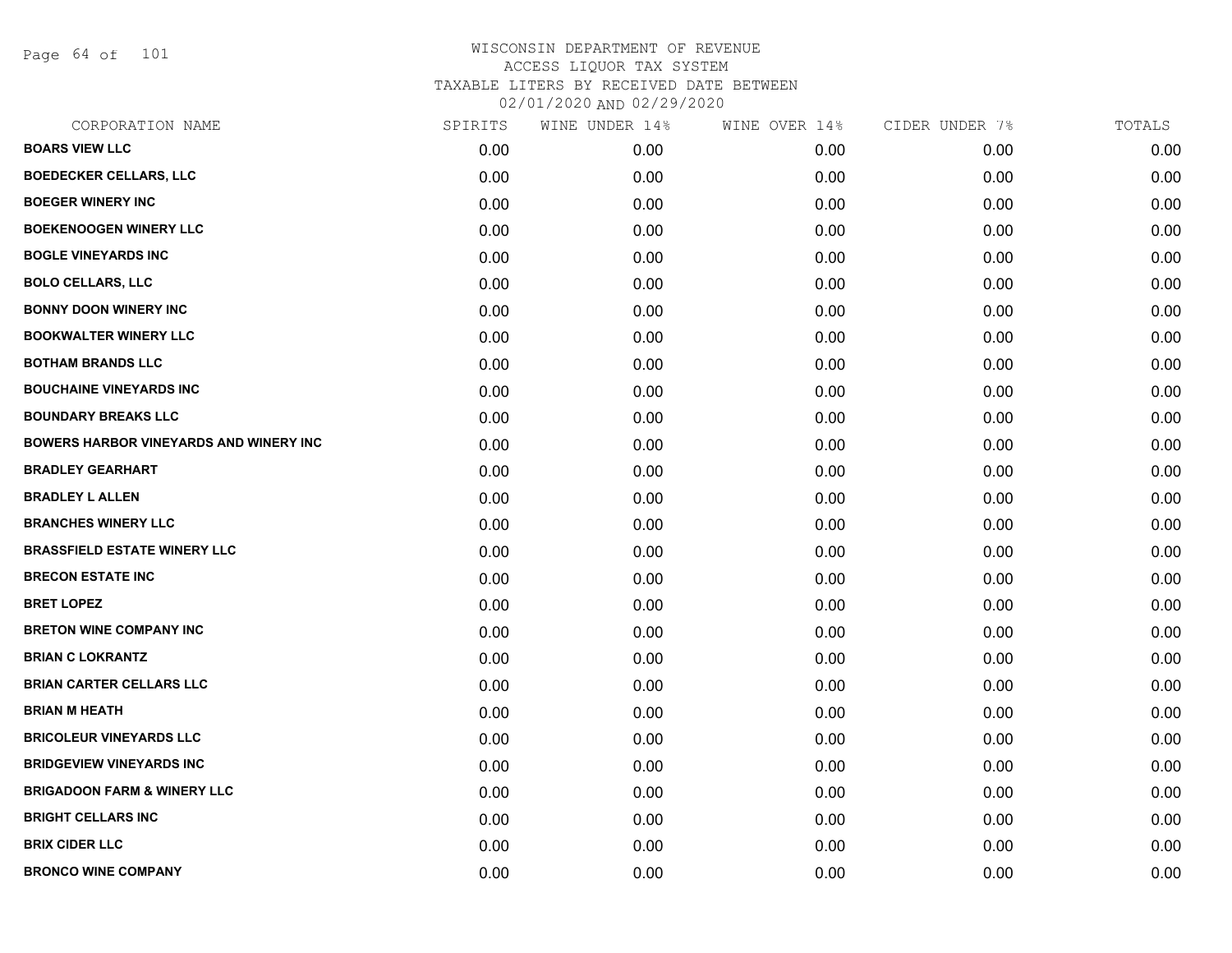Page 65 of 101

| CORPORATION NAME                           | SPIRITS | WINE UNDER 14% | WINE OVER 14% | CIDER UNDER 7% | TOTALS |
|--------------------------------------------|---------|----------------|---------------|----------------|--------|
| BROWN COUNTY WINE COMPANY, INC.            | 0.00    | 0.00           | 0.00          | 0.00           | 0.00   |
| <b>BROWN ESTATE VINEYARDS LLC</b>          | 0.00    | 0.00           | 0.00          | 0.00           | 0.00   |
| <b>BROWNE FAMILY WINES LLC</b>             | 0.00    | 0.00           | 0.00          | 0.00           | 0.00   |
| <b>BRUTOCAO CELLARS LP</b>                 | 0.00    | 0.00           | 0.00          | 0.00           | 0.00   |
| <b>BRYANT VINEYARDS INC</b>                | 0.00    | 0.00           | 0.00          | 0.00           | 0.00   |
| <b>BUCKLER FAMILY VINEYARDS LLC</b>        | 0.00    | 0.00           | 0.00          | 0.00           | 0.00   |
| <b>BUEHLER VINEYARDS INC</b>               | 0.00    | 0.00           | 0.00          | 0.00           | 0.00   |
| <b>BULLY HILL VINEYARDS INC</b>            | 0.00    | 0.00           | 0.00          | 0.00           | 0.00   |
| <b>BURGESS CELLARS INC</b>                 | 0.00    | 0.00           | 0.00          | 0.00           | 0.00   |
| <b>BURRELL SCHOOL VINEYARDS INC</b>        | 0.00    | 0.00           | 0.00          | 0.00           | 0.00   |
| <b>BUTTONWOOD FARM WINERY INC</b>          | 0.00    | 0.00           | 0.00          | 0.00           | 0.00   |
| <b>BWSC LLC</b>                            | 0.00    | 0.00           | 0.00          | 0.00           | 0.00   |
| <b>C &amp; C WINE SERVICES INC</b>         | 0.00    | 0.00           | 0.00          | 0.00           | 0.00   |
| <b>C &amp; N CORPORATION</b>               | 0.00    | 0.00           | 0.00          | 0.00           | 0.00   |
| C G DI ARIE VINEYARD & WINERY LLC          | 0.00    | 0.00           | 0.00          | 0.00           | 0.00   |
| <b>C MONDAVI &amp; SONS</b>                | 0.00    | 0.00           | 0.00          | 0.00           | 0.00   |
| <b>CADA LLC</b>                            | 0.00    | 0.00           | 0.00          | 0.00           | 0.00   |
| <b>CAIN CELLARS INC</b>                    | 0.00    | 0.00           | 0.00          | 0.00           | 0.00   |
| <b>CAKEBREAD CELLARS</b>                   | 0.00    | 0.00           | 0.00          | 0.00           | 0.00   |
| <b>CALCAREOUS VINEYARD LLC</b>             | 0.00    | 0.00           | 0.00          | 0.00           | 0.00   |
| <b>CALDWELL WINERY LLC</b>                 | 0.00    | 0.00           | 0.00          | 0.00           | 0.00   |
| <b>CALLAWAY TEMECULA LP</b>                | 0.00    | 0.00           | 0.00          | 0.00           | 0.00   |
| CALWD, INC.                                | 0.00    | 0.00           | 0.00          | 0.00           | 0.00   |
| <b>CAMARDA CORP</b>                        | 0.00    | 0.00           | 0.00          | 0.00           | 0.00   |
| <b>CARACCIOLI CELLARS INC</b>              | 0.00    | 0.00           | 0.00          | 0.00           | 0.00   |
| <b>CARHARTT VINEYARD, INC.</b>             | 0.00    | 0.00           | 0.00          | 0.00           | 0.00   |
| <b>CARL THOMA</b>                          | 0.00    | 0.00           | 0.00          | 0.00           | 0.00   |
| <b>CARLISLE WINERY &amp; VINEYARDS LLC</b> | 0.00    | 0.00           | 0.00          | 0.00           | 0.00   |
|                                            |         |                |               |                |        |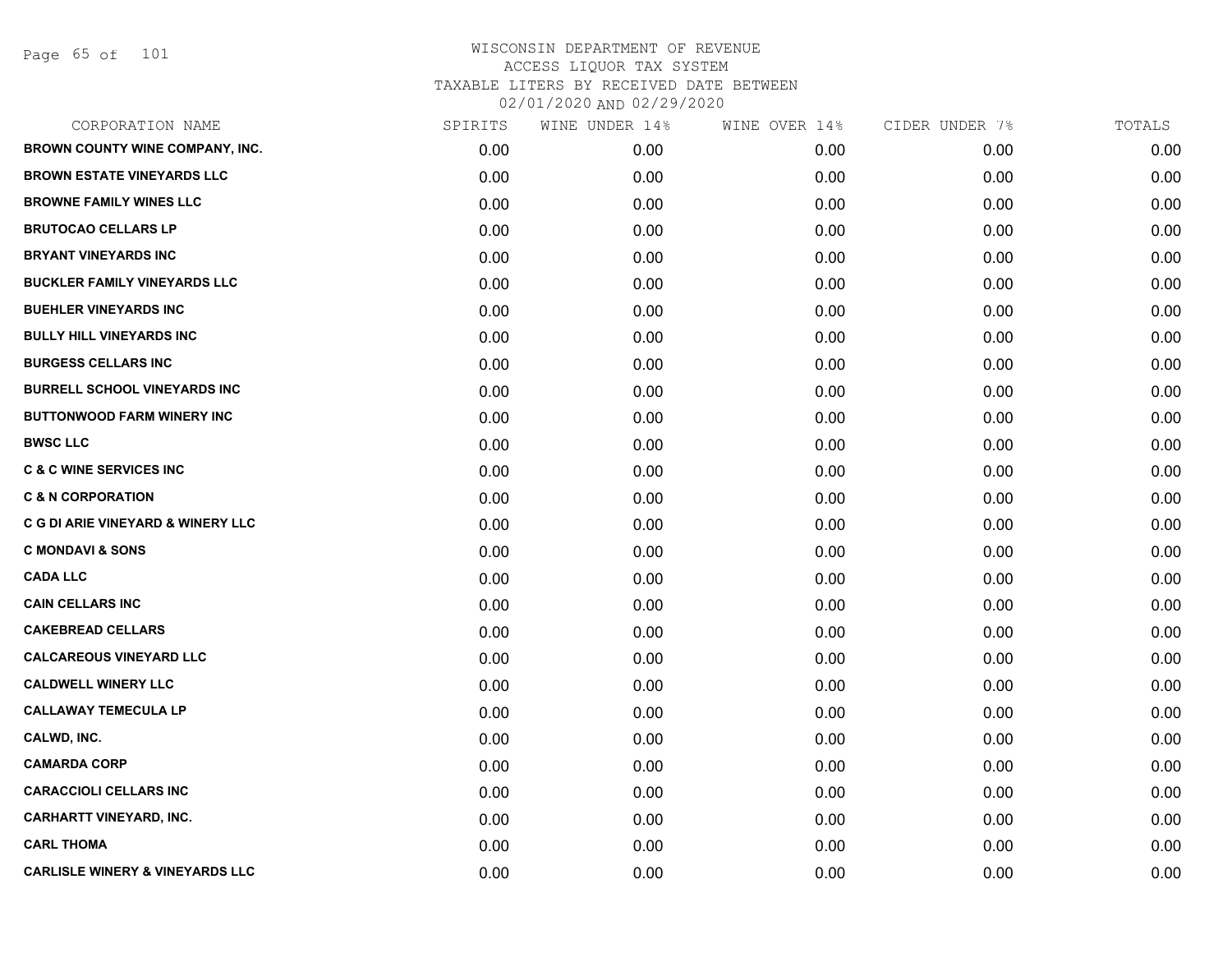Page 66 of 101

| <b>CARLSON VINEYARDS INC</b><br>0.00<br>0.00<br>0.00<br>0.00<br><b>CARNEROS WINE COMPANY INC</b><br>0.00<br>0.00<br>0.00<br>0.00<br><b>CARR WINERY INC</b><br>0.00<br>15.00<br>7.50<br>0.00<br><b>CASTORO CELLARS</b><br>0.00<br>0.00<br>0.00<br>0.00<br><b>CATHERINE ELIZABETH INC</b><br>0.00<br>0.00<br>0.00<br>0.00<br><b>CAYMUS VINEYARDS INC</b><br>0.00<br>0.00<br>0.00<br>0.00<br><b>CECIL A ZERBA</b><br>0.00<br>0.00<br>0.00<br>0.00<br><b>CEDAR KNOLL VINEYARDS INC</b><br>0.00<br>0.00<br>0.00<br>0.00<br><b>CEJA VINEYARDS INC</b><br>0.00<br>0.00<br>0.00<br>0.00<br><b>CELIA WELCH WINES LLC</b><br>0.00<br>0.00<br>0.00<br>0.00<br><b>CELLAR RAT CELLARS LLC</b><br>0.00<br>0.00<br>0.00<br>0.00<br><b>CHAPPELLET WINERY INC</b><br>0.00<br>0.00<br>0.00<br>0.00<br><b>CHARLES &amp; MARTHA BARRA</b><br>0.00<br>0.00<br>0.00<br>0.00<br><b>CHARLES REININGER LLC</b><br>0.00<br>0.00<br>0.00<br>0.00<br><b>CHATEAU BIANCA INC</b><br>0.00<br>0.00<br>0.00<br>0.00<br><b>CHATEAU DIANA LLC</b><br>0.00<br>0.00<br>0.00<br>0.00<br><b>CHATEAU GRAND TRAVERSE LTD</b><br>0.00<br>0.00<br>0.00<br>0.00<br><b>CHATEAU MARGENE INC</b><br>0.00<br>0.00<br>0.00<br>0.00<br><b>CHATEAU MORRISETTE INC</b><br>0.00<br>0.00<br>0.00<br>0.00<br><b>CHATEAU OPERATIONS, LTD.</b><br>0.00<br>0.00<br>0.00<br>0.00<br><b>CHATEAU POTELLE HOLDINGS LLC</b><br>0.00<br>0.00<br>0.00<br>0.00<br><b>CHATEAU ST CROIX WINERY &amp; VINEYARD LLC</b><br>0.00<br>0.00<br>0.00<br>0.00<br><b>CHERRY HILL LLC</b><br>0.00<br>0.00<br>0.00<br>0.00<br><b>CHIARELLO FAMILY VINEYARDS LLC</b><br>0.00<br>0.00<br>0.00<br>0.00<br><b>CHILDRESS WINERY, LLC</b><br>0.00<br>0.00<br>0.00<br>0.00<br><b>CHIMNEY ROCK WINERY LLC</b><br>0.00<br>0.00<br>0.00<br>0.00<br><b>CHRISTOPHE BARON</b><br>0.00<br>0.00<br>0.00<br>0.00<br><b>CHRISTOPHER FIGGINS</b><br>0.00<br>0.00<br>0.00<br>0.00 | CORPORATION NAME | SPIRITS | WINE UNDER 14% | WINE OVER 14% | CIDER UNDER 7% | TOTALS |
|---------------------------------------------------------------------------------------------------------------------------------------------------------------------------------------------------------------------------------------------------------------------------------------------------------------------------------------------------------------------------------------------------------------------------------------------------------------------------------------------------------------------------------------------------------------------------------------------------------------------------------------------------------------------------------------------------------------------------------------------------------------------------------------------------------------------------------------------------------------------------------------------------------------------------------------------------------------------------------------------------------------------------------------------------------------------------------------------------------------------------------------------------------------------------------------------------------------------------------------------------------------------------------------------------------------------------------------------------------------------------------------------------------------------------------------------------------------------------------------------------------------------------------------------------------------------------------------------------------------------------------------------------------------------------------------------------------------------------------------------------------------------------------------------------------------------------------------------------------------------------------|------------------|---------|----------------|---------------|----------------|--------|
|                                                                                                                                                                                                                                                                                                                                                                                                                                                                                                                                                                                                                                                                                                                                                                                                                                                                                                                                                                                                                                                                                                                                                                                                                                                                                                                                                                                                                                                                                                                                                                                                                                                                                                                                                                                                                                                                                 |                  |         |                |               |                | 0.00   |
|                                                                                                                                                                                                                                                                                                                                                                                                                                                                                                                                                                                                                                                                                                                                                                                                                                                                                                                                                                                                                                                                                                                                                                                                                                                                                                                                                                                                                                                                                                                                                                                                                                                                                                                                                                                                                                                                                 |                  |         |                |               |                | 0.00   |
|                                                                                                                                                                                                                                                                                                                                                                                                                                                                                                                                                                                                                                                                                                                                                                                                                                                                                                                                                                                                                                                                                                                                                                                                                                                                                                                                                                                                                                                                                                                                                                                                                                                                                                                                                                                                                                                                                 |                  |         |                |               |                | 22.50  |
|                                                                                                                                                                                                                                                                                                                                                                                                                                                                                                                                                                                                                                                                                                                                                                                                                                                                                                                                                                                                                                                                                                                                                                                                                                                                                                                                                                                                                                                                                                                                                                                                                                                                                                                                                                                                                                                                                 |                  |         |                |               |                | 0.00   |
|                                                                                                                                                                                                                                                                                                                                                                                                                                                                                                                                                                                                                                                                                                                                                                                                                                                                                                                                                                                                                                                                                                                                                                                                                                                                                                                                                                                                                                                                                                                                                                                                                                                                                                                                                                                                                                                                                 |                  |         |                |               |                | 0.00   |
|                                                                                                                                                                                                                                                                                                                                                                                                                                                                                                                                                                                                                                                                                                                                                                                                                                                                                                                                                                                                                                                                                                                                                                                                                                                                                                                                                                                                                                                                                                                                                                                                                                                                                                                                                                                                                                                                                 |                  |         |                |               |                | 0.00   |
|                                                                                                                                                                                                                                                                                                                                                                                                                                                                                                                                                                                                                                                                                                                                                                                                                                                                                                                                                                                                                                                                                                                                                                                                                                                                                                                                                                                                                                                                                                                                                                                                                                                                                                                                                                                                                                                                                 |                  |         |                |               |                | 0.00   |
|                                                                                                                                                                                                                                                                                                                                                                                                                                                                                                                                                                                                                                                                                                                                                                                                                                                                                                                                                                                                                                                                                                                                                                                                                                                                                                                                                                                                                                                                                                                                                                                                                                                                                                                                                                                                                                                                                 |                  |         |                |               |                | 0.00   |
|                                                                                                                                                                                                                                                                                                                                                                                                                                                                                                                                                                                                                                                                                                                                                                                                                                                                                                                                                                                                                                                                                                                                                                                                                                                                                                                                                                                                                                                                                                                                                                                                                                                                                                                                                                                                                                                                                 |                  |         |                |               |                | 0.00   |
|                                                                                                                                                                                                                                                                                                                                                                                                                                                                                                                                                                                                                                                                                                                                                                                                                                                                                                                                                                                                                                                                                                                                                                                                                                                                                                                                                                                                                                                                                                                                                                                                                                                                                                                                                                                                                                                                                 |                  |         |                |               |                | 0.00   |
|                                                                                                                                                                                                                                                                                                                                                                                                                                                                                                                                                                                                                                                                                                                                                                                                                                                                                                                                                                                                                                                                                                                                                                                                                                                                                                                                                                                                                                                                                                                                                                                                                                                                                                                                                                                                                                                                                 |                  |         |                |               |                | 0.00   |
|                                                                                                                                                                                                                                                                                                                                                                                                                                                                                                                                                                                                                                                                                                                                                                                                                                                                                                                                                                                                                                                                                                                                                                                                                                                                                                                                                                                                                                                                                                                                                                                                                                                                                                                                                                                                                                                                                 |                  |         |                |               |                | 0.00   |
|                                                                                                                                                                                                                                                                                                                                                                                                                                                                                                                                                                                                                                                                                                                                                                                                                                                                                                                                                                                                                                                                                                                                                                                                                                                                                                                                                                                                                                                                                                                                                                                                                                                                                                                                                                                                                                                                                 |                  |         |                |               |                | 0.00   |
|                                                                                                                                                                                                                                                                                                                                                                                                                                                                                                                                                                                                                                                                                                                                                                                                                                                                                                                                                                                                                                                                                                                                                                                                                                                                                                                                                                                                                                                                                                                                                                                                                                                                                                                                                                                                                                                                                 |                  |         |                |               |                | 0.00   |
|                                                                                                                                                                                                                                                                                                                                                                                                                                                                                                                                                                                                                                                                                                                                                                                                                                                                                                                                                                                                                                                                                                                                                                                                                                                                                                                                                                                                                                                                                                                                                                                                                                                                                                                                                                                                                                                                                 |                  |         |                |               |                | 0.00   |
|                                                                                                                                                                                                                                                                                                                                                                                                                                                                                                                                                                                                                                                                                                                                                                                                                                                                                                                                                                                                                                                                                                                                                                                                                                                                                                                                                                                                                                                                                                                                                                                                                                                                                                                                                                                                                                                                                 |                  |         |                |               |                | 0.00   |
|                                                                                                                                                                                                                                                                                                                                                                                                                                                                                                                                                                                                                                                                                                                                                                                                                                                                                                                                                                                                                                                                                                                                                                                                                                                                                                                                                                                                                                                                                                                                                                                                                                                                                                                                                                                                                                                                                 |                  |         |                |               |                | 0.00   |
|                                                                                                                                                                                                                                                                                                                                                                                                                                                                                                                                                                                                                                                                                                                                                                                                                                                                                                                                                                                                                                                                                                                                                                                                                                                                                                                                                                                                                                                                                                                                                                                                                                                                                                                                                                                                                                                                                 |                  |         |                |               |                | 0.00   |
|                                                                                                                                                                                                                                                                                                                                                                                                                                                                                                                                                                                                                                                                                                                                                                                                                                                                                                                                                                                                                                                                                                                                                                                                                                                                                                                                                                                                                                                                                                                                                                                                                                                                                                                                                                                                                                                                                 |                  |         |                |               |                | 0.00   |
|                                                                                                                                                                                                                                                                                                                                                                                                                                                                                                                                                                                                                                                                                                                                                                                                                                                                                                                                                                                                                                                                                                                                                                                                                                                                                                                                                                                                                                                                                                                                                                                                                                                                                                                                                                                                                                                                                 |                  |         |                |               |                | 0.00   |
|                                                                                                                                                                                                                                                                                                                                                                                                                                                                                                                                                                                                                                                                                                                                                                                                                                                                                                                                                                                                                                                                                                                                                                                                                                                                                                                                                                                                                                                                                                                                                                                                                                                                                                                                                                                                                                                                                 |                  |         |                |               |                | 0.00   |
|                                                                                                                                                                                                                                                                                                                                                                                                                                                                                                                                                                                                                                                                                                                                                                                                                                                                                                                                                                                                                                                                                                                                                                                                                                                                                                                                                                                                                                                                                                                                                                                                                                                                                                                                                                                                                                                                                 |                  |         |                |               |                | 0.00   |
|                                                                                                                                                                                                                                                                                                                                                                                                                                                                                                                                                                                                                                                                                                                                                                                                                                                                                                                                                                                                                                                                                                                                                                                                                                                                                                                                                                                                                                                                                                                                                                                                                                                                                                                                                                                                                                                                                 |                  |         |                |               |                | 0.00   |
|                                                                                                                                                                                                                                                                                                                                                                                                                                                                                                                                                                                                                                                                                                                                                                                                                                                                                                                                                                                                                                                                                                                                                                                                                                                                                                                                                                                                                                                                                                                                                                                                                                                                                                                                                                                                                                                                                 |                  |         |                |               |                | 0.00   |
|                                                                                                                                                                                                                                                                                                                                                                                                                                                                                                                                                                                                                                                                                                                                                                                                                                                                                                                                                                                                                                                                                                                                                                                                                                                                                                                                                                                                                                                                                                                                                                                                                                                                                                                                                                                                                                                                                 |                  |         |                |               |                | 0.00   |
|                                                                                                                                                                                                                                                                                                                                                                                                                                                                                                                                                                                                                                                                                                                                                                                                                                                                                                                                                                                                                                                                                                                                                                                                                                                                                                                                                                                                                                                                                                                                                                                                                                                                                                                                                                                                                                                                                 |                  |         |                |               |                | 0.00   |
|                                                                                                                                                                                                                                                                                                                                                                                                                                                                                                                                                                                                                                                                                                                                                                                                                                                                                                                                                                                                                                                                                                                                                                                                                                                                                                                                                                                                                                                                                                                                                                                                                                                                                                                                                                                                                                                                                 |                  |         |                |               |                | 0.00   |
|                                                                                                                                                                                                                                                                                                                                                                                                                                                                                                                                                                                                                                                                                                                                                                                                                                                                                                                                                                                                                                                                                                                                                                                                                                                                                                                                                                                                                                                                                                                                                                                                                                                                                                                                                                                                                                                                                 |                  |         |                |               |                | 0.00   |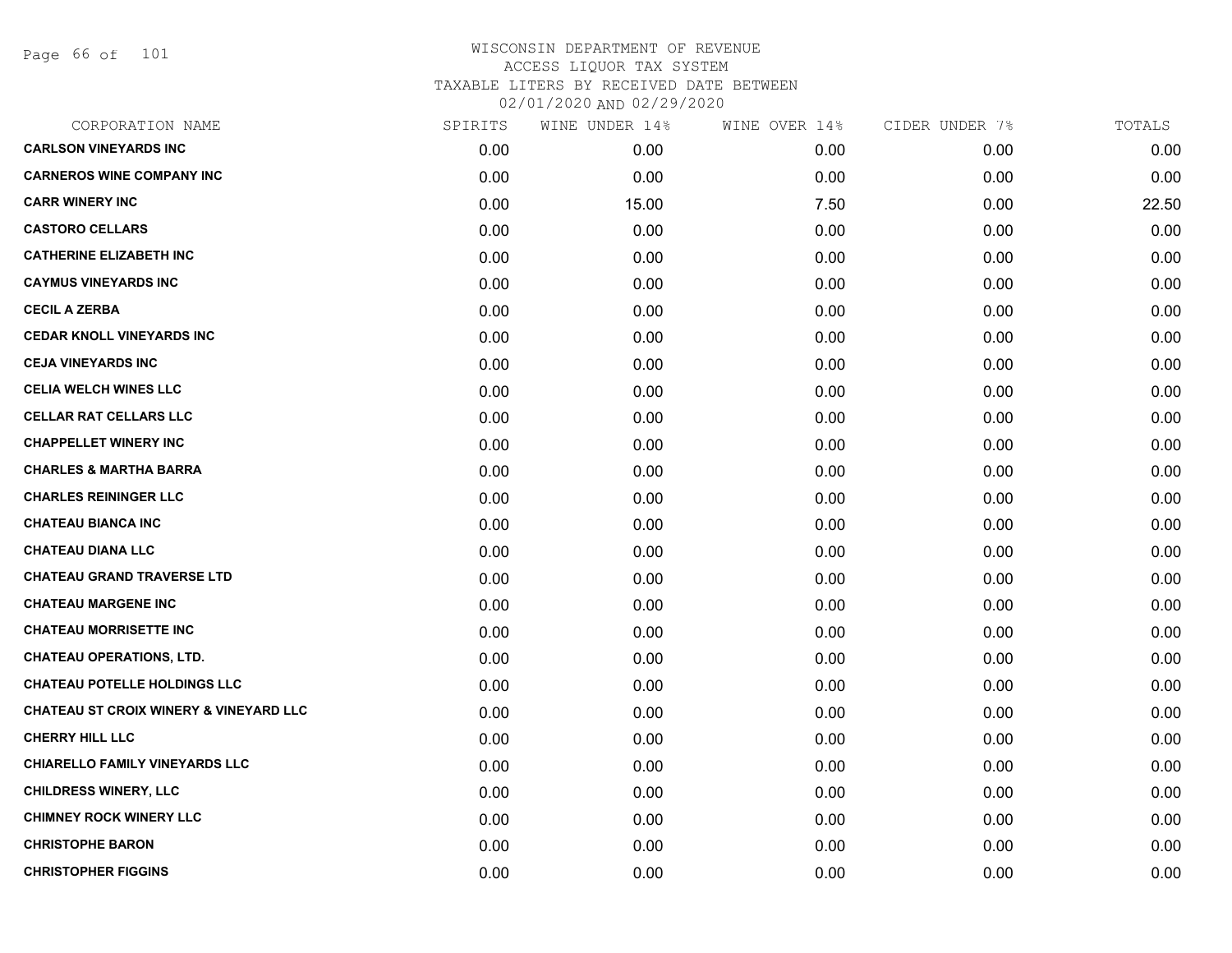Page 67 of 101

| CORPORATION NAME                            | SPIRITS | WINE UNDER 14% | WINE OVER 14% | CIDER UNDER 7% | TOTALS |
|---------------------------------------------|---------|----------------|---------------|----------------|--------|
| <b>CHRISTOPHER L SHOWN</b>                  | 0.00    | 0.00           | 0.00          | 0.00           | 0.00   |
| <b>CIDER HOUSE OF WISCONSIN LLC</b>         | 0.00    | 0.00           | 0.00          | 0.00           | 0.00   |
| <b>CIPCO INC.</b>                           | 0.00    | 0.00           | 0.00          | 0.00           | 0.00   |
| <b>CLAY JAR HOLDINGS LLC</b>                | 0.00    | 0.00           | 0.00          | 0.00           | 0.00   |
| <b>CLEARWATER CANYON CELLARS LLC</b>        | 0.00    | 0.00           | 0.00          | 0.00           | 0.00   |
| CLIF BAR FAMILY WINERY & FARM LLC           | 0.00    | 0.00           | 0.00          | 0.00           | 0.00   |
| <b>CLINE CELLARS INC</b>                    | 0.00    | 0.00           | 0.00          | 0.00           | 0.00   |
| <b>CLOS DU VAL WINE CO LTD</b>              | 0.00    | 0.00           | 0.00          | 0.00           | 0.00   |
| <b>CLOS LACHANCE WINES LLC</b>              | 0.00    | 0.00           | 0.00          | 0.00           | 0.00   |
| <b>COCKERELL WINE CONSULTING LLC</b>        | 0.00    | 0.00           | 0.00          | 0.00           | 0.00   |
| <b>CODORNIU NAPA INC</b>                    | 0.00    | 0.00           | 0.00          | 0.00           | 0.00   |
| <b>COELHO WINERY INC</b>                    | 0.00    | 0.00           | 0.00          | 0.00           | 0.00   |
| <b>COL SOLARE, LLP</b>                      | 0.00    | 0.00           | 0.00          | 0.00           | 0.00   |
| <b>COLGIN PARTNERS LLC</b>                  | 0.00    | 0.00           | 0.00          | 0.00           | 0.00   |
| <b>COLLEEN M BOS</b>                        | 0.00    | 0.00           | 0.00          | 0.00           | 0.00   |
| <b>COLONIAL GREEN TRUST</b>                 | 0.00    | 0.00           | 0.00          | 0.00           | 0.00   |
| <b>COLUMBIA RIVER WINERY INC</b>            | 0.00    | 0.00           | 0.00          | 0.00           | 0.00   |
| <b>CONSTELLATION BRANDS U.S. OPERATIONS</b> | 0.00    | 0.00           | 0.00          | 0.00           | 0.00   |
| <b>CONUNDRUM WINERY LLC</b>                 | 0.00    | 0.00           | 0.00          | 0.00           | 0.00   |
| <b>CONWAY VINEYARDS INC</b>                 | 0.00    | 0.00           | 0.00          | 0.00           | 0.00   |
| <b>COOL HAND VINEYARDS LLC</b>              | 0.00    | 0.00           | 0.00          | 0.00           | 0.00   |
| <b>COPPER CANE LLC</b>                      | 0.00    | 0.00           | 0.00          | 0.00           | 0.00   |
| <b>CORISON WINERY INC</b>                   | 0.00    | 0.00           | 0.00          | 0.00           | 0.00   |
| <b>CORNERSTONE CELLARS LLC</b>              | 0.00    | 0.00           | 0.00          | 0.00           | 0.00   |
| <b>CORY J MICHAL</b>                        | 0.00    | 0.00           | 0.00          | 0.00           | 0.00   |
| <b>COTE D'OR IMPORTS LLC</b>                | 0.00    | 0.00           | 0.00          | 0.00           | 0.00   |
| <b>COURAGEOUS INC</b>                       | 0.00    | 0.00           | 0.00          | 0.00           | 0.00   |
| <b>CRAIG FLETCHER</b>                       | 0.00    | 0.00           | 0.00          | 0.00           | 0.00   |
|                                             |         |                |               |                |        |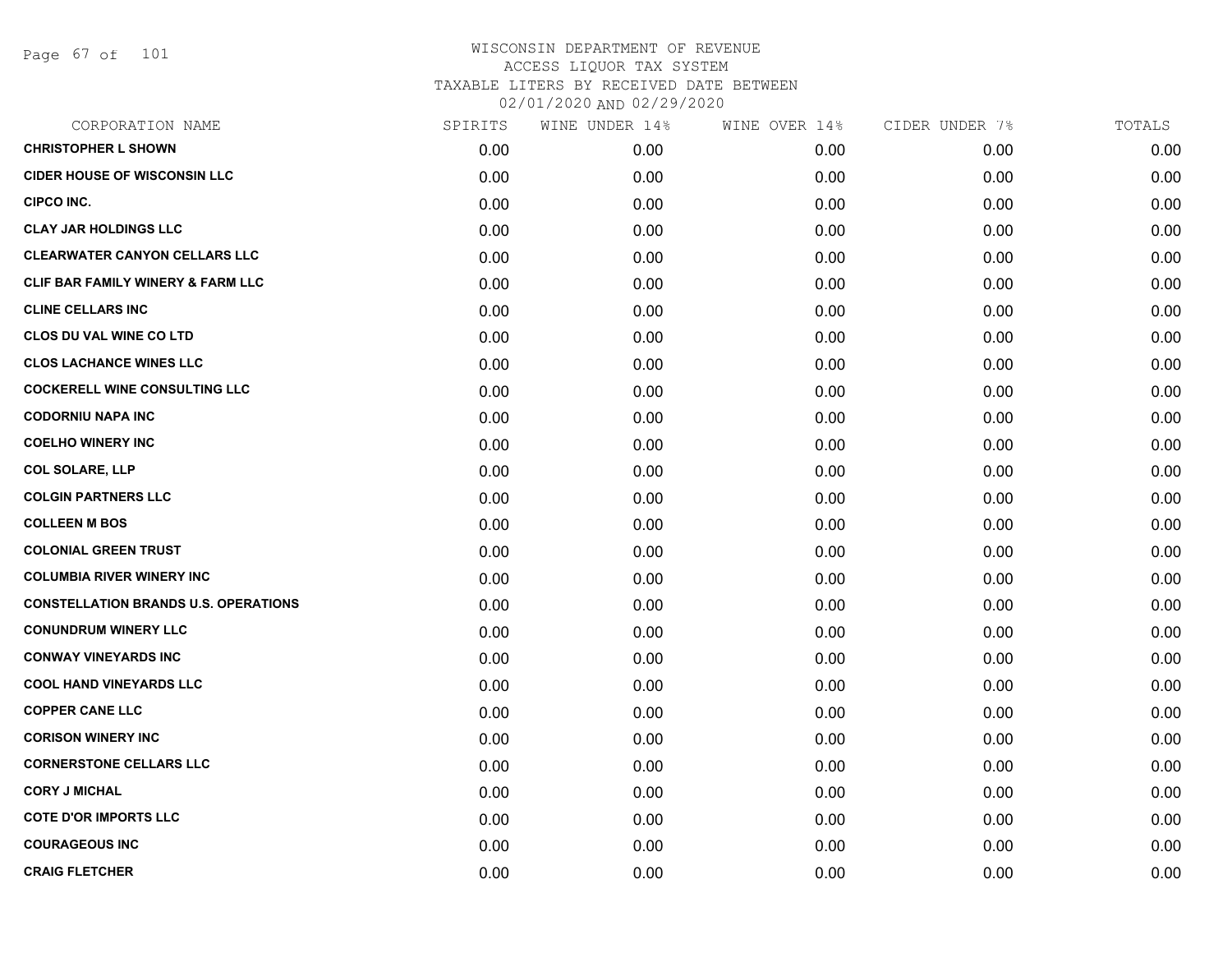Page 68 of 101

| CORPORATION NAME                       | SPIRITS | WINE UNDER 14% | WINE OVER 14% | CIDER UNDER 7% | TOTALS |
|----------------------------------------|---------|----------------|---------------|----------------|--------|
| <b>CRAIG S HANDLY</b>                  | 0.00    | 0.00           | 0.00          | 0.00           | 0.00   |
| <b>CREATIVE WINE CONCEPTS INC</b>      | 0.00    | 0.00           | 0.00          | 0.00           | 0.00   |
| <b>CREW WINE COMPANY LLC</b>           | 0.00    | 0.00           | 0.00          | 0.00           | 0.00   |
| <b>CRIMSON WINE GROUP LTD</b>          | 0.00    | 13.50          | 6.00          | 0.00           | 19.50  |
| <b>CRISTOM VINEYARDS INC</b>           | 0.00    | 0.00           | 0.00          | 0.00           | 0.00   |
| <b>CROCKER &amp; STARR WINE CO LLC</b> | 0.00    | 0.00           | 0.00          | 0.00           | 0.00   |
| <b>CROFT LLC</b>                       | 0.00    | 0.00           | 0.00          | 0.00           | 0.00   |
| <b>CROWN POINT WINERY LLC</b>          | 0.00    | 0.00           | 0.00          | 0.00           | 0.00   |
| <b>CRUSE WINE COMPANY, LLC</b>         | 0.00    | 0.00           | 0.00          | 0.00           | 0.00   |
| <b>CUNAT PREMIUM VINEYARDS LLC</b>     | 0.00    | 0.00           | 0.00          | 0.00           | 0.00   |
| <b>CUSHMAN WINERY CORPORATION</b>      | 0.00    | 0.00           | 0.00          | 0.00           | 0.00   |
| <b>CUVAISON INC</b>                    | 0.00    | 0.00           | 0.00          | 0.00           | 0.00   |
| <b>CWC WINERY LLC</b>                  | 0.00    | 0.00           | 0.00          | 0.00           | 0.00   |
| <b>D MYERS LLC</b>                     | 0.00    | 0.00           | 0.00          | 0.00           | 0.00   |
| <b>DADY CAPITAL LLLP</b>               | 0.00    | 0.00           | 0.00          | 0.00           | 0.00   |
| <b>DAMIANI WINE CELLARS, LLC</b>       | 0.00    | 0.00           | 0.00          | 0.00           | 0.00   |
| <b>DANA ESTATES INC</b>                | 0.00    | 0.00           | 0.00          | 0.00           | 0.00   |
| <b>DANICA PATRICK</b>                  | 0.00    | 0.00           | 0.00          | 0.00           | 0.00   |
| <b>DANIEL J KOEPKE</b>                 | 0.00    | 0.00           | 0.00          | 0.00           | 0.00   |
| DANZA DEL SOL WINERY INC               | 0.00    | 0.00           | 0.00          | 0.00           | 0.00   |
| <b>DANZINGER VINEYARDS LLC</b>         | 0.00    | 0.00           | 0.00          | 0.00           | 0.00   |
| <b>DAOU VINEYARDS LLC</b>              | 0.00    | 0.00           | 0.00          | 0.00           | 0.00   |
| <b>DARIOUSH KHALEDI WINERY LLC</b>     | 0.00    | 0.00           | 0.00          | 0.00           | 0.00   |
| <b>DAVERO SONOMA, INC</b>              | 0.00    | 0.00           | 0.00          | 0.00           | 0.00   |
| <b>DAVID BRUCE WINERY INC</b>          | 0.00    | 0.00           | 0.00          | 0.00           | 0.00   |
| <b>DAVID COFFARO</b>                   | 0.00    | 0.00           | 0.00          | 0.00           | 0.00   |
| <b>DAVID F MAHER</b>                   | 0.00    | 0.00           | 0.00          | 0.00           | 0.00   |
| <b>DAVID J ECKERT</b>                  | 0.00    | 0.00           | 0.00          | 0.00           | 0.00   |
|                                        |         |                |               |                |        |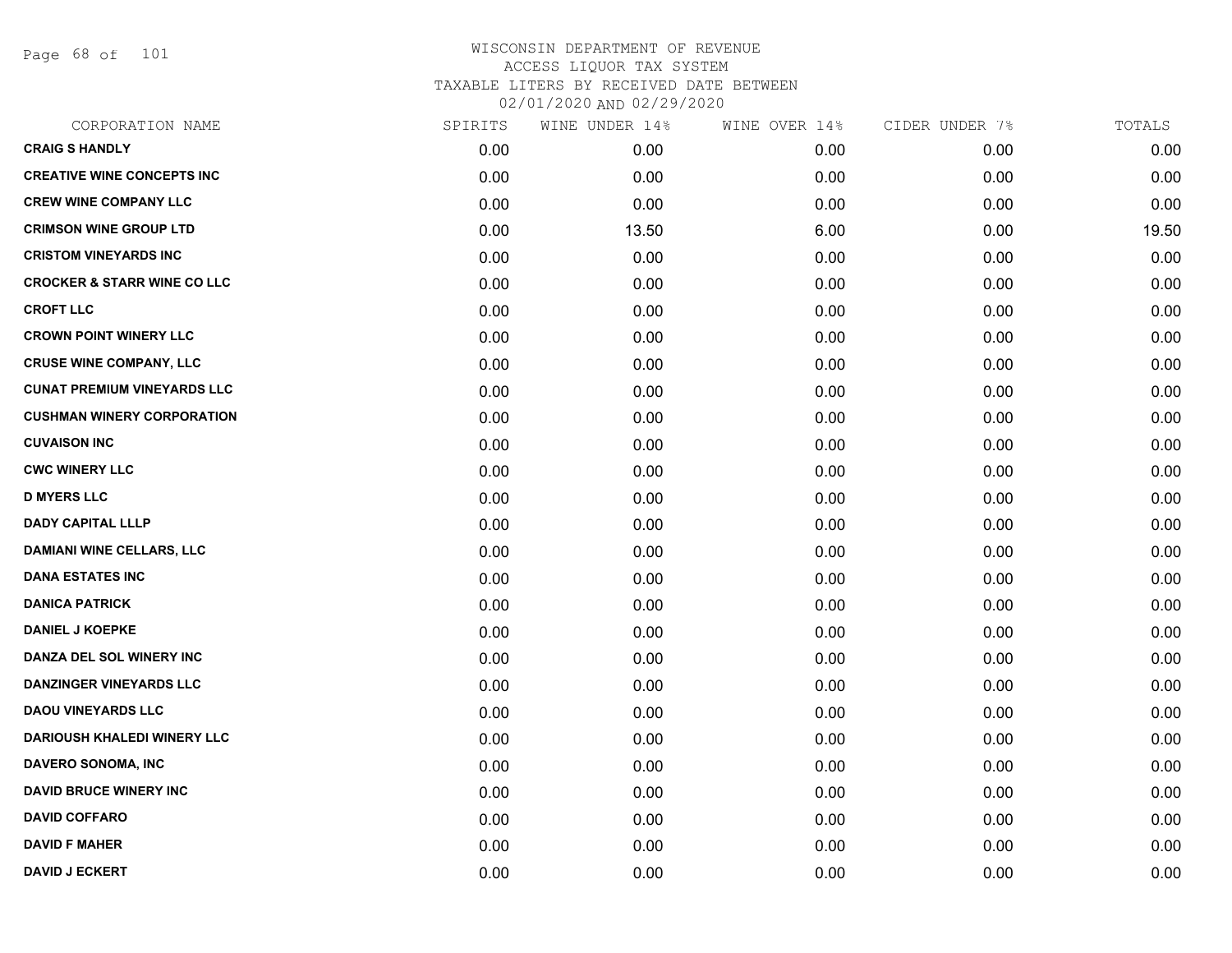Page 69 of 101

| CORPORATION NAME                                              | SPIRITS | WINE UNDER 14% | WINE OVER 14% | CIDER UNDER 7% | TOTALS |
|---------------------------------------------------------------|---------|----------------|---------------|----------------|--------|
| <b>DAVID J MATTHEWS</b>                                       | 0.00    | 0.00           | 0.00          | 0.00           | 0.00   |
| <b>DAVID JAMES LLC</b>                                        | 0.00    | 0.00           | 0.00          | 0.00           | 0.00   |
| <b>DAVID L MCGEE</b>                                          | 0.00    | 0.00           | 0.00          | 0.00           | 0.00   |
| <b>DAVID R RASMUSSEN</b>                                      | 0.00    | 0.00           | 0.00          | 0.00           | 0.00   |
| <b>DAVIS ESTATES LLC</b>                                      | 0.00    | 0.00           | 0.00          | 0.00           | 0.00   |
| <b>DAWN'S DREAM LLC</b>                                       | 0.00    | 0.00           | 0.00          | 0.00           | 0.00   |
| DE LA MONTANYA WINERY INC                                     | 0.00    | 0.00           | 0.00          | 0.00           | 0.00   |
| <b>DEAN VINCENT BORDIGIONI</b>                                | 0.00    | 0.00           | 0.00          | 0.00           | 0.00   |
| <b>DEERFIELD RANCH WINERY LLC</b>                             | 0.00    | 12.75          | 15.75         | 0.00           | 28.50  |
| <b>DEL DOTTO VINEYARDS INC</b>                                | 0.00    | 0.00           | 0.00          | 0.00           | 0.00   |
| <b>DELICATO VINEYARDS INC</b>                                 | 0.00    | 0.00           | 0.00          | 0.00           | 0.00   |
| <b>DELILLE CELLARS LLC</b>                                    | 0.00    | 0.00           | 0.00          | 0.00           | 0.00   |
| <b>DELLA TERRA LLC</b>                                        | 0.00    | 0.00           | 0.00          | 0.00           | 0.00   |
| <b>DENNIS R ONEIL</b>                                         | 0.00    | 0.00           | 0.00          | 0.00           | 0.00   |
| DH GUSTAFSON FAMILY VINEYARDS LLC                             | 0.00    | 0.00           | 0.00          | 0.00           | 0.00   |
| <b>DIANA HOBSON</b>                                           | 0.00    | 0.00           | 0.00          | 0.00           | 0.00   |
| <b>DINO DINA</b>                                              | 0.00    | 0.00           | 0.00          | 0.00           | 0.00   |
| <b>DOMAINE CARNEROS LTD</b>                                   | 0.00    | 0.00           | 0.00          | 0.00           | 0.00   |
| <b>DOMAINE CHANDON INC</b>                                    | 0.00    | 0.00           | 0.00          | 0.00           | 0.00   |
| <b>DOMAINE DE MARIA SOTER LLC</b>                             | 0.00    | 0.00           | 0.00          | 0.00           | 0.00   |
| <b>DOMAINE DROUHIN OREGON LLC</b>                             | 0.00    | 0.00           | 0.00          | 0.00           | 0.00   |
| <b>DOMAINE SERENE VINEYARDS &amp; WINERY INC</b>              | 0.00    | 0.00           | 0.00          | 0.00           | 0.00   |
| <b>DOMINICK CHIRICHILLO</b>                                   | 0.00    | 0.00           | 0.00          | 0.00           | 0.00   |
| <b>DON GRASSE</b>                                             | 0.00    | 0.00           | 0.00          | 0.00           | 0.00   |
| DON SEBASTIANI & SONS INTERNATIONAL WINE<br><b>NEGOCIANTS</b> | 0.00    | 0.00           | 0.00          | 0.00           | 0.00   |
| <b>DONALD PHILLIPS HILL JR</b>                                | 0.00    | 0.00           | 0.00          | 0.00           | 0.00   |
| DONATI FAMILY VINEYARD, INC                                   | 0.00    | 0.00           | 0.00          | 0.00           | 0.00   |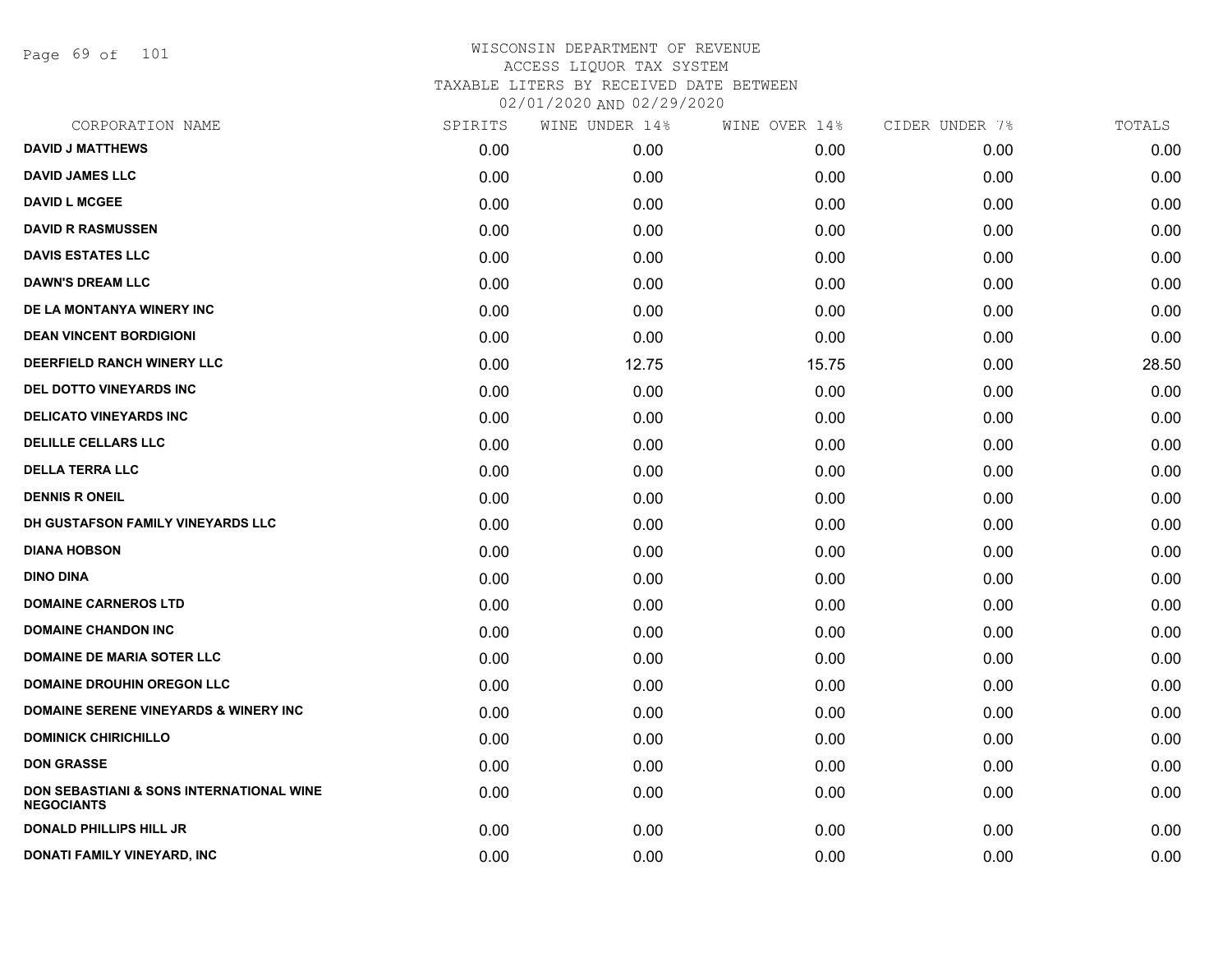Page 70 of 101

|      | WINE UNDER 14% | WINE OVER 14% | CIDER UNDER 7% | TOTALS |
|------|----------------|---------------|----------------|--------|
| 0.00 | 0.00           | 0.00          | 0.00           | 0.00   |
| 0.00 | 0.00           | 0.00          | 0.00           | 0.00   |
| 0.00 | 0.00           | 0.00          | 0.00           | 0.00   |
| 0.00 | 0.00           | 0.00          | 0.00           | 0.00   |
| 0.00 | 0.00           | 0.00          | 0.00           | 0.00   |
| 0.00 | 0.00           | 0.00          | 0.00           | 0.00   |
| 0.00 | 0.00           | 0.00          | 0.00           | 0.00   |
| 0.00 | 20.25          | 0.00          | 0.00           | 20.25  |
| 0.00 | 0.00           | 0.00          | 0.00           | 0.00   |
| 0.00 | 0.00           | 0.00          | 0.00           | 0.00   |
| 0.00 | 0.00           | 0.00          | 0.00           | 0.00   |
| 0.00 | 0.00           | 0.00          | 0.00           | 0.00   |
| 0.00 | 0.00           | 0.00          | 0.00           | 0.00   |
| 0.00 | 0.00           | 0.00          | 0.00           | 0.00   |
| 0.00 | 0.00           | 0.00          | 0.00           | 0.00   |
| 0.00 | 0.00           | 0.00          | 0.00           | 0.00   |
| 0.00 | 0.00           | 0.00          | 0.00           | 0.00   |
| 0.00 | 0.00           | 0.00          | 0.00           | 0.00   |
| 0.00 | 0.00           | 0.00          | 0.00           | 0.00   |
| 0.00 | 0.00           | 0.00          | 0.00           | 0.00   |
| 0.00 | 0.00           | 0.00          | 0.00           | 0.00   |
| 0.00 | 0.00           | 0.00          | 0.00           | 0.00   |
| 0.00 | 0.00           | 0.00          | 0.00           | 0.00   |
| 0.00 | 0.00           | 0.00          | 0.00           | 0.00   |
| 0.00 | 0.00           | 0.00          | 0.00           | 0.00   |
| 0.00 | 0.00           | 0.00          | 0.00           | 0.00   |
| 0.00 | 0.00           | 0.00          | 0.00           | 0.00   |
| 0.00 | 0.00           | 0.00          | 0.00           | 0.00   |
|      | SPIRITS        |               |                |        |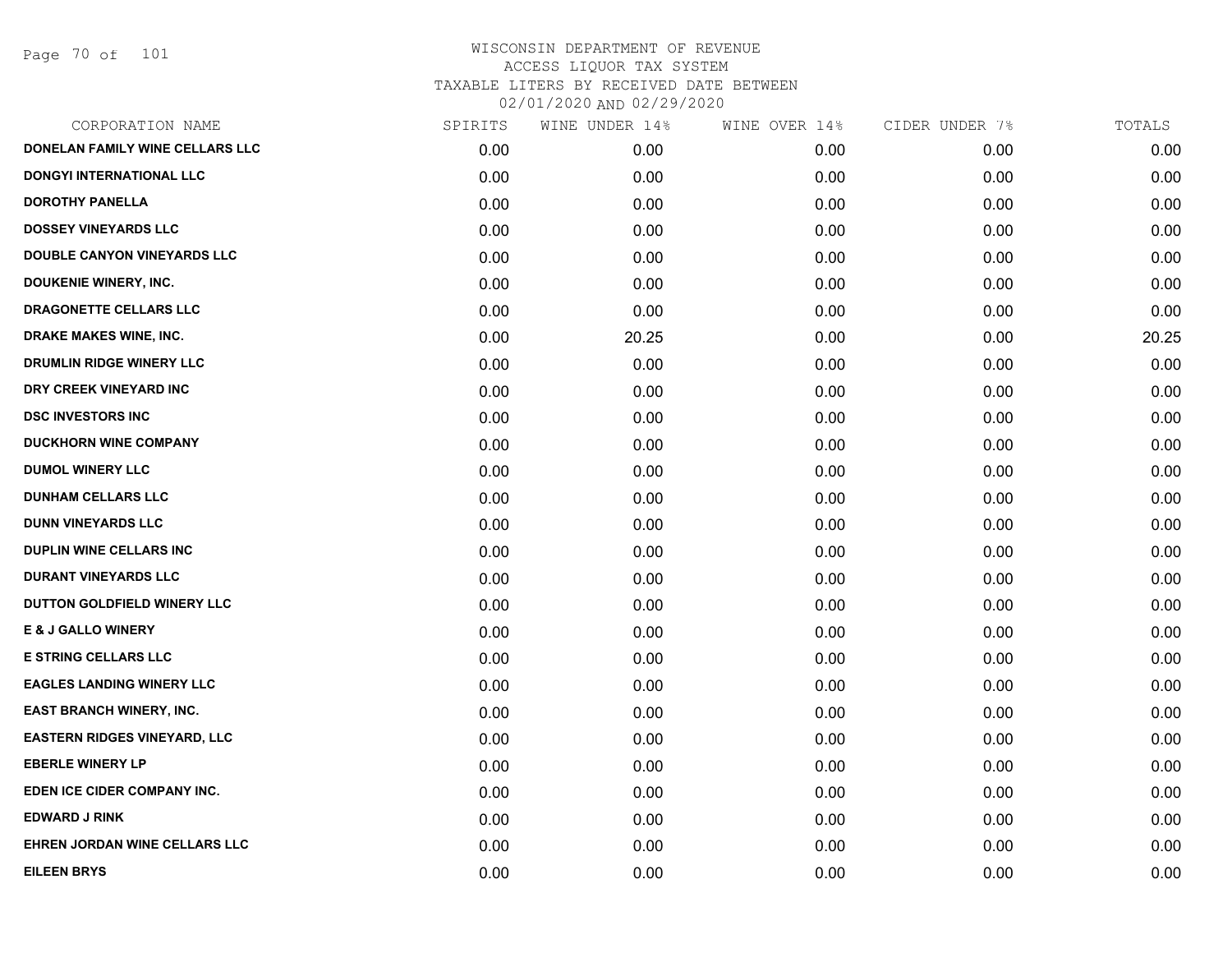| CORPORATION NAME                                 | SPIRITS | WINE UNDER 14% | WINE OVER 14% | CIDER UNDER 7% | TOTALS |
|--------------------------------------------------|---------|----------------|---------------|----------------|--------|
| <b>ELEGANCE PROPERTIES LLC</b>                   | 0.00    | 0.00           | 0.00          | 0.00           | 0.00   |
| <b>ELISABETH W KLEIN</b>                         | 0.00    | 0.00           | 0.00          | 0.00           | 0.00   |
| ELK COVE VINEYARDS INC                           | 0.00    | 0.00           | 0.00          | 0.00           | 0.00   |
| ELLIOTT SMITH DEVELOPMENT COMPANY                | 0.00    | 0.00           | 0.00          | 0.00           | 0.00   |
| <b>ELV-OREGON LLC</b>                            | 0.00    | 0.00           | 0.00          | 0.00           | 0.00   |
| <b>EMILIO GUGLIELMO WINERY INC</b>               | 0.00    | 0.00           | 0.00          | 0.00           | 0.00   |
| <b>EMMOLO RIVER RANCH LLC</b>                    | 0.00    | 0.00           | 0.00          | 0.00           | 0.00   |
| <b>ENTENTE SPIRITS LLC</b>                       | 0.00    | 0.00           | 0.00          | 0.00           | 0.00   |
| <b>EOLA HILLS WINE CELLARS INC</b>               | 0.00    | 0.00           | 0.00          | 0.00           | 0.00   |
| ERIC TRUMP WINE MANUFACTURING LLC                | 0.00    | 0.00           | 0.00          | 0.00           | 0.00   |
| <b>ERIK MILLER WINES, INC.</b>                   | 0.00    | 0.00           | 0.00          | 0.00           | 0.00   |
| <b>ERNEST VINEYARDS LLC</b>                      | 0.00    | 0.00           | 0.00          | 0.00           | 0.00   |
| <b>EUGENE PERATA</b>                             | 0.00    | 0.00           | 0.00          | 0.00           | 0.00   |
| <b>F KORBEL &amp; BROS INC</b>                   | 0.00    | 0.00           | 0.00          | 0.00           | 0.00   |
| <b>FAETHM INC</b>                                | 0.00    | 0.00           | 0.00          | 0.00           | 0.00   |
| <b>FANTESCA LLC</b>                              | 0.00    | 0.00           | 0.00          | 0.00           | 0.00   |
| <b>FAT BOYS INC</b>                              | 0.00    | 0.00           | 0.00          | 0.00           | 0.00   |
| <b>FAWN CREEK WINERY LLC</b>                     | 0.00    | 0.00           | 0.00          | 0.00           | 0.00   |
| <b>FAZELI VINEYARDS, LLC</b>                     | 0.00    | 0.00           | 0.00          | 0.00           | 0.00   |
| <b>FENESTRA WINERY INC</b>                       | 0.00    | 0.00           | 0.00          | 0.00           | 0.00   |
| FENN VALLEY VINEYARDS, INC.                      | 0.00    | 0.00           | 0.00          | 0.00           | 0.00   |
| <b>FERMENTING CELLARS LLC</b>                    | 0.00    | 0.00           | 0.00          | 0.00           | 0.00   |
| <b>FERNRAY LLC</b>                               | 0.00    | 0.00           | 0.00          | 0.00           | 0.00   |
| <b>FERRARI CARANO VINEYARDS &amp; WINERY LLC</b> | 0.00    | 0.00           | 0.00          | 0.00           | 0.00   |
| <b>FETZER VINEYARDS</b>                          | 0.00    | 0.00           | 0.00          | 0.00           | 0.00   |
| <b>FICKLIN VINEYARDS INC</b>                     | 0.00    | 0.00           | 0.00          | 0.00           | 0.00   |
| <b>FIDDLEHEAD CELLARS LP</b>                     | 0.00    | 0.00           | 0.00          | 0.00           | 0.00   |
| <b>FIDELITAS WINES LLC</b>                       | 0.00    | 0.00           | 0.00          | 0.00           | 0.00   |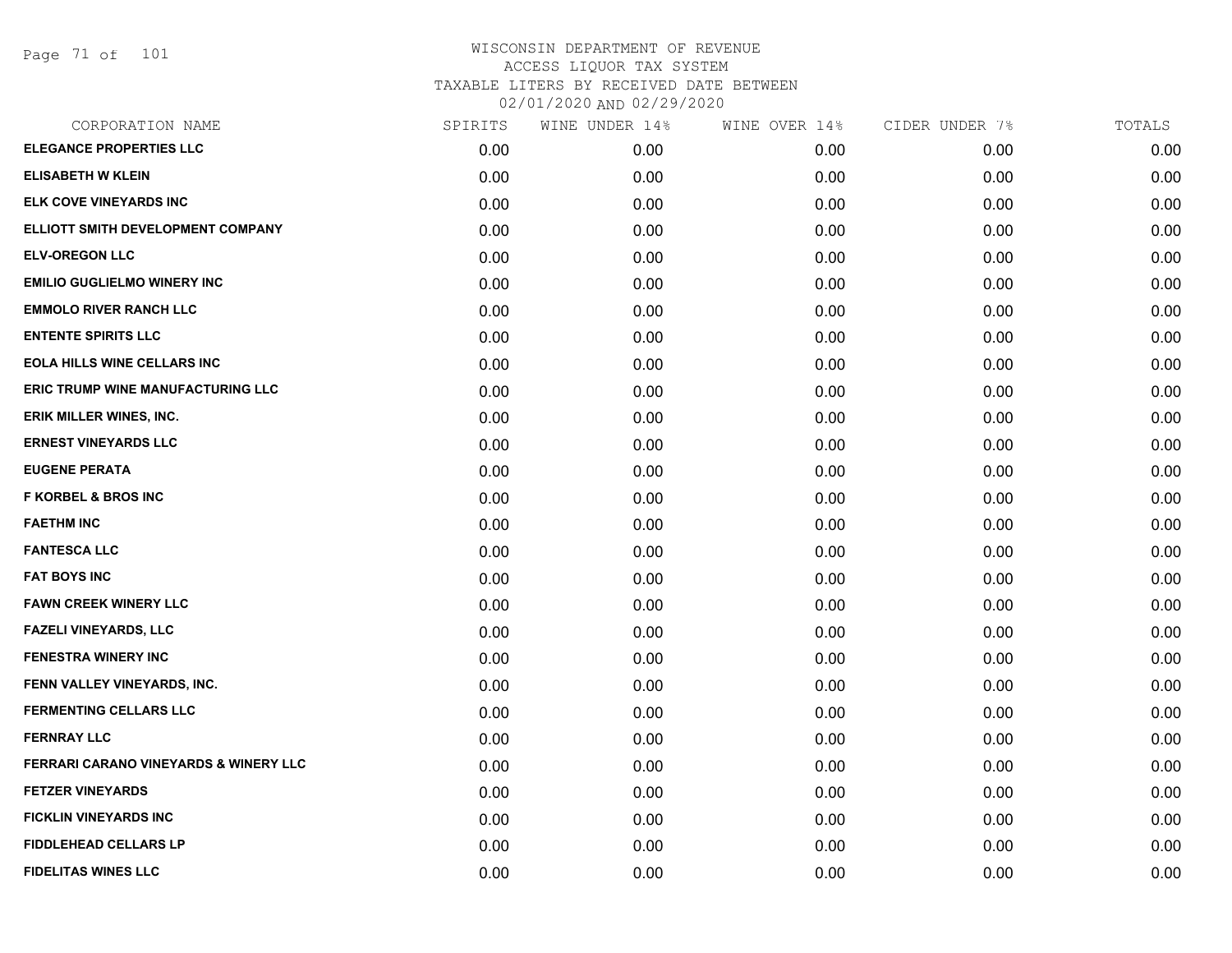Page 72 of 101

| CORPORATION NAME                           | SPIRITS | WINE UNDER 14% | WINE OVER 14% | CIDER UNDER 7% | TOTALS |
|--------------------------------------------|---------|----------------|---------------|----------------|--------|
| <b>FIESTA VINEYARD &amp; WINERY LLC</b>    | 0.00    | 0.00           | 0.00          | 0.00           | 0.00   |
| <b>FINKELSTEIN VINEYARDS INC</b>           | 0.00    | 0.00           | 0.00          | 0.00           | 0.00   |
| <b>FIRESTEED CORPORATION</b>               | 0.00    | 0.00           | 0.00          | 0.00           | 0.00   |
| <b>FISHER KING WINERY, LLC</b>             | 0.00    | 0.00           | 0.00          | 0.00           | 0.00   |
| <b>FISHER VINEYARDS</b>                    | 0.00    | 0.00           | 0.00          | 0.00           | 0.00   |
| <b>FITVINE LLC</b>                         | 0.00    | 0.00           | 0.00          | 0.00           | 0.00   |
| <b>FIVE VINES LLC</b>                      | 0.00    | 0.00           | 0.00          | 0.00           | 0.00   |
| <b>FLOOD RANCH COMPANY</b>                 | 0.00    | 0.00           | 0.00          | 0.00           | 0.00   |
| <b>FLORA SPRINGS WINE COMPANY</b>          | 0.00    | 0.00           | 0.00          | 0.00           | 0.00   |
| <b>FLORIDA ORANGE GROVES INC</b>           | 0.00    | 0.00           | 0.00          | 0.00           | 0.00   |
| FLOWERS VINEYARD AND WINERY, LLC           | 0.00    | 0.00           | 0.00          | 0.00           | 0.00   |
| <b>FLYING B VINEYARD LP</b>                | 0.00    | 0.00           | 0.00          | 0.00           | 0.00   |
| <b>FN CELLARS LLC</b>                      | 0.00    | 0.00           | 0.00          | 0.00           | 0.00   |
| FOLEY ESTATES VINEYARD & WINERY LLC        | 0.00    | 0.00           | 0.00          | 0.00           | 0.00   |
| <b>FOLEY FAMILY WINES INC</b>              | 0.00    | 0.00           | 0.00          | 0.00           | 0.00   |
| <b>FOLIO WINE COMPANY LLC</b>              | 0.00    | 0.00           | 0.00          | 0.00           | 0.00   |
| <b>FONTANELLA WINES LLC</b>                | 0.00    | 0.00           | 0.00          | 0.00           | 0.00   |
| <b>FORIS VINEYARDS WINERY LLC</b>          | 0.00    | 0.00           | 0.00          | 0.00           | 0.00   |
| <b>FORT ROSS VINEYARD &amp; WINERY LLC</b> | 0.00    | 0.00           | 0.00          | 0.00           | 0.00   |
| <b>FORWARD CIDER LLC</b>                   | 0.00    | 0.00           | 0.00          | 0.00           | 0.00   |
| <b>FOUR BEARS WINERY LLC</b>               | 0.00    | 0.00           | 0.00          | 0.00           | 0.00   |
| FOUR DAUGHTERS VINEYARD AND WINERY LLC     | 0.00    | 0.00           | 0.00          | 0.00           | 0.00   |
| <b>FOX RUN VINEYARDS INC</b>               | 0.00    | 0.00           | 0.00          | 0.00           | 0.00   |
| <b>FOXEN VINEYARD INC</b>                  | 0.00    | 0.00           | 0.00          | 0.00           | 0.00   |
| <b>FRANCIS COPPOLA WINERY LLC</b>          | 0.00    | 0.00           | 0.00          | 0.00           | 0.00   |
| <b>FRANCISCAN VINEYARDS INC</b>            | 0.00    | 0.00           | 0.00          | 0.00           | 0.00   |
| <b>FRANK FAMILY VINEYARDS LLC</b>          | 0.00    | 0.00           | 0.00          | 0.00           | 0.00   |
| <b>FRED C SCHERRER</b>                     | 0.00    | 0.00           | 0.00          | 0.00           | 0.00   |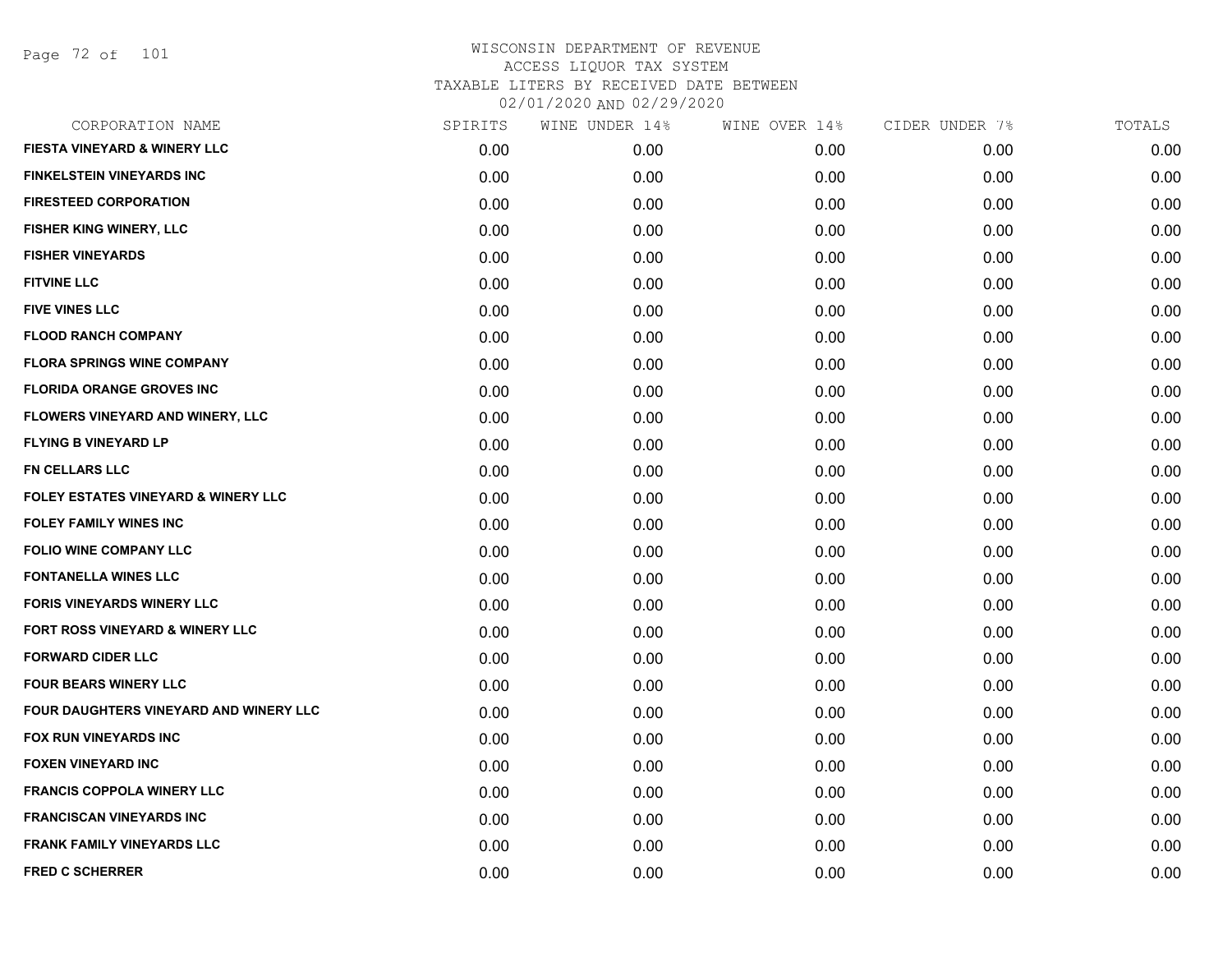Page 73 of 101

| CORPORATION NAME                           | SPIRITS | WINE UNDER 14% | WINE OVER 14% | CIDER UNDER 7% | TOTALS |
|--------------------------------------------|---------|----------------|---------------|----------------|--------|
| <b>FREDERICK QUANDT</b>                    | 0.00    | 0.00           | 0.00          | 0.00           | 0.00   |
| <b>FREIXENET SONOMA CAVES INC</b>          | 0.00    | 0.00           | 0.00          | 0.00           | 0.00   |
| FREY FAMILY WINERY LLC                     | 0.00    | 0.00           | 0.00          | 0.00           | 0.00   |
| <b>FREY VINEYARDS LTD</b>                  | 0.00    | 0.00           | 0.00          | 0.00           | 0.00   |
| <b>FROGS LEAP WINERY</b>                   | 0.00    | 0.00           | 0.00          | 0.00           | 0.00   |
| <b>FROGTOWN CELLARS LLP</b>                | 0.00    | 0.00           | 0.00          | 0.00           | 0.00   |
| <b>FROST WINES LLC</b>                     | 0.00    | 0.00           | 0.00          | 0.00           | 0.00   |
| FRUIT OF THE WOODS WINE CELLAR, INC.       | 0.00    | 0.00           | 0.00          | 0.00           | 0.00   |
| <b>FULCRUM WINES LLC</b>                   | 0.00    | 0.00           | 0.00          | 0.00           | 0.00   |
| <b>FULKERSON WINE CELLARS LLC</b>          | 0.00    | 0.00           | 0.00          | 0.00           | 0.00   |
| <b>FULLERTON WINES, INC</b>                | 0.00    | 0.00           | 0.00          | 0.00           | 0.00   |
| <b>FURTHERMORE LLC</b>                     | 0.00    | 0.00           | 0.00          | 0.00           | 0.00   |
| <b>G GRAHAM WINES INC</b>                  | 0.00    | 0.00           | 0.00          | 0.00           | 0.00   |
| <b>GALANTE FAMILY WINERY INC</b>           | 0.00    | 0.00           | 0.00          | 0.00           | 0.00   |
| <b>GALENA CELLARS INC</b>                  | 0.00    | 0.00           | 0.00          | 0.00           | 0.00   |
| <b>GALLICA WINES LLC</b>                   | 0.00    | 0.00           | 0.00          | 0.00           | 0.00   |
| <b>GAMBA VINEYARDS AND WINERY LLC</b>      | 0.00    | 0.00           | 0.00          | 0.00           | 0.00   |
| <b>GAMBLE FAMILY VINEYARDS LLC</b>         | 0.00    | 0.00           | 0.00          | 0.00           | 0.00   |
| <b>GANDONA INC</b>                         | 0.00    | 0.00           | 0.00          | 0.00           | 0.00   |
| <b>GARGIULO VINEYARD LLC</b>               | 0.00    | 0.00           | 0.00          | 0.00           | 0.00   |
| <b>GARROD TRUST</b>                        | 0.00    | 0.00           | 0.00          | 0.00           | 0.00   |
| <b>GARY FRANSCIONI, INC.</b>               | 0.00    | 0.00           | 0.00          | 0.00           | 0.00   |
| <b>GEARY MARKET INVESTMENT COMPANY LTD</b> | 0.00    | 0.00           | 0.00          | 0.00           | 0.00   |
| <b>GEMSTONE VINEYARDS LLC</b>              | 0.00    | 0.00           | 0.00          | 0.00           | 0.00   |
| <b>GENERATIONS OF SONOMA LLC</b>           | 0.00    | 0.00           | 0.00          | 0.00           | 0.00   |
| <b>GENESEO PARTNERS LP</b>                 | 0.00    | 0.00           | 0.00          | 0.00           | 0.00   |
| <b>GEORGE O HENDRY</b>                     | 0.00    | 0.00           | 0.00          | 0.00           | 0.00   |
| <b>GEORGE RONALD DENNER</b>                | 0.00    | 0.00           | 0.00          | 0.00           | 0.00   |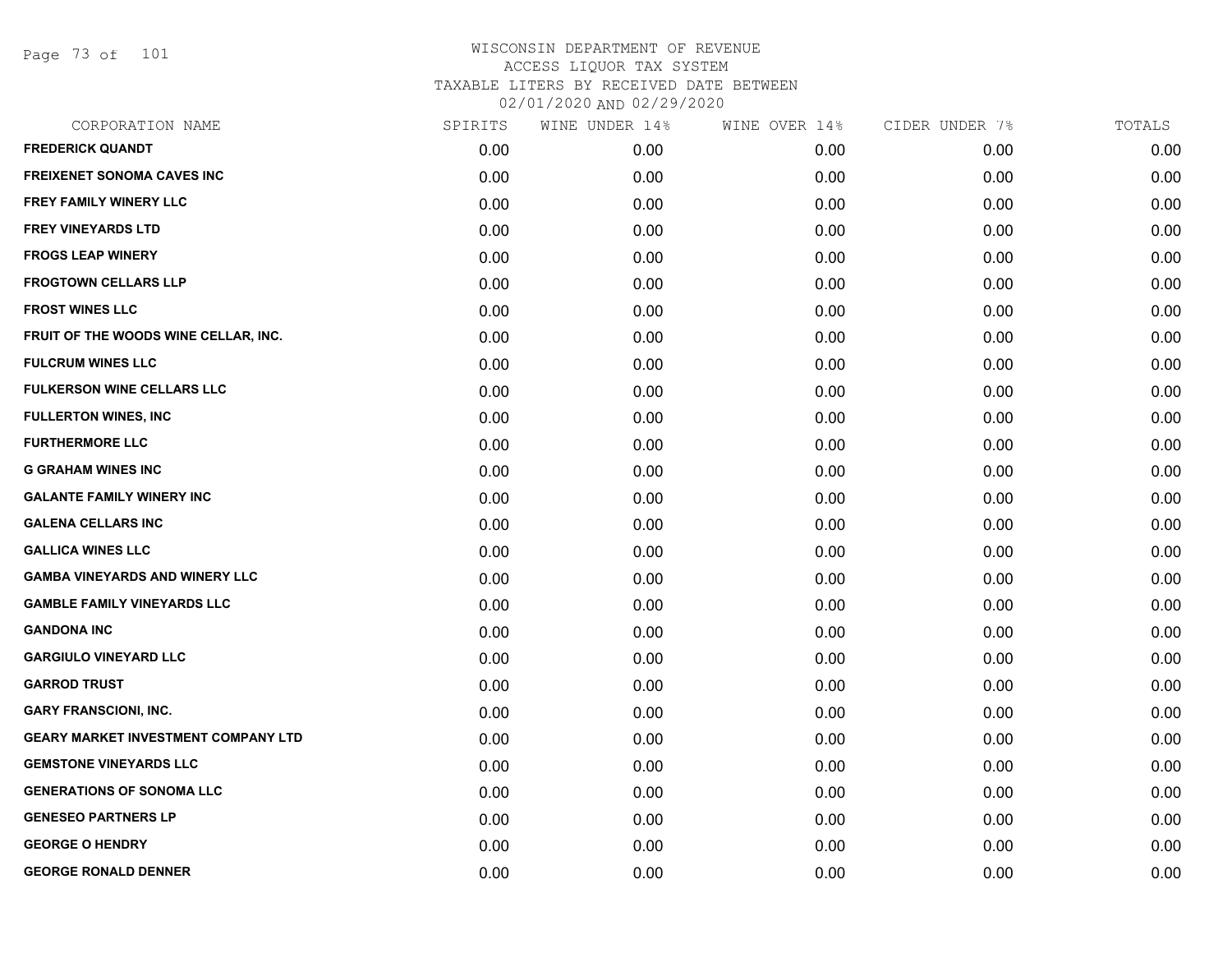Page 74 of 101

| CORPORATION NAME                                    | SPIRITS | WINE UNDER 14% | WINE OVER 14% | CIDER UNDER 7% | TOTALS |
|-----------------------------------------------------|---------|----------------|---------------|----------------|--------|
| <b>GERALD E FORTH</b>                               | 0.00    | 0.00           | 0.00          | 0.00           | 0.00   |
| <b>GERBER, GERBER &amp; GERBER DISCLAIMER TRUST</b> | 0.00    | 0.00           | 0.00          | 0.00           | 0.00   |
| <b>GF VINEYARDS LLC</b>                             | 0.00    | 0.00           | 0.00          | 0.00           | 0.00   |
| <b>GF WINES LLC</b>                                 | 0.00    | 0.00           | 0.00          | 0.00           | 0.00   |
| <b>GHOST HILL CELLARS LLC</b>                       | 0.00    | 0.00           | 0.00          | 0.00           | 0.00   |
| <b>GIFT SERVICES INC</b>                            | 0.00    | 0.00           | 0.00          | 0.00           | 0.00   |
| <b>GLENORA WINE CELLARS INC</b>                     | 0.00    | 0.00           | 0.00          | 0.00           | 0.00   |
| <b>GLOBAL UNIVERSAL SRL</b>                         | 0.00    | 0.00           | 0.00          | 0.00           | 0.00   |
| <b>GOLDIN INVESTMENT II INC</b>                     | 0.00    | 0.00           | 0.00          | 0.00           | 0.00   |
| <b>GOLDRIDGEPINOT.COM LLC</b>                       | 0.00    | 0.00           | 0.00          | 0.00           | 0.00   |
| <b>GOOD FOUNDATIONS INC</b>                         | 0.00    | 0.00           | 0.00          | 0.00           | 0.00   |
| <b>GOOSE EGG, LLC</b>                               | 0.00    | 0.00           | 0.00          | 0.00           | 0.00   |
| <b>GOOSE RIDGE LLC</b>                              | 0.00    | 0.00           | 0.00          | 0.00           | 0.00   |
| <b>GRAPE VISIONS LLC</b>                            | 0.00    | 0.00           | 0.00          | 0.00           | 0.00   |
| <b>GRAPESEED WINE FUND LLC</b>                      | 0.00    | 0.00           | 0.00          | 0.00           | 0.00   |
| <b>GRASSINI FAMILY VINEYARDS LLC</b>                | 0.00    | 0.00           | 0.00          | 0.00           | 0.00   |
| <b>GREEN FAMILY WINERY LLC</b>                      | 0.00    | 0.00           | 0.00          | 0.00           | 0.00   |
| <b>GREG SANDERS</b>                                 | 0.00    | 0.00           | 0.00          | 0.00           | 0.00   |
| <b>GREGORY GRAZIANO</b>                             | 0.00    | 0.00           | 0.00          | 0.00           | 0.00   |
| <b>GRGICH HILLS CELLAR</b>                          | 0.00    | 0.00           | 0.00          | 0.00           | 0.00   |
| <b>GRIEB OPTIMAL WINECRAFTING LLC</b>               | 0.00    | 0.00           | 0.00          | 0.00           | 0.00   |
| <b>GROTH VINEYARDS &amp; WINERY LLC</b>             | 0.00    | 0.00           | 0.00          | 0.00           | 0.00   |
| <b>GULLETT &amp; GULLETT</b>                        | 0.00    | 0.00           | 0.00          | 0.00           | 0.00   |
| H DE V LLC                                          | 0.00    | 0.00           | 0.00          | 0.00           | 0.00   |
| <b>HAFNER VINEYARD LLC</b>                          | 0.00    | 0.00           | 0.00          | 0.00           | 0.00   |
| <b>HAGAFEN CELLARS INC</b>                          | 0.00    | 0.00           | 0.00          | 0.00           | 0.00   |
| <b>HAHN ESTATE</b>                                  | 0.00    | 0.00           | 0.00          | 0.00           | 0.00   |
| <b>HALF KRAKT LLC</b>                               | 0.00    | 0.00           | 0.00          | 0.00           | 0.00   |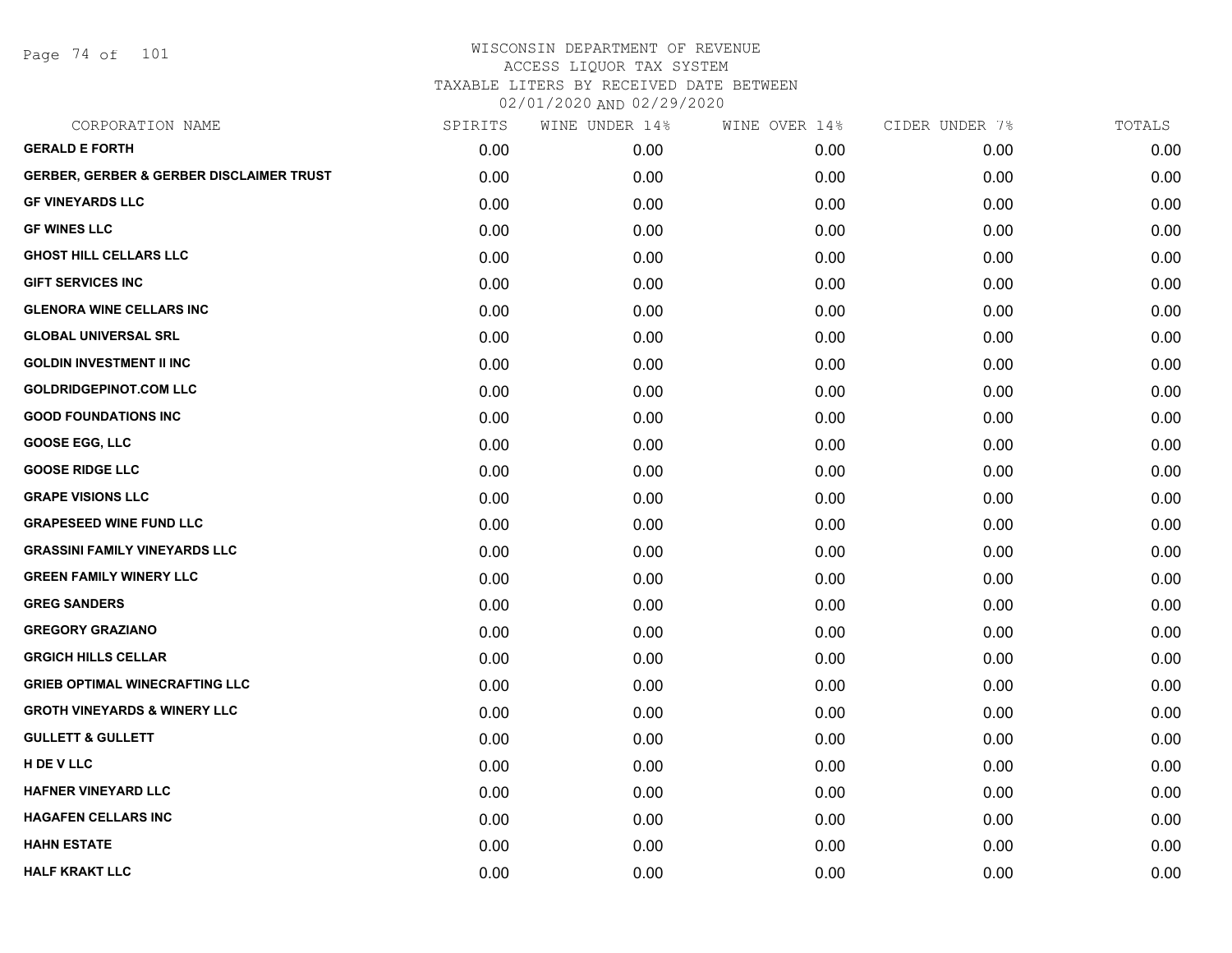Page 75 of 101

| CORPORATION NAME                           | SPIRITS | WINE UNDER 14% | WINE OVER 14% | CIDER UNDER 7% | TOTALS |
|--------------------------------------------|---------|----------------|---------------|----------------|--------|
| <b>HALF MOON HILL LLC</b>                  | 0.00    | 0.00           | 0.00          | 0.00           | 0.00   |
| <b>HALL WINES LLC</b>                      | 0.00    | 0.00           | 0.00          | 0.00           | 0.00   |
| <b>HAMEL FAMILY WINES LLC</b>              | 0.00    | 0.00           | 0.00          | 0.00           | 0.00   |
| <b>HAMMLER WINE CORP</b>                   | 0.00    | 0.00           | 0.00          | 0.00           | 0.00   |
| <b>HANDLEY CELLARS LIMITED PARTNERSHIP</b> | 0.00    | 0.00           | 0.00          | 0.00           | 0.00   |
| <b>HANNA WINERY INC</b>                    | 0.00    | 0.00           | 0.00          | 0.00           | 0.00   |
| <b>HANSJOERG WYSS</b>                      | 0.00    | 0.00           | 0.00          | 0.00           | 0.00   |
| <b>HARBOR RIDGE WINERY INC.</b>            | 0.00    | 0.00           | 0.00          | 0.00           | 0.00   |
| <b>HARLAN ESTATE WINERY INC</b>            | 0.00    | 0.00           | 0.00          | 0.00           | 0.00   |
| <b>HARMELL CELLARS LLC</b>                 | 0.00    | 0.00           | 0.00          | 0.00           | 0.00   |
| <b>HARRIS &amp; HARRIS</b>                 | 0.00    | 0.00           | 0.00          | 0.00           | 0.00   |
| <b>HARRY &amp; DAVID HOLDINGS INC</b>      | 0.00    | 0.00           | 0.00          | 0.00           | 0.00   |
| <b>HAUS BEVERAGE, INC</b>                  | 0.00    | 0.00           | 0.00          | 0.00           | 0.00   |
| HAWK AND HORSE VINEYARDS LLC               | 0.00    | 0.00           | 0.00          | 0.00           | 0.00   |
| <b>HAWKES LLC</b>                          | 0.00    | 0.00           | 0.00          | 0.00           | 0.00   |
| <b>HAZLITT 1852 VINEYARDS INC</b>          | 0.00    | 0.00           | 0.00          | 0.00           | 0.00   |
| <b>HDD LLC</b>                             | 0.00    | 0.00           | 0.00          | 0.00           | 0.00   |
| <b>HEITZ WINE CELLARS</b>                  | 0.00    | 0.00           | 0.00          | 0.00           | 0.00   |
| <b>HEMISPHERE WINE COMPANY INC</b>         | 0.00    | 0.00           | 0.00          | 0.00           | 0.00   |
| <b>HEMISPHERES LLC</b>                     | 0.00    | 0.00           | 0.00          | 0.00           | 0.00   |
| <b>HERDIE BAISDEN</b>                      | 0.00    | 0.00           | 0.00          | 0.00           | 0.00   |
| <b>HERMAN STORY WINES INC</b>              | 0.00    | 0.00           | 0.00          | 0.00           | 0.00   |
| <b>HERON HILL VINEYARDS INC</b>            | 0.00    | 0.00           | 0.00          | 0.00           | 0.00   |
| <b>HERRERA &amp; HERRERA</b>               | 0.00    | 0.00           | 0.00          | 0.00           | 0.00   |
| <b>HESTAN VINEYARDS LLC</b>                | 0.00    | 0.00           | 0.00          | 0.00           | 0.00   |
| <b>HICKORY FARMS LLC</b>                   | 0.00    | 0.00           | 0.00          | 0.00           | 0.00   |
| HIDDEN RIDGE VINEYARD LLC                  | 0.00    | 0.00           | 6.75          | 0.00           | 6.75   |
| <b>HILL ESTATES INC</b>                    | 0.00    | 0.00           | 0.00          | 0.00           | 0.00   |
|                                            |         |                |               |                |        |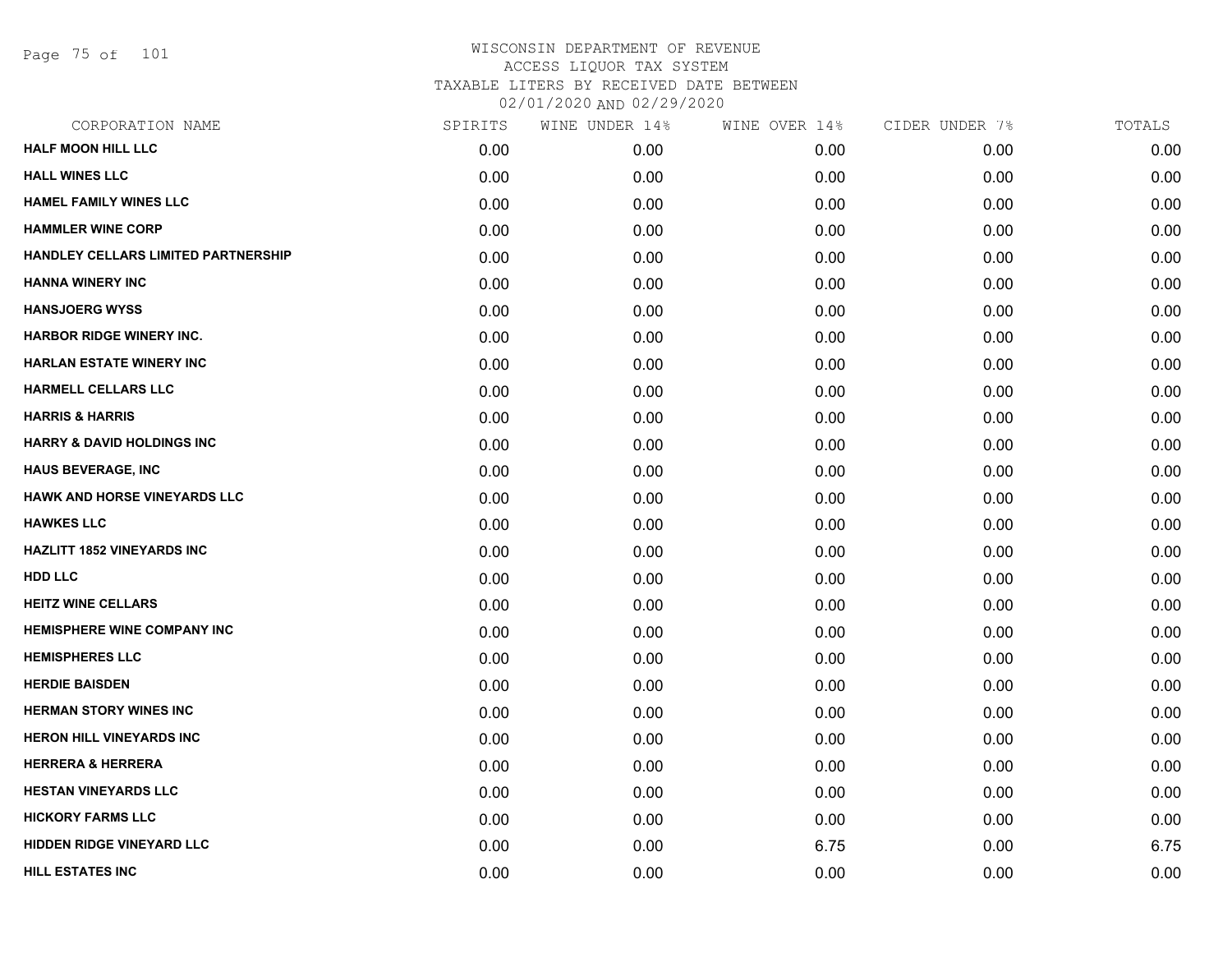Page 76 of 101

| CORPORATION NAME                             | SPIRITS | WINE UNDER 14% | WINE OVER 14% | CIDER UNDER 7% | TOTALS |
|----------------------------------------------|---------|----------------|---------------|----------------|--------|
| <b>HILLSIDE WINERY</b>                       | 0.00    | 0.00           | 0.00          | 0.00           | 0.00   |
| <b>HIRSCH WINERY LLC</b>                     | 0.00    | 0.00           | 0.00          | 0.00           | 0.00   |
| <b>HOLLYS HILL VINEYARDS LLC</b>             | 0.00    | 0.00           | 0.00          | 0.00           | 0.00   |
| HONIG VINEYARD AND WINERY LLC                | 0.00    | 0.00           | 0.00          | 0.00           | 0.00   |
| <b>HOPE WINE LLC</b>                         | 0.00    | 0.00           | 0.00          | 0.00           | 0.00   |
| <b>HOUDINI INC</b>                           | 0.00    | 0.00           | 0.00          | 0.00           | 0.00   |
| <b>HOURGLASS WINE COMPANY INC</b>            | 0.00    | 0.00           | 0.00          | 0.00           | 0.00   |
| <b>HQ WINERY LLC</b>                         | 0.00    | 0.00           | 0.00          | 0.00           | 0.00   |
| <b>HUA YUAN</b>                              | 0.00    | 0.00           | 0.00          | 0.00           | 0.00   |
| <b>HUNEEUS VINTNERS LLC</b>                  | 0.00    | 0.00           | 0.00          | 0.00           | 0.00   |
| HUNT COUNTRY VINEYARDS LLC                   | 0.00    | 0.00           | 0.00          | 0.00           | 0.00   |
| <b>HUSCH VINEYARDS INC</b>                   | 0.00    | 0.00           | 0.00          | 0.00           | 0.00   |
| <b>INCEPTION WINES LLC</b>                   | 0.00    | 0.00           | 0.00          | 0.00           | 0.00   |
| INCIDER, INC.                                | 0.00    | 0.00           | 0.00          | 0.00           | 0.00   |
| <b>INMAN FAMILY WINES LLC</b>                | 0.00    | 0.00           | 0.00          | 0.00           | 0.00   |
| <b>INVESTOR'S OF AMERICA LP</b>              | 0.00    | 0.00           | 0.00          | 0.00           | 0.00   |
| <b>IRON HORSE VINEYARDS LP</b>               | 0.00    | 0.00           | 0.00          | 0.00           | 0.00   |
| <b>ISENHOWER CELLARS LLC</b>                 | 0.00    | 0.00           | 0.00          | 0.00           | 0.00   |
| <b>ISLAND ORCHARD CIDER LLC</b>              | 0.00    | 0.00           | 0.00          | 0.00           | 0.00   |
| <b>ISR VINEYARDS ASSOCIATION</b>             | 0.00    | 0.00           | 0.00          | 0.00           | 0.00   |
| J BLAIR PENCE, TRUSTEE OF PENCE FAMILY TRUST | 0.00    | 0.00           | 0.00          | 0.00           | 0.00   |
| <b>J CELLARS INVESTMENTS LLC</b>             | 0.00    | 0.00           | 0.00          | 0.00           | 0.00   |
| <b>J LOHR WINERY CORP</b>                    | 0.00    | 0.00           | 0.00          | 0.00           | 0.00   |
| J PEDRONCELLI WINERY                         | 0.00    | 0.00           | 0.00          | 0.00           | 0.00   |
| <b>J RICKARDS WINERY LLC</b>                 | 0.00    | 0.00           | 0.00          | 0.00           | 0.00   |
| <b>J WILLETT COMPANIES</b>                   | 0.00    | 0.00           | 0.00          | 0.00           | 0.00   |
| <b>J.W. THOMAS LLC</b>                       | 0.00    | 0.00           | 0.00          | 0.00           | 0.00   |
| <b>J3 WINE PARTNERS LLC</b>                  | 0.00    | 0.00           | 0.00          | 0.00           | 0.00   |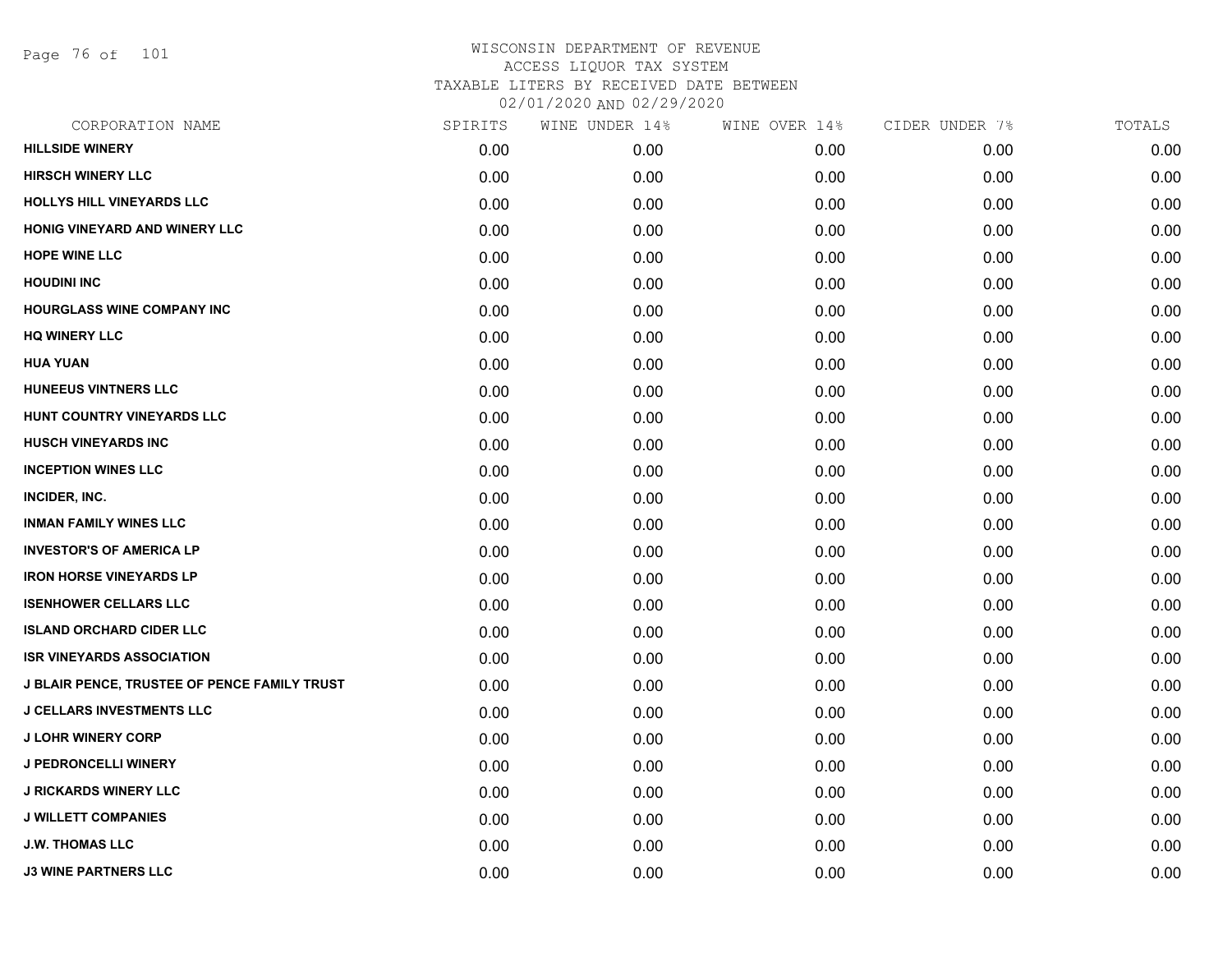Page 77 of 101

| CORPORATION NAME                      | SPIRITS | WINE UNDER 14% | WINE OVER 14% | CIDER UNDER 7% | TOTALS |
|---------------------------------------|---------|----------------|---------------|----------------|--------|
| JACK JOHN INVESTMENTS INC             | 0.00    | 0.00           | 0.00          | 0.00           | 0.00   |
| <b>JACKSON FAMILY WINES INC</b>       | 0.00    | 0.00           | 0.00          | 0.00           | 0.00   |
| <b>JACKSON WINE LLC</b>               | 0.00    | 0.00           | 0.00          | 0.00           | 0.00   |
| <b>JACKSON WINERY &amp; VINEYARDS</b> | 0.00    | 0.00           | 0.00          | 0.00           | 0.00   |
| <b>JACUZZI FAMILY VINEYARDS LLC</b>   | 0.00    | 0.00           | 0.00          | 0.00           | 0.00   |
| <b>JAM CELLARS INC</b>                | 0.00    | 0.00           | 0.00          | 0.00           | 0.00   |
| <b>JAMES L LAMBERT</b>                | 0.00    | 0.00           | 0.00          | 0.00           | 0.00   |
| <b>JAMES P PROSSER</b>                | 0.00    | 0.00           | 0.00          | 0.00           | 0.00   |
| <b>JARVIS</b>                         | 0.00    | 0.00           | 0.00          | 0.00           | 0.00   |
| <b>JB GEORGE LLC</b>                  | 0.00    | 0.00           | 0.00          | 0.00           | 0.00   |
| <b>JC CELLARS INC</b>                 | 0.00    | 0.00           | 0.00          | 0.00           | 0.00   |
| JEFF RUNQUIST WINES INC               | 0.00    | 0.00           | 0.00          | 0.00           | 0.00   |
| <b>JEFFERY BEMIS</b>                  | 0.00    | 0.00           | 0.00          | 0.00           | 0.00   |
| <b>JEFFERY M GORDON</b>               | 0.00    | 0.00           | 0.00          | 0.00           | 0.00   |
| <b>JEFFREY L STOEGER</b>              | 0.00    | 0.00           | 0.00          | 0.00           | 0.00   |
| JENNIFER L JACKSON-HARTFORD           | 0.00    | 0.00           | 0.00          | 0.00           | 0.00   |
| <b>JESSIES GROVE WINERY INC</b>       | 0.00    | 0.00           | 0.00          | 0.00           | 0.00   |
| <b>JESSUP CELLARS HOLDING CO LLC</b>  | 0.00    | 0.00           | 0.00          | 0.00           | 0.00   |
| <b>JM CELLARS COMPANY</b>             | 0.00    | 0.00           | 0.00          | 0.00           | 0.00   |
| <b>J-NH WINE GROUP LLC</b>            | 0.00    | 0.00           | 0.00          | 0.00           | 0.00   |
| JOHN ANTHONY VINEYARDS LLC            | 0.00    | 0.00           | 0.00          | 0.00           | 0.00   |
| <b>JOHN R LUCAS</b>                   | 0.00    | 0.00           | 0.00          | 0.00           | 0.00   |
| <b>JOHNSON ESTATE WINERY LLC</b>      | 0.00    | 0.00           | 0.00          | 0.00           | 0.00   |
| <b>JONATHAN DALE</b>                  | 0.00    | 0.00           | 0.00          | 0.00           | 0.00   |
| <b>JONES FAMILY WINERY LLC</b>        | 0.00    | 0.00           | 0.00          | 0.00           | 0.00   |
| <b>JORNY'S END LLC</b>                | 0.00    | 0.00           | 0.00          | 0.00           | 0.00   |
| JOSEPH ALEXANDER VILLICANA II         | 0.00    | 0.00           | 0.00          | 0.00           | 0.00   |
| <b>JOSEPH CALLOW</b>                  | 0.00    | 0.00           | 0.00          | 0.00           | 0.00   |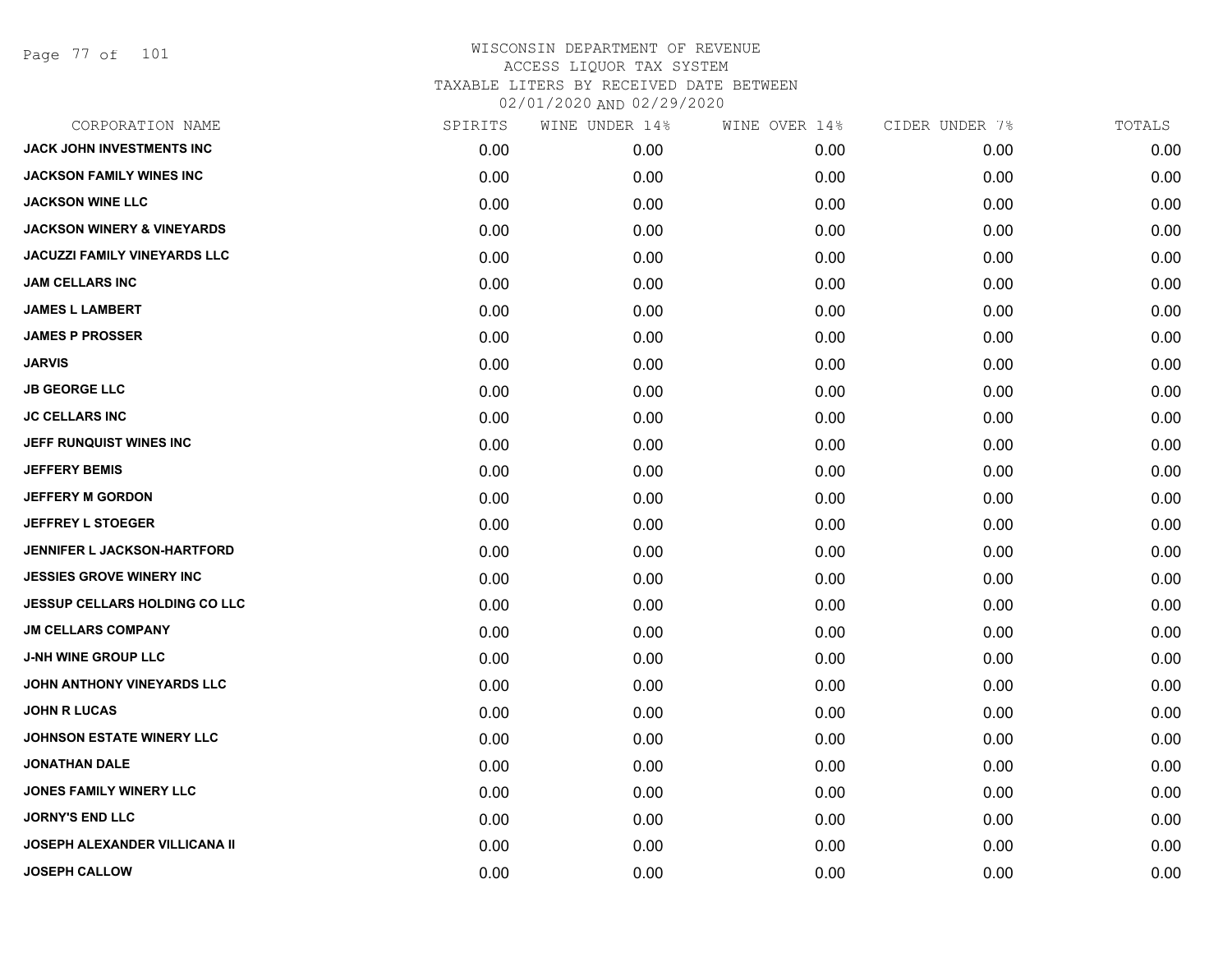Page 78 of 101

| CORPORATION NAME                         | SPIRITS | WINE UNDER 14% | WINE OVER 14% | CIDER UNDER 7% | TOTALS |
|------------------------------------------|---------|----------------|---------------|----------------|--------|
| <b>JOSEPH PHELPS VINEYARDS LLC</b>       | 0.00    | 0.00           | 0.00          | 0.00           | 0.00   |
| <b>JOSEPH STALLER</b>                    | 0.00    | 0.00           | 0.00          | 0.00           | 0.00   |
| <b>JOSEPH WYNIMKO</b>                    | 0.00    | 0.00           | 0.00          | 0.00           | 0.00   |
| <b>JOYCE VINEYARDS LLC</b>               | 0.00    | 0.00           | 0.00          | 0.00           | 0.00   |
| <b>JULIE A ANDRZEJCZAK</b>               | 0.00    | 0.00           | 0.00          | 0.00           | 0.00   |
| <b>JUSTIN VINEYARDS &amp; WINERY LLC</b> | 0.00    | 0.00           | 0.00          | 0.00           | 0.00   |
| <b>JVW CORPORATION</b>                   | 0.00    | 0.00           | 0.00          | 0.00           | 0.00   |
| <b>K VINTNERS LLC</b>                    | 0.00    | 0.00           | 0.00          | 0.00           | 0.00   |
| <b>KACHINA CELLARS LLC</b>               | 0.00    | 0.00           | 0.00          | 0.00           | 0.00   |
| <b>KALYRA WINERY LLC</b>                 | 0.00    | 0.00           | 0.00          | 0.00           | 0.00   |
| <b>KAMEN WINES LLC</b>                   | 0.00    | 0.00           | 0.00          | 0.00           | 0.00   |
| <b>KANGARU ENTERPRISES LLC</b>           | 0.00    | 0.00           | 0.00          | 0.00           | 0.00   |
| <b>KDS LLC</b>                           | 0.00    | 0.00           | 0.00          | 0.00           | 0.00   |
| <b>KEEVER VINEYARDS LLC</b>              | 0.00    | 0.00           | 0.00          | 0.00           | 0.00   |
| <b>KEN BROWN WINES LLC</b>               | 0.00    | 0.00           | 0.00          | 0.00           | 0.00   |
| <b>KENEFICK RANCHES WINERY LLC</b>       | 0.00    | 0.00           | 0.00          | 0.00           | 0.00   |
| <b>KENT HUMPHREY</b>                     | 0.00    | 0.00           | 0.00          | 0.00           | 0.00   |
| KENWARD FAMILY VINEYARDS, LLC            | 0.00    | 0.00           | 0.00          | 0.00           | 0.00   |
| <b>KENZO ESTATE INC</b>                  | 0.00    | 0.00           | 0.00          | 0.00           | 0.00   |
| <b>KERWIN ESTATE LLC</b>                 | 0.00    | 0.00           | 0.00          | 0.00           | 0.00   |
| <b>KESTREL PROPERTIES LLC</b>            | 0.00    | 0.00           | 0.00          | 0.00           | 0.00   |
| <b>KEVIN BEHNKE</b>                      | 0.00    | 0.00           | 0.00          | 0.00           | 0.00   |
| <b>KEVIN C MILLER</b>                    | 0.00    | 0.00           | 0.00          | 0.00           | 0.00   |
| <b>KING ESTATE WINERY LP</b>             | 0.00    | 0.00           | 0.00          | 0.00           | 0.00   |
| KISMET WINE, INC.                        | 0.00    | 0.00           | 0.00          | 0.00           | 0.00   |
| KISTLER VINEYARDS, LLC                   | 0.00    | 0.00           | 0.00          | 0.00           | 0.00   |
| <b>KLEIN FOODS INC</b>                   | 0.00    | 0.00           | 0.00          | 0.00           | 0.00   |
| <b>KNIGHTS BRIDGE WINERY LLC</b>         | 0.00    | 0.00           | 0.00          | 0.00           | 0.00   |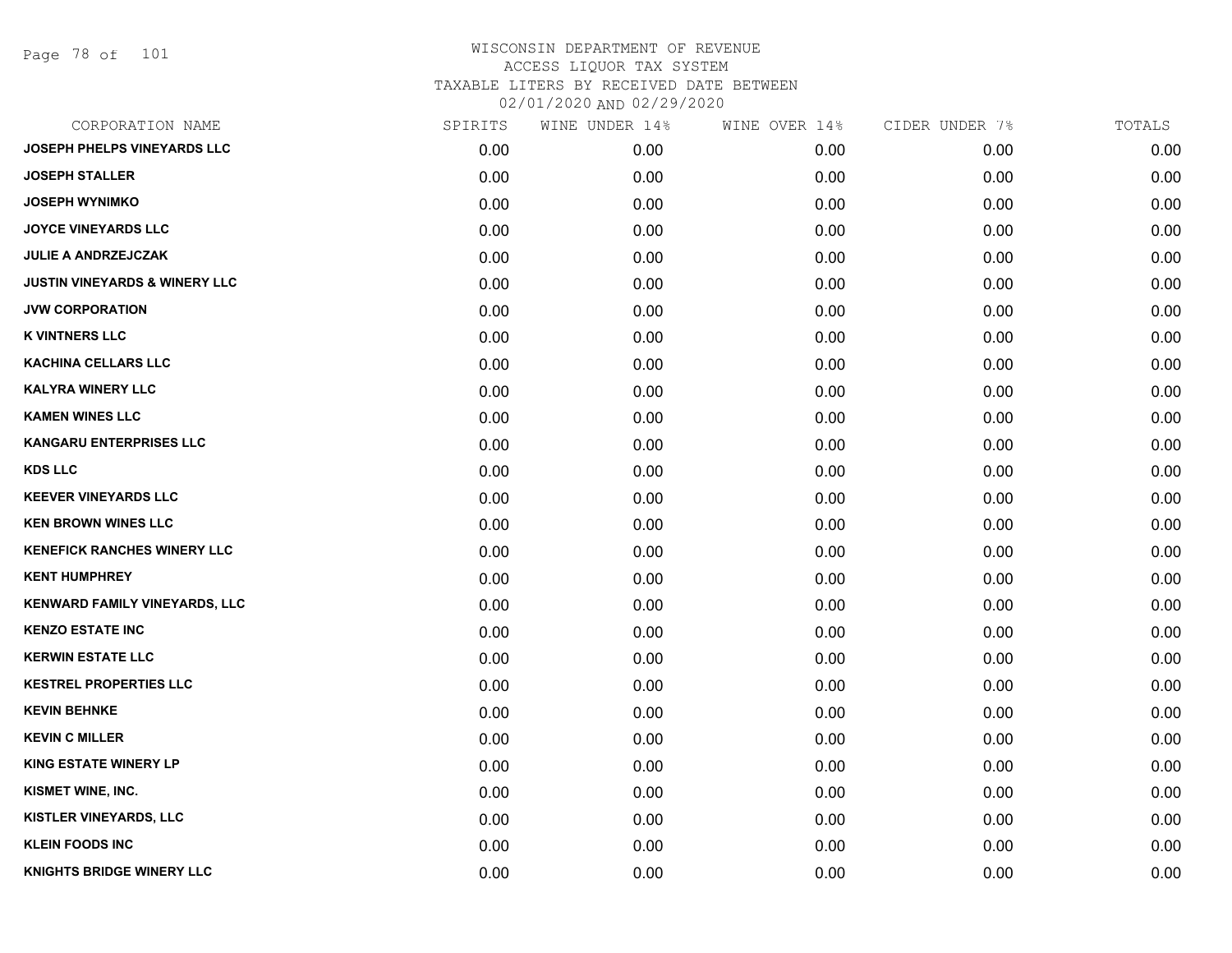Page 79 of 101

| <b>KOEHLER WINERY LLC</b><br>0.00<br>0.00<br>0.00<br>0.00<br><b>KONSTANTIN D FRANK &amp; SONS</b><br>0.00<br>0.00<br>0.00<br>0.00<br><b>KOPRI INC</b><br>0.00<br>0.00<br>0.00<br>0.00<br><b>KPC MT. PALOMAR WINERY LLC</b><br>0.00<br>0.00<br>0.00<br>0.00<br><b>KRAUSE FAMILY CELLARS LLC</b><br>0.00<br>0.00<br>0.00<br>0.00<br><b>KRISTIN HARRINGTON-BOEGNER</b><br>0.00<br>0.00<br>0.00<br>0.00<br><b>KRUPP BROTHERS LLC</b><br>0.00<br>0.00<br>0.00<br>0.00<br><b>KSSM LLC</b><br>0.00<br>0.00<br>0.00<br>0.00<br><b>KT WINECO LLC</b><br>0.00<br>0.00<br>0.00<br>0.00<br><b>KULETO VILLA LLC</b><br>0.00<br>0.00<br>0.00<br>0.00<br><b>KUNDE ENTERPRISES INC</b><br>0.00<br>0.00<br>0.00<br>0.00<br><b>KV WINES LLC</b><br>0.00<br>0.00<br>0.00<br>0.00<br><b>L C WINE</b><br>0.00<br>0.00<br>0.00<br>0.00<br>L FOPPIANO WINE CO INC<br>0.00<br>0.00<br>0.00<br>0.00<br>L. MAWBY, LLC<br>0.00<br>0.00<br>0.00<br>0.00<br><b>L18 HOLDINGS, INC.</b><br>0.00<br>0.00<br>0.00<br>0.00<br><b>LADERA WINERY LLC</b><br>0.00<br>0.00<br>0.00<br>0.00<br><b>LAETITIA VINEYARD &amp; WINERY INC</b><br>0.00<br>0.00<br>0.00<br>0.00<br><b>LAGUNA OAKS VINEYARD &amp; WINERY INC</b><br>0.00<br>0.00<br>0.00<br>0.00<br><b>LAIL VINEYARDS LLC</b><br>0.00<br>0.00<br>0.00<br>0.00<br><b>LAIRD FAMILY ESTATE LLC</b><br>0.00<br>0.00<br>0.00<br>0.00<br><b>LAKE NOKOMIS CRANBERRIES INC</b><br>0.00<br>0.00<br>0.00<br>0.00<br><b>LAMBERT BRIDGE WINERY INC</b><br>0.00<br>0.00<br>0.00<br>0.00<br><b>LAMBORN FAMILY WINE COMPANY LP</b><br>0.00<br>0.00<br>0.00<br>0.00<br><b>LAMOREAUX LANDING WINE CELLARS LLC</b><br>0.00<br>0.00<br>0.00<br>0.00<br><b>LANCASTER ESTATE VINEYARD &amp; WINERY LLC</b><br>0.00<br>0.00<br>0.00<br>0.00<br><b>LANGE WINERY LLC</b><br>0.00<br>0.00<br>0.00<br>0.00<br><b>LANGETWINS WINE CO INC</b><br>0.00<br>0.00<br>0.00<br>0.00 | CORPORATION NAME | SPIRITS | WINE UNDER 14% | WINE OVER 14% | CIDER UNDER 7% | TOTALS |
|--------------------------------------------------------------------------------------------------------------------------------------------------------------------------------------------------------------------------------------------------------------------------------------------------------------------------------------------------------------------------------------------------------------------------------------------------------------------------------------------------------------------------------------------------------------------------------------------------------------------------------------------------------------------------------------------------------------------------------------------------------------------------------------------------------------------------------------------------------------------------------------------------------------------------------------------------------------------------------------------------------------------------------------------------------------------------------------------------------------------------------------------------------------------------------------------------------------------------------------------------------------------------------------------------------------------------------------------------------------------------------------------------------------------------------------------------------------------------------------------------------------------------------------------------------------------------------------------------------------------------------------------------------------------------------------------------------------------------------------------------------------------------------------------------------------------------------------------------------------------|------------------|---------|----------------|---------------|----------------|--------|
|                                                                                                                                                                                                                                                                                                                                                                                                                                                                                                                                                                                                                                                                                                                                                                                                                                                                                                                                                                                                                                                                                                                                                                                                                                                                                                                                                                                                                                                                                                                                                                                                                                                                                                                                                                                                                                                                    |                  |         |                |               |                | 0.00   |
|                                                                                                                                                                                                                                                                                                                                                                                                                                                                                                                                                                                                                                                                                                                                                                                                                                                                                                                                                                                                                                                                                                                                                                                                                                                                                                                                                                                                                                                                                                                                                                                                                                                                                                                                                                                                                                                                    |                  |         |                |               |                | 0.00   |
|                                                                                                                                                                                                                                                                                                                                                                                                                                                                                                                                                                                                                                                                                                                                                                                                                                                                                                                                                                                                                                                                                                                                                                                                                                                                                                                                                                                                                                                                                                                                                                                                                                                                                                                                                                                                                                                                    |                  |         |                |               |                | 0.00   |
|                                                                                                                                                                                                                                                                                                                                                                                                                                                                                                                                                                                                                                                                                                                                                                                                                                                                                                                                                                                                                                                                                                                                                                                                                                                                                                                                                                                                                                                                                                                                                                                                                                                                                                                                                                                                                                                                    |                  |         |                |               |                | 0.00   |
|                                                                                                                                                                                                                                                                                                                                                                                                                                                                                                                                                                                                                                                                                                                                                                                                                                                                                                                                                                                                                                                                                                                                                                                                                                                                                                                                                                                                                                                                                                                                                                                                                                                                                                                                                                                                                                                                    |                  |         |                |               |                | 0.00   |
|                                                                                                                                                                                                                                                                                                                                                                                                                                                                                                                                                                                                                                                                                                                                                                                                                                                                                                                                                                                                                                                                                                                                                                                                                                                                                                                                                                                                                                                                                                                                                                                                                                                                                                                                                                                                                                                                    |                  |         |                |               |                | 0.00   |
|                                                                                                                                                                                                                                                                                                                                                                                                                                                                                                                                                                                                                                                                                                                                                                                                                                                                                                                                                                                                                                                                                                                                                                                                                                                                                                                                                                                                                                                                                                                                                                                                                                                                                                                                                                                                                                                                    |                  |         |                |               |                | 0.00   |
|                                                                                                                                                                                                                                                                                                                                                                                                                                                                                                                                                                                                                                                                                                                                                                                                                                                                                                                                                                                                                                                                                                                                                                                                                                                                                                                                                                                                                                                                                                                                                                                                                                                                                                                                                                                                                                                                    |                  |         |                |               |                | 0.00   |
|                                                                                                                                                                                                                                                                                                                                                                                                                                                                                                                                                                                                                                                                                                                                                                                                                                                                                                                                                                                                                                                                                                                                                                                                                                                                                                                                                                                                                                                                                                                                                                                                                                                                                                                                                                                                                                                                    |                  |         |                |               |                | 0.00   |
|                                                                                                                                                                                                                                                                                                                                                                                                                                                                                                                                                                                                                                                                                                                                                                                                                                                                                                                                                                                                                                                                                                                                                                                                                                                                                                                                                                                                                                                                                                                                                                                                                                                                                                                                                                                                                                                                    |                  |         |                |               |                | 0.00   |
|                                                                                                                                                                                                                                                                                                                                                                                                                                                                                                                                                                                                                                                                                                                                                                                                                                                                                                                                                                                                                                                                                                                                                                                                                                                                                                                                                                                                                                                                                                                                                                                                                                                                                                                                                                                                                                                                    |                  |         |                |               |                | 0.00   |
|                                                                                                                                                                                                                                                                                                                                                                                                                                                                                                                                                                                                                                                                                                                                                                                                                                                                                                                                                                                                                                                                                                                                                                                                                                                                                                                                                                                                                                                                                                                                                                                                                                                                                                                                                                                                                                                                    |                  |         |                |               |                | 0.00   |
|                                                                                                                                                                                                                                                                                                                                                                                                                                                                                                                                                                                                                                                                                                                                                                                                                                                                                                                                                                                                                                                                                                                                                                                                                                                                                                                                                                                                                                                                                                                                                                                                                                                                                                                                                                                                                                                                    |                  |         |                |               |                | 0.00   |
|                                                                                                                                                                                                                                                                                                                                                                                                                                                                                                                                                                                                                                                                                                                                                                                                                                                                                                                                                                                                                                                                                                                                                                                                                                                                                                                                                                                                                                                                                                                                                                                                                                                                                                                                                                                                                                                                    |                  |         |                |               |                | 0.00   |
|                                                                                                                                                                                                                                                                                                                                                                                                                                                                                                                                                                                                                                                                                                                                                                                                                                                                                                                                                                                                                                                                                                                                                                                                                                                                                                                                                                                                                                                                                                                                                                                                                                                                                                                                                                                                                                                                    |                  |         |                |               |                | 0.00   |
|                                                                                                                                                                                                                                                                                                                                                                                                                                                                                                                                                                                                                                                                                                                                                                                                                                                                                                                                                                                                                                                                                                                                                                                                                                                                                                                                                                                                                                                                                                                                                                                                                                                                                                                                                                                                                                                                    |                  |         |                |               |                | 0.00   |
|                                                                                                                                                                                                                                                                                                                                                                                                                                                                                                                                                                                                                                                                                                                                                                                                                                                                                                                                                                                                                                                                                                                                                                                                                                                                                                                                                                                                                                                                                                                                                                                                                                                                                                                                                                                                                                                                    |                  |         |                |               |                | 0.00   |
|                                                                                                                                                                                                                                                                                                                                                                                                                                                                                                                                                                                                                                                                                                                                                                                                                                                                                                                                                                                                                                                                                                                                                                                                                                                                                                                                                                                                                                                                                                                                                                                                                                                                                                                                                                                                                                                                    |                  |         |                |               |                | 0.00   |
|                                                                                                                                                                                                                                                                                                                                                                                                                                                                                                                                                                                                                                                                                                                                                                                                                                                                                                                                                                                                                                                                                                                                                                                                                                                                                                                                                                                                                                                                                                                                                                                                                                                                                                                                                                                                                                                                    |                  |         |                |               |                | 0.00   |
|                                                                                                                                                                                                                                                                                                                                                                                                                                                                                                                                                                                                                                                                                                                                                                                                                                                                                                                                                                                                                                                                                                                                                                                                                                                                                                                                                                                                                                                                                                                                                                                                                                                                                                                                                                                                                                                                    |                  |         |                |               |                | 0.00   |
|                                                                                                                                                                                                                                                                                                                                                                                                                                                                                                                                                                                                                                                                                                                                                                                                                                                                                                                                                                                                                                                                                                                                                                                                                                                                                                                                                                                                                                                                                                                                                                                                                                                                                                                                                                                                                                                                    |                  |         |                |               |                | 0.00   |
|                                                                                                                                                                                                                                                                                                                                                                                                                                                                                                                                                                                                                                                                                                                                                                                                                                                                                                                                                                                                                                                                                                                                                                                                                                                                                                                                                                                                                                                                                                                                                                                                                                                                                                                                                                                                                                                                    |                  |         |                |               |                | 0.00   |
|                                                                                                                                                                                                                                                                                                                                                                                                                                                                                                                                                                                                                                                                                                                                                                                                                                                                                                                                                                                                                                                                                                                                                                                                                                                                                                                                                                                                                                                                                                                                                                                                                                                                                                                                                                                                                                                                    |                  |         |                |               |                | 0.00   |
|                                                                                                                                                                                                                                                                                                                                                                                                                                                                                                                                                                                                                                                                                                                                                                                                                                                                                                                                                                                                                                                                                                                                                                                                                                                                                                                                                                                                                                                                                                                                                                                                                                                                                                                                                                                                                                                                    |                  |         |                |               |                | 0.00   |
|                                                                                                                                                                                                                                                                                                                                                                                                                                                                                                                                                                                                                                                                                                                                                                                                                                                                                                                                                                                                                                                                                                                                                                                                                                                                                                                                                                                                                                                                                                                                                                                                                                                                                                                                                                                                                                                                    |                  |         |                |               |                | 0.00   |
|                                                                                                                                                                                                                                                                                                                                                                                                                                                                                                                                                                                                                                                                                                                                                                                                                                                                                                                                                                                                                                                                                                                                                                                                                                                                                                                                                                                                                                                                                                                                                                                                                                                                                                                                                                                                                                                                    |                  |         |                |               |                | 0.00   |
|                                                                                                                                                                                                                                                                                                                                                                                                                                                                                                                                                                                                                                                                                                                                                                                                                                                                                                                                                                                                                                                                                                                                                                                                                                                                                                                                                                                                                                                                                                                                                                                                                                                                                                                                                                                                                                                                    |                  |         |                |               |                | 0.00   |
|                                                                                                                                                                                                                                                                                                                                                                                                                                                                                                                                                                                                                                                                                                                                                                                                                                                                                                                                                                                                                                                                                                                                                                                                                                                                                                                                                                                                                                                                                                                                                                                                                                                                                                                                                                                                                                                                    |                  |         |                |               |                | 0.00   |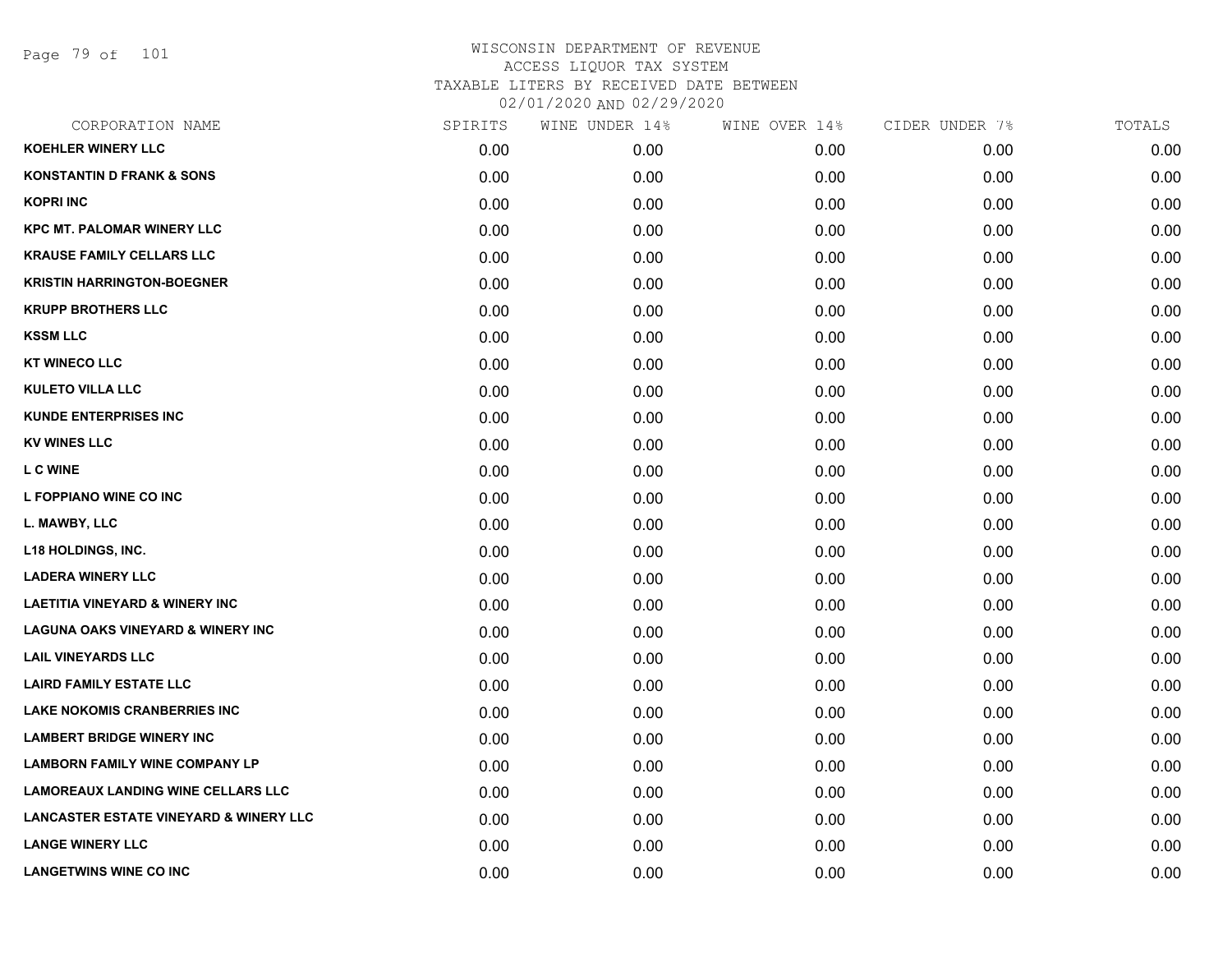Page 80 of 101

| CORPORATION NAME                          | SPIRITS | WINE UNDER 14% | WINE OVER 14% | CIDER UNDER 7% | TOTALS |
|-------------------------------------------|---------|----------------|---------------|----------------|--------|
| <b>LANGTRY VINEYARD &amp; WINERY, LLC</b> | 0.00    | 0.00           | 0.00          | 0.00           | 0.00   |
| <b>LARKMEAD VINEYARDS INC</b>             | 0.00    | 0.00           | 0.00          | 0.00           | 0.00   |
| <b>LARSON FAMILY WINERY INC</b>           | 0.00    | 0.00           | 0.00          | 0.00           | 0.00   |
| <b>LASSETER FAMILY WINERY LLC</b>         | 0.00    | 0.00           | 0.00          | 0.00           | 0.00   |
| <b>LATAH CREEK WINE CELLARS LTD</b>       | 0.00    | 0.00           | 0.00          | 0.00           | 0.00   |
| <b>LAURO GUERRA</b>                       | 0.00    | 0.00           | 0.00          | 0.00           | 0.00   |
| <b>LAUTENBACH'S ORCHARD COUNTRY INC</b>   | 0.00    | 0.00           | 0.00          | 0.00           | 0.00   |
| <b>LAVA SPRINGS INC</b>                   | 0.00    | 0.00           | 0.00          | 0.00           | 0.00   |
| <b>LAW ESTATE WINES</b>                   | 0.00    | 0.00           | 0.00          | 0.00           | 0.00   |
| <b>LAWER FAMILY WINERY INC</b>            | 0.00    | 0.00           | 0.00          | 0.00           | 0.00   |
| <b>LAWRENCE CELLARS LLC</b>               | 0.00    | 0.00           | 0.00          | 0.00           | 0.00   |
| LE CEP II INC                             | 0.00    | 0.00           | 0.00          | 0.00           | 0.00   |
| <b>LEAL VINEYARDS INC</b>                 | 0.00    | 0.00           | 0.00          | 0.00           | 0.00   |
| <b>LEDGESTONE ESTATE LLC</b>              | 0.00    | 0.00           | 0.00          | 0.00           | 0.00   |
| LEELANAU WINE CELLARS, LTD.               | 0.00    | 23.25          | 0.00          | 0.00           | 23.25  |
| LEFT COAST CELLARS LLC                    | 0.00    | 0.00           | 0.00          | 0.00           | 0.00   |
| <b>LEMELSON WINERY LLC</b>                | 0.00    | 0.00           | 0.00          | 0.00           | 0.00   |
| <b>LEONARDINI FAMILY WINERY LLC</b>       | 0.00    | 0.00           | 0.00          | 0.00           | 0.00   |
| <b>LEONESSE CELLARS LLC</b>               | 0.00    | 0.00           | 0.00          | 0.00           | 0.00   |
| <b>LEONETTI CELLAR LLC</b>                | 0.00    | 0.00           | 0.00          | 0.00           | 0.00   |
| LIFE IS SHORT! LLC                        | 0.00    | 0.00           | 0.00          | 0.00           | 0.00   |
| LIL' OLE WINEMAKER SHOPPE LLC             | 0.00    | 0.00           | 0.00          | 0.00           | 0.00   |
| <b>LIMERICK LANE CELLARS INC</b>          | 0.00    | 0.00           | 0.00          | 0.00           | 0.00   |
| LINGUA FRANCA-LS VINEYARDS HOLDINGS, LLC  | 0.00    | 0.00           | 0.00          | 0.00           | 0.00   |
| <b>LINSFIELD WINE CO., LLC</b>            | 0.00    | 0.00           | 0.00          | 0.00           | 0.00   |
| <b>LION NATHAN USA INC</b>                | 0.00    | 0.00           | 0.00          | 0.00           | 0.00   |
| <b>LIONS PEAK</b>                         | 0.00    | 0.00           | 0.00          | 0.00           | 0.00   |
| <b>LISA REDMON</b>                        | 0.00    | 0.00           | 0.00          | 0.00           | 0.00   |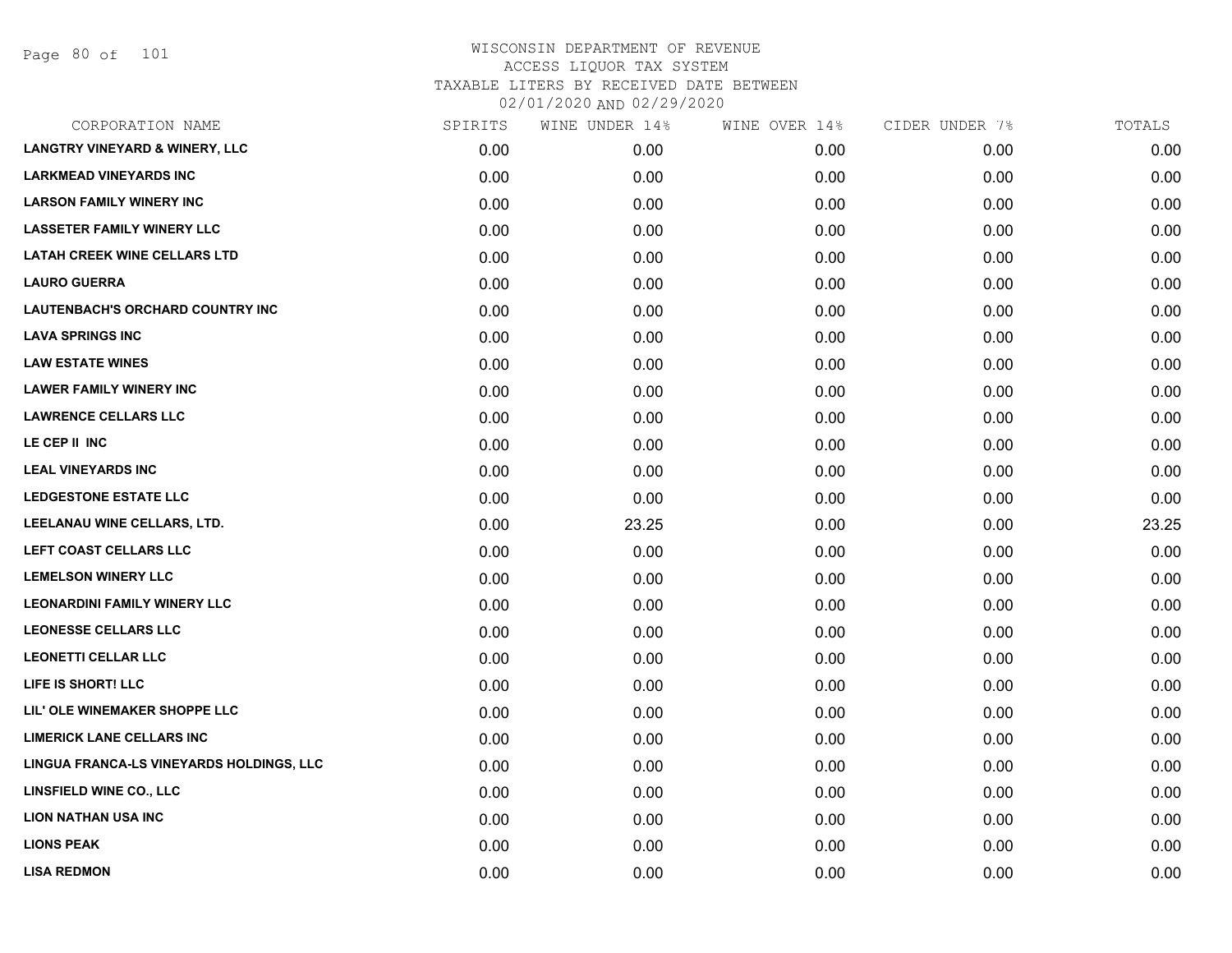Page 81 of 101

|      | WINE UNDER 14% | WINE OVER 14% | CIDER UNDER 7% | TOTALS |
|------|----------------|---------------|----------------|--------|
| 0.00 | 0.00           | 0.00          | 0.00           | 0.00   |
| 0.00 | 0.00           | 0.00          | 0.00           | 0.00   |
| 0.00 | 0.00           | 0.00          | 0.00           | 0.00   |
| 0.00 | 0.00           | 0.00          | 0.00           | 0.00   |
| 0.00 | 0.00           | 0.00          | 0.00           | 0.00   |
| 0.00 | 0.00           | 0.00          | 0.00           | 0.00   |
| 0.00 | 0.00           | 0.00          | 0.00           | 0.00   |
| 0.00 | 0.00           | 0.00          | 0.00           | 0.00   |
| 0.00 | 0.00           | 0.00          | 0.00           | 0.00   |
| 0.00 | 0.00           | 0.00          | 0.00           | 0.00   |
| 0.00 | 0.00           | 0.00          | 0.00           | 0.00   |
| 0.00 | 0.00           | 0.00          | 0.00           | 0.00   |
| 0.00 | 0.00           | 0.00          | 0.00           | 0.00   |
| 0.00 | 0.00           | 0.00          | 0.00           | 0.00   |
| 0.00 | 0.00           | 0.00          | 0.00           | 0.00   |
| 0.00 | 0.00           | 0.00          | 0.00           | 0.00   |
| 0.00 | 0.00           | 0.00          | 0.00           | 0.00   |
| 0.00 | 0.00           | 0.00          | 0.00           | 0.00   |
| 0.00 | 0.00           | 0.00          | 0.00           | 0.00   |
| 0.00 | 0.00           | 0.00          | 0.00           | 0.00   |
| 0.00 | 0.00           | 0.00          | 0.00           | 0.00   |
| 0.00 | 0.00           | 0.00          | 0.00           | 0.00   |
| 0.00 | 0.00           | 0.00          | 0.00           | 0.00   |
| 0.00 | 0.00           | 0.00          | 0.00           | 0.00   |
| 0.00 | 0.00           | 0.00          | 0.00           | 0.00   |
| 0.00 | 4.50           | 14.50         | 0.00           | 19.00  |
| 0.00 | 0.00           | 0.00          | 0.00           | 0.00   |
| 0.00 | 0.00           | 0.00          | 0.00           | 0.00   |
|      | SPIRITS        |               |                |        |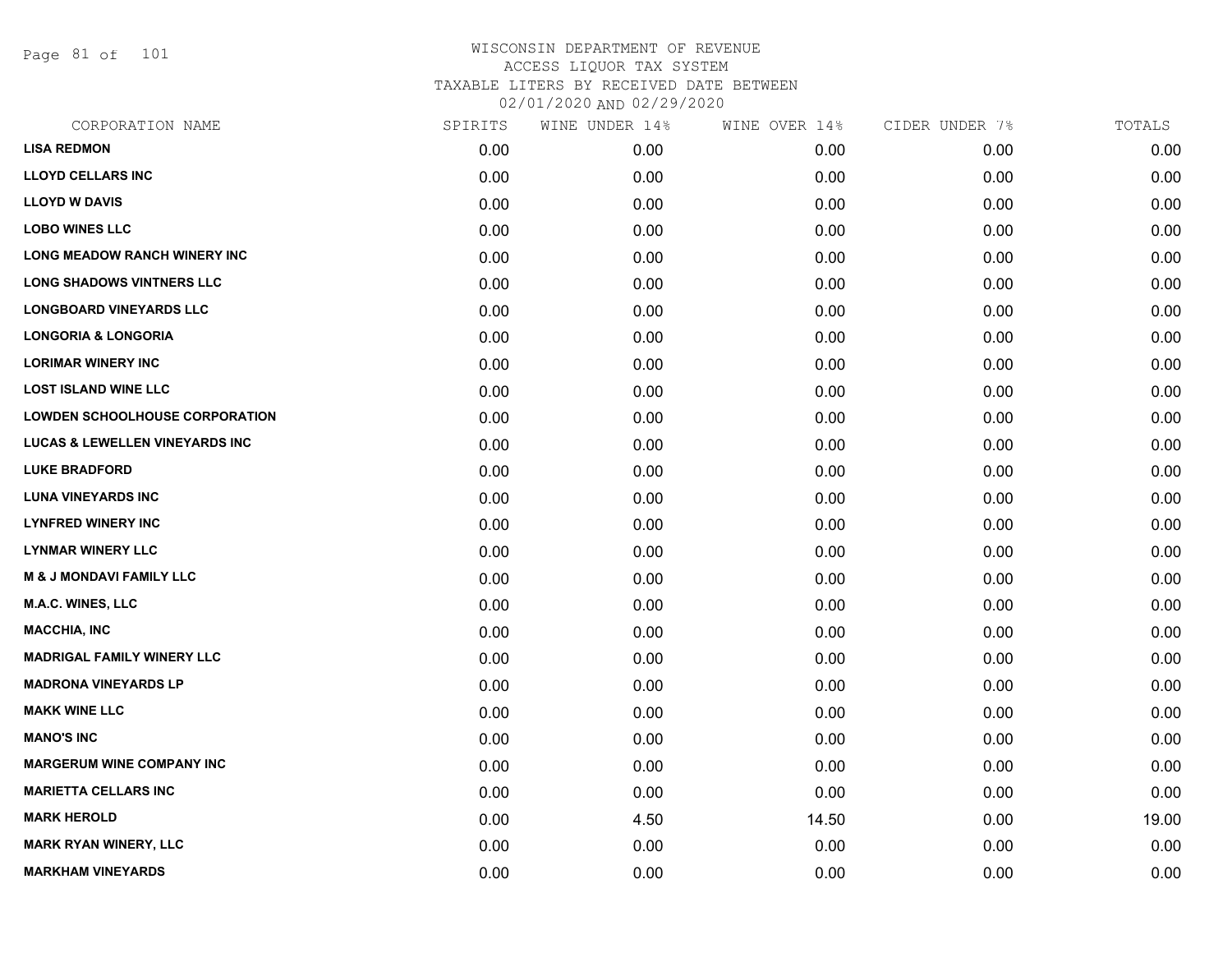Page 82 of 101

| SPIRITS | WINE UNDER 14% | WINE OVER 14% | CIDER UNDER 7% | TOTALS |
|---------|----------------|---------------|----------------|--------|
| 0.00    | 0.00           | 0.00          | 0.00           | 0.00   |
| 0.00    | 0.00           | 0.00          | 0.00           | 0.00   |
| 0.00    | 0.00           | 0.00          | 0.00           | 0.00   |
| 0.00    | 0.00           | 0.00          | 0.00           | 0.00   |
| 0.00    | 0.00           | 0.00          | 0.00           | 0.00   |
| 0.00    | 0.00           | 0.00          | 0.00           | 0.00   |
| 0.00    | 0.00           | 0.00          | 0.00           | 0.00   |
| 0.00    | 0.00           | 0.00          | 0.00           | 0.00   |
| 0.00    | 0.00           | 0.00          | 0.00           | 0.00   |
| 0.00    | 0.00           | 0.00          | 0.00           | 0.00   |
| 0.00    | 0.00           | 0.00          | 0.00           | 0.00   |
| 0.00    | 0.00           | 0.00          | 0.00           | 0.00   |
| 0.00    | 0.00           | 0.00          | 0.00           | 0.00   |
| 0.00    | 0.00           | 0.00          | 0.00           | 0.00   |
| 0.00    | 0.00           | 0.00          | 0.00           | 0.00   |
| 0.00    | 0.00           | 0.00          | 0.00           | 0.00   |
| 0.00    | 0.00           | 0.00          | 0.00           | 0.00   |
| 0.00    | 0.00           | 0.00          | 0.00           | 0.00   |
| 0.00    | 0.00           | 0.00          | 0.00           | 0.00   |
| 0.00    | 0.00           | 0.00          | 0.00           | 0.00   |
| 0.00    | 0.00           | 0.00          | 0.00           | 0.00   |
| 0.00    | 0.00           | 0.00          | 0.00           | 0.00   |
| 0.00    | 0.00           | 0.00          | 0.00           | 0.00   |
| 0.00    | 0.00           | 0.00          | 0.00           | 0.00   |
| 0.00    | 0.00           | 0.00          | 0.00           | 0.00   |
| 0.00    | 0.00           | 0.00          | 0.00           | 0.00   |
| 0.00    | 0.00           | 0.00          | 0.00           | 0.00   |
| 0.00    | 0.00           | 0.00          | 0.00           | 0.00   |
|         |                |               |                |        |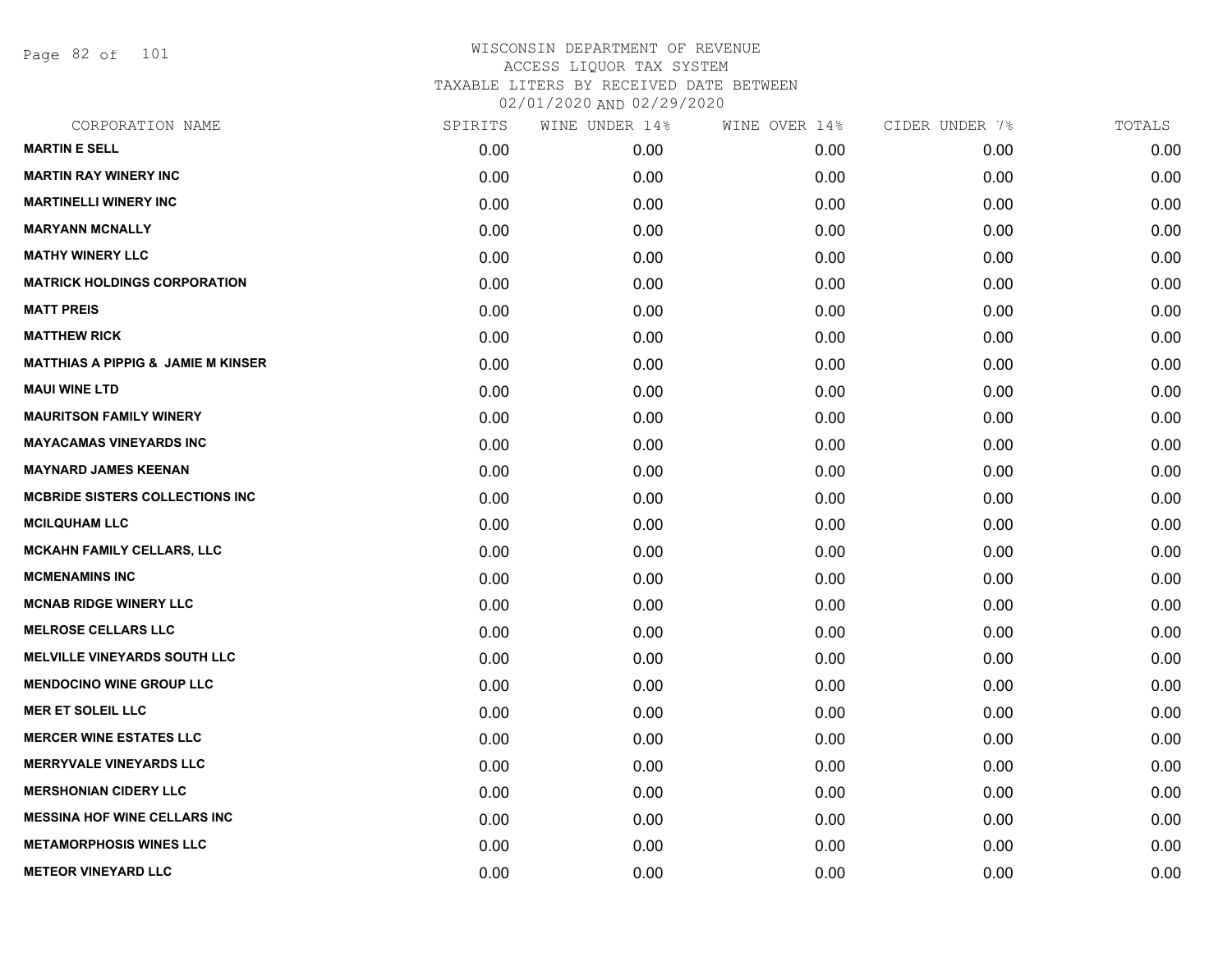Page 83 of 101

| CORPORATION NAME                                  | SPIRITS | WINE UNDER 14%    | WINE OVER 14% | CIDER UNDER 7% | TOTALS |
|---------------------------------------------------|---------|-------------------|---------------|----------------|--------|
| <b>METROPOLITAN WINES LLC</b>                     | 0.00    | 0.00 <sub>1</sub> | 0.00          | 0.00           | 0.00   |
| <b>METTLER WINES LLC</b>                          | 0.00    | 0.00              | 0.00          | 0.00           | 0.00   |
| <b>MEV CORPORATION</b>                            | 0.00    | 0.00              | 0.00          | 0.00           | 0.00   |
| <b>MEYER CELLARS LLC</b>                          | 0.00    | 0.00              | 0.00          | 0.00           | 0.00   |
| <b>MICHEAL DASHE</b>                              | 0.00    | 0.00              | 0.00          | 0.00           | 0.00   |
| <b>MIDDLETON FAMILY WINES LLC</b>                 | 0.00    | 0.00              | 0.00          | 0.00           | 0.00   |
| <b>MIDNIGHT CELLARS INC</b>                       | 0.00    | 0.00              | 0.00          | 0.00           | 0.00   |
| <b>MILBRANDT FAMILY WINES LLC</b>                 | 0.00    | 0.00              | 0.00          | 0.00           | 0.00   |
| <b>MILDARA BLASS INC</b>                          | 0.00    | 0.00              | 0.00          | 0.00           | 0.00   |
| <b>MILL CREEK VINEYARDS</b>                       | 0.00    | 0.00              | 0.00          | 0.00           | 0.00   |
| <b>MILLBROOK WINERY INC</b>                       | 0.00    | 0.00              | 0.00          | 0.00           | 0.00   |
| <b>MINER FAMILY WINERY LLC</b>                    | 0.00    | 0.00              | 0.00          | 0.00           | 0.00   |
| <b>MINNESOTAS FINEST FERMENTED PRODUCTS</b>       | 0.00    | 0.00              | 0.00          | 0.00           | 0.00   |
| <b>MIRA WINERY LLC</b>                            | 0.00    | 0.00              | 0.00          | 0.00           | 0.00   |
| <b>MIRAMONT ESTATE VINEYARDS &amp; WINERY INC</b> | 0.00    | 0.00              | 0.00          | 0.00           | 0.00   |
| <b>MIRASOL WINE LLC</b>                           | 0.00    | 0.00              | 0.00          | 0.00           | 0.00   |
| <b>MOBCRAFT BEER INC</b>                          | 0.00    | 0.00              | 0.00          | 0.00           | 0.00   |
| <b>MODERN DEVELOPMENT COMPANY</b>                 | 0.00    | 0.00              | 0.00          | 0.00           | 0.00   |
| <b>MOLLY AIDA INC</b>                             | 0.00    | 0.00              | 0.00          | 0.00           | 0.00   |
| <b>MOLLYDOOKER INTERNATIONAL LLC</b>              | 0.00    | 0.00              | 9.75          | 0.00           | 9.75   |
| <b>MONTEREY WINE AND PRODUCE CORP</b>             | 0.00    | 0.00              | 0.00          | 0.00           | 0.00   |
| <b>MONTICELLO CELLARS INC</b>                     | 0.00    | 0.00              | 0.00          | 0.00           | 0.00   |
| <b>MOONDANCER LLC</b>                             | 0.00    | 0.00              | 0.00          | 0.00           | 0.00   |
| <b>MORCHELLA WINE CELLARS LLC</b>                 | 0.00    | 0.00              | 0.00          | 0.00           | 0.00   |
| <b>MORGAN WINERY INC</b>                          | 0.00    | 0.00              | 0.00          | 0.00           | 0.00   |
| <b>MOSHIN VINEYARDS INC</b>                       | 0.00    | 0.00              | 0.00          | 0.00           | 0.00   |
| <b>MULLIGAN &amp; MULLIGAN</b>                    | 0.00    | 0.00              | 0.00          | 0.00           | 0.00   |
| <b>MUNCH &amp; FOX</b>                            | 0.00    | 0.00              | 0.00          | 0.00           | 0.00   |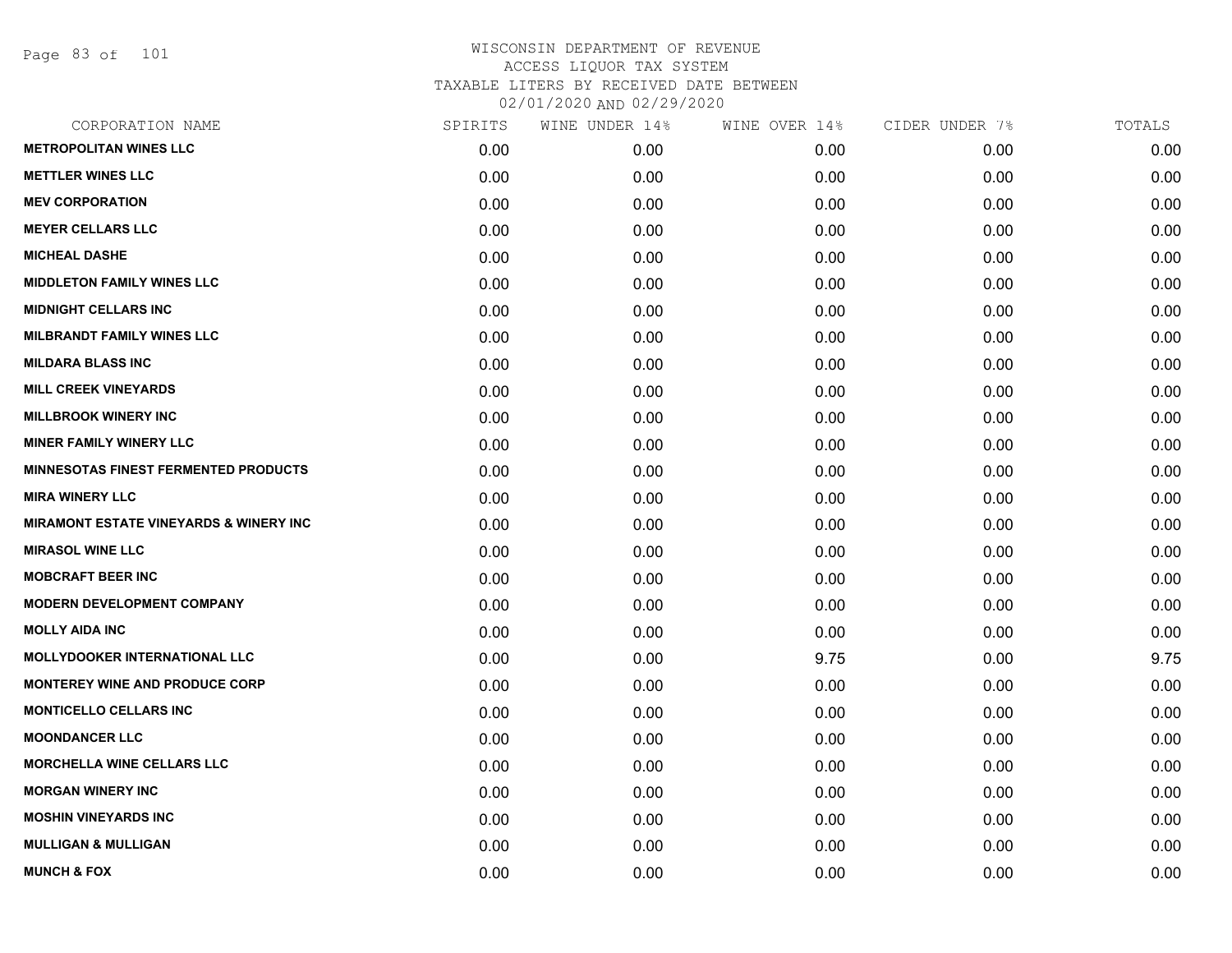Page 84 of 101

| CORPORATION NAME                  | SPIRITS | WINE UNDER 14% | WINE OVER 14% | CIDER UNDER 7% | TOTALS |
|-----------------------------------|---------|----------------|---------------|----------------|--------|
| <b>MUNSON BRIDGE WINERY INC</b>   | 0.00    | 0.00           | 0.00          | 0.00           | 0.00   |
| <b>MUSCARDINI CELLARS, LLC</b>    | 0.00    | 0.00           | 0.00          | 0.00           | 0.00   |
| <b>MUSETTA WINERY, LLC</b>        | 0.00    | 0.00           | 0.00          | 0.00           | 0.00   |
| <b>NCWGINC</b>                    | 0.00    | 0.00           | 0.00          | 0.00           | 0.00   |
| <b>NABOR WINES LLC</b>            | 0.00    | 0.00           | 0.00          | 0.00           | 0.00   |
| <b>NAKED WINES LLC</b>            | 0.00    | 0.00           | 0.00          | 0.00           | 0.00   |
| <b>NAKEDWINES.COM INC</b>         | 0.00    | 0.00           | 0.00          | 0.00           | 0.00   |
| <b>NALLE WINERY, INC.</b>         | 0.00    | 0.00           | 0.00          | 0.00           | 0.00   |
| NAPA WINE CELLAR, INC.            | 0.00    | 0.00           | 0.00          | 0.00           | 0.00   |
| <b>NAPA WINERY GROUP, LLC</b>     | 0.00    | 0.00           | 0.00          | 0.00           | 0.00   |
| <b>NATURAL SELECTIONS 357 LLC</b> | 0.00    | 0.00           | 0.00          | 0.00           | 0.00   |
| <b>NAVARRE CELLARS LTD</b>        | 0.00    | 0.00           | 0.00          | 0.00           | 0.00   |
| NAVARRO VINEYARDS, LLC            | 0.00    | 0.00           | 0.00          | 0.00           | 0.00   |
| <b>NEFF CELLARS LLC</b>           | 0.00    | 0.00           | 0.00          | 0.00           | 0.00   |
| <b>NEVADA WINE CELLARS INC</b>    | 0.00    | 0.00           | 0.00          | 0.00           | 0.00   |
| <b>NEW VAVIN INC</b>              | 0.00    | 0.00           | 0.00          | 0.00           | 0.00   |
| <b>NEWBERG MAIL ROOM INC</b>      | 0.00    | 0.00           | 0.00          | 0.00           | 0.00   |
| <b>NEWTON VINEYARD LLC</b>        | 0.00    | 0.00           | 0.00          | 0.00           | 0.00   |
| <b>NICALI, LLC</b>                | 0.00    | 0.00           | 0.00          | 0.00           | 0.00   |
| <b>NICHOLSON RANCH LLC</b>        | 0.00    | 0.00           | 0.00          | 0.00           | 0.00   |
| NIEBAUM-COPPOLA ESTATE WINERY LP  | 0.00    | 0.00           | 0.00          | 0.00           | 0.00   |
| <b>NINER WINE ESTATES LLC</b>     | 0.00    | 0.00           | 0.00          | 0.00           | 0.00   |
| <b>NOAH DORRANCE</b>              | 0.00    | 0.00           | 0.00          | 0.00           | 0.00   |
| <b>NORMAN LEE WILLIAMS</b>        | 0.00    | 0.00           | 0.00          | 0.00           | 0.00   |
| <b>NORTHLEAF WINERY, LLC</b>      | 0.00    | 0.00           | 0.00          | 0.00           | 0.00   |
| NOTRE VUE ESTATE WINE GROUP, INC. | 0.00    | 0.00           | 0.00          | 0.00           | 0.00   |
| <b>NOVA WINES, INC.</b>           | 0.00    | 0.00           | 0.00          | 0.00           | 0.00   |
| NV AWG LTD                        | 0.00    | 0.00           | 0.00          | 0.00           | 0.00   |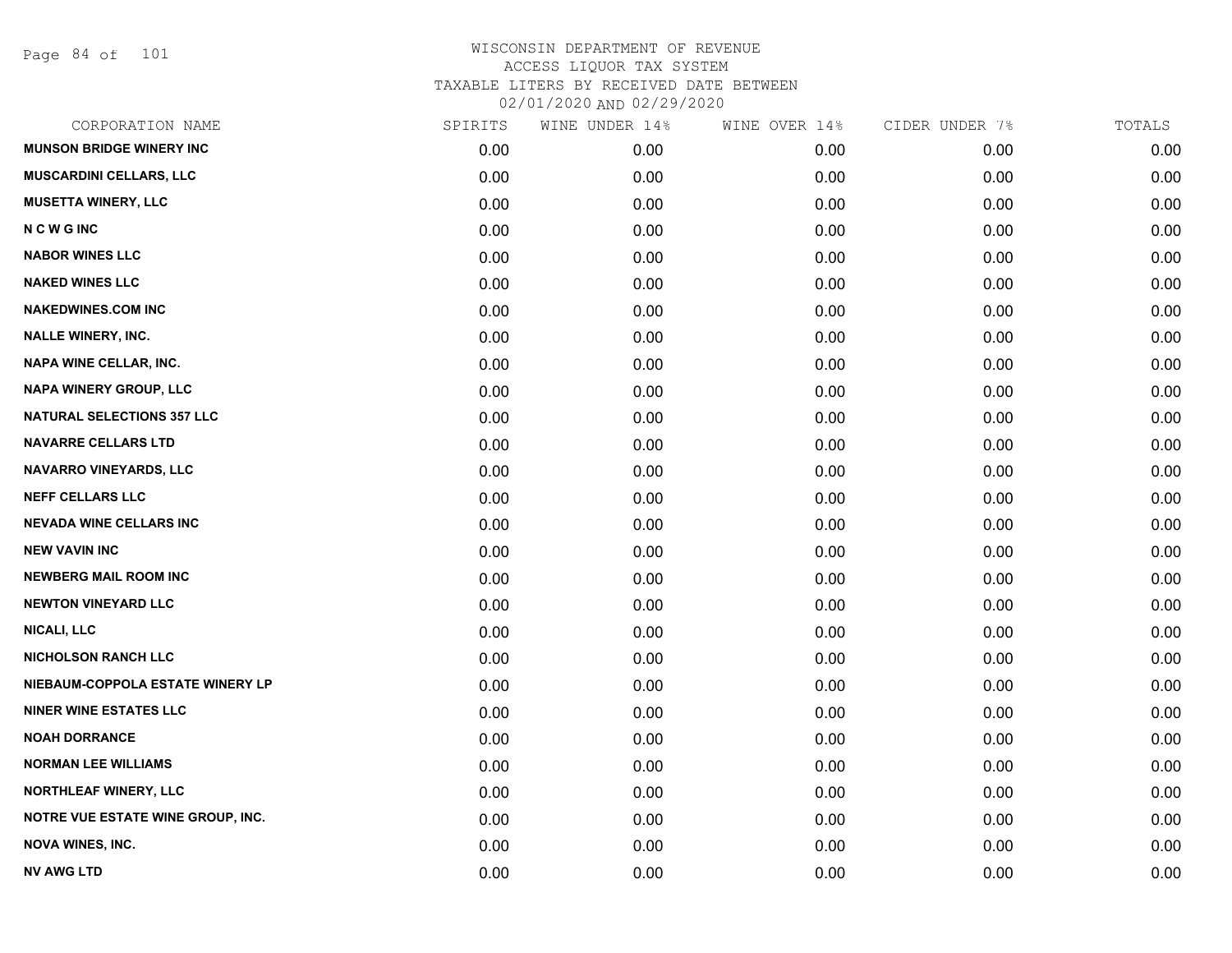Page 85 of 101

|      | WINE UNDER 14% |       | CIDER UNDER 7% | TOTALS |
|------|----------------|-------|----------------|--------|
| 0.00 | 0.00           | 0.00  | 0.00           | 0.00   |
| 0.00 | 0.00           | 0.00  | 0.00           | 0.00   |
| 0.00 | 0.00           | 0.00  | 0.00           | 0.00   |
| 0.00 | 0.00           | 0.00  | 0.00           | 0.00   |
| 0.00 | 0.00           | 0.00  | 0.00           | 0.00   |
| 0.00 | 0.00           | 0.00  | 0.00           | 0.00   |
| 0.00 | 0.00           | 0.00  | 0.00           | 0.00   |
| 0.00 | 0.00           | 0.00  | 0.00           | 0.00   |
| 0.00 | 0.00           | 0.00  | 0.00           | 0.00   |
| 0.00 | 0.00           | 0.00  | 0.00           | 0.00   |
| 0.00 | 6.75           | 94.50 | 0.00           | 101.25 |
| 0.00 | 0.00           | 0.00  | 0.00           | 0.00   |
| 0.00 | 0.00           | 0.00  | 0.00           | 0.00   |
| 0.00 | 0.00           | 0.00  | 0.00           | 0.00   |
| 0.00 | 0.00           | 0.00  | 0.00           | 0.00   |
| 0.00 | 0.00           | 0.00  | 0.00           | 0.00   |
| 0.00 | 0.00           | 0.00  | 0.00           | 0.00   |
| 0.00 | 0.00           | 0.00  | 0.00           | 0.00   |
| 0.00 | 0.00           | 0.00  | 0.00           | 0.00   |
| 0.00 | 0.00           | 0.00  | 0.00           | 0.00   |
| 0.00 | 0.00           | 0.00  | 0.00           | 0.00   |
| 0.00 | 0.00           | 0.00  | 0.00           | 0.00   |
| 0.00 | 0.00           | 0.00  | 0.00           | 0.00   |
| 0.00 | 0.00           | 0.00  | 0.00           | 0.00   |
| 0.00 | 0.00           | 0.00  | 0.00           | 0.00   |
| 0.00 | 0.00           | 0.00  | 0.00           | 0.00   |
| 0.00 | 0.00           | 0.00  | 0.00           | 0.00   |
| 0.00 | 0.00           | 0.00  | 0.00           | 0.00   |
|      | SPIRITS        |       | WINE OVER 14%  |        |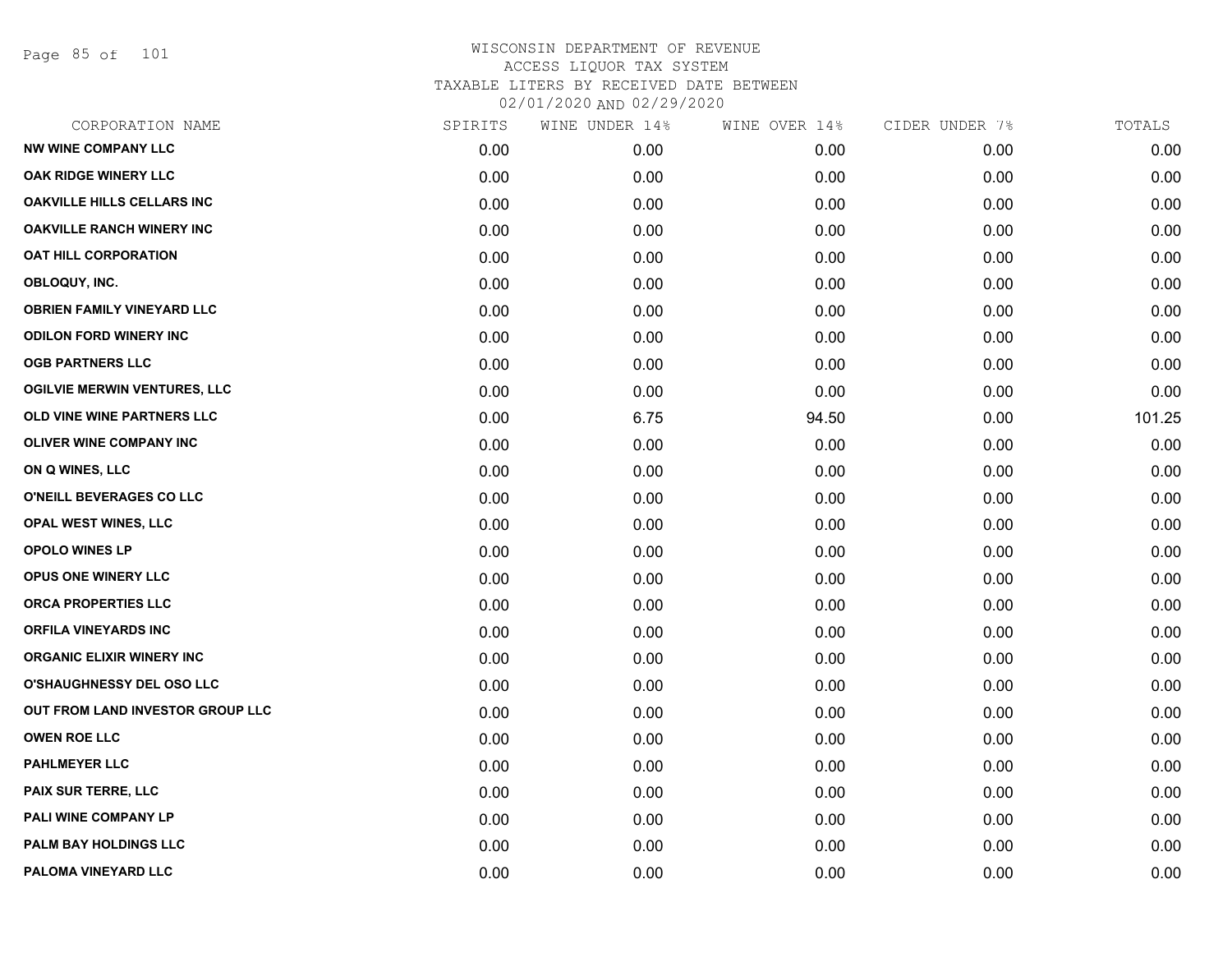Page 86 of 101

| CORPORATION NAME                     | SPIRITS | WINE UNDER 14% | WINE OVER 14% | CIDER UNDER 7% | TOTALS |
|--------------------------------------|---------|----------------|---------------|----------------|--------|
| PAOLETTI ESTATES WINERY, INC         | 0.00    | 0.00           | 0.00          | 0.00           | 0.00   |
| <b>PARADISE RIDGE WINERY</b>         | 0.00    | 0.00           | 0.00          | 0.00           | 0.00   |
| PARAGON VINEYARD CO INC              | 0.00    | 0.00           | 0.00          | 0.00           | 0.00   |
| PARALLEL 44 VINEYARD & WINERY, INC.  | 0.00    | 0.00           | 0.00          | 0.00           | 0.00   |
| <b>PARKER STATION INC</b>            | 0.00    | 0.00           | 0.00          | 0.00           | 0.00   |
| <b>PARMESON FAMILY LLC</b>           | 0.00    | 0.00           | 0.00          | 0.00           | 0.00   |
| PARSONAGE CELLARS INC                | 0.00    | 0.00           | 0.00          | 0.00           | 0.00   |
| <b>PASSAGGIO WINES LLC</b>           | 0.00    | 0.00           | 0.00          | 0.00           | 0.00   |
| PATEL WINERY LLC                     | 0.00    | 0.00           | 0.00          | 0.00           | 0.00   |
| <b>PATRICIA A HOOVER</b>             | 0.00    | 0.00           | 0.00          | 0.00           | 0.00   |
| PATRICIA GREEN CELLARS LLC           | 0.00    | 0.00           | 0.00          | 0.00           | 0.00   |
| <b>PATRICK ARNDT</b>                 | 0.00    | 0.00           | 0.00          | 0.00           | 0.00   |
| <b>PAUL D ASPER</b>                  | 0.00    | 0.00           | 0.00          | 0.00           | 0.00   |
| <b>PAUL G BLOMMEL</b>                | 0.00    | 0.00           | 0.00          | 0.00           | 0.00   |
| PAUL HOBBS WINERY LP                 | 0.00    | 0.00           | 0.00          | 0.00           | 0.00   |
| <b>PAUL J FRANZEN</b>                | 0.00    | 0.00           | 0.00          | 0.00           | 0.00   |
| <b>PAVI WINES LLC</b>                | 0.00    | 0.00           | 0.00          | 0.00           | 0.00   |
| PCJ, INC.                            | 0.00    | 0.00           | 0.00          | 0.00           | 0.00   |
| PEACHY CANYON WINERY                 | 0.00    | 0.00           | 0.00          | 0.00           | 0.00   |
| PEAR VALLEY VINEYARD, INC.           | 0.00    | 0.00           | 0.00          | 0.00           | 0.00   |
| <b>PEAY VINEYARDS LLC</b>            | 0.00    | 0.00           | 0.00          | 0.00           | 0.00   |
| PEJU FAMILY OPERATING PARTNERSHIP LP | 0.00    | 0.00           | 0.00          | 0.00           | 0.00   |
| PELLEGRINI RANCHES INC               | 0.00    | 0.00           | 0.00          | 0.00           | 0.00   |
| <b>PENROSE HILL, LIMITED</b>         | 0.00    | 0.00           | 0.00          | 0.00           | 0.00   |
| PEPPER BRIDGE WINERY LLC             | 0.00    | 0.00           | 0.00          | 0.00           | 0.00   |
| PERNOD RICARD KENWOOD HOLDING LLC    | 0.00    | 0.00           | 0.00          | 0.00           | 0.00   |
| <b>PERVINO INC</b>                   | 0.00    | 0.00           | 0.00          | 0.00           | 0.00   |
| PETER FRANUS WINE COMPANY INC        | 0.00    | 0.00           | 0.00          | 0.00           | 0.00   |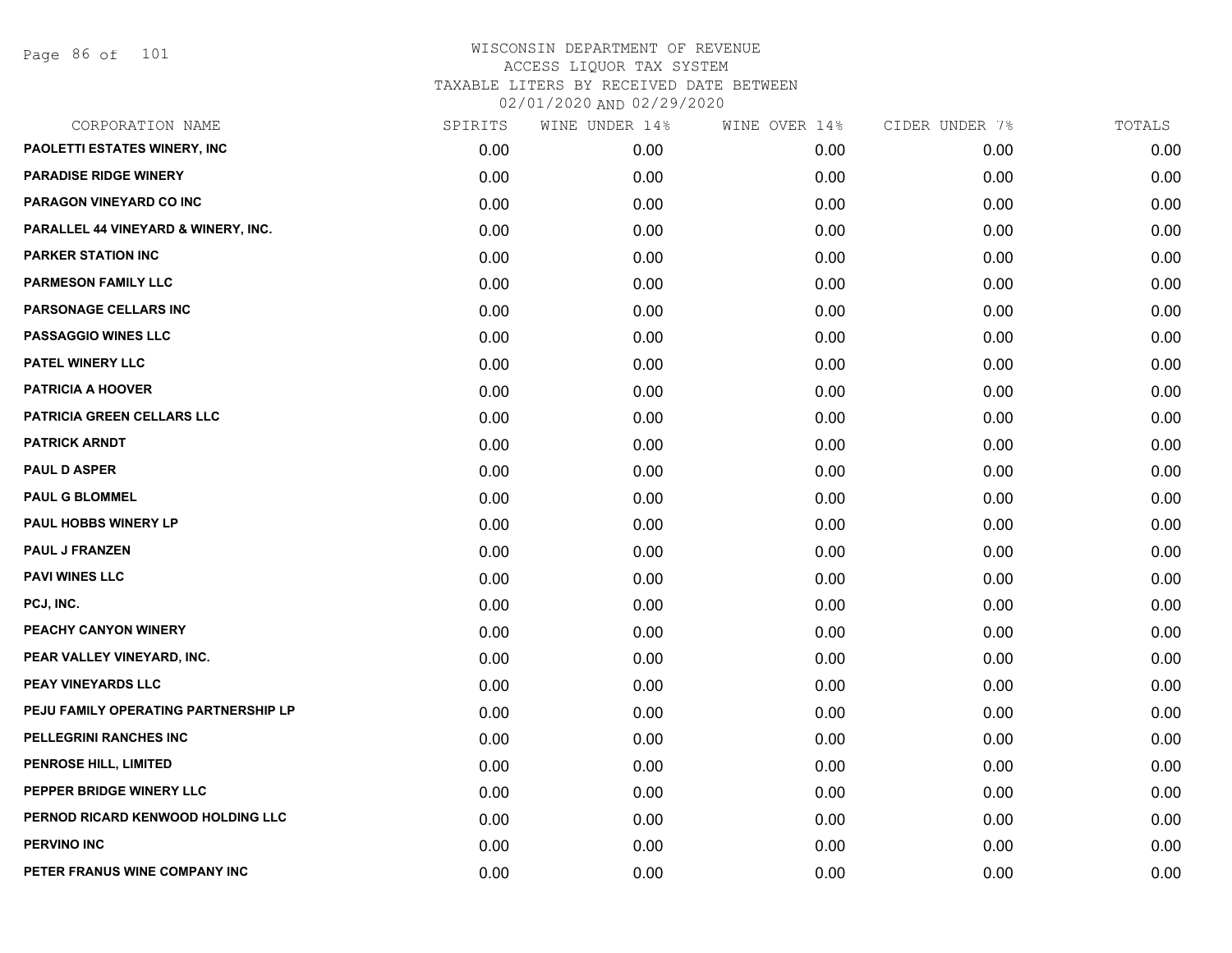Page 87 of 101

| CORPORATION NAME                 | SPIRITS | WINE UNDER 14% | WINE OVER 14% | CIDER UNDER 7% | TOTALS |
|----------------------------------|---------|----------------|---------------|----------------|--------|
| PETER MICHAEL WINERY             | 0.00    | 0.00           | 0.00          | 0.00           | 0.00   |
| PETERSON WINERY LLC              | 0.00    | 0.00           | 0.00          | 0.00           | 0.00   |
| PETROGLYPH WINERY LLC            | 0.00    | 0.00           | 0.00          | 0.00           | 0.00   |
| PETRONI VINEYARDS LLC            | 0.00    | 0.00           | 0.00          | 0.00           | 0.00   |
| PHASE 2 CELLARS LLC              | 0.00    | 0.00           | 0.00          | 0.00           | 0.00   |
| PHILIP TOGNI VINEYARD LP         | 0.00    | 0.00           | 0.00          | 0.00           | 0.00   |
| PHILLIPS FARMS LLC               | 0.00    | 0.00           | 0.00          | 0.00           | 0.00   |
| <b>PIEPERTK LLC</b>              | 0.00    | 0.00           | 0.00          | 0.00           | 0.00   |
| <b>PINA CELLARS LP</b>           | 0.00    | 0.00           | 0.00          | 0.00           | 0.00   |
| PINE RIDGE WINERY LLC            | 0.00    | 0.00           | 0.00          | 0.00           | 0.00   |
| PINK SANDS, INC.                 | 0.00    | 0.00           | 0.00          | 0.00           | 0.00   |
| <b>PJK WINERY LLC</b>            | 0.00    | 0.00           | 0.00          | 0.00           | 0.00   |
| PLYMOUTH ROCKS WINE, LLC         | 0.00    | 0.00           | 0.00          | 0.00           | 0.00   |
| <b>PONZI VINEYARDS, LLC</b>      | 0.00    | 0.00           | 0.00          | 0.00           | 0.00   |
| POPE VALLEY WINERY LLC           | 0.00    | 0.00           | 0.00          | 0.00           | 0.00   |
| PORTER FAMILY VINEYARDS LLC      | 0.00    | 0.00           | 0.00          | 0.00           | 0.00   |
| <b>POTT WINE</b>                 | 0.00    | 0.00           | 0.00          | 0.00           | 0.00   |
| PRAGER WINERY & PORT WORKS, INC. | 0.00    | 0.00           | 0.00          | 0.00           | 0.00   |
| <b>PRAIRIE BERRY LLC</b>         | 0.00    | 0.00           | 0.00          | 0.00           | 0.00   |
| <b>PRAIRIE HAWK WINERY INC</b>   | 0.00    | 0.00           | 0.00          | 0.00           | 0.00   |
| <b>PRECEPT BRANDS LLC</b>        | 0.00    | 0.00           | 0.00          | 0.00           | 0.00   |
| <b>PREMIUM VINTNERS LLC</b>      | 0.00    | 0.00           | 0.00          | 0.00           | 0.00   |
| PRESQU'ILE WINERY                | 0.00    | 0.00           | 0.00          | 0.00           | 0.00   |
| PRIDE MOUNTAIN VINEYARDS LLC     | 0.00    | 0.00           | 0.00          | 0.00           | 0.00   |
| <b>PRINCE MICHEL LLC</b>         | 0.00    | 0.00           | 0.00          | 0.00           | 0.00   |
| PROMONTORY LLC                   | 0.00    | 0.00           | 0.00          | 0.00           | 0.00   |
| <b>PWG LLC</b>                   | 0.00    | 0.00           | 0.00          | 0.00           | 0.00   |
| <b>QUADY SOUTH WINERY LLC</b>    | 0.00    | 0.00           | 0.00          | 0.00           | 0.00   |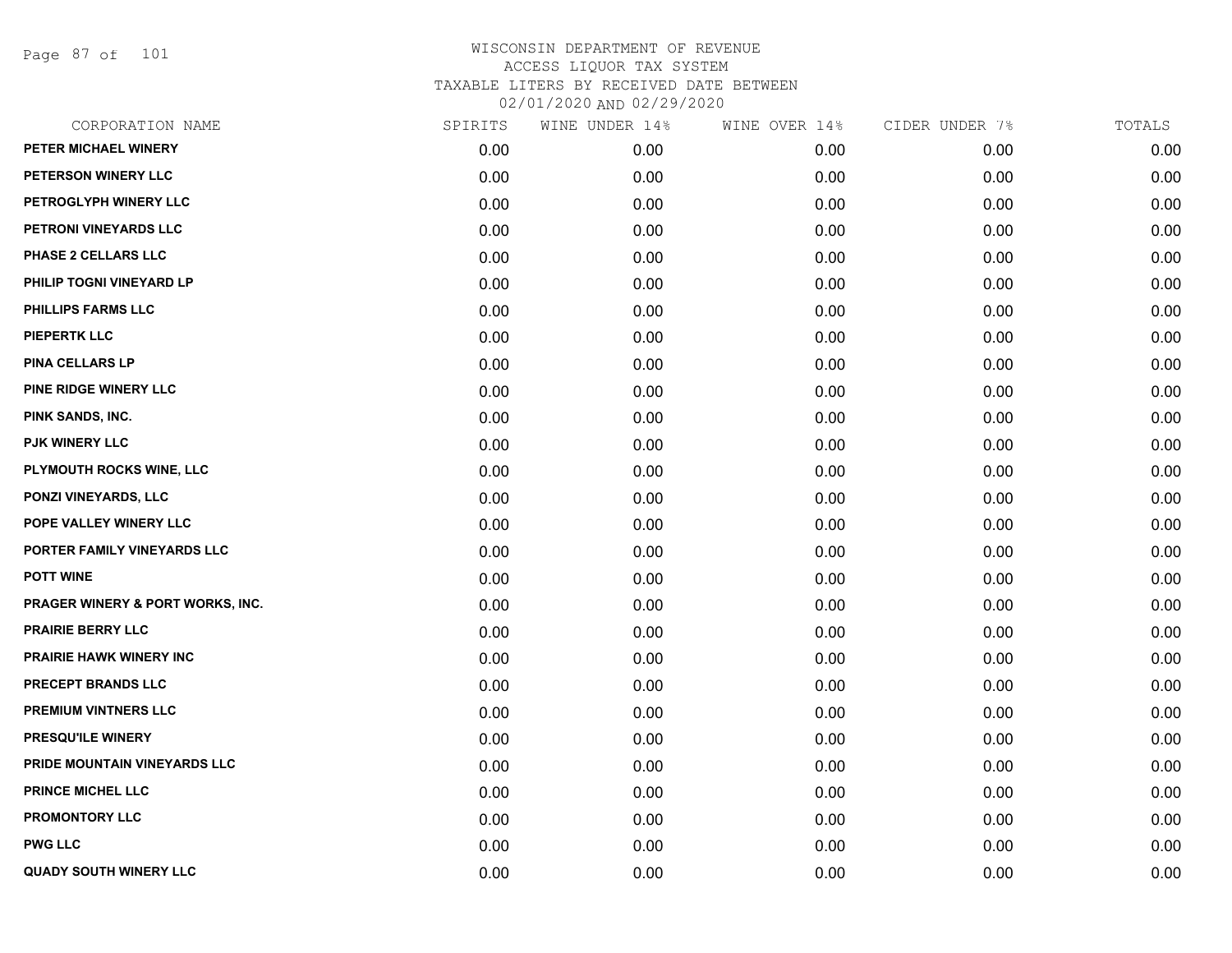Page 88 of 101

|      | WINE UNDER 14% |      | CIDER UNDER 7% | TOTALS |
|------|----------------|------|----------------|--------|
| 0.00 | 0.00           | 0.00 | 0.00           | 0.00   |
| 0.00 | 0.00           | 0.00 | 0.00           | 0.00   |
| 0.00 | 0.00           | 0.00 | 0.00           | 0.00   |
| 0.00 | 0.00           | 0.00 | 0.00           | 0.00   |
| 0.00 | 0.00           | 0.00 | 0.00           | 0.00   |
| 0.00 | 0.00           | 0.00 | 0.00           | 0.00   |
| 0.00 | 0.00           | 0.00 | 0.00           | 0.00   |
| 0.00 | 0.00           | 0.00 | 0.00           | 0.00   |
| 0.00 | 0.00           | 0.00 | 0.00           | 0.00   |
| 0.00 | 0.00           | 0.00 | 0.00           | 0.00   |
| 0.00 | 0.00           | 0.00 | 0.00           | 0.00   |
| 0.00 | 0.00           | 0.00 | 0.00           | 0.00   |
| 0.00 | 0.00           | 0.00 | 0.00           | 0.00   |
| 0.00 | 0.00           | 0.00 | 0.00           | 0.00   |
| 0.00 | 0.00           | 0.00 | 0.00           | 0.00   |
| 0.00 | 0.00           | 0.00 | 0.00           | 0.00   |
| 0.00 | 0.00           | 0.00 | 0.00           | 0.00   |
| 0.00 | 0.00           | 0.00 | 0.00           | 0.00   |
| 0.00 | 0.00           | 0.00 | 0.00           | 0.00   |
| 0.00 | 0.00           | 0.00 | 0.00           | 0.00   |
| 0.00 | 0.00           | 0.00 | 0.00           | 0.00   |
| 0.00 | 0.00           | 0.00 | 0.00           | 0.00   |
| 0.00 | 0.00           | 0.00 | 0.00           | 0.00   |
| 0.00 | 0.00           | 0.00 | 0.00           | 0.00   |
| 0.00 | 0.00           | 0.00 | 0.00           | 0.00   |
| 0.00 | 0.00           | 0.00 | 0.00           | 0.00   |
| 0.00 | 0.00           | 0.00 | 0.00           | 0.00   |
| 0.00 | 0.00           | 0.00 | 0.00           | 0.00   |
|      | SPIRITS        |      | WINE OVER 14%  |        |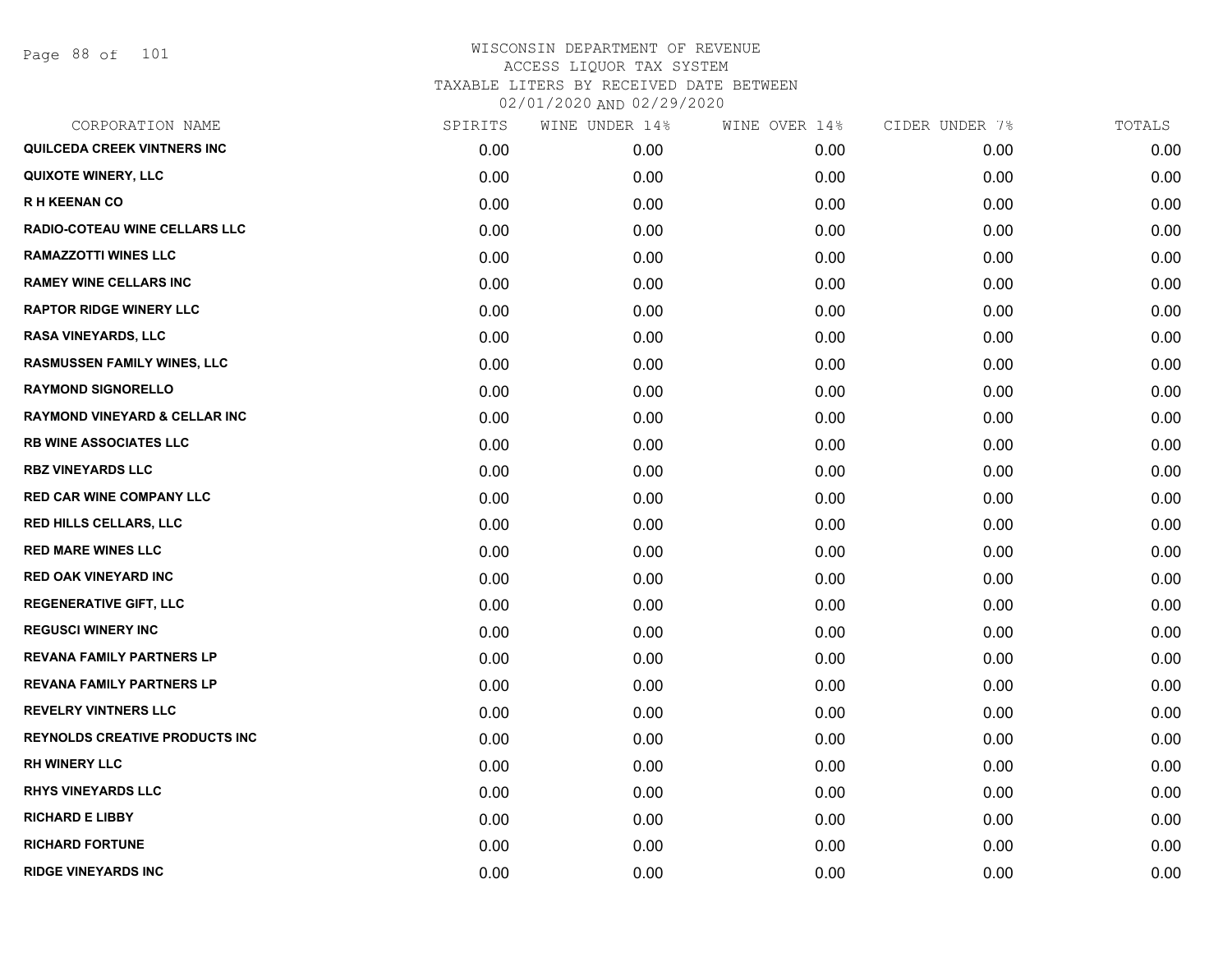Page 89 of 101

| CORPORATION NAME                          | SPIRITS | WINE UNDER 14% | WINE OVER 14% | CIDER UNDER 7% | TOTALS |
|-------------------------------------------|---------|----------------|---------------|----------------|--------|
| <b>RIGHT SIDE LLC</b>                     | 0.00    | 0.00           | 0.00          | 0.00           | 0.00   |
| <b>RIO LOBO LLC</b>                       | 0.00    | 0.00           | 0.00          | 0.00           | 0.00   |
| RIVER BEND VINEYARD & WINERY LLC          | 0.00    | 0.00           | 0.00          | 0.00           | 0.00   |
| <b>RIVER VALLEY VINEYARD INC</b>          | 0.00    | 0.00           | 0.00          | 0.00           | 0.00   |
| <b>RIVERBENCH LLC</b>                     | 0.00    | 0.00           | 0.00          | 0.00           | 0.00   |
| <b>ROBERT CRAIG WINERY LP</b>             | 0.00    | 0.00           | 0.00          | 0.00           | 0.00   |
| <b>ROBERT DUNNING</b>                     | 0.00    | 0.00           | 0.00          | 0.00           | 0.00   |
| <b>ROBERT FOLEY LLC</b>                   | 0.00    | 0.00           | 0.00          | 0.00           | 0.00   |
| <b>ROBERT J BRAKESMAN</b>                 | 0.00    | 0.00           | 0.00          | 0.00           | 0.00   |
| <b>ROBERT J FOWLER</b>                    | 0.00    | 0.00           | 0.00          | 0.00           | 0.00   |
| <b>ROBERT L HUDSON</b>                    | 0.00    | 0.00           | 0.00          | 0.00           | 0.00   |
| <b>ROBERT MUELLER CELLARS</b>             | 0.00    | 0.00           | 0.00          | 0.00           | 0.00   |
| <b>ROBERT YOUNG ESTATE WINERY LLC</b>     | 0.00    | 0.00           | 0.00          | 0.00           | 0.00   |
| <b>ROBIN PFEIFFER</b>                     | 0.00    | 0.00           | 0.00          | 0.00           | 0.00   |
| <b>ROBLAR LLC</b>                         | 0.00    | 0.00           | 0.00          | 0.00           | 0.00   |
| <b>ROCCA FAMILY VINEYARDS INC</b>         | 0.00    | 0.00           | 0.00          | 0.00           | 0.00   |
| <b>ROCHE WINERY LLC</b>                   | 0.00    | 0.00           | 0.00          | 0.00           | 0.00   |
| <b>ROCHIOLI VINEYARD &amp; WINERY LLC</b> | 0.00    | 0.00           | 0.00          | 0.00           | 0.00   |
| <b>ROCK N WOOL WINERY LLC</b>             | 0.00    | 0.00           | 0.00          | 0.00           | 0.00   |
| <b>ROCK WALL WINE COMPANY INC</b>         | 0.00    | 0.00           | 0.00          | 0.00           | 0.00   |
| <b>ROEDERER ESTATE INC</b>                | 0.00    | 0.00           | 0.00          | 0.00           | 0.00   |
| <b>ROGER PENG</b>                         | 0.00    | 0.00           | 0.00          | 0.00           | 0.00   |
| <b>ROMBAUER VINEYARDS INC</b>             | 0.00    | 0.00           | 0.00          | 0.00           | 0.00   |
| <b>RONALD L FENOLIO</b>                   | 0.00    | 0.00           | 0.00          | 0.00           | 0.00   |
| <b>RONALD T RUBIN</b>                     | 0.00    | 0.00           | 0.00          | 0.00           | 0.00   |
| <b>ROUND HILL CELLARS</b>                 | 0.00    | 0.00           | 0.00          | 0.00           | 0.00   |
| <b>ROUND POND ESTATE LLC</b>              | 0.00    | 0.00           | 0.00          | 0.00           | 0.00   |
| <b>ROWLEY ESTATES LLC</b>                 | 0.00    | 0.00           | 0.00          | 0.00           | 0.00   |
|                                           |         |                |               |                |        |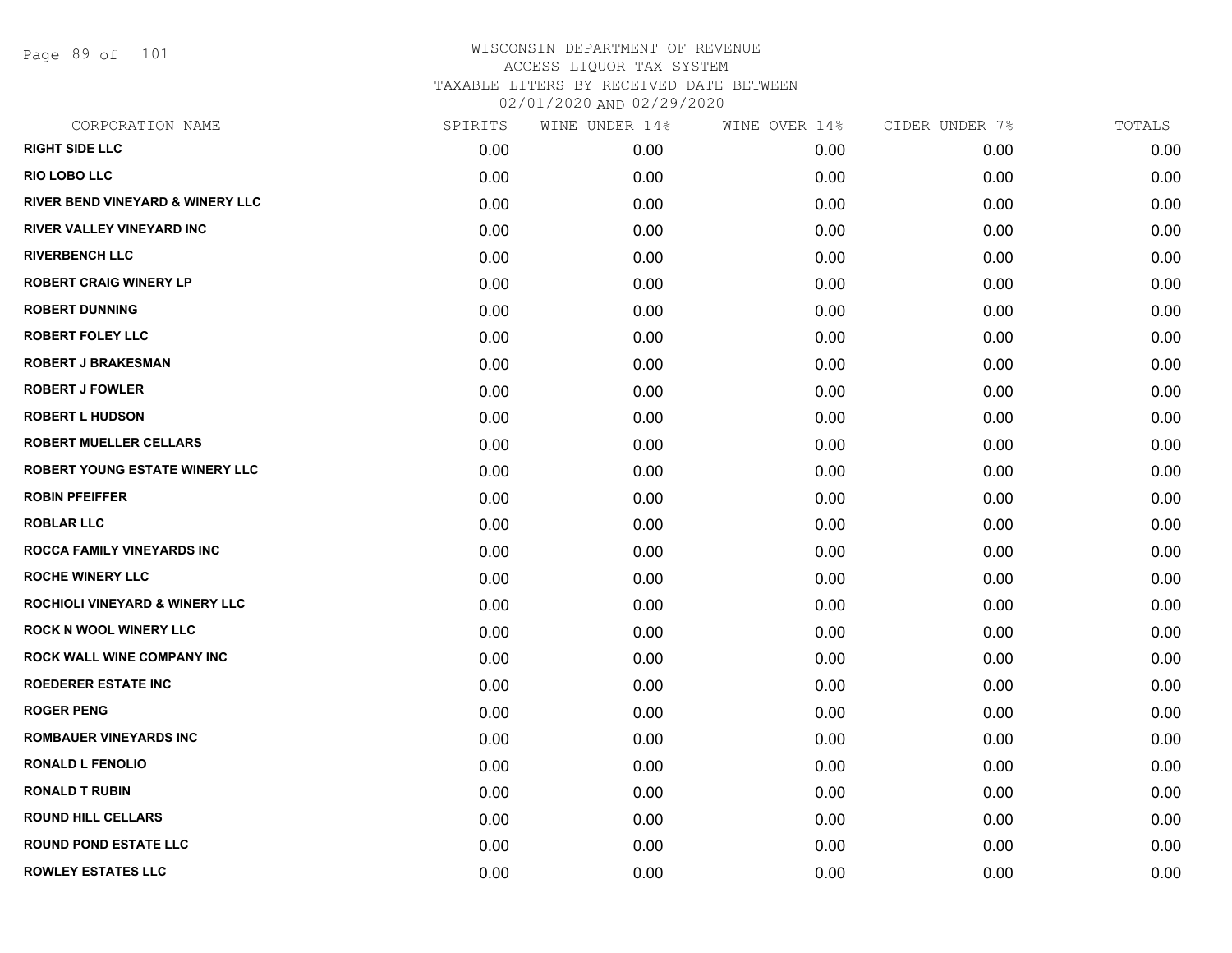| CORPORATION NAME                       | SPIRITS | WINE UNDER 14% | WINE OVER 14% | CIDER UNDER 7% | TOTALS |
|----------------------------------------|---------|----------------|---------------|----------------|--------|
| RRJ REAL PROPERTIES LLC                | 0.00    | 0.00           | 0.00          | 0.00           | 0.00   |
| <b>RUDD WINES INC</b>                  | 0.00    | 0.00           | 0.00          | 0.00           | 0.00   |
| <b>RUDIUS WINES, LLC</b>               | 0.00    | 0.00           | 0.00          | 0.00           | 0.00   |
| <b>RUSHFORD MEADERY AND WINERY LLC</b> | 0.00    | 0.00           | 0.00          | 0.00           | 0.00   |
| <b>RUSSIAN RIVER WINES, LLC</b>        | 0.00    | 0.00           | 0.00          | 0.00           | 0.00   |
| RUTHERFORD HILL WINERY LLC             | 0.00    | 0.00           | 0.00          | 0.00           | 0.00   |
| <b>RYAN K ZAHLER</b>                   | 0.00    | 0.00           | 0.00          | 0.00           | 0.00   |
| <b>RYAN PRELLWITZ</b>                  | 0.00    | 0.00           | 0.00          | 0.00           | 0.00   |
| <b>SLJ GROUP INC</b>                   | 0.00    | 0.00           | 0.00          | 0.00           | 0.00   |
| <b>SAARLOOS ESTATE VINEYARDS LLC</b>   | 0.00    | 0.00           | 0.00          | 0.00           | 0.00   |
| <b>SAINTSBURY LLC</b>                  | 0.00    | 0.00           | 0.00          | 0.00           | 0.00   |
| <b>SAMUEL P BAXTER</b>                 | 0.00    | 0.00           | 0.00          | 0.00           | 0.00   |
| <b>SANDHI VINTNERS LLC</b>             | 0.00    | 0.00           | 0.00          | 0.00           | 0.00   |
| <b>SANDPOINT WINES</b>                 | 0.00    | 0.00           | 0.00          | 0.00           | 0.00   |
| <b>SANFORD WINERY COMPANY LP</b>       | 0.00    | 0.00           | 0.00          | 0.00           | 0.00   |
| <b>SANS LIEGE INC</b>                  | 0.00    | 0.00           | 0.00          | 0.00           | 0.00   |
| <b>SANTA YNEZ WINE CORP.</b>           | 0.00    | 0.00           | 0.00          | 0.00           | 0.00   |
| <b>SARAH J SHADONIX</b>                | 0.00    | 0.00           | 0.00          | 0.00           | 0.00   |
| <b>SAUCELITO CANYON LP</b>             | 0.00    | 0.00           | 0.00          | 0.00           | 0.00   |
| SAVANNAH CHANELLE VINEYARDS INC        | 0.00    | 0.00           | 0.00          | 0.00           | 0.00   |
| <b>SAVIAH ROSE WINERY LLC</b>          | 0.00    | 0.00           | 0.00          | 0.00           | 0.00   |
| <b>SAXUM VINEYARDS INC</b>             | 0.00    | 0.00           | 0.00          | 0.00           | 0.00   |
| <b>SBRAGIA FAMILY VINEYARDS LLC</b>    | 0.00    | 0.00           | 0.00          | 0.00           | 0.00   |
| <b>SCHEID VINEYARDS CALIFORNIA INC</b> | 0.00    | 0.00           | 0.00          | 0.00           | 0.00   |
| <b>SCHLOSSADLER INC</b>                | 0.00    | 0.00           | 0.00          | 0.00           | 0.00   |
| <b>SCHRADER CELLARS LLC</b>            | 0.00    | 0.00           | 0.00          | 0.00           | 0.00   |
| <b>SCHRAMSBERG VINEYARDS CO INC</b>    | 0.00    | 0.00           | 0.00          | 0.00           | 0.00   |
| <b>SCHUG WINERY LLC</b>                | 0.00    | 0.00           | 0.00          | 0.00           | 0.00   |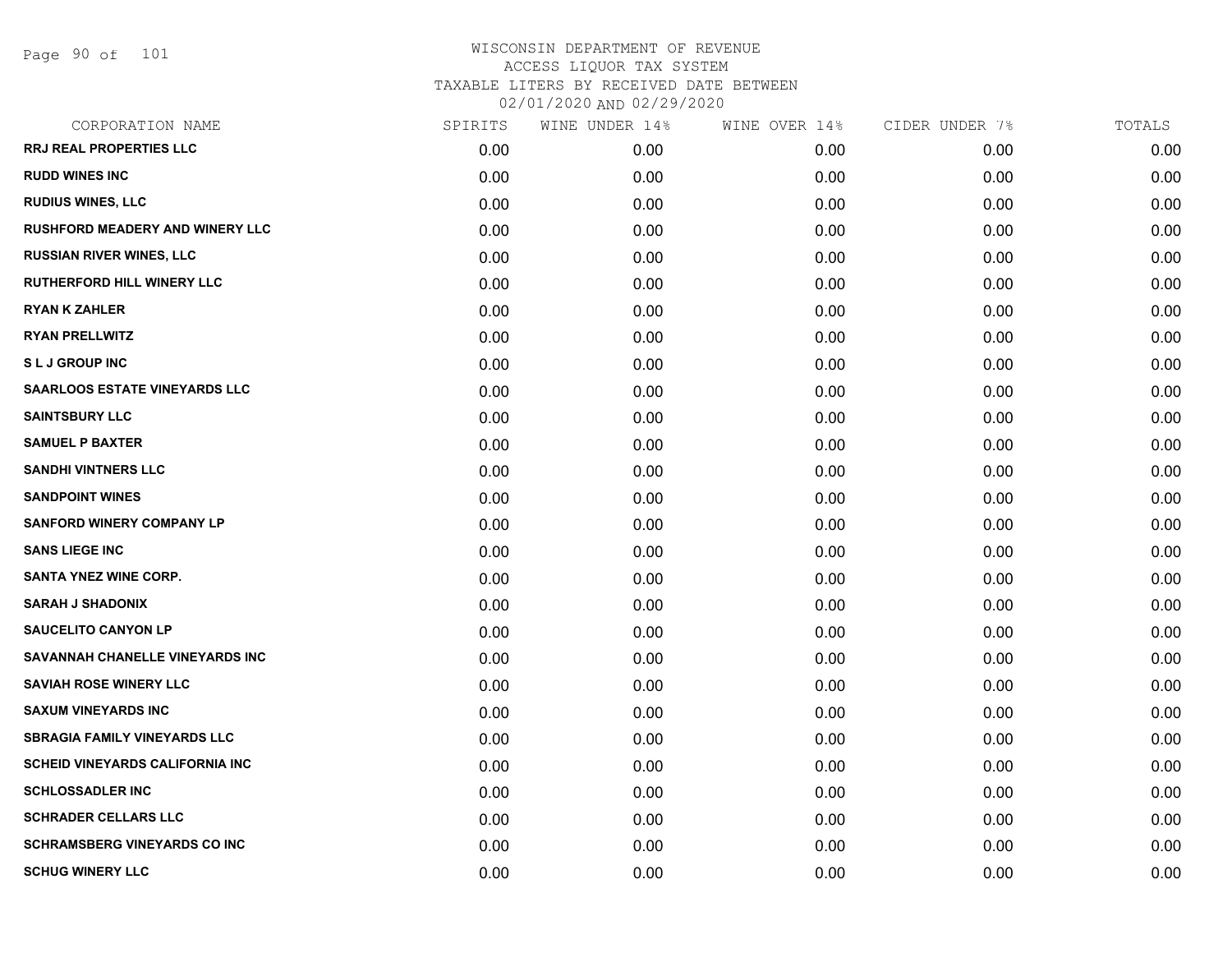| CORPORATION NAME                              | SPIRITS | WINE UNDER 14% | WINE OVER 14% | CIDER UNDER 7% | TOTALS |
|-----------------------------------------------|---------|----------------|---------------|----------------|--------|
| <b>SCHWEIGER VINEYARDS INC</b>                | 0.00    | 0.00           | 0.00          | 0.00           | 0.00   |
| <b>SCREAMING EAGLE LLC</b>                    | 0.00    | 0.00           | 0.00          | 0.00           | 0.00   |
| <b>SEA SMOKE INC</b>                          | 0.00    | 0.00           | 0.00          | 0.00           | 0.00   |
| <b>SEAVER VINEYARDS LLC</b>                   | 0.00    | 0.00           | 0.00          | 0.00           | 0.00   |
| <b>SEAVEY VINEYARD LP</b>                     | 0.00    | 0.00           | 0.00          | 0.00           | 0.00   |
| <b>SEBASTOPOL VINEYARDS &amp; WINERY CORP</b> | 0.00    | 0.00           | 0.00          | 0.00           | 0.00   |
| <b>SELBY ENTERPRISES INC</b>                  | 0.00    | 0.00           | 0.00          | 0.00           | 0.00   |
| <b>SEQUOIA GROVE VINEYARDS LP</b>             | 0.00    | 0.00           | 0.00          | 0.00           | 0.00   |
| SEVEN STONES WINERY LLC                       | 0.00    | 0.00           | 0.00          | 0.00           | 0.00   |
| SFW, LLC                                      | 0.00    | 0.00           | 0.00          | 0.00           | 0.00   |
| SFW, LLC                                      | 0.00    | 0.00           | 0.00          | 0.00           | 0.00   |
| <b>SHADY LADIES LLC</b>                       | 0.00    | 0.00           | 0.00          | 0.00           | 0.00   |
| <b>SHADYBROOK ESTATE LLC</b>                  | 0.00    | 0.00           | 0.00          | 0.00           | 0.00   |
| <b>SHAFER VINEYARDS INC</b>                   | 0.00    | 0.00           | 0.00          | 0.00           | 0.00   |
| <b>SHANNON RIDGE INC</b>                      | 0.00    | 0.00           | 0.00          | 0.00           | 0.00   |
| <b>SHARON L PINGEL</b>                        | 0.00    | 0.00           | 0.00          | 0.00           | 0.00   |
| SHELDRAKE POINT VINEYARD LLC                  | 0.00    | 0.00           | 0.00          | 0.00           | 0.00   |
| SHELTON-MACKENZIE WINE COMPANY                | 0.00    | 0.00           | 0.00          | 0.00           | 0.00   |
| <b>SHERRY HARDIE</b>                          | 0.00    | 0.00           | 0.00          | 0.00           | 0.00   |
| SHERWIN FAMILY VINEYARDS LLC                  | 0.00    | 0.00           | 0.00          | 0.00           | 0.00   |
| <b>SIERRA SUNRISE VINEYARDS</b>               | 0.00    | 0.00           | 0.00          | 0.00           | 0.00   |
| SILVER OAK WINE CELLARS LLC                   | 0.00    | 0.00           | 0.00          | 0.00           | 0.00   |
| SILVER TRIDENT WINERY LLC                     | 0.00    | 0.00           | 0.00          | 0.00           | 0.00   |
| <b>SINE QUA NON INC</b>                       | 0.00    | 0.00           | 0.00          | 0.00           | 0.00   |
| SINNIPEE VALLEY VINEYARD LLC                  | 0.00    | 0.00           | 0.00          | 0.00           | 0.00   |
| <b>SINSKEY VINEYARDS INC</b>                  | 0.00    | 0.00           | 0.00          | 0.00           | 0.00   |
| <b>SIX SIGMA WINERY LLC</b>                   | 0.00    | 0.00           | 0.00          | 0.00           | 0.00   |
| <b>SKYWALKER VINEYARDS, LLC</b>               | 0.00    | 0.00           | 0.00          | 0.00           | 0.00   |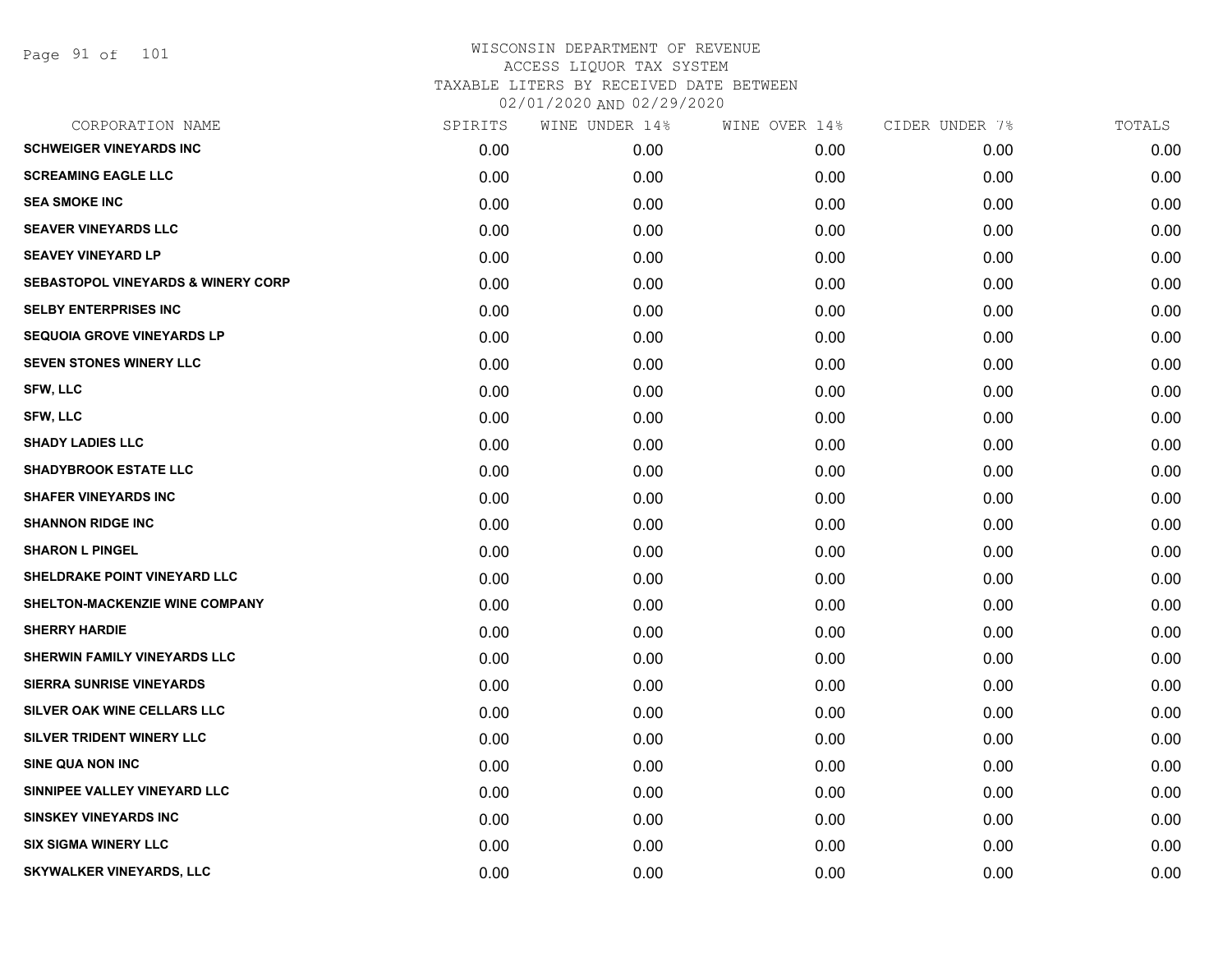| CORPORATION NAME                           | SPIRITS | WINE UNDER 14% | WINE OVER 14% | CIDER UNDER 7% | TOTALS |
|--------------------------------------------|---------|----------------|---------------|----------------|--------|
| SLEIGHT OF HAND CELLARS, LLC               | 0.00    | 0.00           | 0.00          | 0.00           | 0.00   |
| <b>SMALL VINES WINES INC</b>               | 0.00    | 0.00           | 0.00          | 0.00           | 0.00   |
| SMITH ANDERSON ENTERPRISES INC             | 0.00    | 0.00           | 0.00          | 0.00           | 0.00   |
| <b>SOCIAL ENJOYMENTS LLC</b>               | 0.00    | 0.00           | 0.00          | 0.00           | 0.00   |
| <b>SOKOL BLOSSER LTD</b>                   | 0.00    | 0.00           | 0.00          | 0.00           | 0.00   |
| <b>SOMERSTON WINE COMPANY, LLC</b>         | 0.00    | 0.00           | 0.00          | 0.00           | 0.00   |
| <b>SONJA MAGDEVSKI</b>                     | 0.00    | 0.00           | 0.00          | 0.00           | 0.00   |
| SONOMA VINEYARD COMPANY, INC.              | 0.00    | 0.00           | 0.00          | 0.00           | 0.00   |
| SONOMA-CUTRER VINEYARDS INC                | 0.00    | 0.00           | 0.00          | 0.00           | 0.00   |
| <b>SOQUEL VINEYARDS</b>                    | 0.00    | 0.00           | 0.00          | 0.00           | 0.00   |
| <b>SOUTH COAST WINERY INC</b>              | 0.00    | 0.00           | 0.00          | 0.00           | 0.00   |
| <b>SP GROSSNICKLE LLC</b>                  | 0.00    | 0.00           | 0.00          | 0.00           | 0.00   |
| <b>SPANOS BERBERIAN WINERY LLC</b>         | 0.00    | 0.00           | 0.00          | 0.00           | 0.00   |
| <b>SPARKLING OREGON LLC</b>                | 0.00    | 0.00           | 0.00          | 0.00           | 0.00   |
| SPIRITS OF NORWAY VINEYARD LLC             | 0.00    | 0.00           | 0.00          | 0.00           | 0.00   |
| <b>SPOTTSWOODE WINERY INC</b>              | 0.00    | 0.00           | 0.00          | 0.00           | 0.00   |
| SPRECHER BREWING COMPANY, LLC              | 0.00    | 0.00           | 0.00          | 0.00           | 0.00   |
| SPRING MOUNTAIN VINEYARD INC               | 0.00    | 0.00           | 0.00          | 0.00           | 0.00   |
| <b>SPURGEON VINEYARDS &amp; WINERY LLC</b> | 0.00    | 0.00           | 0.00          | 0.00           | 0.00   |
| <b>SQUIX LLC</b>                           | 0.00    | 0.00           | 0.00          | 0.00           | 0.00   |
| <b>ST HELENA ESTATE LLC</b>                | 0.00    | 0.00           | 0.00          | 0.00           | 0.00   |
| <b>ST JAMES WINERY INC</b>                 | 0.00    | 0.00           | 0.00          | 0.00           | 0.00   |
| ST JULIAN WINE COMPANY INC                 | 0.00    | 0.00           | 0.00          | 0.00           | 0.00   |
| <b>ST SUPERY INC</b>                       | 0.00    | 0.00           | 0.00          | 0.00           | 0.00   |
| ST. FRANCIS WINERY & VINEYARD L.P.         | 0.00    | 0.00           | 0.00          | 0.00           | 0.00   |
| <b>STAGLIN FAMILY VINEYARD LLC</b>         | 0.00    | 0.00           | 0.00          | 0.00           | 0.00   |
| <b>STAG'S LEAP WINE CELLARS LLC</b>        | 0.00    | 0.00           | 0.00          | 0.00           | 0.00   |
| <b>STANDING JOURNEY LLC</b>                | 0.00    | 0.00           | 0.00          | 0.00           | 0.00   |
|                                            |         |                |               |                |        |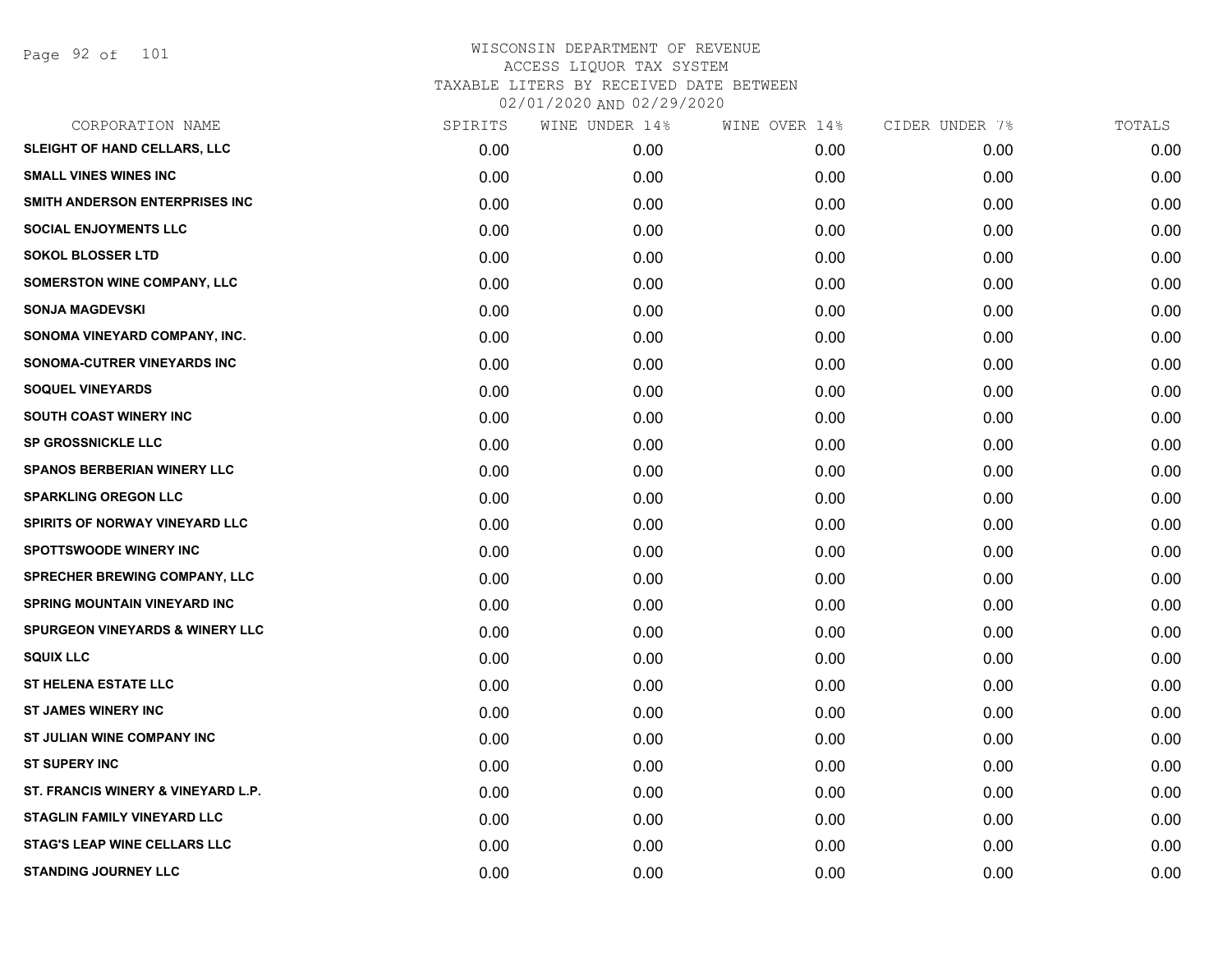Page 93 of 101

| CORPORATION NAME                       | SPIRITS | WINE UNDER 14% | WINE OVER 14% | CIDER UNDER 7% | TOTALS   |
|----------------------------------------|---------|----------------|---------------|----------------|----------|
| STE. MICHELLE WINE ESTATES LTD.        | 0.00    | 0.00           | 0.00          | 0.00           | 0.00     |
| <b>STEDUM PROPERTIES LLC</b>           | 0.00    | 0.00           | 0.00          | 0.00           | 0.00     |
| <b>STEFFENS FAMILY WINES LLC</b>       | 0.00    | 0.00           | 0.00          | 0.00           | 0.00     |
| <b>STEPHAN VINEYARD INC</b>            | 0.00    | 0.00           | 0.00          | 0.00           | 0.00     |
| <b>STEPHEN A MCPHERSON</b>             | 0.00    | 0.00           | 0.00          | 0.00           | 0.00     |
| <b>STEPHEN M KENNEDY</b>               | 0.00    | 0.00           | 0.00          | 0.00           | 0.00     |
| <b>STEPHEN M REUSTLE</b>               | 0.00    | 0.00           | 0.00          | 0.00           | 0.00     |
| <b>STEVE MANNEBACH</b>                 | 0.00    | 0.00           | 0.00          | 0.00           | 0.00     |
| <b>STEVEN DEBAKER</b>                  | 0.00    | 0.00           | 0.00          | 0.00           | 0.00     |
| STEVEN M & JUDITH A JACOBSON LLC       | 0.00    | $-10.52$       | 0.00          | 0.00           | $-10.52$ |
| <b>STEVEN N LEDSON</b>                 | 0.00    | 0.00           | 0.00          | 0.00           | 0.00     |
| <b>STEVEN TONELLA</b>                  | 0.00    | 0.00           | 0.00          | 0.00           | 0.00     |
| STEWART CELLARS, LLC                   | 0.00    | 0.00           | 0.00          | 0.00           | 0.00     |
| <b>STOLLER VINEYARDS INC</b>           | 0.00    | 0.00           | 0.00          | 0.00           | 0.00     |
| <b>STOLPMAN VINEYARDS LLC</b>          | 0.00    | 0.00           | 0.00          | 0.00           | 0.00     |
| <b>STONE EDGE WINERY LLC</b>           | 0.00    | 0.00           | 0.00          | 0.00           | 0.00     |
| <b>STONE HILL WINE CO INC</b>          | 0.00    | 0.00           | 0.00          | 0.00           | 0.00     |
| STONE WOLF VINEYARDS, LLC              | 0.00    | 0.00           | 0.00          | 0.00           | 0.00     |
| <b>STONECUSHION INC</b>                | 0.00    | 0.00           | 0.00          | 0.00           | 0.00     |
| STONEHAUS WINERY, INC.                 | 0.00    | 0.00           | 0.00          | 0.00           | 0.00     |
| <b>STONES THROW WINERY INC</b>         | 0.00    | 0.00           | 0.00          | 0.00           | 0.00     |
| <b>STONY HILL VINEYARD INC</b>         | 0.00    | 0.00           | 0.00          | 0.00           | 0.00     |
| STORYBOOK MOUNTAIN WINERY INC          | 0.00    | 0.00           | 0.00          | 0.00           | 0.00     |
| <b>STRALA VINEYARDS, LLC</b>           | 0.00    | 0.00           | 0.00          | 0.00           | 0.00     |
| <b>STRATEGY PARTNERS INTERNATIONAL</b> | 0.00    | 0.00           | 0.00          | 0.00           | 0.00     |
| SULPHUR SPRINGS WINERY LLC             | 0.00    | 0.00           | 0.00          | 0.00           | 0.00     |
| <b>SUMMERWOOD WINERY &amp; INN INC</b> | 0.00    | 0.00           | 0.00          | 0.00           | 0.00     |
| <b>SUNSET HOLLOW RANCH</b>             | 0.00    | 0.00           | 0.00          | 0.00           | 0.00     |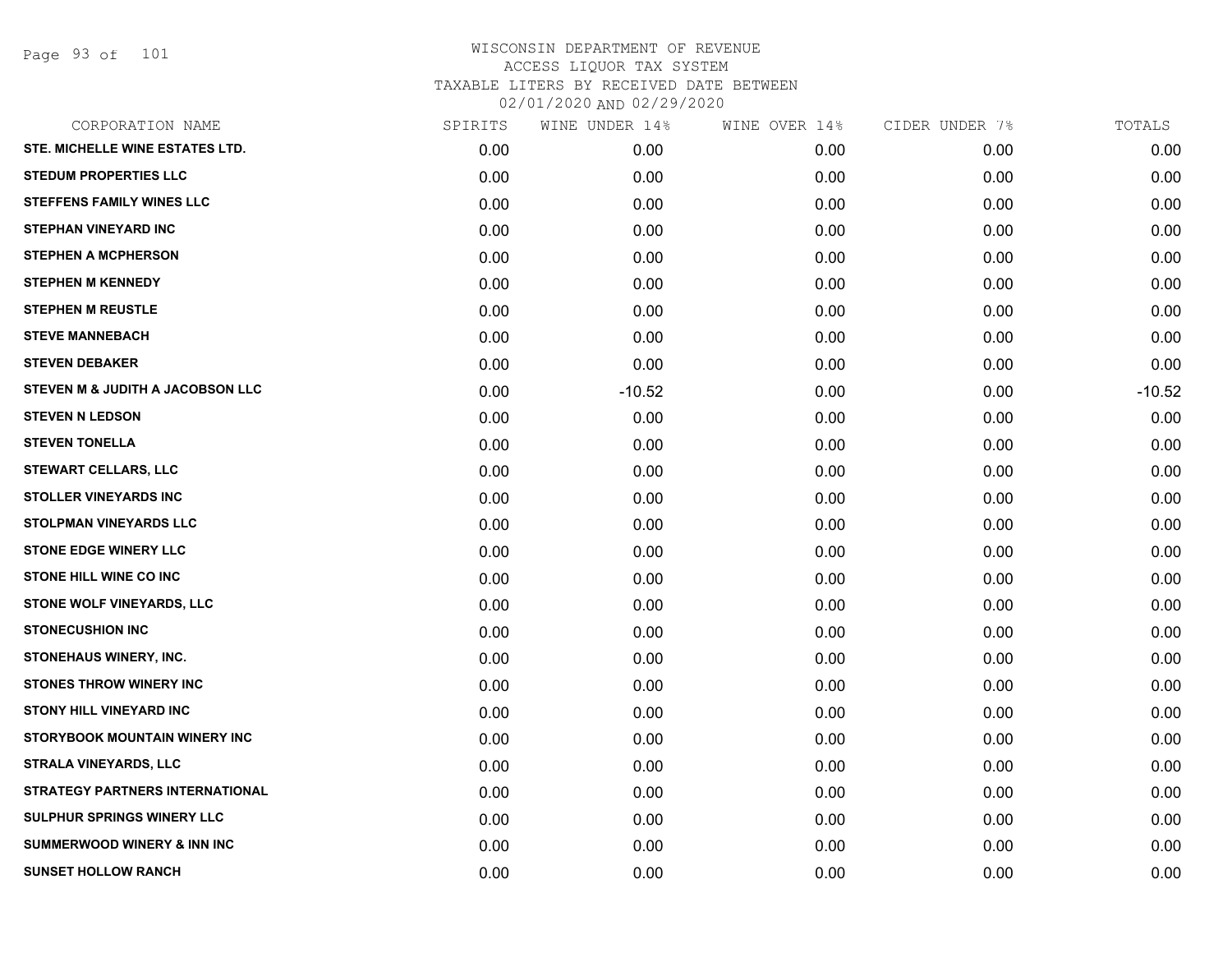Page 94 of 101

| CORPORATION NAME                           | SPIRITS | WINE UNDER 14% | WINE OVER 14% | CIDER UNDER 7% | TOTALS |
|--------------------------------------------|---------|----------------|---------------|----------------|--------|
| <b>SUNSET POINT WINERY LLC</b>             | 0.00    | 0.00           | 0.00          | 0.00           | 0.00   |
| <b>SUNSTONE VINEYARDS &amp; WINERY INC</b> | 0.00    | 0.00           | 0.00          | 0.00           | 0.00   |
| <b>SUSAN M BOSWELL</b>                     | 0.00    | 0.00           | 0.00          | 0.00           | 0.00   |
| <b>SUTTER HOME WINERY INC</b>              | 0.00    | 0.00           | 0.00          | 0.00           | 0.00   |
| <b>SWEAZEY WINERY INVESTMENT LLC</b>       | 0.00    | 0.00           | 0.00          | 0.00           | 0.00   |
| SWEDISH HILL VINEYARD INC                  | 0.00    | 0.00           | 0.00          | 0.00           | 0.00   |
| <b>SWEET CHEEKS VINEYARDS INC</b>          | 0.00    | 0.00           | 0.00          | 0.00           | 0.00   |
| <b>TABLAS CREEK VINEYARD LP</b>            | 0.00    | 0.00           | 0.00          | 0.00           | 0.00   |
| <b>TAFT STREET INC</b>                     | 0.00    | 0.00           | 0.00          | 0.00           | 0.00   |
| <b>TAKARA SAKE USA INC</b>                 | 0.00    | 0.00           | 0.00          | 0.00           | 0.00   |
| <b>TALLEY VINEYARDS INC</b>                | 0.00    | 0.00           | 0.00          | 0.00           | 0.00   |
| <b>TAMBER BEY VINEYARDS LLC</b>            | 0.00    | 0.00           | 0.00          | 0.00           | 0.00   |
| <b>TANDEM WINES LLC</b>                    | 0.00    | 0.00           | 0.00          | 0.00           | 0.00   |
| <b>TARA BELLA WINERY LLC</b>               | 0.00    | 0.00           | 0.00          | 0.00           | 0.00   |
| <b>TEALE CREEK ASSOCIATES</b>              | 0.00    | 0.00           | 0.00          | 0.00           | 0.00   |
| <b>TELAYA, LLC</b>                         | 0.00    | 0.00           | 0.00          | 0.00           | 0.00   |
| <b>TENBA RIDGE WINERY LLC</b>              | 0.00    | 0.00           | 0.00          | 0.00           | 0.00   |
| <b>TERRA VINUM LLC</b>                     | 0.00    | 0.00           | 0.00          | 0.00           | 0.00   |
| <b>TERRAVANT WINE COMPANY LLC</b>          | 0.00    | 0.00           | 0.00          | 0.00           | 0.00   |
| <b>TESTAROSSA VINEYARDS LLC</b>            | 0.00    | 0.00           | 0.00          | 0.00           | 0.00   |
| <b>TEXAS FULFILLMENT SERVICES</b>          | 0.00    | 0.00           | 0.00          | 0.00           | 0.00   |
| THATCH WINERY, LLC                         | 0.00    | 0.00           | 0.00          | 0.00           | 0.00   |
| THE ALIXIR COMPANY                         | 0.00    | 0.00           | 0.00          | 0.00           | 0.00   |
| THE BIALE ESTATE                           | 0.00    | 0.00           | 0.00          | 0.00           | 0.00   |
| THE BLEECHER FAMILY TRUST                  | 0.00    | 0.00           | 0.00          | 0.00           | 0.00   |
| THE BRANDER VINEYARD                       | 0.00    | 0.00           | 0.00          | 0.00           | 0.00   |
| THE BREMER GROUP, LLC                      | 0.00    | 0.00           | 0.00          | 0.00           | 0.00   |
| THE CELLAR LLC                             | 0.00    | 0.00           | 0.00          | 0.00           | 0.00   |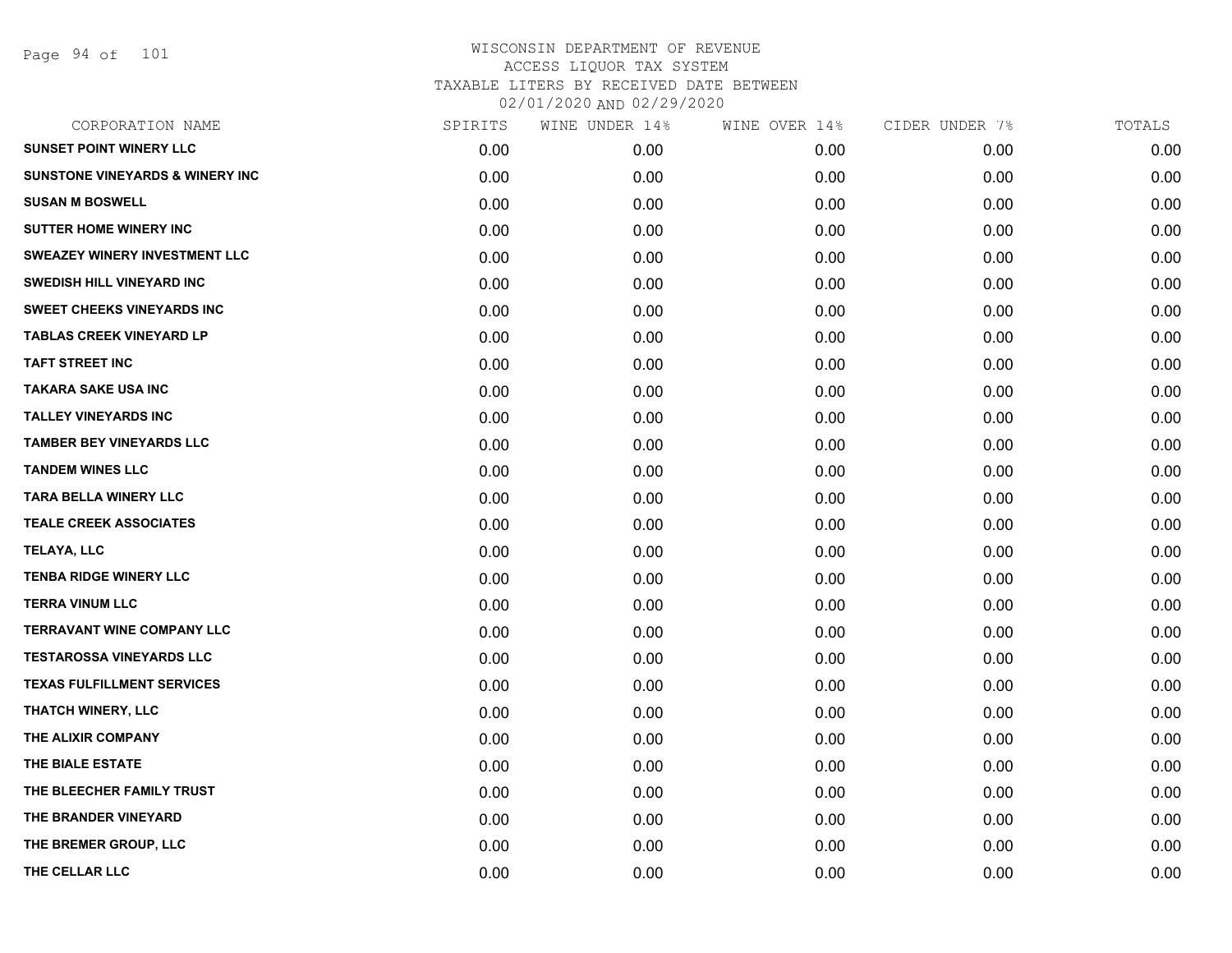Page 95 of 101

| SPIRITS | WINE UNDER 14% | WINE OVER 14% | CIDER UNDER 7% | TOTALS |
|---------|----------------|---------------|----------------|--------|
| 0.00    | 0.00           | 0.00          | 0.00           | 0.00   |
| 0.00    | 0.00           | 0.00          | 0.00           | 0.00   |
| 0.00    | 0.00           | 0.00          | 0.00           | 0.00   |
| 0.00    | 0.00           | 0.00          | 0.00           | 0.00   |
| 0.00    | 0.00           | 0.00          | 0.00           | 0.00   |
| 0.00    | 0.00           | 0.00          | 0.00           | 0.00   |
| 0.00    | 7.50           | 76.50         | 0.00           | 84.00  |
| 0.00    | 0.00           | 0.00          | 0.00           | 0.00   |
| 0.00    | 0.00           | 0.00          | 0.00           | 0.00   |
| 0.00    | 0.00           | 0.00          | 0.00           | 0.00   |
| 0.00    | 0.00           | 0.00          | 0.00           | 0.00   |
| 0.00    | 0.00           | 0.00          | 0.00           | 0.00   |
| 0.00    | 0.00           | 0.00          | 0.00           | 0.00   |
| 0.00    | 0.00           | 0.00          | 0.00           | 0.00   |
| 0.00    | 0.00           | 0.00          | 0.00           | 0.00   |
| 0.00    | 0.00           | 0.00          | 0.00           | 0.00   |
| 0.00    | 0.00           | 0.00          | 0.00           | 0.00   |
| 0.00    | 0.00           | 0.00          | 0.00           | 0.00   |
| 0.00    | 0.00           | 0.00          | 0.00           | 0.00   |
| 0.00    | 0.00           | 0.00          | 0.00           | 0.00   |
| 0.00    | 0.00           | 0.00          | 0.00           | 0.00   |
| 0.00    | 0.00           | 0.00          | 0.00           | 0.00   |
| 0.00    | 0.00           | 0.00          | 0.00           | 0.00   |
| 0.00    | 0.00           | 0.00          | 0.00           | 0.00   |
| 0.00    | 0.00           | 0.00          | 0.00           | 0.00   |
| 0.00    | 0.00           | 0.00          | 0.00           | 0.00   |
| 0.00    | 7.16           | 32.25         | 0.00           | 39.41  |
| 0.00    | 0.00           | 0.00          | 0.00           | 0.00   |
|         |                |               |                |        |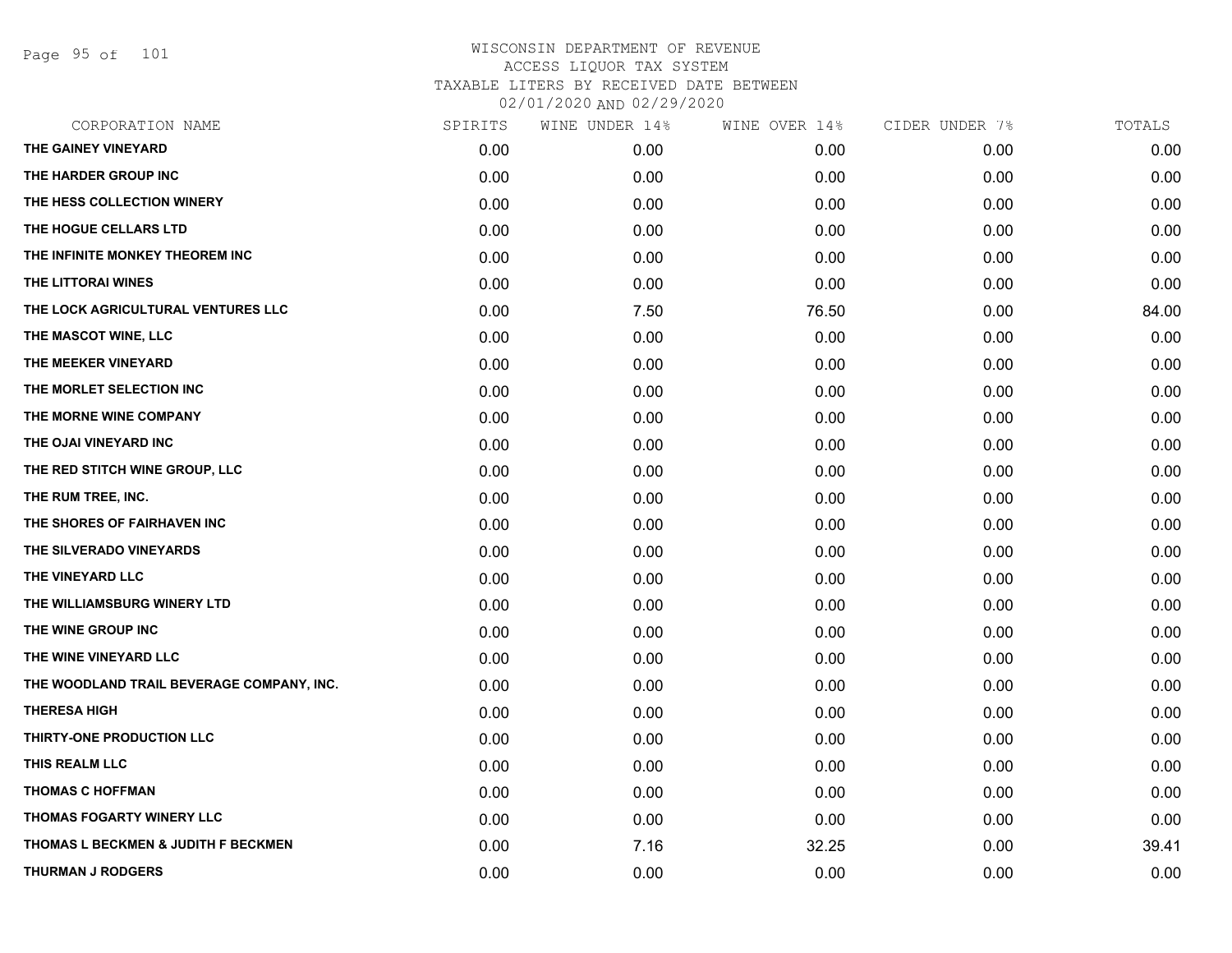Page 96 of 101

| CORPORATION NAME                              | SPIRITS | WINE UNDER 14% | WINE OVER 14% | CIDER UNDER 7% | TOTALS |
|-----------------------------------------------|---------|----------------|---------------|----------------|--------|
| <b>THVS CORP</b>                              | 0.00    | 0.00           | 0.00          | 0.00           | 0.00   |
| TIM BLUE WINES LLC                            | 0.00    | 0.00           | 0.00          | 0.00           | 0.00   |
| <b>TIM SLATER</b>                             | 0.00    | 0.00           | 0.00          | 0.00           | 0.00   |
| <b>TIMOTHY D GUILD</b>                        | 0.00    | 0.00           | 0.00          | 0.00           | 0.00   |
| <b>TIMOTHY P MCDONALD</b>                     | 0.00    | 0.00           | 0.00          | 0.00           | 0.00   |
| TMR WINE COMPANY LLC                          | 0.00    | 0.00           | 0.00          | 0.00           | 0.00   |
| <b>TOAD HOLLOW VINEYARDS INC</b>              | 0.00    | 0.00           | 0.00          | 0.00           | 0.00   |
| <b>TOBIN J HEMINWAY</b>                       | 0.00    | 0.00           | 0.00          | 0.00           | 0.00   |
| <b>TOBIN JAMES CELLARS</b>                    | 0.00    | 0.00           | 0.00          | 0.00           | 0.00   |
| <b>TODD KUEHL</b>                             | 0.00    | 0.00           | 0.00          | 0.00           | 0.00   |
| <b>TOLLIVER RANCH BRANDS LLC</b>              | 0.00    | 0.00           | 0.00          | 0.00           | 0.00   |
| <b>TOM MEADOWCROFT</b>                        | 0.00    | 0.00           | 0.00          | 0.00           | 0.00   |
| <b>TOMMYS TOO HIGH WINES LLC</b>              | 0.00    | 0.00           | 0.00          | 0.00           | 0.00   |
| TOUR DE FORCE WINE COMPANY LLC                | 0.00    | 0.00           | 0.00          | 0.00           | 0.00   |
| <b>TRACY A SOMERVILLE</b>                     | 0.00    | 0.00           | 0.00          | 0.00           | 0.00   |
| <b>TREANA WINERY LLC</b>                      | 0.00    | 0.00           | 0.00          | 0.00           | 0.00   |
| <b>TREASURY WINE ESTATES AMERICAS COMPANY</b> | 0.00    | 0.00           | 0.00          | 0.00           | 0.00   |
| TREFETHEN VINEYARDS WINERY INC                | 0.00    | 0.00           | 0.00          | 0.00           | 0.00   |
| <b>TRENTADUE WINERY LLC</b>                   | 0.00    | 0.00           | 0.00          | 0.00           | 0.00   |
| <b>TRESPASS VINEYARDS INC.</b>                | 0.00    | 0.00           | 0.00          | 0.00           | 0.00   |
| <b>TRINITAS CELLARS LLC</b>                   | 0.00    | 0.00           | 0.00          | 0.00           | 0.00   |
| <b>TRIONE VINEYARDS LLC</b>                   | 0.00    | 0.00           | 0.00          | 0.00           | 0.00   |
| <b>TROY LANDWEHR</b>                          | 0.00    | 0.00           | 0.00          | 0.00           | 0.00   |
| <b>TSG LLC</b>                                | 0.00    | 0.00           | 0.00          | 0.00           | 0.00   |
| <b>TURKOVICH FAMILY WINES LLC</b>             | 0.00    | 0.00           | 0.00          | 0.00           | 0.00   |
| <b>TURLEY WINE CELLARS INC</b>                | 0.00    | 0.00           | 0.00          | 0.00           | 0.00   |
| <b>TURNBULL WINE CELLARS</b>                  | 0.00    | 0.00           | 0.00          | 0.00           | 0.00   |
| <b>TUSK ESTATES LLC</b>                       | 0.00    | 0.00           | 0.00          | 0.00           | 0.00   |
|                                               |         |                |               |                |        |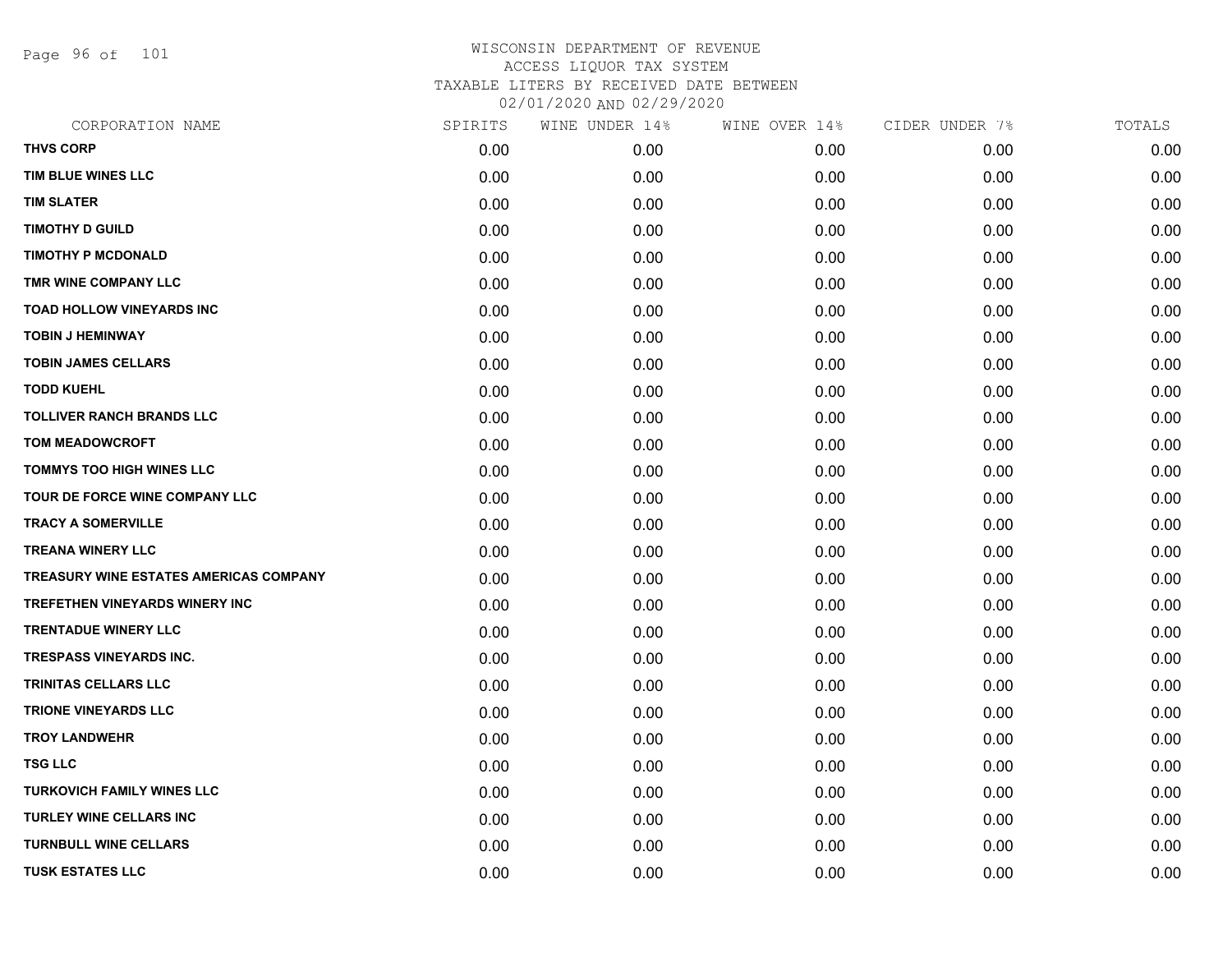Page 97 of 101

| CORPORATION NAME                 | SPIRITS | WINE UNDER 14% | WINE OVER 14% | CIDER UNDER 7% | TOTALS |
|----------------------------------|---------|----------------|---------------|----------------|--------|
| TWIN PEAKS WINERY INC            | 0.00    | 0.00           | 0.00          | 0.00           | 0.00   |
| <b>TWIN RIDGE ESTATES LLC</b>    | 0.00    | 0.00           | 0.00          | 0.00           | 0.00   |
| <b>TWISTED OAK WINERY LLC</b>    | 0.00    | 0.00           | 0.00          | 0.00           | 0.00   |
| <b>TWO LADS LLC</b>              | 0.00    | 0.00           | 0.00          | 0.00           | 0.00   |
| <b>TY R CATON</b>                | 0.00    | 0.00           | 0.00          | 0.00           | 0.00   |
| <b>UNION WINE COMPANY</b>        | 0.00    | 0.00           | 0.00          | 0.00           | 0.00   |
| UNTI WINE CO LLC                 | 0.00    | 0.00           | 0.00          | 0.00           | 0.00   |
| <b>UPSTREAM CIDER LLC</b>        | 0.00    | 0.00           | 0.00          | 0.00           | 0.00   |
| <b>URBAN CELLARS LLC</b>         | 0.00    | 0.00           | 0.00          | 0.00           | 0.00   |
| V & C LLC                        | 0.00    | 0.00           | 0.00          | 0.00           | 0.00   |
| <b>V SATTUI WINERY INC</b>       | 0.00    | 0.00           | 0.00          | 0.00           | 0.00   |
| <b>VALIANT VINEYARDS INC</b>     | 0.00    | 0.00           | 0.00          | 0.00           | 0.00   |
| <b>VALKYRIE SELECTIONS LLC</b>   | 0.00    | 0.00           | 0.00          | 0.00           | 0.00   |
| VAN RUITEN FAMILY WINERY LLC     | 0.00    | 0.00           | 0.00          | 0.00           | 0.00   |
| VAN WYCHEN WINES INC.            | 0.00    | 0.00           | 0.00          | 0.00           | 0.00   |
| <b>VERMEIL WINE GROUP LLC</b>    | 0.00    | 0.00           | 0.00          | 0.00           | 0.00   |
| <b>VERNON VINEYARDS LTD</b>      | 0.00    | 0.00           | 0.00          | 0.00           | 0.00   |
| <b>VICINI ENTERPRISES LLC</b>    | 0.00    | 0.00           | 0.00          | 0.00           | 0.00   |
| <b>VICTOR ROBERTS</b>            | 0.00    | 0.00           | 0.00          | 0.00           | 0.00   |
| <b>VIGNETTE WINERY LLC</b>       | 0.00    | 0.00           | 0.00          | 0.00           | 0.00   |
| <b>VILLA AMOROSA INC</b>         | 0.00    | 0.00           | 0.00          | 0.00           | 0.00   |
| <b>VILLA ENCINAL PARTNERS LP</b> | 0.00    | 0.00           | 0.00          | 0.00           | 0.00   |
| <b>VILLA SAN JULIETTE INC</b>    | 0.00    | 0.00           | 0.00          | 0.00           | 0.00   |
| <b>VILLA TOSCANO INC</b>         | 0.00    | 18.00          | 36.00         | 0.00           | 54.00  |
| <b>VIN DE ZO LLC</b>             | 0.00    | 0.00           | 0.00          | 0.00           | 0.00   |
| <b>VINA ROBLES INC</b>           | 0.00    | 0.00           | 0.00          | 0.00           | 0.00   |
| <b>VINCENT ARROYO WINERY INC</b> | 0.00    | 0.00           | 0.00          | 0.00           | 0.00   |
| <b>VINE &amp; SUN LLC</b>        | 0.00    | 0.00           | 0.00          | 0.00           | 0.00   |
|                                  |         |                |               |                |        |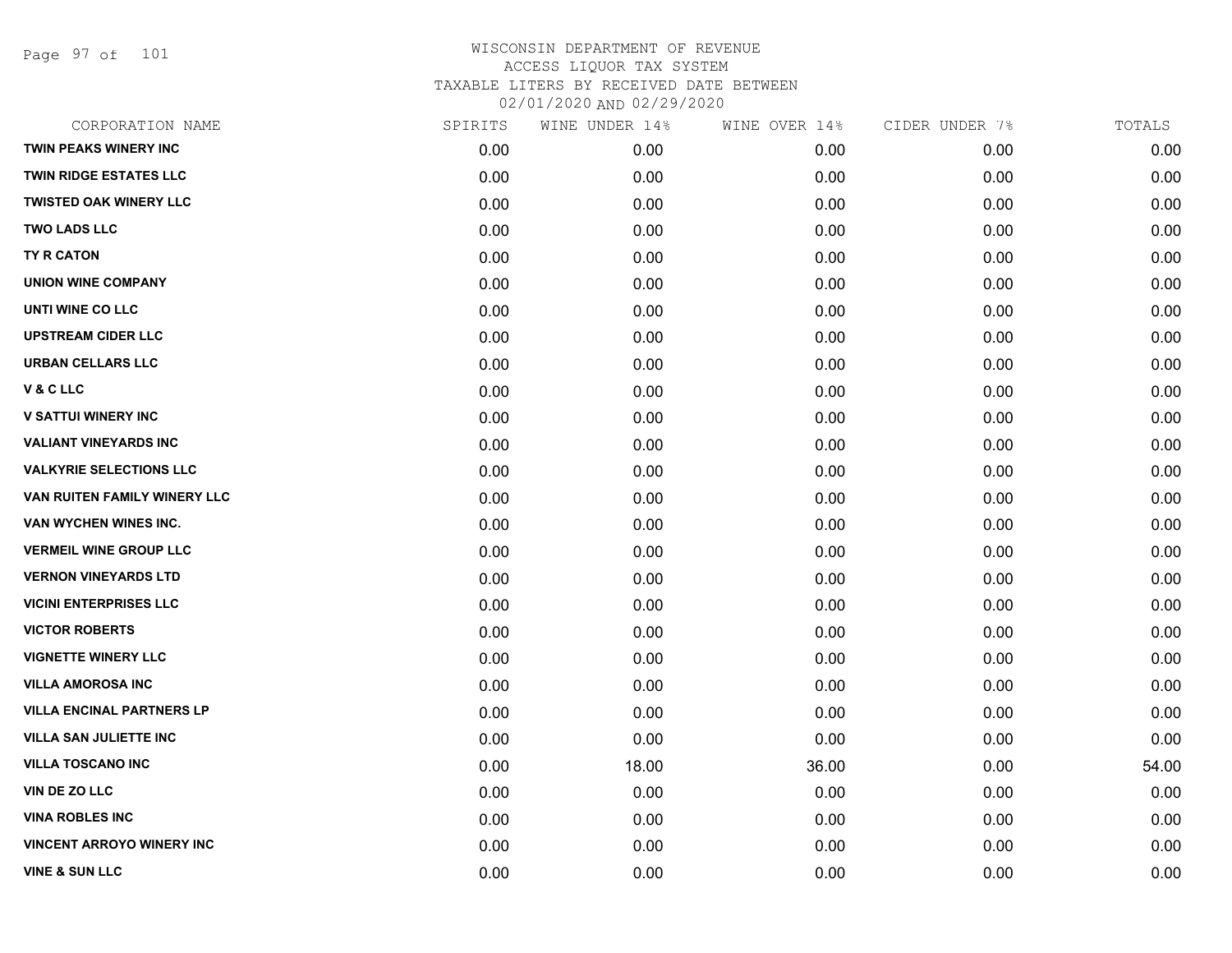Page 98 of 101

| CORPORATION NAME                     | SPIRITS | WINE UNDER 14% | WINE OVER 14% | CIDER UNDER 7% | TOTALS |
|--------------------------------------|---------|----------------|---------------|----------------|--------|
| <b>VINE CLIFF WINERY INC</b>         | 0.00    | 0.00           | 0.00          | 0.00           | 0.00   |
| <b>VINEBOX INC.</b>                  | 0.00    | 0.00           | 0.00          | 0.00           | 0.00   |
| <b>VINEBURG LLC</b>                  | 0.00    | 0.00           | 0.00          | 0.00           | 0.00   |
| <b>VINES TO CELLAR, INC.</b>         | 0.00    | 0.00           | 0.00          | 0.00           | 0.00   |
| <b>VINESSE LLC</b>                   | 0.00    | 0.00           | 0.00          | 0.00           | 0.00   |
| <b>VINEYARD 29 LLC</b>               | 0.00    | 0.00           | 0.00          | 0.00           | 0.00   |
| VIN-GO, LLC                          | 0.00    | 0.00           | 0.00          | 0.00           | 0.00   |
| <b>VINTAGE WINE ESTATES, INC.</b>    | 0.00    | 0.00           | 0.00          | 0.00           | 0.00   |
| <b>VINTAGE WINE ESTATES, INC.</b>    | 0.00    | 0.00           | 0.00          | 0.00           | 0.00   |
| <b>VINTAGE WINE ESTATES, INC.</b>    | 0.00    | 0.00           | 0.00          | 0.00           | 0.00   |
| <b>VINTAGE WINE ESTATES, INC.</b>    | 0.00    | 0.00           | 0.00          | 0.00           | 0.00   |
| <b>VINTAGE WINE ESTATES, INC.</b>    | 0.00    | 0.00           | 0.00          | 0.00           | 0.00   |
| <b>VINTAGE WINE ESTATES, INC.</b>    | 0.00    | 0.00           | 0.00          | 0.00           | 0.00   |
| <b>VINTAGE WINE ESTATES, INC.</b>    | 0.00    | 0.00           | 0.00          | 0.00           | 0.00   |
| <b>VINTAGE WINE ESTATES, INC.</b>    | 0.00    | 0.00           | 0.00          | 0.00           | 0.00   |
| <b>VINTAGE WINE ESTATES, INC.</b>    | 0.00    | 0.00           | 0.00          | 0.00           | 0.00   |
| <b>VINTAGE WINE ESTATES, INC.</b>    | 0.00    | 0.00           | 0.00          | 0.00           | 0.00   |
| <b>VINUM CELLARS INC</b>             | 0.00    | 0.00           | 0.00          | 0.00           | 0.00   |
| <b>VITE GALLERON ASSETS CORP</b>     | 0.00    | 0.00           | 0.00          | 0.00           | 0.00   |
| <b>VON KLAUS WINERY LLC</b>          | 0.00    | 0.00           | 0.00          | 0.00           | 0.00   |
| VON STIEHL WINERY LTD.               | 0.00    | 0.00           | 0.00          | 0.00           | 0.00   |
| <b>W G BEST WEINKELLEREI INC</b>     | 0.00    | 0.00           | 0.00          | 0.00           | 0.00   |
| W J DEUTSCH & SONS LTD               | 0.00    | 0.00           | 0.00          | 0.00           | 0.00   |
| <b>WAGNER WINERY LLC</b>             | 0.00    | 0.00           | 0.00          | 0.00           | 0.00   |
| <b>WAITS-MAST FAMILY CELLARS LLC</b> | 0.00    | 12.00          | 2.25          | 0.00           | 14.25  |
| <b>WASHINGTON VINTNERS LLC</b>       | 0.00    | 0.00           | 0.00          | 0.00           | 0.00   |
| <b>WEIBEL INCORPORATED</b>           | 0.00    | 0.00           | 0.00          | 0.00           | 0.00   |
| <b>WENTE BROS</b>                    | 0.00    | 0.00           | 0.00          | 0.00           | 0.00   |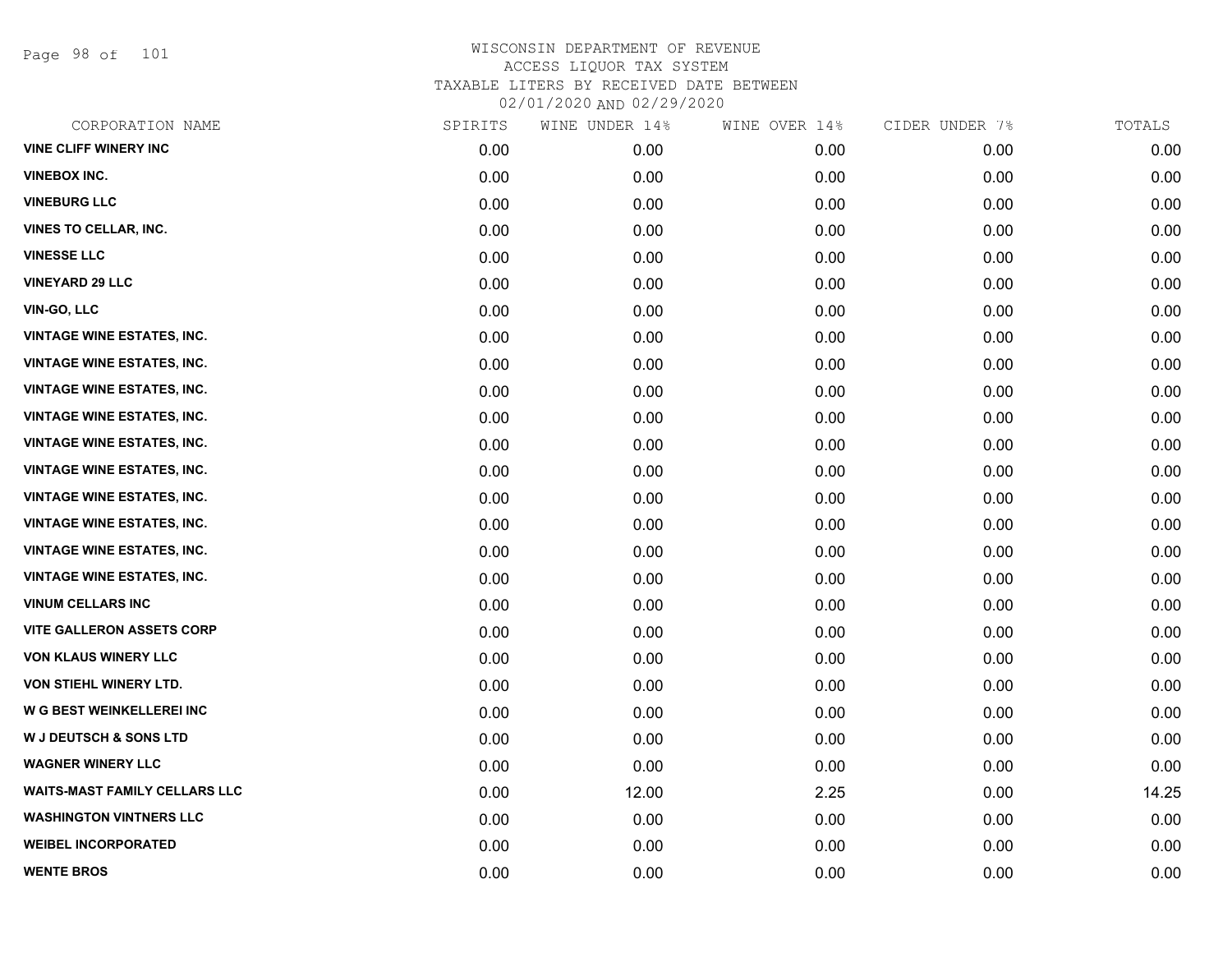Page 99 of 101

| CORPORATION NAME                                   | SPIRITS | WINE UNDER 14% | WINE OVER 14% | CIDER UNDER 7% | TOTALS |
|----------------------------------------------------|---------|----------------|---------------|----------------|--------|
| <b>WEST COAST WINE PARTNERS LLC</b>                | 0.00    | 0.00           | 0.00          | 0.00           | 0.00   |
| <b>WEST PRAIRIE WINERY LLC</b>                     | 0.00    | 0.00           | 0.00          | 0.00           | 0.00   |
| <b>WESTFALL WINERY LLC</b>                         | 0.00    | 0.00           | 0.00          | 0.00           | 0.00   |
| <b>WESTPORT WINERY LLC</b>                         | 0.00    | 0.00           | 0.00          | 0.00           | 0.00   |
| <b>WHEELER WINERY INC</b>                          | 0.00    | 0.00           | 0.00          | 0.00           | 0.00   |
| <b>WHETSTONE WINE CELLARS LLC</b>                  | 0.00    | 0.00           | 0.00          | 0.00           | 0.00   |
| <b>WHISPERING BLUFFS VINEYARD &amp; WINERY LTD</b> | 0.00    | 0.00           | 0.00          | 0.00           | 0.00   |
| <b>WHITE BEAR SPIRITS LLC</b>                      | 0.00    | 0.00           | 0.00          | 0.00           | 0.00   |
| WHITE OAK VINEYARDS & WINERY LLC                   | 0.00    | 0.00           | 0.00          | 0.00           | 0.00   |
| WHITE WINTER WINERY INC                            | 0.00    | 0.00           | 0.00          | 0.00           | 0.00   |
| <b>WIENS CELLARS LLC</b>                           | 0.00    | 0.00           | 0.00          | 0.00           | 0.00   |
| <b>WILD EPITOME LLC</b>                            | 0.00    | 0.00           | 0.00          | 0.00           | 0.00   |
| <b>WILDEROTTER WINERY LLC</b>                      | 0.00    | 0.00           | 0.00          | 0.00           | 0.00   |
| <b>WILLAMETTE VALLEY VINEYARDS INC</b>             | 0.00    | 0.00           | 0.00          | 0.00           | 0.00   |
| <b>WILLIAM F BLUHM</b>                             | 0.00    | 0.00           | 0.00          | 0.00           | 0.00   |
| <b>WILLIAM MOSBY</b>                               | 0.00    | 0.00           | 0.00          | 0.00           | 0.00   |
| <b>WILLIAM PRICE III</b>                           | 0.00    | 0.00           | 0.00          | 0.00           | 0.00   |
| <b>WILLIAMS &amp; SELYEM LLC</b>                   | 0.00    | 0.00           | 0.00          | 0.00           | 0.00   |
| <b>WILRONA LLC</b>                                 | 0.00    | 0.00           | 0.00          | 0.00           | 0.00   |
| <b>WILSON CREEK WINERY &amp; VINEYARDS INC</b>     | 0.00    | 0.00           | 0.00          | 0.00           | 0.00   |
| <b>WINDERLEA WINE COMPANY LLC</b>                  | 0.00    | 0.00           | 0.00          | 0.00           | 0.00   |
| <b>WINDWARD VINEYARD LLC</b>                       | 0.00    | 0.00           | 0.00          | 0.00           | 0.00   |
| <b>WINE BY JOE LLC</b>                             | 0.00    | 0.00           | 0.00          | 0.00           | 0.00   |
| <b>WINE EXPEDITE</b>                               | 0.00    | 0.00           | 0.00          | 0.00           | 0.00   |
| WINE OF THE MONTH CLUB, INC.                       | 0.00    | 0.00           | 0.00          | 0.00           | 0.00   |
| <b>WINE ROAD VINTNERS LLC</b>                      | 0.00    | 0.00           | 0.00          | 0.00           | 0.00   |
| <b>WINE SOCIETY LLC</b>                            | 0.00    | 0.00           | 0.00          | 0.00           | 0.00   |
| <b>WINE.COM OF TEXAS LLC</b>                       | 0.00    | 0.00           | 0.00          | 0.00           | 0.00   |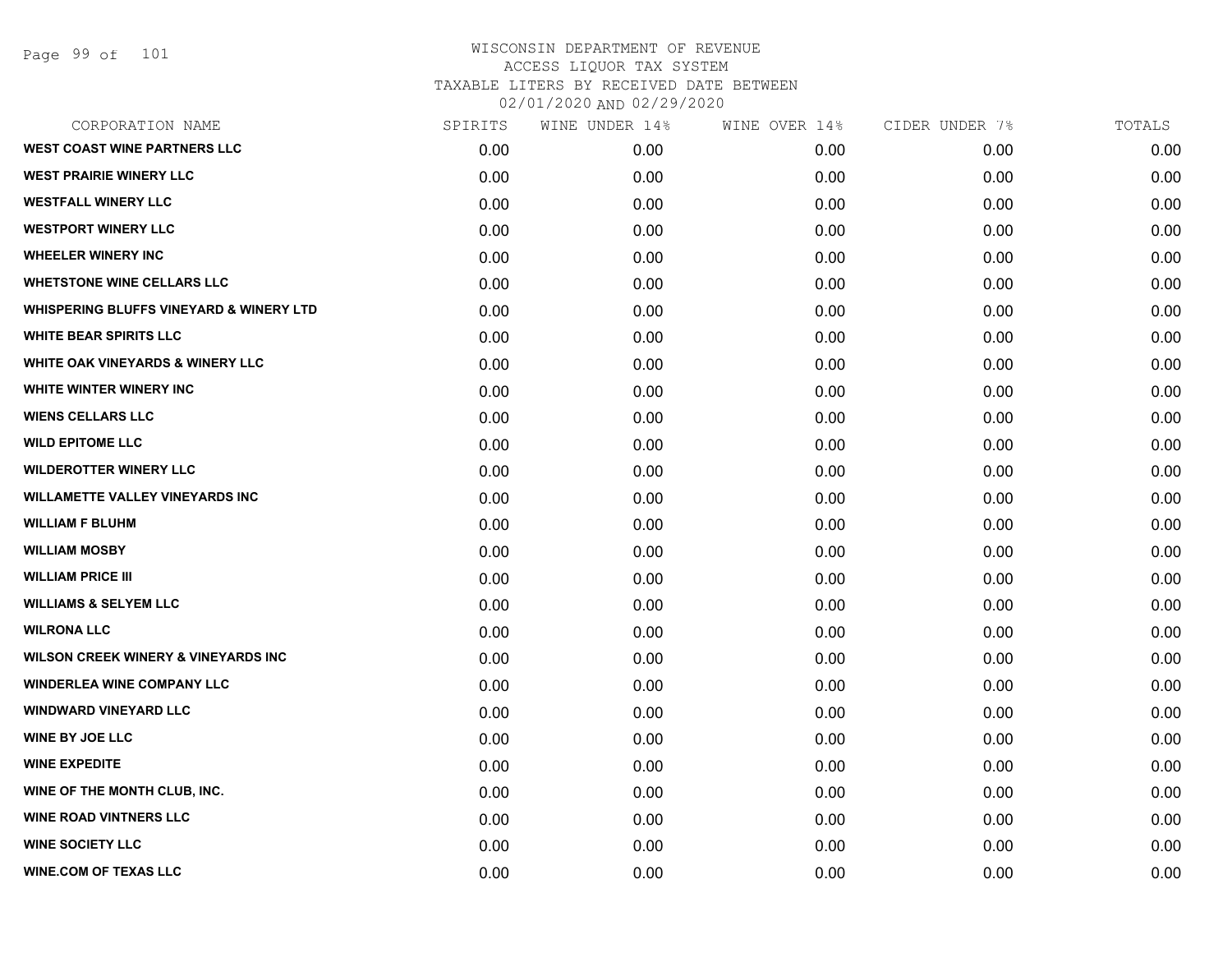Page 100of 101

| CORPORATION NAME                       | SPIRITS | WINE UNDER 14% | WINE OVER 14% | CIDER UNDER 7% | TOTALS |
|----------------------------------------|---------|----------------|---------------|----------------|--------|
| <b>WINERY AT BLACK STAR FARMS LLC</b>  | 0.00    | 0.00           | 0.00          | 0.00           | 0.00   |
| <b>WINERY EXCHANGE, INC.</b>           | 0.00    | 0.00           | 0.00          | 0.00           | 0.00   |
| <b>WINERY FULFILLMENT SERVICES LLC</b> | 0.00    | 0.00           | 0.00          | 0.00           | 0.00   |
| <b>WINESITTER BREWHOUSE LLC</b>        | 0.00    | 0.00           | 0.00          | 0.00           | 0.00   |
| <b>WINNESHIEK WILDBERRY WINERY LLC</b> | 0.00    | 0.00           | 0.00          | 0.00           | 0.00   |
| <b>WINSIDE USA INC</b>                 | 0.00    | 0.00           | 0.00          | 0.00           | 0.00   |
| <b>WOLFF VINEYARD LLC</b>              | 0.00    | 0.00           | 0.00          | 0.00           | 0.00   |
| <b>WOLFFER ESTATE VINEYARDS INC</b>    | 0.00    | 0.00           | 0.00          | 0.00           | 0.00   |
| <b>WOLLERSHEIM WINERY, INC.</b>        | 0.00    | 0.00           | 0.00          | 0.00           | 0.00   |
| <b>WOLLERSHEIM WINERY, INC.</b>        | 0.00    | 0.00           | 0.00          | 0.00           | 0.00   |
| <b>WOODSON WINES LLC</b>               | 0.00    | 0.00           | 0.00          | 0.00           | 0.00   |
| <b>WOODWARD CANYON WINERY INC</b>      | 0.00    | 0.00           | 0.00          | 0.00           | 0.00   |
| <b>WORLD OF WINE, LTD</b>              | 0.00    | 0.00           | 0.00          | 0.00           | 0.00   |
| <b>WYLIE-YOUNG, LLC</b>                | 0.00    | 0.00           | 0.00          | 0.00           | 0.00   |
| <b>YIANNIS CHOUTRIS</b>                | 0.00    | 0.00           | 0.00          | 0.00           | 0.00   |
| YORKVILLE CELLARS INC                  | 0.00    | 0.00           | 0.00          | 0.00           | 0.00   |
| <b>ZD WINES LLC</b>                    | 0.00    | 0.00           | 0.00          | 0.00           | 0.00   |
| <b>ZERO LINK MARKETS INC</b>           | 0.00    | 0.00           | 0.00          | 0.00           | 0.00   |
| TOTAL LITERS FOR 2/29/2020             | 0.00    | 152.64         | 328.75        | 0.00           | 481.39 |